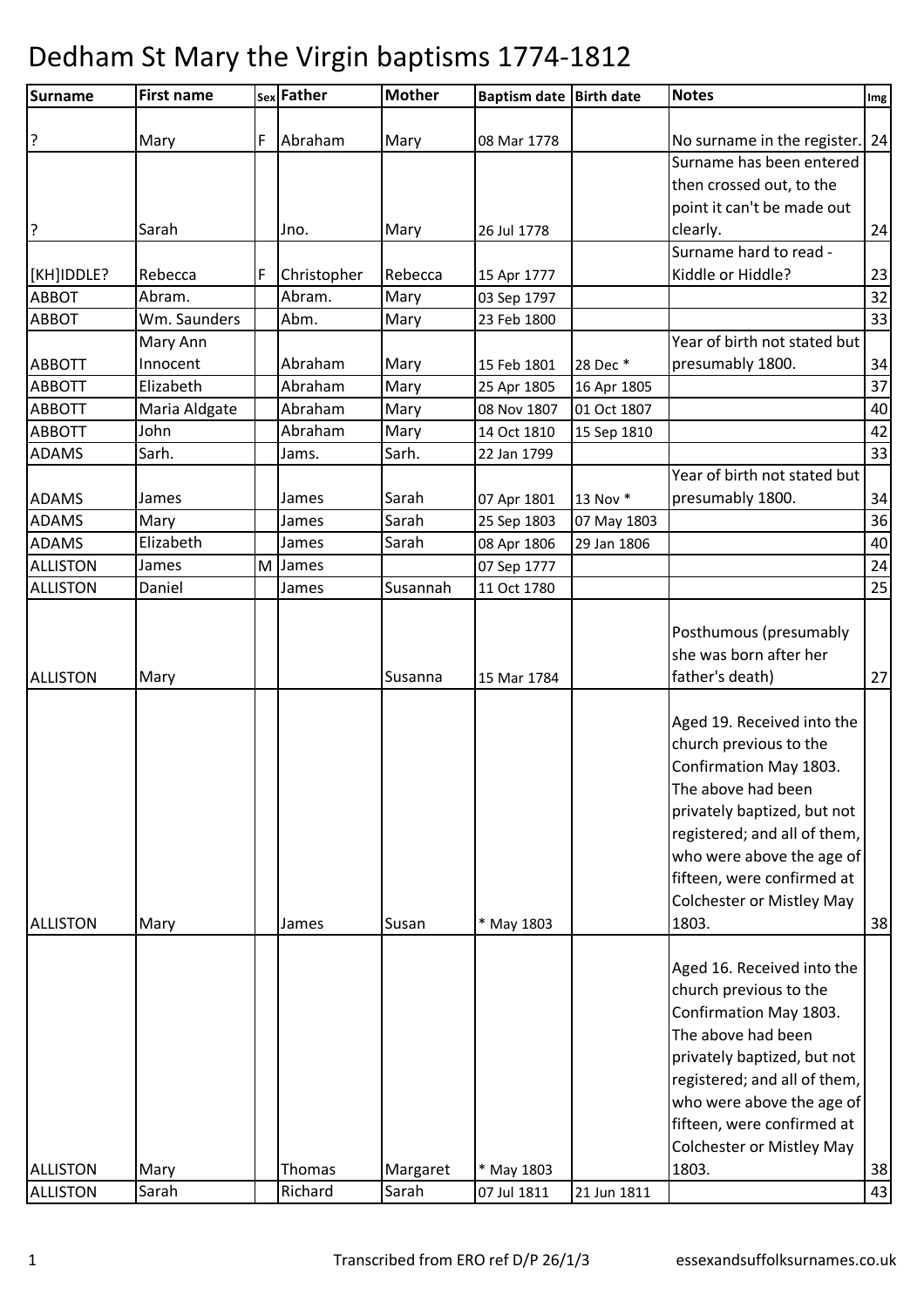| <b>Surname</b>  | <b>First name</b> | sex Father | <b>Mother</b> | Baptism date Birth date |             | <b>Notes</b>                                                                                                                                                                                                                                                                                                                                                                                                                                                                                                                               | Img |
|-----------------|-------------------|------------|---------------|-------------------------|-------------|--------------------------------------------------------------------------------------------------------------------------------------------------------------------------------------------------------------------------------------------------------------------------------------------------------------------------------------------------------------------------------------------------------------------------------------------------------------------------------------------------------------------------------------------|-----|
|                 |                   |            |               |                         |             | Year of birth not stated but                                                                                                                                                                                                                                                                                                                                                                                                                                                                                                               |     |
| <b>AMBROSE</b>  | William           | James      | Ann           | 25 Jan 1803             | 25 Oct *    | presumably 1802.                                                                                                                                                                                                                                                                                                                                                                                                                                                                                                                           | 36  |
| <b>AMBROSE</b>  | John Robert       | James      | Ann           | 14 Nov 1809             | 03 Aug 1809 |                                                                                                                                                                                                                                                                                                                                                                                                                                                                                                                                            | 42  |
| <b>AMBROWES</b> | Jas. Christopr.   | Jas.       | Ann           | 20 Jun 1799             |             |                                                                                                                                                                                                                                                                                                                                                                                                                                                                                                                                            | 33  |
| <b>APPLEBY</b>  | Sarah             | William    | Jemima        | 13 Oct 1811             | 18 Sep 1811 |                                                                                                                                                                                                                                                                                                                                                                                                                                                                                                                                            | 43  |
| <b>ATKIN</b>    | Martha            | John       | Elenor        | 01 Jan 1809             | * Aug 1807  | Day of birth not stated                                                                                                                                                                                                                                                                                                                                                                                                                                                                                                                    | 41  |
| <b>ATKIN</b>    | John              | John       | Elizabeth     | 27 Oct 1811             | 26 Sep 1811 |                                                                                                                                                                                                                                                                                                                                                                                                                                                                                                                                            | 43  |
| <b>ATKINS</b>   | William           | William    | Sarah         | * May 1803              |             | Aged 14. Received into the<br>church previous to the<br>Confirmation May 1803.<br>The above had been<br>privately baptized, but not<br>registered; and all of them,<br>who were above the age of<br>fifteen, were confirmed at<br>Colchester or Mistley May<br>1803.<br>Aged 11. Received into the<br>church previous to the<br>Confirmation May 1803.<br>The above had been<br>privately baptized, but not<br>registered; and all of them,<br>who were above the age of<br>fifteen, were confirmed at<br><b>Colchester or Mistley May</b> | 39  |
| <b>ATKINS</b>   | James             | William    | Sarah         | * May 1803              |             | 1803.                                                                                                                                                                                                                                                                                                                                                                                                                                                                                                                                      | 39  |
| <b>ATKINS</b>   | Sarah             | William    | Sarah         | * May 1803              |             | Aged 9. Received into the<br>church previous to the<br>Confirmation May 1803.<br>The above had been<br>privately baptized, but not<br>registered; and all of them,<br>who were above the age of<br>fifteen, were confirmed at<br>Colchester or Mistley May<br>1803.                                                                                                                                                                                                                                                                        | 39  |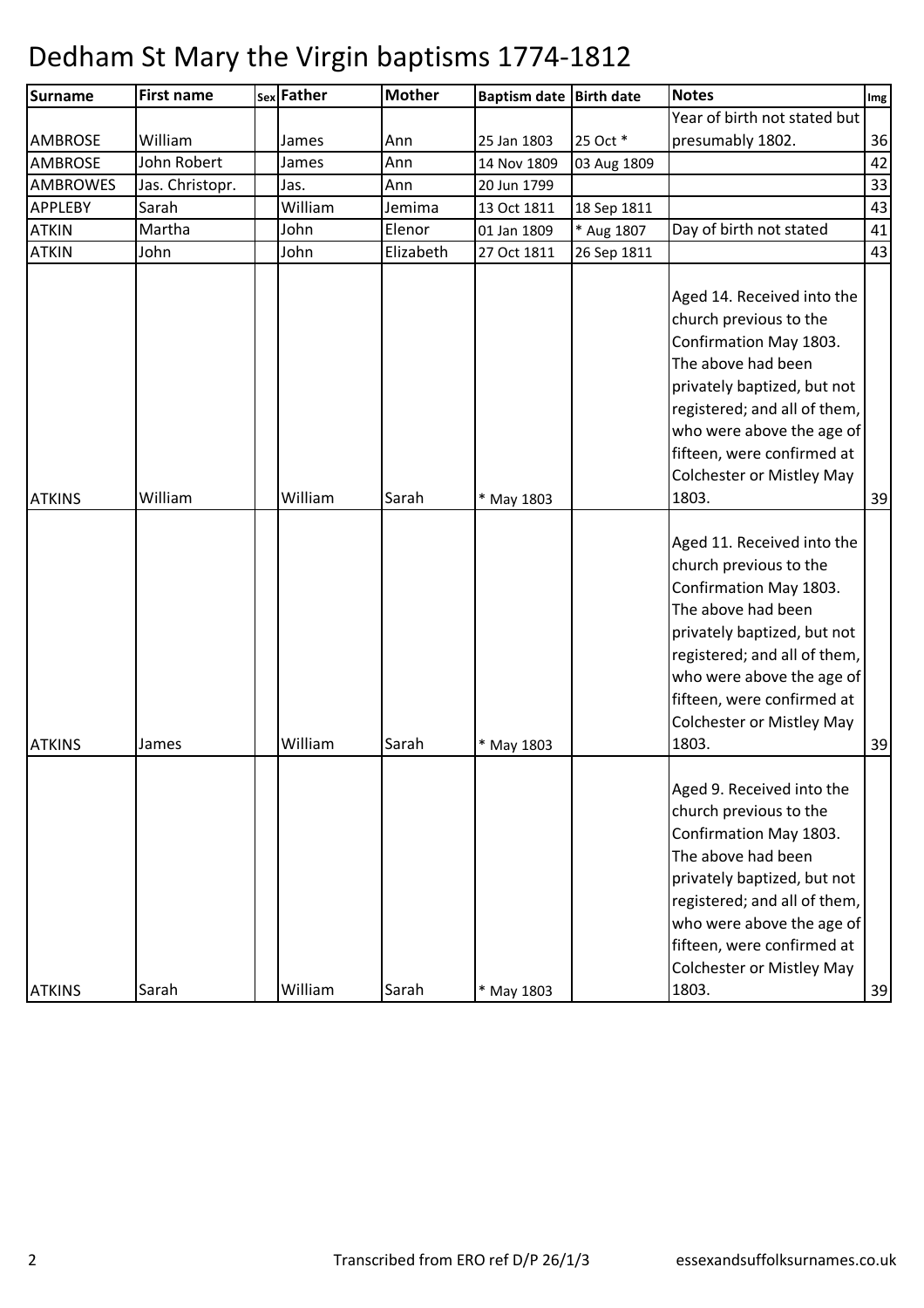| <b>Surname</b>  | <b>First name</b> |   | sex Father | <b>Mother</b> | Baptism date Birth date |             | <b>Notes</b>                                                                                                                                                                                                                                                               | Img |
|-----------------|-------------------|---|------------|---------------|-------------------------|-------------|----------------------------------------------------------------------------------------------------------------------------------------------------------------------------------------------------------------------------------------------------------------------------|-----|
| <b>ATKINS</b>   | Joseph            |   | William    | Sarah         | * May 1803              |             | Aged 6. Received into the<br>church previous to the<br>Confirmation May 1803.<br>The above had been<br>privately baptized, but not<br>registered; and all of them,<br>who were above the age of<br>fifteen, were confirmed at<br><b>Colchester or Mistley May</b><br>1803. | 39  |
|                 |                   |   |            |               |                         |             | Aged 4. Received into the<br>church previous to the<br>Confirmation May 1803.<br>The above had been<br>privately baptized, but not<br>registered; and all of them,<br>who were above the age of<br>fifteen, were confirmed at<br><b>Colchester or Mistley May</b>          |     |
| <b>ATKINS</b>   | Robert            |   | William    | Sarah         | * May 1803              |             | 1803.                                                                                                                                                                                                                                                                      | 39  |
| <b>ATKINS</b>   | Mary Ann          |   | John       | Elizabeth     | 11 Feb 1810             | 14 Jan 1810 |                                                                                                                                                                                                                                                                            | 42  |
| <b>ATKINS</b>   | Sarah             |   | John       | Eliz.         | 29 Nov 1812             | 29 Oct 1812 |                                                                                                                                                                                                                                                                            | 43  |
| <b>ATKINSON</b> | John              |   | Philip     | Sarah         | 21 Jan 1787             |             |                                                                                                                                                                                                                                                                            | 29  |
| <b>AVES</b>     | Elizabeth         |   | Stepn.     | Eliz.         | 23 Apr 1786             |             |                                                                                                                                                                                                                                                                            | 28  |
| <b>BAKER</b>    | William           |   | William    | Elizabeth     | 02 Feb 1785             |             |                                                                                                                                                                                                                                                                            | 27  |
| <b>BAKER</b>    | Elizabeth         |   | Willm.     | Elizth.       | 28 Nov 1786             |             |                                                                                                                                                                                                                                                                            | 28  |
| <b>BAKER</b>    | Mary              | F | Willm.     | Elizth.       | 21 Apr 1789             |             |                                                                                                                                                                                                                                                                            | 29  |
| <b>BAKER</b>    | Henry<br>Whitmore |   | Willm.     | Elizth.       | 22 Nov 1791             |             |                                                                                                                                                                                                                                                                            | 30  |
| <b>BAKER</b>    | Patrick           |   | Willm.     | Mary          | 17 Jun 1794             | 14 Apr 1793 |                                                                                                                                                                                                                                                                            | 31  |
| <b>BAKER</b>    | Whitmore          |   | Wm.        | Eliz.         | 09 Aug 1795             |             |                                                                                                                                                                                                                                                                            | 31  |
| <b>BAKER</b>    | Saml.             |   | Willm.     | Eliz.         | 17 Jul 1798             |             |                                                                                                                                                                                                                                                                            | 32  |
| <b>BAKER</b>    | Maria             |   | William    | Mary          | 21 Jul 1801             | 16 Aug *    | Was she born in 1800, or<br>have the baptism and birth<br>dates been transposed? (so<br>should the birth date be 21<br>July 1801, and baptism 16<br>Aug 1801?)                                                                                                             | 35  |
| <b>BAKER</b>    | Jane              |   | William    | Elizabeth     | 07 Jun 1803             | 14 Feb 1803 |                                                                                                                                                                                                                                                                            | 36  |
| <b>BAKER</b>    | Ann               |   | William    | Elizabeth     | 19 Nov 1805             | 10 Oct 1805 |                                                                                                                                                                                                                                                                            | 38  |
| <b>BANHAM</b>   | Willm.            |   | Wm.        | Susan         | 08 Sep 1799             |             |                                                                                                                                                                                                                                                                            | 33  |
|                 |                   |   |            |               |                         |             | Privately baptized. Birth<br>date only given as month                                                                                                                                                                                                                      |     |
| <b>BANHAM</b>   | William           |   | William    | Susan         | 09 Sep 1802             | * Aug 1802  | and year.                                                                                                                                                                                                                                                                  | 35  |
| <b>BANHAM</b>   | Mary              |   | William    | Susan         | 13 Jan 1805             | 26 Oct *    | Year of birth not stated but<br>presumably 1804.                                                                                                                                                                                                                           | 37  |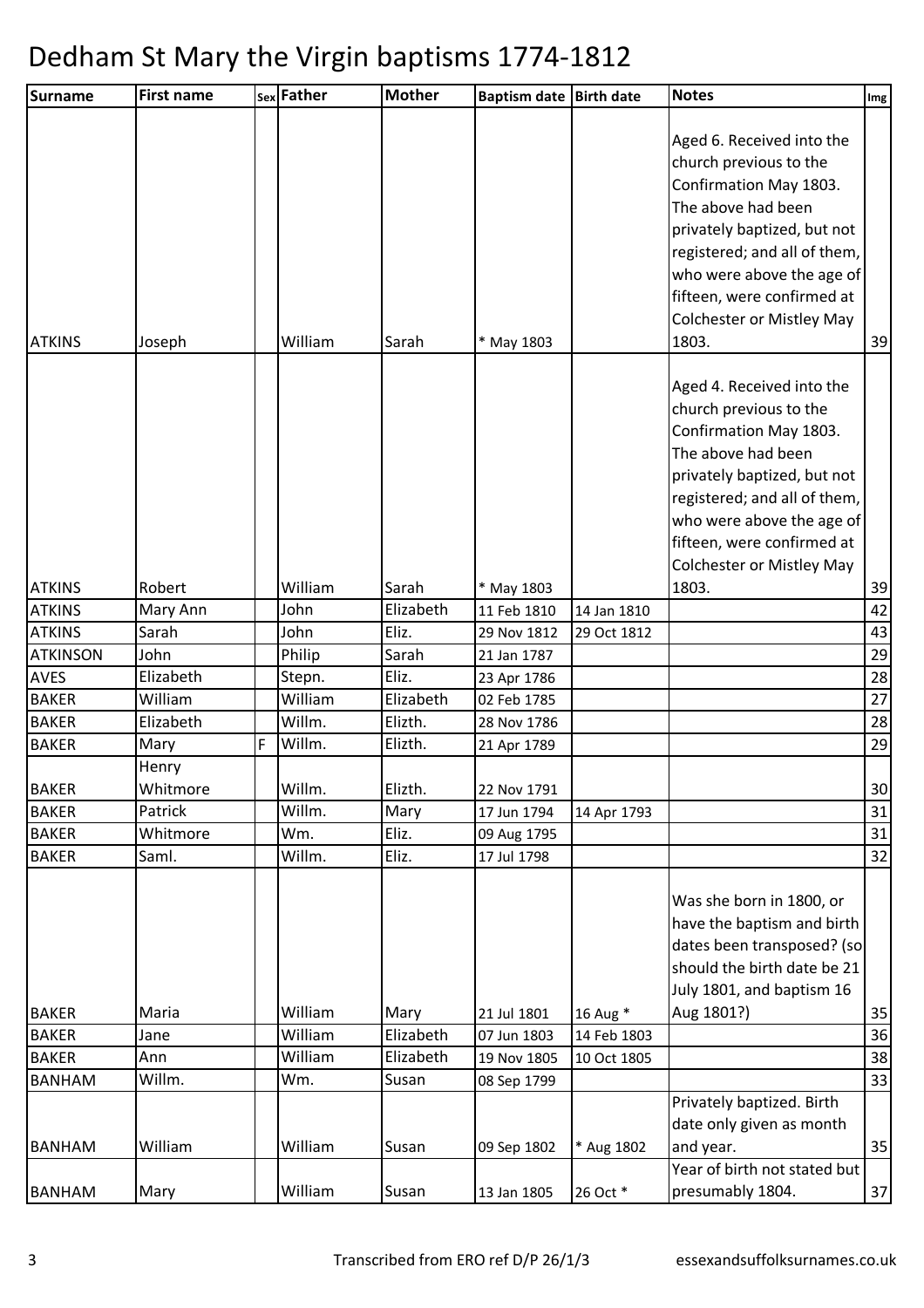| <b>Surname</b>                 | <b>First name</b>   |   | sex Father       | <b>Mother</b> | <b>Baptism date</b>        | <b>Birth date</b> | <b>Notes</b>                                                                                                                                                                                                                                                               | Img      |
|--------------------------------|---------------------|---|------------------|---------------|----------------------------|-------------------|----------------------------------------------------------------------------------------------------------------------------------------------------------------------------------------------------------------------------------------------------------------------------|----------|
|                                |                     |   |                  |               |                            |                   | NB. Mr Banks Lieut of the                                                                                                                                                                                                                                                  |          |
| <b>BANKS</b>                   | Louisa              |   | Francis          | Mary          | 20 Jun 1800                |                   | Marjarata                                                                                                                                                                                                                                                                  | 33       |
|                                |                     |   |                  |               |                            |                   | Year of birth not stated but                                                                                                                                                                                                                                               |          |
| <b>BANKS</b>                   | Louisa Margaret     |   | Francis          | Mary          | 01 Jan 1801                | 15 Jun *          | presumably 1800.                                                                                                                                                                                                                                                           | 34       |
| <b>BARBER</b>                  | Elizabeth           |   | Benjamin         | Mary          | 26 Jun 1804                | 30 Mar 1804       |                                                                                                                                                                                                                                                                            | 37       |
| <b>BARBER</b>                  | Mary                |   | Benjamin         | Mary          | * May 1803                 |                   | Aged 8. Received into the<br>church previous to the<br>Confirmation May 1803.<br>The above had been<br>privately baptized, but not<br>registered; and all of them,<br>who were above the age of<br>fifteen, were confirmed at<br><b>Colchester or Mistley May</b><br>1803. | 39       |
|                                |                     |   |                  |               |                            |                   |                                                                                                                                                                                                                                                                            |          |
| <b>BARBER</b>                  | Susanna             |   | Benjamin         | Mary          | * May 1803                 |                   | Aged 6. Received into the<br>church previous to the<br>Confirmation May 1803.<br>The above had been<br>privately baptized, but not<br>registered; and all of them,<br>who were above the age of<br>fifteen, were confirmed at<br><b>Colchester or Mistley May</b><br>1803. | 39       |
|                                |                     |   |                  |               |                            |                   |                                                                                                                                                                                                                                                                            |          |
|                                |                     |   |                  |               |                            |                   | Aged 4. Received into the<br>church previous to the<br>Confirmation May 1803.<br>The above had been<br>privately baptized, but not<br>registered; and all of them,<br>who were above the age of<br>fifteen, were confirmed at<br><b>Colchester or Mistley May</b>          |          |
| <b>BARBER</b>                  | Benjamin            |   | Benjamin         | Mary          | * May 1803                 |                   | 1803.                                                                                                                                                                                                                                                                      | 39       |
| <b>BARBER</b>                  | John                |   | Benjamin         | Mary          | 24 May 1807                | 24 Dec *          | Year of birth not stated but<br>presumably 1806.                                                                                                                                                                                                                           | 40       |
| <b>BARBER</b>                  | John                |   | Benjamin         | Mary          | 28 Aug 1808                | 05 Jun 1808       |                                                                                                                                                                                                                                                                            | 41       |
| <b>BARBER</b><br><b>BARKER</b> | Mahala<br>Elisabeth | F | Benjamin<br>Jno. | Mary<br>Mary  | 03 Mar 1811<br>13 Feb 1776 | 17 Oct *          | Year of birth not stated but<br>presumably 1810.                                                                                                                                                                                                                           | 43<br>23 |
| <b>BARKER</b>                  | Daniel              | M | Daniel           | Abigail       | 20 Feb 1776                |                   |                                                                                                                                                                                                                                                                            | 23       |
| <b>BARKER</b>                  | Thomas              | M | Thomas?          | Elizth.       | 29 Oct 1776                |                   | Father's name crossed out?<br>Unclear.                                                                                                                                                                                                                                     | 23       |
| <b>BARKER</b>                  | John                | M | John             | Sarah         | 20 Sep 1777                |                   |                                                                                                                                                                                                                                                                            | 24       |
| <b>BARKER</b>                  | Fanny               | F | Daniel           |               | 16 Dec 1777                |                   |                                                                                                                                                                                                                                                                            | 24       |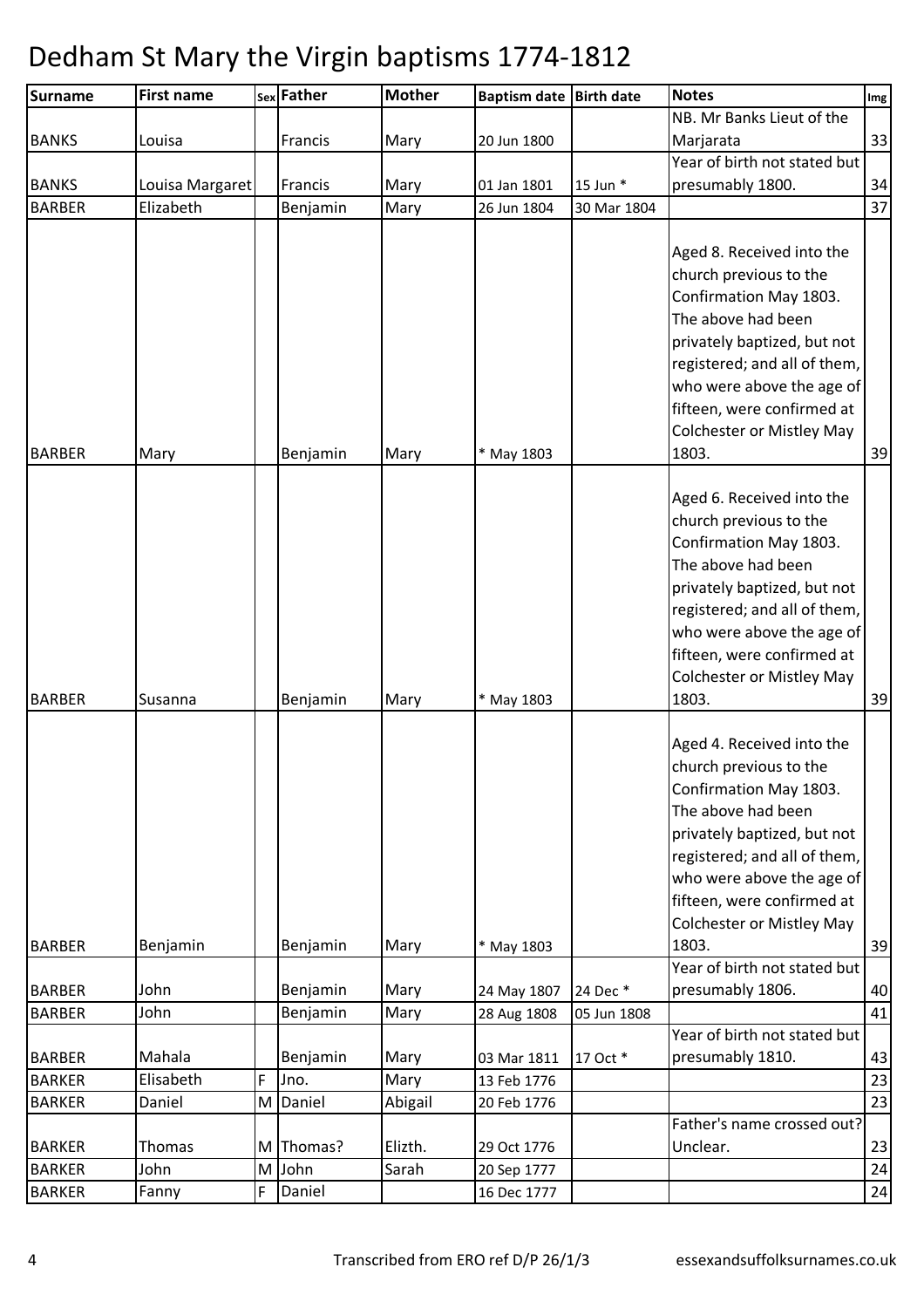| Surname                        | <b>First name</b> |   | sex Father       | <b>Mother</b> | Baptism date Birth date   |             | <b>Notes</b>                                                                                                                                                                                                                                                                                                                | Img      |
|--------------------------------|-------------------|---|------------------|---------------|---------------------------|-------------|-----------------------------------------------------------------------------------------------------------------------------------------------------------------------------------------------------------------------------------------------------------------------------------------------------------------------------|----------|
| <b>BARKER</b>                  | Mary              |   | Tho.             | Elizabeth     | 10 Oct 1779               |             |                                                                                                                                                                                                                                                                                                                             | 25       |
| <b>BARKER</b>                  | Priscilla         |   | John             | Mary          | 08 Feb 1780               |             |                                                                                                                                                                                                                                                                                                                             | 25       |
| <b>BARKER</b>                  | Samuel            | M | Thos.            | Eliz.         | 10 Jul 1781               |             |                                                                                                                                                                                                                                                                                                                             | 26       |
| <b>BARKER</b>                  | Ann               |   | Daniel           | Fanny         | 11 Aug 1782               |             |                                                                                                                                                                                                                                                                                                                             | 26       |
| <b>BARKER</b>                  | William           |   | Thomas           | Elizabeth     | 18 May 1783               |             |                                                                                                                                                                                                                                                                                                                             | 27       |
| <b>BARKER</b>                  | Daniel            |   | Danl.            | Fanny         | 26 Dec 1783               |             |                                                                                                                                                                                                                                                                                                                             | 27       |
| <b>BARKER</b>                  | William           |   |                  | Priscilla     | 03 Apr 1785               |             |                                                                                                                                                                                                                                                                                                                             | 28       |
| <b>BARKER</b>                  | Sarah             |   | Thos.            | Elizh.        | 13 Nov 1785               |             |                                                                                                                                                                                                                                                                                                                             | 28       |
| <b>BARKER</b>                  | Samuel            |   | Danl.            | Fanny         | 26 Sep 1786               |             |                                                                                                                                                                                                                                                                                                                             | 28       |
| <b>BARKER</b>                  | Eliz. Manson      | F | Thos.            | Eliz.         | 30 Mar 1788               |             |                                                                                                                                                                                                                                                                                                                             | 29       |
| <b>BARKER</b>                  | Hannah            |   | Thos.            | Eliz.         | 14 Sep 1790               |             |                                                                                                                                                                                                                                                                                                                             | 30       |
| <b>BARKER</b>                  | Richd.            |   | Henry            | Eliz.         | 06 Jan 1793               |             | 10 years old                                                                                                                                                                                                                                                                                                                | 31       |
| <b>BARKER</b>                  | Saml.             |   | Henry            | Eliz.         | 06 Jan 1793               |             |                                                                                                                                                                                                                                                                                                                             | 31       |
| <b>BARKER</b>                  | John Eaton        |   | Thos.            | Elizth.       | 26 Nov 1793               |             |                                                                                                                                                                                                                                                                                                                             | 31       |
| <b>BARKER</b>                  | Lucy              |   | Jn.              | Mary          | 08 Jun 1800               |             |                                                                                                                                                                                                                                                                                                                             | 33       |
|                                |                   |   |                  |               |                           |             | Phoebe of Thos. Barker                                                                                                                                                                                                                                                                                                      |          |
|                                |                   |   |                  |               |                           |             | and Alice Popps. Base                                                                                                                                                                                                                                                                                                       |          |
| <b>BARKER</b>                  | Phoebe            |   | Thos.            | Alice         | 28 Jul 1800               |             | Born.                                                                                                                                                                                                                                                                                                                       | 33       |
| <b>BARKER</b>                  | Ann               |   | Daniel           | Ann           | 01 Mar 1801               | 17 Jan 1801 |                                                                                                                                                                                                                                                                                                                             | 34       |
| <b>BARKER</b>                  | Mary              |   | Thomas           | Mary          | 07 Mar 1802               | 06 Feb 1802 |                                                                                                                                                                                                                                                                                                                             | 35       |
| <b>BARKER</b>                  | Sarah             |   | Benjamin         | Mary          | 30 Mar 1802               | 28 Feb 1802 |                                                                                                                                                                                                                                                                                                                             | 35       |
| <b>BARKER</b>                  | Martha            |   | Daniel           | Ann           | 15 May 1803               | 13 Apr 1803 |                                                                                                                                                                                                                                                                                                                             | 36       |
| <b>BARKER</b>                  | Daniel            |   | Thomas           | Mary          | 01 Jul 1804               | 21 Apr 1804 |                                                                                                                                                                                                                                                                                                                             | 37       |
| <b>BARKER</b>                  | Sarah             |   | Daniel           | Ann           | 17 Nov 1805               | 19 Sep 1805 |                                                                                                                                                                                                                                                                                                                             | 38       |
| <b>BARKER</b><br><b>BARKER</b> | Phoebe<br>Mary    |   | Thomas<br>Thomas | Alice<br>Mary | * May 1803<br>29 Jun 1806 | 16 May 1806 | Aged 3. Mary of Thomas<br>Barker & Alice Popps. B. B.<br>Received into the church<br>previous to the<br>Confirmation May 1803.<br>The above had been<br>privately baptized, but not<br>registered; and all of them,<br>who were above the age of<br>fifteen, were confirmed at<br><b>Colchester or Mistley May</b><br>1803. | 38<br>40 |
| <b>BARKER</b>                  | Elizabeth         |   | Daniel           | Ann           | 22 Nov 1807               | 01 Oct 1807 |                                                                                                                                                                                                                                                                                                                             | 41       |
| <b>BARKER</b>                  | William           |   | Thomas           | Elizabeth     | 24 Apr 1808               | 25 Feb 1808 | William of Thomas Barker<br>& Elizabeth Bruce (or<br>Brace? First vowel in<br>surname hard to tell<br>between a or u). B. B.                                                                                                                                                                                                | 41       |
| <b>BARKER</b>                  | Sarah             |   | John             | Elizabeth     | 25 Sep 1808               | * Oct 1806  | Day of birth not stated                                                                                                                                                                                                                                                                                                     | 41       |
| <b>BARKER</b>                  | Hannah            |   | John             | Elizabeth     | 25 Sep 1808               | * Jul 1808  | Day of birth not stated                                                                                                                                                                                                                                                                                                     | 41       |
|                                |                   |   |                  |               |                           |             | Year of birth not stated but                                                                                                                                                                                                                                                                                                |          |
| <b>BARKER</b>                  | Daniel            |   | Daniel           | Ann           | 07 Jan 1810               | 05 Nov *    | presumably 1809.                                                                                                                                                                                                                                                                                                            | 42       |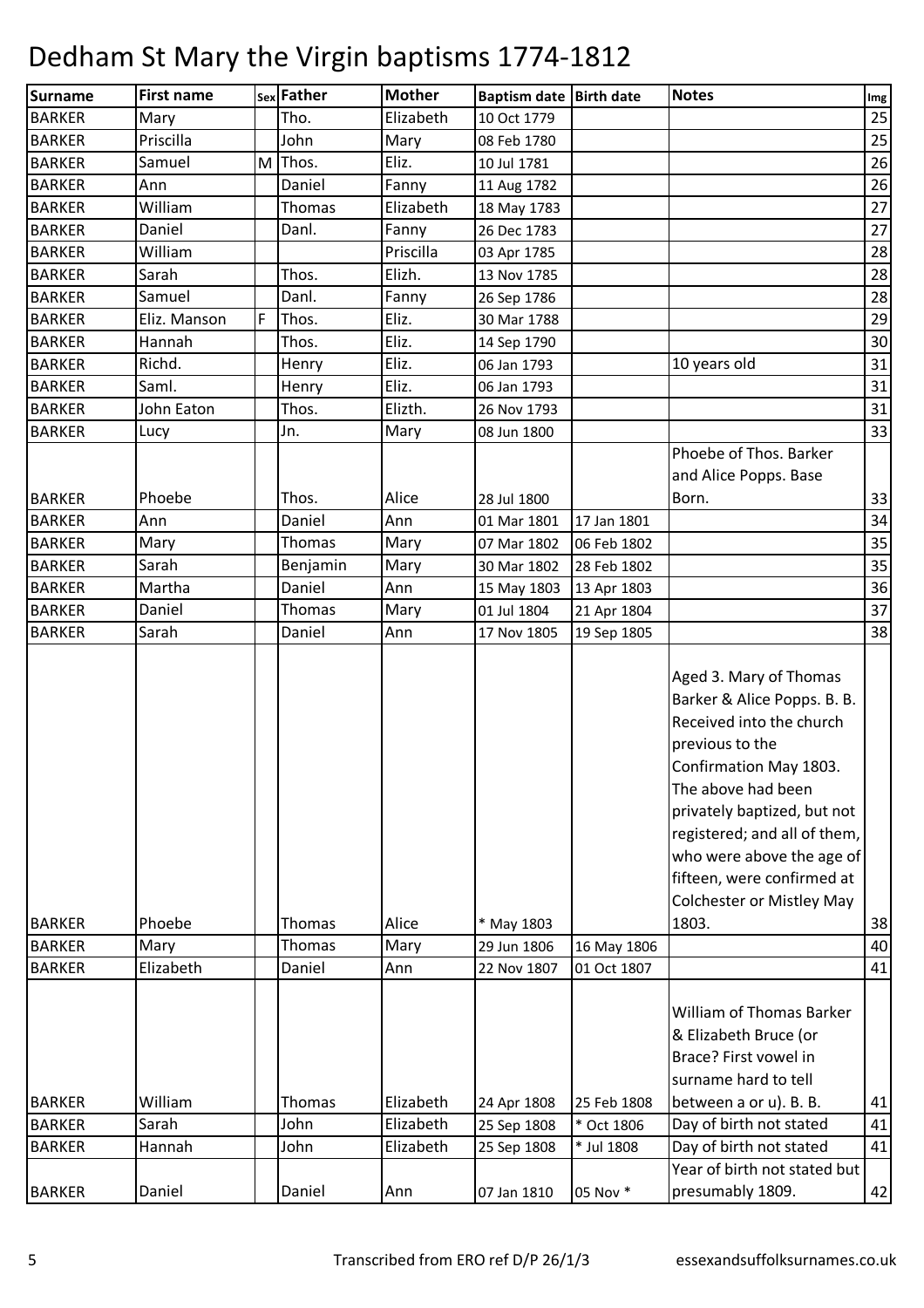| <b>Surname</b>  | <b>First name</b> |        | sex Father    | <b>Mother</b> | Baptism date Birth date |             | <b>Notes</b>                                                                                                                                                                                                        | Img |
|-----------------|-------------------|--------|---------------|---------------|-------------------------|-------------|---------------------------------------------------------------------------------------------------------------------------------------------------------------------------------------------------------------------|-----|
|                 |                   |        |               |               |                         |             | Year of birth not stated but                                                                                                                                                                                        |     |
| <b>BARKER</b>   | Rebecca           |        | Thomas        | Mary          | 07 Jan 1810             | 27 Aug *    | presumably 1809.                                                                                                                                                                                                    | 42  |
| <b>BARKER</b>   | Elizabeth         |        | John          | Elizabeth     | 28 Oct 1810             | 09 Aug 1810 |                                                                                                                                                                                                                     | 42  |
| <b>BARKER</b>   | Ann               |        | Thomas        | Mary          | 28 Jun 1812             | 05 Mar 1812 |                                                                                                                                                                                                                     | 43  |
|                 | Thomas            |        |               |               |                         |             |                                                                                                                                                                                                                     |     |
| <b>BARKER</b>   | Munson            |        | Daniel        | Ann           | 08 Nov 1812             | 03 Jul 1812 |                                                                                                                                                                                                                     | 43  |
| <b>BARKER</b>   | Elizabeth         |        | John          | Eliz.         | 06 Dec 1812             | 27 Aug 1812 |                                                                                                                                                                                                                     | 43  |
| <b>BARKER?</b>  | Sarah             |        | Daniel        | Fanney        | 29 Jan 1781             |             | <b>Entered in with March</b><br>baptisms. No surname.<br>Possibly the surname<br>should be Barker, as Daniel<br>and Fanny Barker have<br>other children baptised in<br>Dedham around this time.                     | 26  |
|                 |                   |        |               |               |                         |             | Sarah daughter of<br>Bromley & Sarah Barker (is<br>the line to show the<br>father's first name has<br>been missed out and his<br>surname is Bromley, not<br>Barker? Or is Bromely his<br>first name and his surname |     |
| <b>BARKER?</b>  | Sarah             | F      | Bromley?      | Sarah         | 21 Jul 1782             |             | is Barker?)                                                                                                                                                                                                         | 26  |
| <b>BARTLETT</b> | Esau              | M      | Richard       | Lucy          | 15 May 1777             |             |                                                                                                                                                                                                                     | 23  |
| <b>BATEMAN</b>  | William           |        | Tho.          | Mary          | 23 May 1784             |             |                                                                                                                                                                                                                     | 27  |
| <b>BATEMAN</b>  | Isaac             |        | Thos.         | Mary          | 05 Jan 1786             |             |                                                                                                                                                                                                                     | 28  |
| <b>BATEMAN</b>  | George            | M $ ?$ |               | Sarah         | 22 Nov 1789             |             | Gap for father's first name.<br>Was it not entered by<br>accident, or was the child<br>illegitimate?                                                                                                                | 30  |
| <b>BELSTEAD</b> | Henry             |        | John          | Martha        | 18 May 1783             |             |                                                                                                                                                                                                                     | 27  |
| <b>BELSTEAD</b> | Thomas            |        | Thomas        | Amelia        | 10 May 1801             | 18 Apr 1801 |                                                                                                                                                                                                                     | 34  |
| <b>BELSTEAD</b> | Susan             |        | Thomas        | Amelia        | 10 Apr 1803             | 15 Jan 1803 |                                                                                                                                                                                                                     | 36  |
|                 |                   |        |               |               |                         |             | Year of birth not stated but                                                                                                                                                                                        |     |
| <b>BELSTEAD</b> | Amelia            |        | Thomas        | Amelia        | 20 Jan 1805             | 17 Dec *    | presumably 1804.                                                                                                                                                                                                    | 37  |
| <b>BELSTEAD</b> | John              |        | <b>Thomas</b> | Amelia        | 30 Nov 1806             | 08 Aug 1806 |                                                                                                                                                                                                                     | 40  |
| <b>BELSTEAD</b> | Henry             |        | Thomas        | Amelia        | 26 Jul 1812             | * Sep 1809  | Day of birth not stated.                                                                                                                                                                                            | 43  |
| <b>BELSTEAD</b> | William           |        | Thomas        | Amelia        | 26 Jul 1812             | 06 Jul 1812 |                                                                                                                                                                                                                     | 43  |
| <b>BELSTED</b>  | Thomas            | M      | Jno.          | Ann           | 24 Dec 1775             |             |                                                                                                                                                                                                                     | 23  |
|                 |                   |        |               |               |                         |             | Child's first name and                                                                                                                                                                                              |     |
| <b>BELSTED</b>  |                   |        | Jno.          | Martha        | 05 Jun 1778             |             | gender not in register.                                                                                                                                                                                             | 24  |
| <b>BIRD</b>     | Mary              |        | Willm.        | Susan         | 03 Dec 1786             |             |                                                                                                                                                                                                                     | 28  |
| <b>BIRD</b>     | Willm.            | M      | Willm.        | Martha        | 01 Mar 1789             |             |                                                                                                                                                                                                                     | 29  |
| <b>BIRD</b>     | Abraham           |        | Wm.           | Marth.        | 26 Jun 1791             |             |                                                                                                                                                                                                                     | 30  |
| <b>BIRD</b>     | Elizth.           |        | Willm.        | Martha        | 06 Oct 1793             |             |                                                                                                                                                                                                                     | 31  |
| <b>BIRD</b>     | Sarah             | F      | Jn.           | Sarah         | 27 Sep 1795             |             |                                                                                                                                                                                                                     | 32  |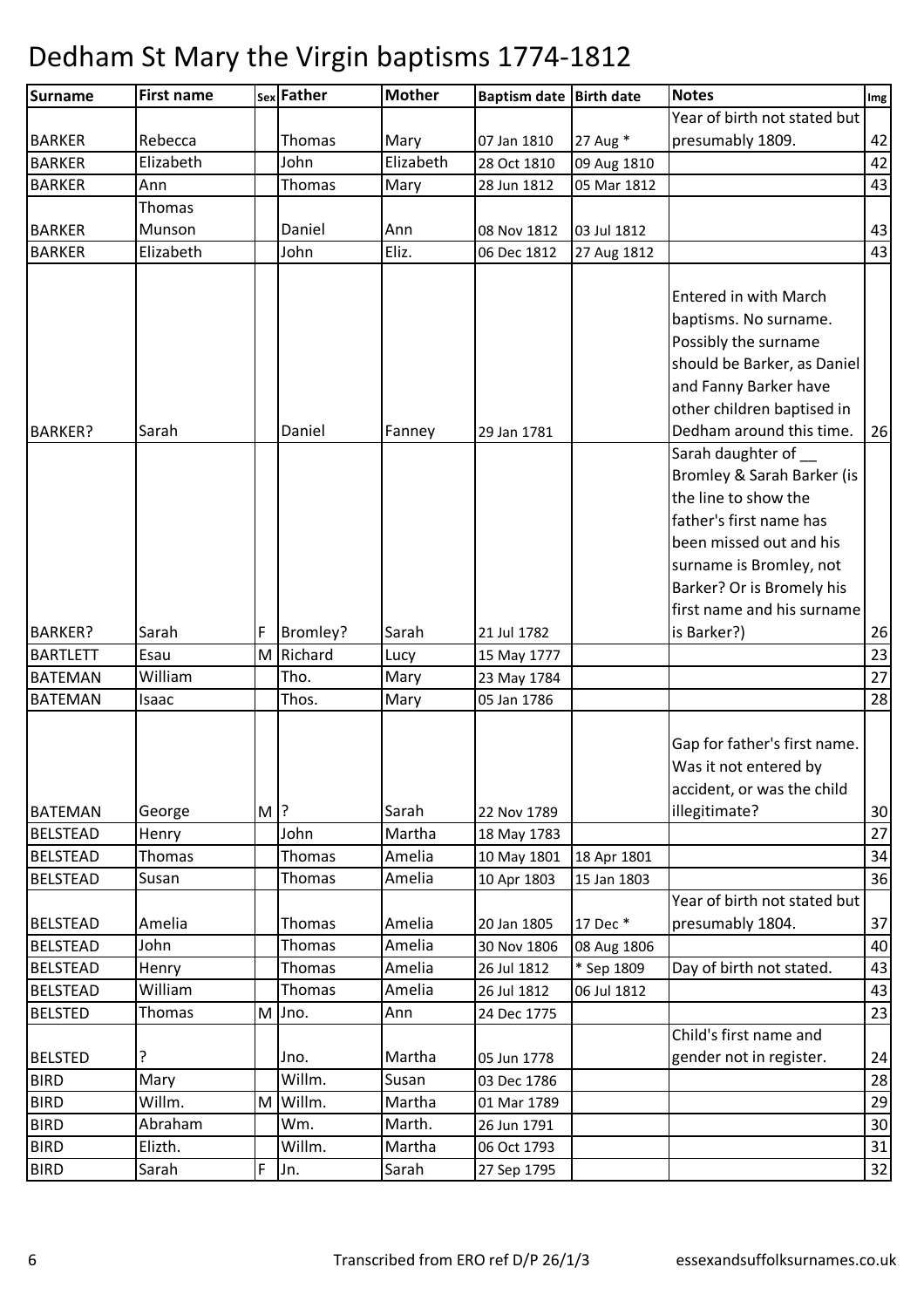| Mother's name possibly<br>abbreviation of Maria<br>Willm.<br>Martha<br>Mara.<br>24 Dec 1797<br>Phoebe<br>Martha<br>Wm.<br>22 Jun 1800<br>William<br>35<br><b>BIRD</b><br>Robert<br>Martha<br>03 Oct 1802<br>01 Aug 1802<br>36<br>William<br>Martha<br>John<br>21 Apr 1804<br>19 Feb 1804<br>William<br>Martha<br>Susanna<br>08 Dec 1805<br>18 Oct 1805<br>William<br>Martha<br>Joseph<br>16 Aug 1807<br>16 Jul 1807<br>Elizabeth<br>Samuel<br>Samuel<br>08 Sep 1801<br>08 Jul 1801<br>Year of birth not stated but<br>Elizabeth<br>09 Nov *<br>presumably 1803.<br>Joseph<br>Samuel<br>21 Feb 1804<br>Samuel<br>Betsy<br><b>Betsy</b><br>24 Dec 1805<br>02 Jul 1805<br>Aged 8. Mary of Henry<br>Blomfield & Alice Popps. B.<br>B. Received into the church<br>previous to the<br>Confirmation May 1803.<br>The above had been<br>privately baptized, but not<br>registered; and all of them,<br>who were above the age of<br>fifteen, were confirmed at<br><b>Colchester or Mistley May</b><br>Alice<br>1803.<br>Mary<br>Henry<br>* May 1803<br>Mary<br>Samuel<br><b>Betsey</b><br>29 May 1807<br>15 Sep 1807<br>Samuel<br><b>Betsey</b><br>41<br>George<br>30 Apr 1809<br>03 Apr 1809<br>Ann<br>43<br>21 Mar 1811<br>15 Feb 1811<br>Mary Ann<br>Henry<br>Samuel<br>Thomas<br><b>Betsey</b><br>04 Jun 1811<br>20 Feb 1811<br>Ann Hannah<br>40<br>Thomas<br>Hannah<br>23 Jun 1807<br>05 Feb 1807<br>Lucy of George Bobrey and<br>Sarah<br>Sarah Manning. B. B.<br>37<br>Lucy<br>George<br>01 Jan 1805<br>24 Dec 1798<br>William<br>Sar.<br>M<br>Jno.<br>09 Feb 1775<br>22<br>Abraham<br>Sarah<br>Mary<br>09 Aug 1775<br>John<br>35<br><b>BONES</b><br>Abraham<br>Ann<br>19 Dec 1802<br>12 Nov 1802<br>John<br>John<br>37<br>Ann<br>26 Mar 1805<br>14 Apr 1805<br><b>BONES</b><br>John<br>24 Nov 1807<br>19 Aug 1807<br>Mary<br>Ann<br>Year of birth not stated but<br>William<br>16 Aug *<br>John<br>13 Jan 1811<br>presumably 1810.<br>Ann<br>Joseph<br>Elizabeth<br>Joseph<br>34<br>01 Feb 1801<br>17 Jan 1801<br>John Bowler son of Susan<br>(presumably Bowler is the<br>mother's surname).<br>John<br>Susan<br>10 Jun 1787<br>Jas. Of Wm. & Penelope<br>Boyfield Esq.<br>Jas.<br>Wm.<br>Penelope<br>23 Aug 1791<br>Willm.<br>Penele.<br>Mary<br>01 Apr 1793<br>Willm. Ransom<br>Willm.<br>Penel.<br>15 Jul 1795 | <b>Surname</b>     | <b>First name</b> | sex Father | <b>Mother</b> | Baptism date Birth date | <b>Notes</b> | Img |
|---------------------------------------------------------------------------------------------------------------------------------------------------------------------------------------------------------------------------------------------------------------------------------------------------------------------------------------------------------------------------------------------------------------------------------------------------------------------------------------------------------------------------------------------------------------------------------------------------------------------------------------------------------------------------------------------------------------------------------------------------------------------------------------------------------------------------------------------------------------------------------------------------------------------------------------------------------------------------------------------------------------------------------------------------------------------------------------------------------------------------------------------------------------------------------------------------------------------------------------------------------------------------------------------------------------------------------------------------------------------------------------------------------------------------------------------------------------------------------------------------------------------------------------------------------------------------------------------------------------------------------------------------------------------------------------------------------------------------------------------------------------------------------------------------------------------------------------------------------------------------------------------------------------------------------------------------------------------------------------------------------------------------------------------------------------------------------------------------------------------------------------------------------------------------------------------------------------------------------------------------------------------------------------------------------------------|--------------------|-------------------|------------|---------------|-------------------------|--------------|-----|
| 32<br>33<br>38<br>40<br>35<br>36<br>38<br>38<br>40<br>43<br>22<br>41<br>43<br>29<br>30<br>31<br>31                                                                                                                                                                                                                                                                                                                                                                                                                                                                                                                                                                                                                                                                                                                                                                                                                                                                                                                                                                                                                                                                                                                                                                                                                                                                                                                                                                                                                                                                                                                                                                                                                                                                                                                                                                                                                                                                                                                                                                                                                                                                                                                                                                                                                  |                    |                   |            |               |                         |              |     |
|                                                                                                                                                                                                                                                                                                                                                                                                                                                                                                                                                                                                                                                                                                                                                                                                                                                                                                                                                                                                                                                                                                                                                                                                                                                                                                                                                                                                                                                                                                                                                                                                                                                                                                                                                                                                                                                                                                                                                                                                                                                                                                                                                                                                                                                                                                                     | <b>BIRD</b>        |                   |            |               |                         |              |     |
|                                                                                                                                                                                                                                                                                                                                                                                                                                                                                                                                                                                                                                                                                                                                                                                                                                                                                                                                                                                                                                                                                                                                                                                                                                                                                                                                                                                                                                                                                                                                                                                                                                                                                                                                                                                                                                                                                                                                                                                                                                                                                                                                                                                                                                                                                                                     | <b>BIRD</b>        |                   |            |               |                         |              |     |
|                                                                                                                                                                                                                                                                                                                                                                                                                                                                                                                                                                                                                                                                                                                                                                                                                                                                                                                                                                                                                                                                                                                                                                                                                                                                                                                                                                                                                                                                                                                                                                                                                                                                                                                                                                                                                                                                                                                                                                                                                                                                                                                                                                                                                                                                                                                     |                    |                   |            |               |                         |              |     |
|                                                                                                                                                                                                                                                                                                                                                                                                                                                                                                                                                                                                                                                                                                                                                                                                                                                                                                                                                                                                                                                                                                                                                                                                                                                                                                                                                                                                                                                                                                                                                                                                                                                                                                                                                                                                                                                                                                                                                                                                                                                                                                                                                                                                                                                                                                                     | <b>BIRD</b>        |                   |            |               |                         |              |     |
|                                                                                                                                                                                                                                                                                                                                                                                                                                                                                                                                                                                                                                                                                                                                                                                                                                                                                                                                                                                                                                                                                                                                                                                                                                                                                                                                                                                                                                                                                                                                                                                                                                                                                                                                                                                                                                                                                                                                                                                                                                                                                                                                                                                                                                                                                                                     | <b>BIRD</b>        |                   |            |               |                         |              |     |
|                                                                                                                                                                                                                                                                                                                                                                                                                                                                                                                                                                                                                                                                                                                                                                                                                                                                                                                                                                                                                                                                                                                                                                                                                                                                                                                                                                                                                                                                                                                                                                                                                                                                                                                                                                                                                                                                                                                                                                                                                                                                                                                                                                                                                                                                                                                     | <b>BIRD</b>        |                   |            |               |                         |              |     |
|                                                                                                                                                                                                                                                                                                                                                                                                                                                                                                                                                                                                                                                                                                                                                                                                                                                                                                                                                                                                                                                                                                                                                                                                                                                                                                                                                                                                                                                                                                                                                                                                                                                                                                                                                                                                                                                                                                                                                                                                                                                                                                                                                                                                                                                                                                                     | <b>BLOMFIELD</b>   |                   |            |               |                         |              |     |
|                                                                                                                                                                                                                                                                                                                                                                                                                                                                                                                                                                                                                                                                                                                                                                                                                                                                                                                                                                                                                                                                                                                                                                                                                                                                                                                                                                                                                                                                                                                                                                                                                                                                                                                                                                                                                                                                                                                                                                                                                                                                                                                                                                                                                                                                                                                     |                    |                   |            |               |                         |              |     |
|                                                                                                                                                                                                                                                                                                                                                                                                                                                                                                                                                                                                                                                                                                                                                                                                                                                                                                                                                                                                                                                                                                                                                                                                                                                                                                                                                                                                                                                                                                                                                                                                                                                                                                                                                                                                                                                                                                                                                                                                                                                                                                                                                                                                                                                                                                                     | <b>BLOMFIELD</b>   |                   |            |               |                         |              |     |
|                                                                                                                                                                                                                                                                                                                                                                                                                                                                                                                                                                                                                                                                                                                                                                                                                                                                                                                                                                                                                                                                                                                                                                                                                                                                                                                                                                                                                                                                                                                                                                                                                                                                                                                                                                                                                                                                                                                                                                                                                                                                                                                                                                                                                                                                                                                     | <b>BLOMFIELD</b>   |                   |            |               |                         |              |     |
|                                                                                                                                                                                                                                                                                                                                                                                                                                                                                                                                                                                                                                                                                                                                                                                                                                                                                                                                                                                                                                                                                                                                                                                                                                                                                                                                                                                                                                                                                                                                                                                                                                                                                                                                                                                                                                                                                                                                                                                                                                                                                                                                                                                                                                                                                                                     |                    |                   |            |               |                         |              |     |
|                                                                                                                                                                                                                                                                                                                                                                                                                                                                                                                                                                                                                                                                                                                                                                                                                                                                                                                                                                                                                                                                                                                                                                                                                                                                                                                                                                                                                                                                                                                                                                                                                                                                                                                                                                                                                                                                                                                                                                                                                                                                                                                                                                                                                                                                                                                     |                    |                   |            |               |                         |              |     |
|                                                                                                                                                                                                                                                                                                                                                                                                                                                                                                                                                                                                                                                                                                                                                                                                                                                                                                                                                                                                                                                                                                                                                                                                                                                                                                                                                                                                                                                                                                                                                                                                                                                                                                                                                                                                                                                                                                                                                                                                                                                                                                                                                                                                                                                                                                                     |                    |                   |            |               |                         |              |     |
|                                                                                                                                                                                                                                                                                                                                                                                                                                                                                                                                                                                                                                                                                                                                                                                                                                                                                                                                                                                                                                                                                                                                                                                                                                                                                                                                                                                                                                                                                                                                                                                                                                                                                                                                                                                                                                                                                                                                                                                                                                                                                                                                                                                                                                                                                                                     |                    |                   |            |               |                         |              |     |
|                                                                                                                                                                                                                                                                                                                                                                                                                                                                                                                                                                                                                                                                                                                                                                                                                                                                                                                                                                                                                                                                                                                                                                                                                                                                                                                                                                                                                                                                                                                                                                                                                                                                                                                                                                                                                                                                                                                                                                                                                                                                                                                                                                                                                                                                                                                     |                    |                   |            |               |                         |              |     |
|                                                                                                                                                                                                                                                                                                                                                                                                                                                                                                                                                                                                                                                                                                                                                                                                                                                                                                                                                                                                                                                                                                                                                                                                                                                                                                                                                                                                                                                                                                                                                                                                                                                                                                                                                                                                                                                                                                                                                                                                                                                                                                                                                                                                                                                                                                                     |                    |                   |            |               |                         |              |     |
|                                                                                                                                                                                                                                                                                                                                                                                                                                                                                                                                                                                                                                                                                                                                                                                                                                                                                                                                                                                                                                                                                                                                                                                                                                                                                                                                                                                                                                                                                                                                                                                                                                                                                                                                                                                                                                                                                                                                                                                                                                                                                                                                                                                                                                                                                                                     |                    |                   |            |               |                         |              |     |
|                                                                                                                                                                                                                                                                                                                                                                                                                                                                                                                                                                                                                                                                                                                                                                                                                                                                                                                                                                                                                                                                                                                                                                                                                                                                                                                                                                                                                                                                                                                                                                                                                                                                                                                                                                                                                                                                                                                                                                                                                                                                                                                                                                                                                                                                                                                     |                    |                   |            |               |                         |              |     |
|                                                                                                                                                                                                                                                                                                                                                                                                                                                                                                                                                                                                                                                                                                                                                                                                                                                                                                                                                                                                                                                                                                                                                                                                                                                                                                                                                                                                                                                                                                                                                                                                                                                                                                                                                                                                                                                                                                                                                                                                                                                                                                                                                                                                                                                                                                                     |                    |                   |            |               |                         |              |     |
|                                                                                                                                                                                                                                                                                                                                                                                                                                                                                                                                                                                                                                                                                                                                                                                                                                                                                                                                                                                                                                                                                                                                                                                                                                                                                                                                                                                                                                                                                                                                                                                                                                                                                                                                                                                                                                                                                                                                                                                                                                                                                                                                                                                                                                                                                                                     |                    |                   |            |               |                         |              |     |
|                                                                                                                                                                                                                                                                                                                                                                                                                                                                                                                                                                                                                                                                                                                                                                                                                                                                                                                                                                                                                                                                                                                                                                                                                                                                                                                                                                                                                                                                                                                                                                                                                                                                                                                                                                                                                                                                                                                                                                                                                                                                                                                                                                                                                                                                                                                     |                    |                   |            |               |                         |              |     |
|                                                                                                                                                                                                                                                                                                                                                                                                                                                                                                                                                                                                                                                                                                                                                                                                                                                                                                                                                                                                                                                                                                                                                                                                                                                                                                                                                                                                                                                                                                                                                                                                                                                                                                                                                                                                                                                                                                                                                                                                                                                                                                                                                                                                                                                                                                                     |                    |                   |            |               |                         |              |     |
|                                                                                                                                                                                                                                                                                                                                                                                                                                                                                                                                                                                                                                                                                                                                                                                                                                                                                                                                                                                                                                                                                                                                                                                                                                                                                                                                                                                                                                                                                                                                                                                                                                                                                                                                                                                                                                                                                                                                                                                                                                                                                                                                                                                                                                                                                                                     | <b>BLOMFIELD</b>   |                   |            |               |                         |              |     |
|                                                                                                                                                                                                                                                                                                                                                                                                                                                                                                                                                                                                                                                                                                                                                                                                                                                                                                                                                                                                                                                                                                                                                                                                                                                                                                                                                                                                                                                                                                                                                                                                                                                                                                                                                                                                                                                                                                                                                                                                                                                                                                                                                                                                                                                                                                                     | <b>BLOMFIELD</b>   |                   |            |               |                         |              |     |
|                                                                                                                                                                                                                                                                                                                                                                                                                                                                                                                                                                                                                                                                                                                                                                                                                                                                                                                                                                                                                                                                                                                                                                                                                                                                                                                                                                                                                                                                                                                                                                                                                                                                                                                                                                                                                                                                                                                                                                                                                                                                                                                                                                                                                                                                                                                     | <b>BLOMFIELD</b>   |                   |            |               |                         |              |     |
|                                                                                                                                                                                                                                                                                                                                                                                                                                                                                                                                                                                                                                                                                                                                                                                                                                                                                                                                                                                                                                                                                                                                                                                                                                                                                                                                                                                                                                                                                                                                                                                                                                                                                                                                                                                                                                                                                                                                                                                                                                                                                                                                                                                                                                                                                                                     | <b>BLOMFIELD</b>   |                   |            |               |                         |              |     |
|                                                                                                                                                                                                                                                                                                                                                                                                                                                                                                                                                                                                                                                                                                                                                                                                                                                                                                                                                                                                                                                                                                                                                                                                                                                                                                                                                                                                                                                                                                                                                                                                                                                                                                                                                                                                                                                                                                                                                                                                                                                                                                                                                                                                                                                                                                                     | <b>BLOMFIELD</b>   |                   |            |               |                         |              |     |
|                                                                                                                                                                                                                                                                                                                                                                                                                                                                                                                                                                                                                                                                                                                                                                                                                                                                                                                                                                                                                                                                                                                                                                                                                                                                                                                                                                                                                                                                                                                                                                                                                                                                                                                                                                                                                                                                                                                                                                                                                                                                                                                                                                                                                                                                                                                     | <b>BLYTH</b>       |                   |            |               |                         |              |     |
|                                                                                                                                                                                                                                                                                                                                                                                                                                                                                                                                                                                                                                                                                                                                                                                                                                                                                                                                                                                                                                                                                                                                                                                                                                                                                                                                                                                                                                                                                                                                                                                                                                                                                                                                                                                                                                                                                                                                                                                                                                                                                                                                                                                                                                                                                                                     |                    |                   |            |               |                         |              |     |
|                                                                                                                                                                                                                                                                                                                                                                                                                                                                                                                                                                                                                                                                                                                                                                                                                                                                                                                                                                                                                                                                                                                                                                                                                                                                                                                                                                                                                                                                                                                                                                                                                                                                                                                                                                                                                                                                                                                                                                                                                                                                                                                                                                                                                                                                                                                     |                    |                   |            |               |                         |              |     |
|                                                                                                                                                                                                                                                                                                                                                                                                                                                                                                                                                                                                                                                                                                                                                                                                                                                                                                                                                                                                                                                                                                                                                                                                                                                                                                                                                                                                                                                                                                                                                                                                                                                                                                                                                                                                                                                                                                                                                                                                                                                                                                                                                                                                                                                                                                                     | <b>BOBREY</b>      |                   |            |               |                         |              |     |
|                                                                                                                                                                                                                                                                                                                                                                                                                                                                                                                                                                                                                                                                                                                                                                                                                                                                                                                                                                                                                                                                                                                                                                                                                                                                                                                                                                                                                                                                                                                                                                                                                                                                                                                                                                                                                                                                                                                                                                                                                                                                                                                                                                                                                                                                                                                     | <b>BOLINGBROOK</b> |                   |            |               |                         |              |     |
|                                                                                                                                                                                                                                                                                                                                                                                                                                                                                                                                                                                                                                                                                                                                                                                                                                                                                                                                                                                                                                                                                                                                                                                                                                                                                                                                                                                                                                                                                                                                                                                                                                                                                                                                                                                                                                                                                                                                                                                                                                                                                                                                                                                                                                                                                                                     | <b>BONES</b>       |                   |            |               |                         |              |     |
|                                                                                                                                                                                                                                                                                                                                                                                                                                                                                                                                                                                                                                                                                                                                                                                                                                                                                                                                                                                                                                                                                                                                                                                                                                                                                                                                                                                                                                                                                                                                                                                                                                                                                                                                                                                                                                                                                                                                                                                                                                                                                                                                                                                                                                                                                                                     |                    |                   |            |               |                         |              |     |
|                                                                                                                                                                                                                                                                                                                                                                                                                                                                                                                                                                                                                                                                                                                                                                                                                                                                                                                                                                                                                                                                                                                                                                                                                                                                                                                                                                                                                                                                                                                                                                                                                                                                                                                                                                                                                                                                                                                                                                                                                                                                                                                                                                                                                                                                                                                     | <b>BONES</b>       |                   |            |               |                         |              |     |
|                                                                                                                                                                                                                                                                                                                                                                                                                                                                                                                                                                                                                                                                                                                                                                                                                                                                                                                                                                                                                                                                                                                                                                                                                                                                                                                                                                                                                                                                                                                                                                                                                                                                                                                                                                                                                                                                                                                                                                                                                                                                                                                                                                                                                                                                                                                     |                    |                   |            |               |                         |              |     |
|                                                                                                                                                                                                                                                                                                                                                                                                                                                                                                                                                                                                                                                                                                                                                                                                                                                                                                                                                                                                                                                                                                                                                                                                                                                                                                                                                                                                                                                                                                                                                                                                                                                                                                                                                                                                                                                                                                                                                                                                                                                                                                                                                                                                                                                                                                                     |                    |                   |            |               |                         |              |     |
|                                                                                                                                                                                                                                                                                                                                                                                                                                                                                                                                                                                                                                                                                                                                                                                                                                                                                                                                                                                                                                                                                                                                                                                                                                                                                                                                                                                                                                                                                                                                                                                                                                                                                                                                                                                                                                                                                                                                                                                                                                                                                                                                                                                                                                                                                                                     | <b>BONES</b>       |                   |            |               |                         |              |     |
|                                                                                                                                                                                                                                                                                                                                                                                                                                                                                                                                                                                                                                                                                                                                                                                                                                                                                                                                                                                                                                                                                                                                                                                                                                                                                                                                                                                                                                                                                                                                                                                                                                                                                                                                                                                                                                                                                                                                                                                                                                                                                                                                                                                                                                                                                                                     | <b>BOWEN</b>       |                   |            |               |                         |              |     |
|                                                                                                                                                                                                                                                                                                                                                                                                                                                                                                                                                                                                                                                                                                                                                                                                                                                                                                                                                                                                                                                                                                                                                                                                                                                                                                                                                                                                                                                                                                                                                                                                                                                                                                                                                                                                                                                                                                                                                                                                                                                                                                                                                                                                                                                                                                                     |                    |                   |            |               |                         |              |     |
|                                                                                                                                                                                                                                                                                                                                                                                                                                                                                                                                                                                                                                                                                                                                                                                                                                                                                                                                                                                                                                                                                                                                                                                                                                                                                                                                                                                                                                                                                                                                                                                                                                                                                                                                                                                                                                                                                                                                                                                                                                                                                                                                                                                                                                                                                                                     |                    |                   |            |               |                         |              |     |
|                                                                                                                                                                                                                                                                                                                                                                                                                                                                                                                                                                                                                                                                                                                                                                                                                                                                                                                                                                                                                                                                                                                                                                                                                                                                                                                                                                                                                                                                                                                                                                                                                                                                                                                                                                                                                                                                                                                                                                                                                                                                                                                                                                                                                                                                                                                     |                    |                   |            |               |                         |              |     |
|                                                                                                                                                                                                                                                                                                                                                                                                                                                                                                                                                                                                                                                                                                                                                                                                                                                                                                                                                                                                                                                                                                                                                                                                                                                                                                                                                                                                                                                                                                                                                                                                                                                                                                                                                                                                                                                                                                                                                                                                                                                                                                                                                                                                                                                                                                                     | <b>BOWLER</b>      |                   |            |               |                         |              |     |
|                                                                                                                                                                                                                                                                                                                                                                                                                                                                                                                                                                                                                                                                                                                                                                                                                                                                                                                                                                                                                                                                                                                                                                                                                                                                                                                                                                                                                                                                                                                                                                                                                                                                                                                                                                                                                                                                                                                                                                                                                                                                                                                                                                                                                                                                                                                     |                    |                   |            |               |                         |              |     |
|                                                                                                                                                                                                                                                                                                                                                                                                                                                                                                                                                                                                                                                                                                                                                                                                                                                                                                                                                                                                                                                                                                                                                                                                                                                                                                                                                                                                                                                                                                                                                                                                                                                                                                                                                                                                                                                                                                                                                                                                                                                                                                                                                                                                                                                                                                                     | <b>BOYFIELD</b>    |                   |            |               |                         |              |     |
|                                                                                                                                                                                                                                                                                                                                                                                                                                                                                                                                                                                                                                                                                                                                                                                                                                                                                                                                                                                                                                                                                                                                                                                                                                                                                                                                                                                                                                                                                                                                                                                                                                                                                                                                                                                                                                                                                                                                                                                                                                                                                                                                                                                                                                                                                                                     | <b>BOYFIELD</b>    |                   |            |               |                         |              |     |
|                                                                                                                                                                                                                                                                                                                                                                                                                                                                                                                                                                                                                                                                                                                                                                                                                                                                                                                                                                                                                                                                                                                                                                                                                                                                                                                                                                                                                                                                                                                                                                                                                                                                                                                                                                                                                                                                                                                                                                                                                                                                                                                                                                                                                                                                                                                     |                    |                   |            |               |                         |              |     |
|                                                                                                                                                                                                                                                                                                                                                                                                                                                                                                                                                                                                                                                                                                                                                                                                                                                                                                                                                                                                                                                                                                                                                                                                                                                                                                                                                                                                                                                                                                                                                                                                                                                                                                                                                                                                                                                                                                                                                                                                                                                                                                                                                                                                                                                                                                                     | <b>BOYFIELD</b>    |                   |            |               |                         |              |     |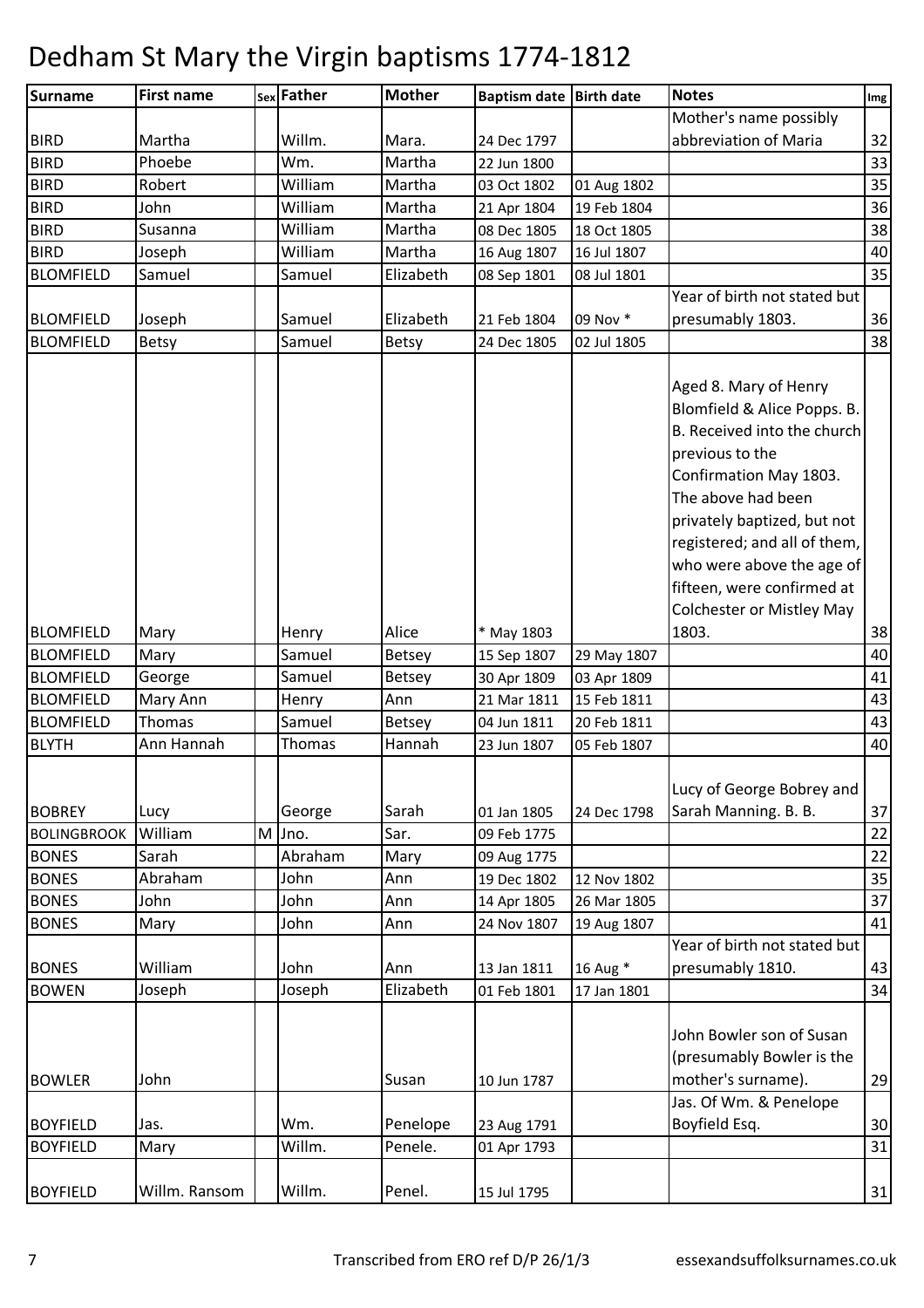| Charlotte<br><b>BOYFIELD</b><br><b>Bridget</b><br>W.<br>Pene.<br>26 Apr 1799<br>William of Thomas Barker<br>& Elizabeth Bruce (or<br>Brace? First vowel in<br>surname hard to tell<br>William<br>Elizabeth<br>between a or u). B. B.<br>BR[AU]CE<br>Thomas<br>25 Feb 1808<br>24 Apr 1808<br>Grizilda of John<br><b>Macpherson and Harriet</b><br>Brackenbury. Not clear if<br>the child is illegitimate and<br>the father's surname is<br>Macpherson and the<br>mother's Brackenbury, or if<br>the father's middle name is<br>Macpherson and the<br>family's surname is<br>John<br>Grizilda<br>Macpherson<br>Brackenbury.<br>Harriet<br><b>BRACKENBURY</b><br>24 Dec 1804<br>02 Dec 1804<br>Moses<br>Privately baptized<br><b>BRANSON</b><br>Nathaniel<br>Martha<br>05 Feb 1801<br>Moses<br>Martha<br><b>BRANSTON</b><br>Mary<br>04 Jul 1802<br>09 Jun 1802<br>Elizabeth<br>Moses<br>Martha<br><b>BRANSTON</b><br>18 Mar 1805<br>05 May 1805<br>Martha<br><b>BRANSTON</b><br>Martha<br>Moses<br>22 Oct 1809<br>25 Aug 1809<br>F<br>Elizth.<br>Nathl.<br><b>BRANSTONE</b><br>Ann<br>30 Aug 1789<br><b>BRETT</b><br>Eliz.<br>31 Jan 1785<br>Stephen<br>Stephen<br>Stephen<br>Sarah<br>Elizabeth<br><b>BRETT</b><br>24 Jan 1786<br>Aged 14. Received into the<br>church previous to the<br>Confirmation May 1803.<br>The above had been<br>privately baptized, but not<br>registered; and all of them,<br>who were above the age of<br>fifteen, were confirmed at<br><b>Colchester or Mistley May</b><br><b>BRETT</b><br>John<br>Stephen<br>Elizabeth<br>1803.<br>* May 1803<br>Francis<br>Alice<br>Elizth.<br><b>BRIDGE</b><br>11 Oct 1795<br>Sarah daughter of<br>Bromley & Sarah Barker (is<br>the line to show the<br>father's first name has<br>been missed out and his<br>surname is Bromley, not<br>Barker? Or is Bromely his<br>first name and his surname | <b>Surname</b>  | <b>First name</b> |   | sex Father | <b>Mother</b> | Baptism date Birth date | <b>Notes</b> | $\mathop{\textsf{Img}}$ |
|-----------------------------------------------------------------------------------------------------------------------------------------------------------------------------------------------------------------------------------------------------------------------------------------------------------------------------------------------------------------------------------------------------------------------------------------------------------------------------------------------------------------------------------------------------------------------------------------------------------------------------------------------------------------------------------------------------------------------------------------------------------------------------------------------------------------------------------------------------------------------------------------------------------------------------------------------------------------------------------------------------------------------------------------------------------------------------------------------------------------------------------------------------------------------------------------------------------------------------------------------------------------------------------------------------------------------------------------------------------------------------------------------------------------------------------------------------------------------------------------------------------------------------------------------------------------------------------------------------------------------------------------------------------------------------------------------------------------------------------------------------------------------------------------------------------------------------------------------------------------|-----------------|-------------------|---|------------|---------------|-------------------------|--------------|-------------------------|
|                                                                                                                                                                                                                                                                                                                                                                                                                                                                                                                                                                                                                                                                                                                                                                                                                                                                                                                                                                                                                                                                                                                                                                                                                                                                                                                                                                                                                                                                                                                                                                                                                                                                                                                                                                                                                                                                 |                 |                   |   |            |               |                         |              |                         |
|                                                                                                                                                                                                                                                                                                                                                                                                                                                                                                                                                                                                                                                                                                                                                                                                                                                                                                                                                                                                                                                                                                                                                                                                                                                                                                                                                                                                                                                                                                                                                                                                                                                                                                                                                                                                                                                                 |                 |                   |   |            |               |                         |              | 33                      |
|                                                                                                                                                                                                                                                                                                                                                                                                                                                                                                                                                                                                                                                                                                                                                                                                                                                                                                                                                                                                                                                                                                                                                                                                                                                                                                                                                                                                                                                                                                                                                                                                                                                                                                                                                                                                                                                                 |                 |                   |   |            |               |                         |              | 41                      |
|                                                                                                                                                                                                                                                                                                                                                                                                                                                                                                                                                                                                                                                                                                                                                                                                                                                                                                                                                                                                                                                                                                                                                                                                                                                                                                                                                                                                                                                                                                                                                                                                                                                                                                                                                                                                                                                                 |                 |                   |   |            |               |                         |              |                         |
|                                                                                                                                                                                                                                                                                                                                                                                                                                                                                                                                                                                                                                                                                                                                                                                                                                                                                                                                                                                                                                                                                                                                                                                                                                                                                                                                                                                                                                                                                                                                                                                                                                                                                                                                                                                                                                                                 |                 |                   |   |            |               |                         |              |                         |
|                                                                                                                                                                                                                                                                                                                                                                                                                                                                                                                                                                                                                                                                                                                                                                                                                                                                                                                                                                                                                                                                                                                                                                                                                                                                                                                                                                                                                                                                                                                                                                                                                                                                                                                                                                                                                                                                 |                 |                   |   |            |               |                         |              |                         |
|                                                                                                                                                                                                                                                                                                                                                                                                                                                                                                                                                                                                                                                                                                                                                                                                                                                                                                                                                                                                                                                                                                                                                                                                                                                                                                                                                                                                                                                                                                                                                                                                                                                                                                                                                                                                                                                                 |                 |                   |   |            |               |                         |              | 37                      |
|                                                                                                                                                                                                                                                                                                                                                                                                                                                                                                                                                                                                                                                                                                                                                                                                                                                                                                                                                                                                                                                                                                                                                                                                                                                                                                                                                                                                                                                                                                                                                                                                                                                                                                                                                                                                                                                                 |                 |                   |   |            |               |                         |              | 35                      |
|                                                                                                                                                                                                                                                                                                                                                                                                                                                                                                                                                                                                                                                                                                                                                                                                                                                                                                                                                                                                                                                                                                                                                                                                                                                                                                                                                                                                                                                                                                                                                                                                                                                                                                                                                                                                                                                                 |                 |                   |   |            |               |                         |              | 35                      |
|                                                                                                                                                                                                                                                                                                                                                                                                                                                                                                                                                                                                                                                                                                                                                                                                                                                                                                                                                                                                                                                                                                                                                                                                                                                                                                                                                                                                                                                                                                                                                                                                                                                                                                                                                                                                                                                                 |                 |                   |   |            |               |                         |              | 37                      |
|                                                                                                                                                                                                                                                                                                                                                                                                                                                                                                                                                                                                                                                                                                                                                                                                                                                                                                                                                                                                                                                                                                                                                                                                                                                                                                                                                                                                                                                                                                                                                                                                                                                                                                                                                                                                                                                                 |                 |                   |   |            |               |                         |              | 42                      |
|                                                                                                                                                                                                                                                                                                                                                                                                                                                                                                                                                                                                                                                                                                                                                                                                                                                                                                                                                                                                                                                                                                                                                                                                                                                                                                                                                                                                                                                                                                                                                                                                                                                                                                                                                                                                                                                                 |                 |                   |   |            |               |                         |              | 30                      |
|                                                                                                                                                                                                                                                                                                                                                                                                                                                                                                                                                                                                                                                                                                                                                                                                                                                                                                                                                                                                                                                                                                                                                                                                                                                                                                                                                                                                                                                                                                                                                                                                                                                                                                                                                                                                                                                                 |                 |                   |   |            |               |                         |              | 27                      |
|                                                                                                                                                                                                                                                                                                                                                                                                                                                                                                                                                                                                                                                                                                                                                                                                                                                                                                                                                                                                                                                                                                                                                                                                                                                                                                                                                                                                                                                                                                                                                                                                                                                                                                                                                                                                                                                                 |                 |                   |   |            |               |                         |              | 28                      |
|                                                                                                                                                                                                                                                                                                                                                                                                                                                                                                                                                                                                                                                                                                                                                                                                                                                                                                                                                                                                                                                                                                                                                                                                                                                                                                                                                                                                                                                                                                                                                                                                                                                                                                                                                                                                                                                                 |                 |                   |   |            |               |                         |              | 38                      |
|                                                                                                                                                                                                                                                                                                                                                                                                                                                                                                                                                                                                                                                                                                                                                                                                                                                                                                                                                                                                                                                                                                                                                                                                                                                                                                                                                                                                                                                                                                                                                                                                                                                                                                                                                                                                                                                                 |                 |                   |   |            |               |                         |              |                         |
|                                                                                                                                                                                                                                                                                                                                                                                                                                                                                                                                                                                                                                                                                                                                                                                                                                                                                                                                                                                                                                                                                                                                                                                                                                                                                                                                                                                                                                                                                                                                                                                                                                                                                                                                                                                                                                                                 |                 |                   |   |            |               |                         |              | 32                      |
|                                                                                                                                                                                                                                                                                                                                                                                                                                                                                                                                                                                                                                                                                                                                                                                                                                                                                                                                                                                                                                                                                                                                                                                                                                                                                                                                                                                                                                                                                                                                                                                                                                                                                                                                                                                                                                                                 | <b>BROMLEY?</b> | Sarah             | F | ?          | Sarah         | 21 Jul 1782             | is Barker?)  | 26                      |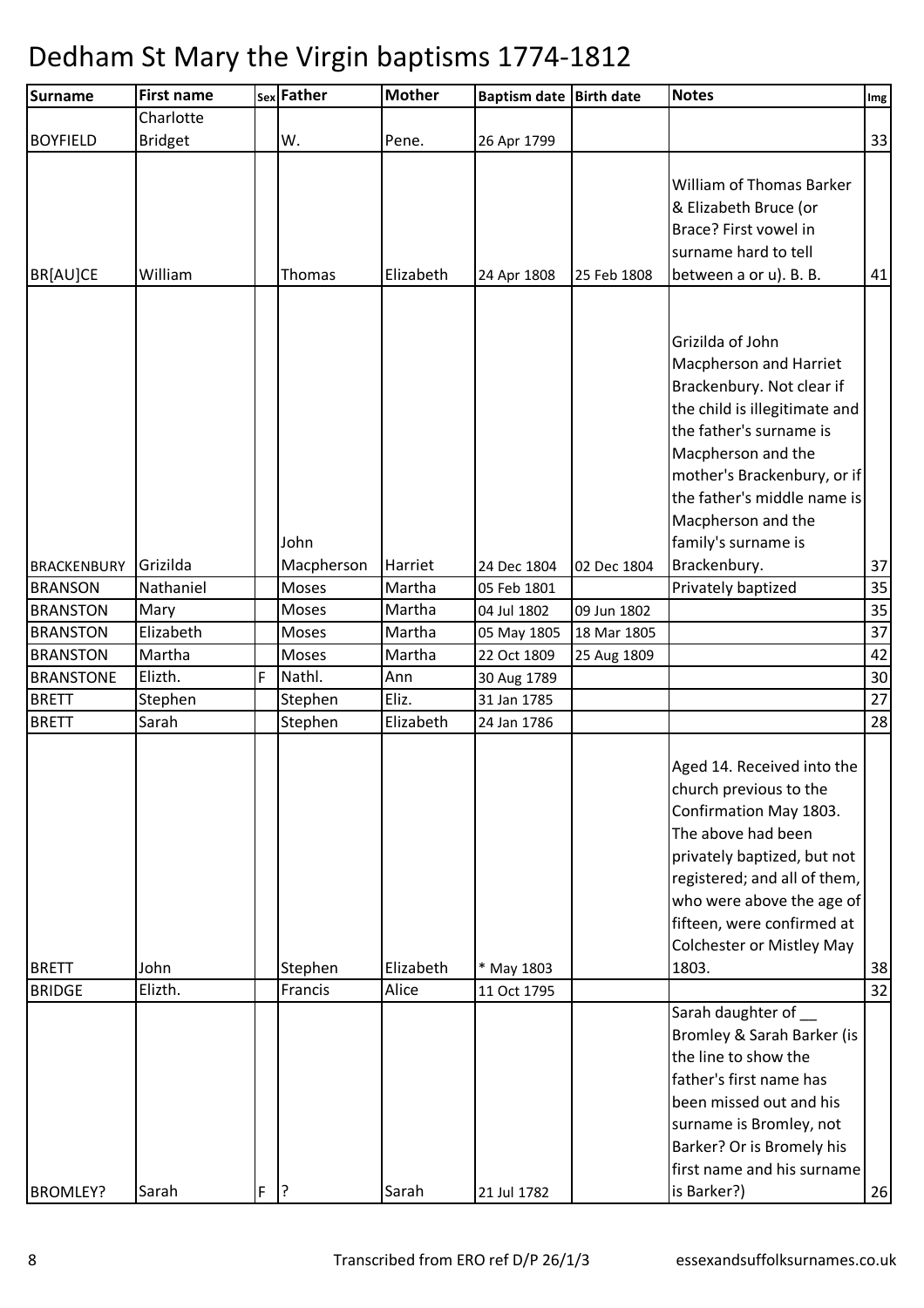| <b>Surname</b>               | <b>First name</b>      |   | sex Father    | <b>Mother</b>  | Baptism date Birth date    |             | <b>Notes</b>                                                       | Img      |
|------------------------------|------------------------|---|---------------|----------------|----------------------------|-------------|--------------------------------------------------------------------|----------|
| <b>BROWN</b>                 | Esther                 | F | Saml.         | Ann            | 31 May 1777                |             |                                                                    | 23       |
|                              |                        |   |               |                |                            |             | No first names and no full<br>date. Unclear if surname is          |          |
| <b>BROWN</b>                 |                        |   | ?             | ?              | * Aug 1778                 |             | that of mother or father.                                          | 24       |
| <b>BROWN</b>                 | James                  |   | M James       | Sarah          | 13 Jan 1785                |             | James and William, twin<br>sons of                                 | 27       |
| <b>BROWN</b>                 | William                |   | M James       | Sarah          | 13 Jan 1785                |             | James and William, twin<br>sons of                                 | 27       |
| <b>BROWN</b>                 | Maria                  |   | Robt.         | Maria          | 18 Jun 1798                |             |                                                                    | 32       |
| <b>BROWN</b>                 | Catharine<br>Elizabeth |   | Robert        | Maria          | 10 Aug 1802                | 12 Jul 1802 |                                                                    | 35       |
| <b>BROWN</b>                 | <b>Robert Cole</b>     |   | Robert        | Maria          | 26 Nov 1804                | 07 Oct 1804 |                                                                    | 37       |
| <b>BRUCE</b>                 | Samuel                 | M | Jno.          | <b>Bridget</b> | 29 Nov 1774                |             |                                                                    | 22       |
| <b>BRUCE</b>                 | John Golding           |   | M Joseph      | Mary           | 24 Oct 1775                |             |                                                                    | 23       |
| <b>BRUCE</b>                 | <b>Thomas</b>          | M | Tho.          | Jane           | 27 Feb 1776                |             |                                                                    | 23       |
| <b>BRUCE</b>                 | Samuel                 | M | John          | Margery        | 06 Sep 1776                |             |                                                                    | 23       |
| <b>BRUCE</b>                 | Sarah                  |   | Jno.          |                | 26 Aug 1778                |             |                                                                    | 24       |
|                              |                        |   |               |                |                            |             | Child's first name and                                             |          |
| <b>BRUCE</b><br><b>BRUCE</b> | John                   |   | Tho.<br>Thos. | Jane           | 17 Dec 1778                |             | gender not in register.                                            | 24<br>25 |
| <b>BRUCE</b>                 | Ann                    |   | John          | Sarah          | 16 Apr 1779<br>12 Mar 1780 |             | Aged 2 years                                                       | 25       |
| <b>BRUCE</b>                 | Mary                   | F | Joseph        | Amy            | 18 Jan 1781                |             |                                                                    | 26       |
| <b>BRUCE</b>                 | Elizabeth              |   | Joseph        | Mary           | 14 Jun 1783                |             |                                                                    | 27       |
| <b>BRUCE</b>                 | James                  |   | John          | Margaret       | 23 Jan 1785                |             |                                                                    | 27       |
| <b>BRUCE</b>                 | Ann                    |   | Joseph        | Amelia         | 25 Dec 1785                |             |                                                                    | 28       |
| <b>BRUCE</b>                 | Sarah                  | F | Thos.         | <b>Barbara</b> | 20 Jan 1788                |             |                                                                    | 29       |
| <b>BRUCE</b>                 | John                   | M | Josph.        | Alice          | 17 Feb 1788                |             |                                                                    | 29       |
| <b>BRUCE</b>                 | Maria                  | F | Saml.         | Maria          | 27 Apr 1788                |             |                                                                    | 29       |
| <b>BRUCE</b>                 | Charlotte              |   | Joseph        | Charlotte      | 23 Oct 1791                |             |                                                                    | 30       |
| <b>BRUCE</b>                 | Alice                  |   | Josph.        | Amy            | 09 Sep 1792                |             |                                                                    | 31       |
| <b>BRUCE</b>                 | Sarh.                  |   | Marshal       | Sarh.          | 06 Oct 1799                |             |                                                                    | 33       |
| <b>BRUCE</b>                 | Jane                   |   | Marshall      | Sarah          | 10 May 1801                | 11 Apr 1801 |                                                                    | 34       |
| <b>BRUCE</b>                 | Mary                   |   | John          | Mary           | 23 Jun 1802                | * Mar 1800  | Privately baptized. Birth<br>date only given as month<br>and year. | 35       |
| <b>BRUCE</b>                 | Marshall               |   | Marshall      | Sarah          | 20 Feb 1803                | 05 Jan 1803 |                                                                    | 36       |
|                              |                        |   |               |                |                            |             | <b>Charlotte of Savile Trent</b>                                   |          |
| <b>BRUCE</b>                 | Charlotte              |   | Savile        | Mary           | 17 May 1803                | 18 Mar 1803 | and Mary Bruce. B. B.                                              | 36       |
| <b>BRUCE</b>                 | Mary                   |   | John Golding  | Mary           | 29 May 1803                | 26 Sep *    | Year of birth not stated but<br>presumably 1802.                   | 36       |
| <b>BRUCE</b>                 | William                |   | William       | Sarah          | 19 Feb 1804                | 18 Jan 1804 |                                                                    | 36       |
| <b>BRUCE</b>                 | Jane                   |   | William       | Sarah          | 03 Mar 1805                | 12 Jan 1805 |                                                                    | 37       |
| <b>BRUCE</b>                 | Mary Ann               |   | Marshall      | Sarah          | 10 Mar 1805                | 09 Feb 1805 |                                                                    | 37       |
| <b>BRUCE</b>                 | Eunice                 |   | John Golding  | Mary           | 28 Apr 1805                | 06 Aug *    | Year of birth presumably<br>1804.                                  | 37       |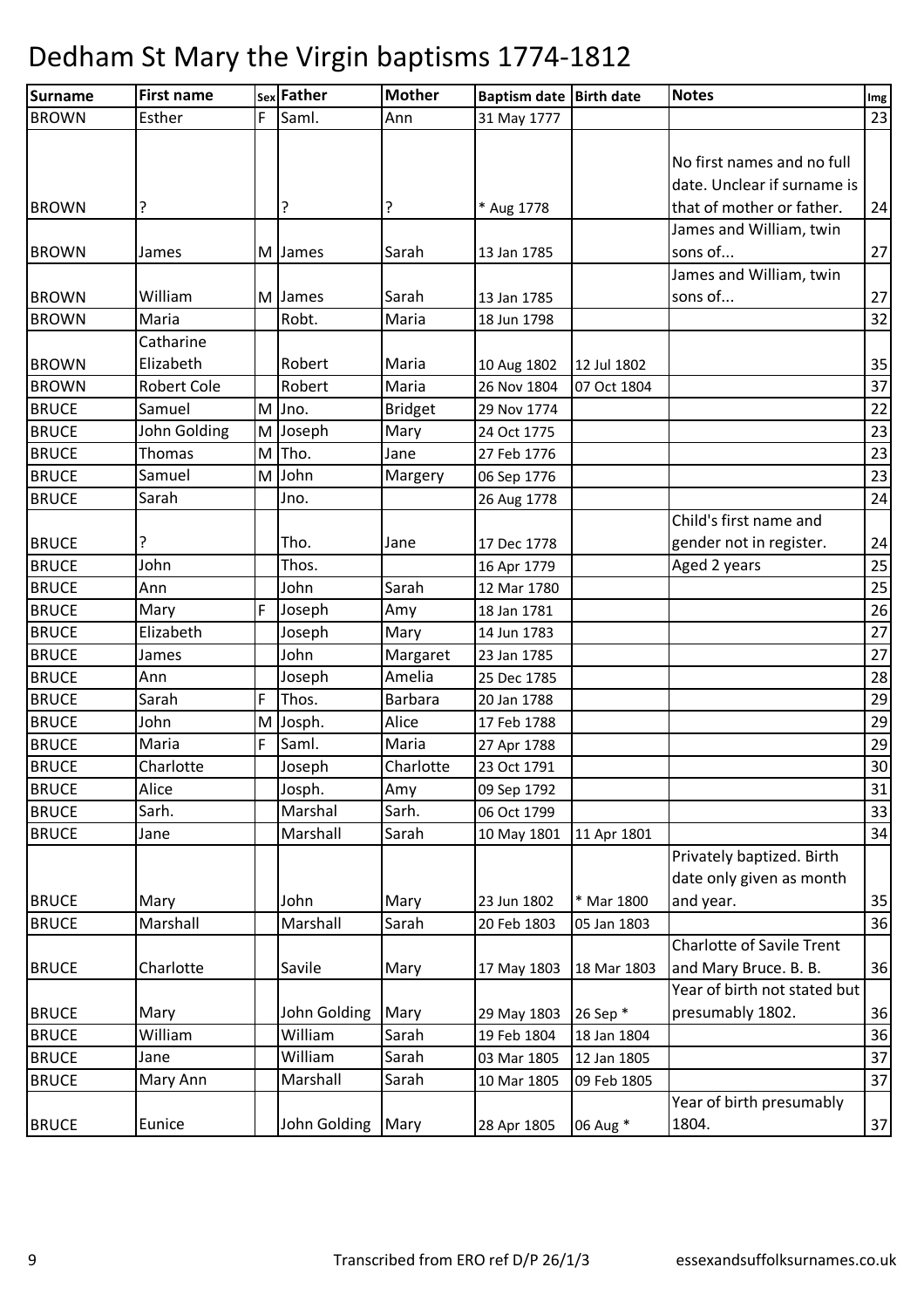| <b>Surname</b> | <b>First name</b>  | sex Father              | <b>Mother</b> | <b>Baptism date</b> | <b>Birth date</b>       | <b>Notes</b>                                     | Img |
|----------------|--------------------|-------------------------|---------------|---------------------|-------------------------|--------------------------------------------------|-----|
|                |                    |                         |               |                     |                         |                                                  |     |
|                |                    |                         |               |                     |                         |                                                  |     |
|                |                    |                         |               |                     |                         | Aged 7. Samuel of Samuel                         |     |
|                |                    |                         |               |                     |                         | <b>Bruce and Elizabeth</b>                       |     |
|                |                    |                         |               |                     |                         | Paterson. B. B. Received                         |     |
|                |                    |                         |               |                     |                         | into the church previous to                      |     |
|                |                    |                         |               |                     |                         | the Confirmation May                             |     |
|                |                    |                         |               |                     |                         | 1803. The above had been                         |     |
|                |                    |                         |               |                     |                         | privately baptized, but not                      |     |
|                |                    |                         |               |                     |                         | registered; and all of them,                     |     |
|                |                    |                         |               |                     |                         | who were above the age of                        |     |
|                |                    |                         |               |                     |                         | fifteen, were confirmed at                       |     |
|                |                    |                         |               |                     |                         | <b>Colchester or Mistley May</b>                 |     |
| <b>BRUCE</b>   | Samuel             | Samuel                  | Elizabeth     | * May 1803          |                         | 1803.                                            | 39  |
|                |                    |                         |               |                     |                         |                                                  |     |
|                |                    |                         |               |                     |                         | Aged 5. Received into the                        |     |
|                |                    |                         |               |                     |                         | church previous to the                           |     |
|                |                    |                         |               |                     |                         | Confirmation May 1803.<br>The above had been     |     |
|                |                    |                         |               |                     |                         |                                                  |     |
|                |                    |                         |               |                     |                         | privately baptized, but not                      |     |
|                |                    |                         |               |                     |                         | registered; and all of them,                     |     |
|                |                    |                         |               |                     |                         | who were above the age of                        |     |
|                |                    |                         |               |                     |                         | fifteen, were confirmed at                       |     |
|                |                    |                         |               |                     |                         | <b>Colchester or Mistley May</b>                 |     |
| <b>BRUCE</b>   | John Golding       | John Golding            | Mary          | * May 1803          |                         | 1803.                                            | 39  |
| <b>BRUCE</b>   | John               | William                 | Sarah         | 06 Apr 1806         | 27 Feb 1806             |                                                  | 40  |
|                |                    |                         |               |                     |                         | Year of birth not stated but                     |     |
| <b>BRUCE</b>   | John               | Marshall                | Sarah         | 28 Sep 1806         | 29 Oct *                | presumably 1805.<br>Year of birth not stated but | 40  |
| <b>BRUCE</b>   |                    |                         |               | 31 Mar 1807         |                         |                                                  | 40  |
| <b>BRUCE</b>   | Joseph<br>Mary Ann | John Golding<br>William | Mary<br>Sarah | 24 May 1807         | 11 Aug *<br>27 Apr 1807 | presumably 1806.                                 | 40  |
| <b>BRUCE</b>   | Henry              | James                   | Fanny         | 26 Jun 1808         | 21 May 1808             |                                                  | 41  |
|                |                    |                         |               |                     |                         |                                                  |     |
| <b>BRUCE</b>   | Mahala             | John Golding            | Mary          | 04 Sep 1808         | 13 Aug 1808             |                                                  | 41  |
|                |                    |                         |               |                     |                         | Year of birth not stated but                     |     |
| <b>BRUCE</b>   | John               | Marshall                | Sarah         | 10 Jan 1809         | 07 Dec *                | presumably 1808.                                 | 41  |
| <b>BRUCE</b>   | Sarah              | William                 | Sarah         | 21 May 1809         | 24 Apr 1809             |                                                  | 42  |
| <b>BRUCE</b>   | William            | William                 | Sarah         | 16 Sep 1810         | 18 Jun 1810             |                                                  | 42  |
| <b>BRUCE</b>   | Henry              | John Golden             | Mary          | 14 Oct 1810         | 18 Aug 1810             |                                                  | 42  |
|                |                    |                         |               |                     |                         | Year of birth not stated but                     |     |
| <b>BRUCE</b>   | James              | James                   | Fanny         | 20 Jan 1811         | 05 Dec *                | presumably 1810.                                 | 43  |
| <b>BRUCE</b>   | Mary               | Marshall                | Sarah         | 26 Apr 1812         | 26 Mar 1812             |                                                  | 43  |
|                |                    |                         |               |                     |                         | Not clear if illegitimate or                     |     |
|                |                    |                         |               |                     |                         | not - gap left for father's                      |     |
| <b>BRUCE</b>   | Charlotte          | ?                       | Maria         | 04 Oct 1812         | 09 Apr 1812             | name.                                            | 43  |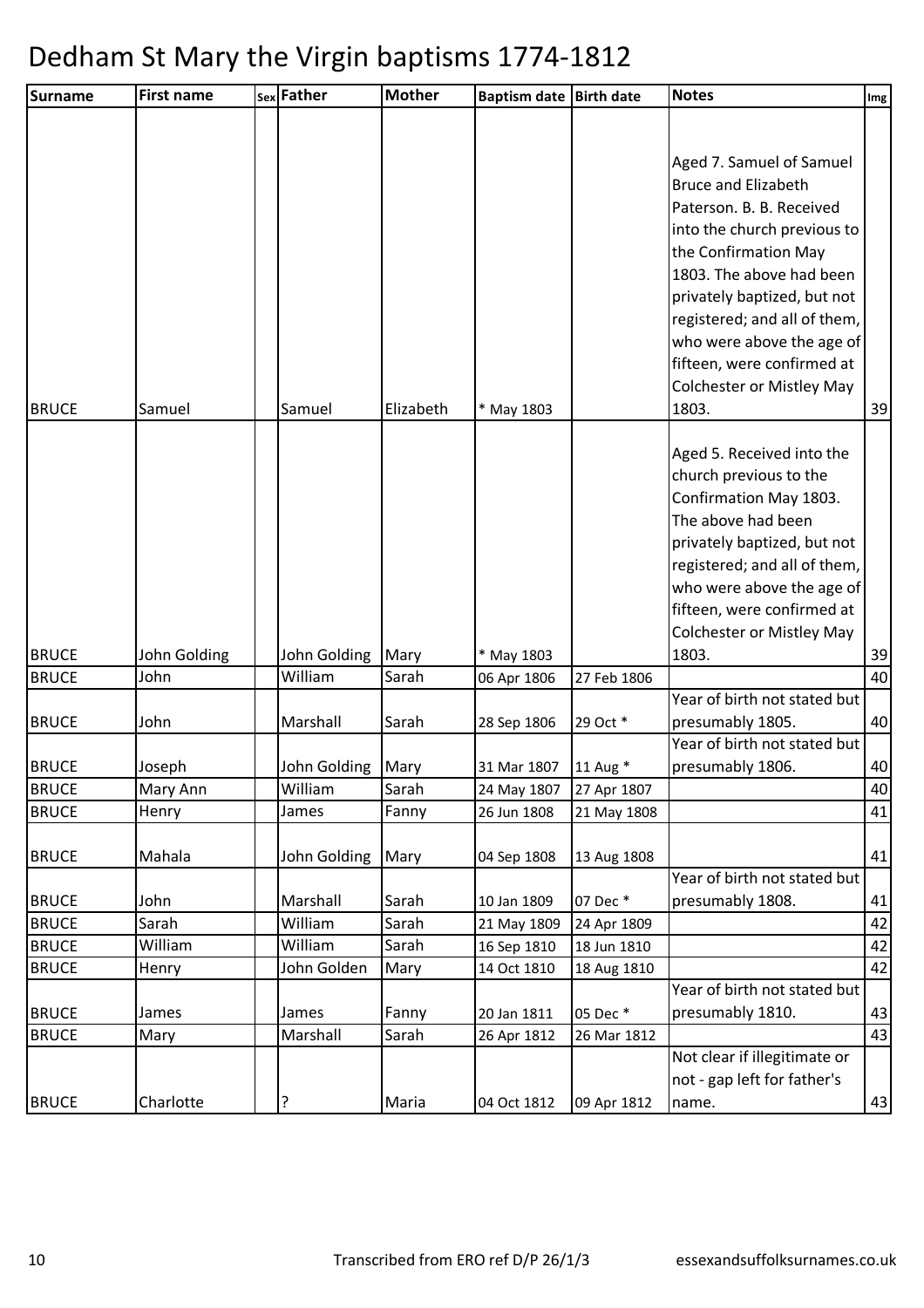| <b>Surname</b>                | <b>First name</b>     |   | sex Father     | <b>Mother</b> | Baptism date Birth date    |             | <b>Notes</b>                 | Img      |
|-------------------------------|-----------------------|---|----------------|---------------|----------------------------|-------------|------------------------------|----------|
|                               |                       |   |                |               |                            |             | John Vince of John Vince     |          |
|                               |                       |   |                |               |                            |             | and Elizabeth Burmin         |          |
|                               |                       |   |                |               |                            |             | (unclear if child is         |          |
|                               |                       |   |                |               |                            |             | illegitimate and the         |          |
|                               |                       |   |                |               |                            |             | father's surname is Vince    |          |
|                               |                       |   |                |               |                            |             | and the mother's is          |          |
|                               |                       |   |                |               |                            |             | Burmin, or if the father's   |          |
|                               |                       |   |                |               |                            |             | middle name is Vince and     |          |
|                               |                       |   |                |               |                            |             | the family's surname is      |          |
| <b>BURMIN</b>                 | John Vince            |   | John Vince     | Elizabeth     | 27 Dec 1801                | 27 Dec 1801 | Burmin)                      | 35       |
| <b>BURNBY</b>                 | Eliza Stanes          |   | William        | Harriet       | 18 Aug 1807                | 29 Jul 1807 |                              | 40       |
| <b>BURNBY</b>                 | Harriet Ann           |   | William        | Harriet       | 25 Apr 1809                | 28 Mar 1809 |                              | 41       |
|                               |                       |   |                |               |                            |             |                              |          |
| <b>BURNBY</b>                 | <b>Margaret Emily</b> |   | William        | Harriet       | 25 Apr 1809                | 28 Mar 1809 |                              | 41       |
| <b>BURNHAM</b>                | Elizabeth             |   | Spilman        | Susana        | 22 May 1803                | 07 Mar 1783 |                              | 36       |
| <b>BURTON</b>                 | Mary                  | F | Benjamin       | Mary          | 03 Apr 1775                |             |                              | 22       |
| <b>BURTON</b>                 | Elizabeth             | F | Benjamin       | Mary          | 24 Mar 1778                |             |                              | 24       |
| <b>CAREY</b>                  | Sarah                 |   | Tho.<br>Willm. | Rachel        | 20 Jul 1783                |             |                              | 27       |
| <b>CARRY</b><br><b>CARTER</b> | Rachael               |   | Abraham        | Rachael       | 07 Aug 1785                | 06 Jul 1785 |                              | 28       |
| <b>CHAPLAIN</b>               | Rebecca<br>Abraham    |   | M Abraham      | Mary          | 21 Feb 1779<br>21 Jul 1782 |             |                              | 24<br>26 |
|                               |                       |   |                | Mary          |                            |             | Year of birth not stated but |          |
| <b>CHAPLIN</b>                | Sarah                 |   | Samuel         | Susan         | 29 Mar 1801                | 29 Dec *    | presumably 1800.             | 34       |
| <b>CHAPLIN</b>                | Mary                  |   | Samuel         | Susan         | 24 Jul 1803                | 18 Apr 1803 |                              | 36       |
| <b>CHAPLIN</b>                | Hannah                |   | Abraham        | Hannah        | 20 Apr 1806                | 17 Feb 1806 |                              | 40       |
| <b>CHAPLIN</b>                | Abraham               |   | Abraham        | Hannah        | 26 Apr 1807                | 21 Mar 1807 |                              | 40       |
| <b>CHAPLIN</b>                | Jacob                 |   | Abraham        | Hannah        | 28 Apr 1811                | 29 Mar 1811 |                              | 43       |
| <b>CHEEK</b>                  | Mary Ann              |   | Jn.            | Ann           | 23 Jun 1793                |             |                              | 31       |
| <b>CHURCH</b>                 | James                 | M | Peter          | Susan         | 02 Apr 1776                |             |                              | 23       |
| <b>CHURCH</b>                 | Esther                |   | Peter          | Susan         | 22 May 1778                |             |                              | 24       |
| <b>CHURCH</b>                 | Esther                |   | Peter          | Susan         | 03 Mar 1780                |             |                              | 25       |
| <b>CHURCH</b>                 | John                  |   |                | Susan         | 05 Nov 1783                |             | Base born                    | 27       |
| <b>CLARK</b>                  | Eliz.                 | F | Philip         | Damaris       | 29 May 1781                |             |                              | 26       |
| <b>CLARK</b>                  | Tryphena              | F | Philp.         | Triph.        | 30 Mar 1788                |             |                              | 29       |
| <b>CLARK</b>                  | Mary                  |   | Philp.         | Tryphena      | 10 Apr 1791                |             |                              | 30       |
| <b>CLARK</b>                  | Philp.                |   | Philp.         | Triphena      | 25 Aug 1793                |             |                              | 31       |
| <b>CLARK</b>                  | Jas.                  |   | Jn.            | Ann           | 21 Jan 1794                | 05 Jan 1792 |                              | 31       |
| <b>CLARK</b>                  | Josph.                |   | Robt.          | Rebecca       | 03 Jun 1800                |             |                              | 33       |
| <b>CLARKE</b>                 | John                  | M | Edward         | Mary          | 13 Apr 1775                |             |                              | 22       |
| <b>CLARKE</b>                 | Elizabeth             | F | Robt.          | Margaret      | 03 Oct 1775                |             |                              | 23       |
| <b>CLARKE</b>                 | Margaret              | F | Robt.          |               | 06 Jul 1777                |             |                              | 24       |
| <b>CLARKE</b>                 | Mary                  | F | Phillip        |               | 27 Jul 1777                |             |                              | 24       |
| <b>CLARKE</b>                 | Thomas                | M | Edwd.          |               | 06 Jan 1778                |             |                              | 24       |
| <b>CLARKE</b>                 | Edward                |   | Rob.           | Hannah        | 16 Dec 1780                |             |                              | 25       |
| <b>CLARKE</b>                 | Sarah                 |   | Robert         | Margarett     | 11 Nov 1783                |             |                              | 27       |
| <b>CLARKE</b>                 | Martha                |   |                | Martha        | 25 Nov 1783                |             |                              | 27       |
| <b>CLARKE</b>                 | Susan                 |   | Philip         | Tryphane      | 30 May 1784                |             |                              | 27       |
| <b>CLARKE</b>                 | Fanny                 |   | Willm.         | Fanny         | 20 May 1798                |             |                              | 32       |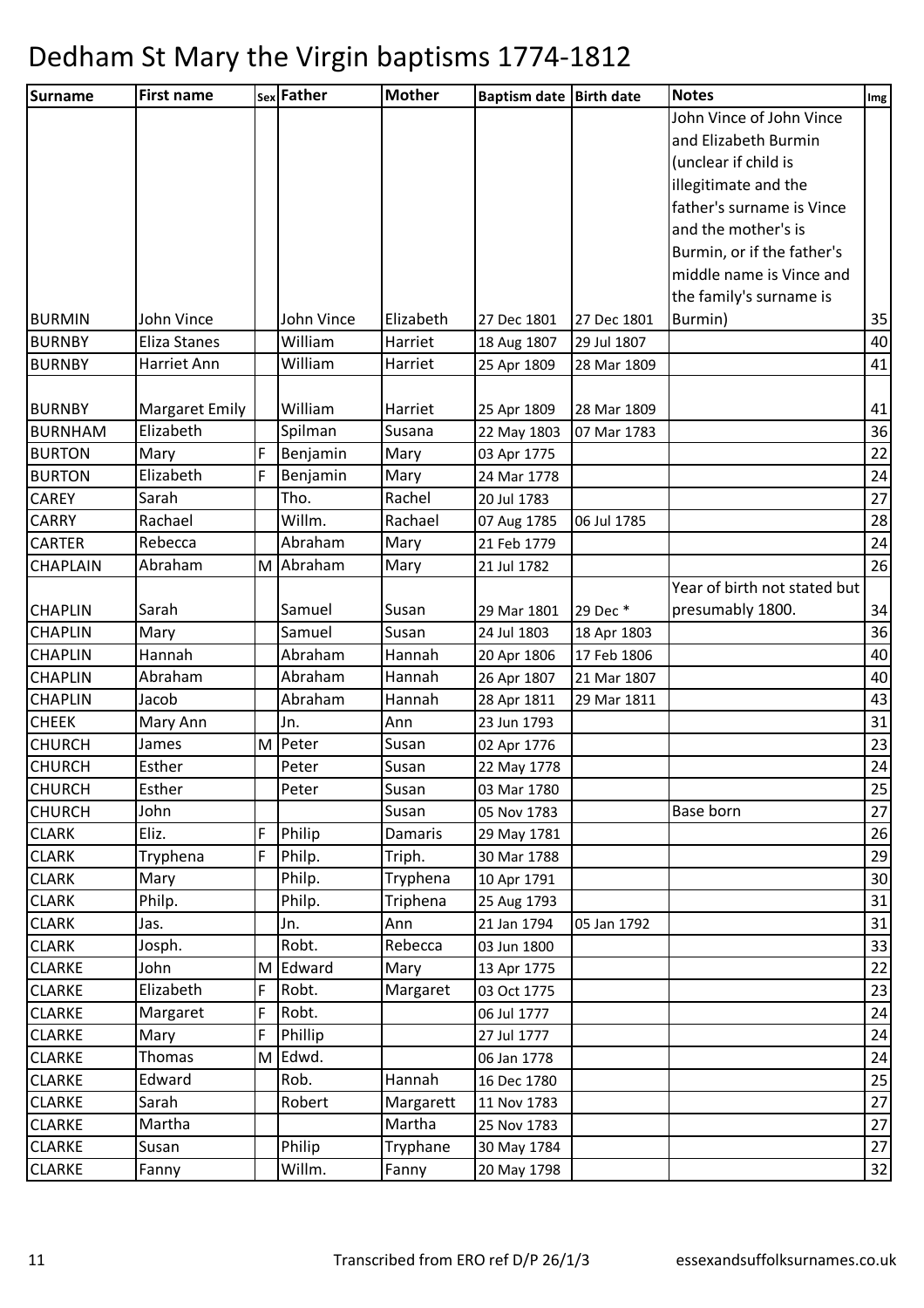| Surname           | <b>First name</b>  |   | sex Father   | <b>Mother</b> | <b>Baptism date Birth date</b> |             | <b>Notes</b>                     | Img             |
|-------------------|--------------------|---|--------------|---------------|--------------------------------|-------------|----------------------------------|-----------------|
|                   |                    |   |              |               |                                |             |                                  |                 |
|                   |                    |   |              |               |                                |             | Aged 4. Received into the        |                 |
|                   |                    |   |              |               |                                |             | church previous to the           |                 |
|                   |                    |   |              |               |                                |             | Confirmation May 1803.           |                 |
|                   |                    |   |              |               |                                |             | The above had been               |                 |
|                   |                    |   |              |               |                                |             | privately baptized, but not      |                 |
|                   |                    |   |              |               |                                |             | registered; and all of them,     |                 |
|                   |                    |   |              |               |                                |             | who were above the age of        |                 |
|                   |                    |   |              |               |                                |             | fifteen, were confirmed at       |                 |
|                   |                    |   |              |               |                                |             | <b>Colchester or Mistley May</b> |                 |
| <b>CLARKE</b>     | Charlotte          |   | John         | Ann           | * May 1803                     |             | 1803.                            | 39              |
| <b>CLARKE</b>     | Robert             |   | Robert       | Rebecca       | 24 Jul 1808                    | 27 Feb 1808 |                                  | 41              |
| <b>CLARKE</b>     | Frederic           |   | Robert       | Rebecca       | 23 Dec 1810                    | 09 Nov 1810 |                                  | 43              |
| <b>CLIFFORD</b>   | Isabella           |   | Anthony      | Harriet       | 20 Dec 1804                    | 17 Dec 1804 |                                  | 37              |
| <b>COBELL</b>     | John               | M | <b>Isaac</b> | Mary          | 05 Feb 1775                    |             |                                  | 22              |
| <b>COBELL</b>     | <b>Mary Emming</b> | F | Isaac        | Mary          | 24 Sep 1775                    |             |                                  | 22              |
| <b>COE</b>        | Hannah             |   | Saml.        | Mary          | 21 Feb 1790                    |             |                                  | 30              |
| COE               | Jas.               |   | Saml.        | Elizth.       | 22 Apr 1792                    |             |                                  | 30 <sup>°</sup> |
| COE               | Elizth.            |   | Jonas        | Martha        | 01 Jan 1794                    |             |                                  | 31              |
| COE               | John               |   | Jn.          | Eliza         | 04 Jun 1794                    |             |                                  | 31              |
| <b>COLCHESTER</b> | Ann Martin         | F | Cyprian      | Anna Maria    | 23 Apr 1775                    |             |                                  | 22              |
| <b>COLCHESTER</b> | Harriot            | F | Cyprian      | Ann           | 28 Jul 1777                    |             |                                  | 24              |
| <b>COLE</b>       | Mary               | F | Daniel       | Mary          | 13 Apr 1775                    |             |                                  | 22              |
| <b>COLE</b>       | Susannah           | F | Tho.         | Susan         | 19 Sep 1775                    |             |                                  | 22              |
| COLE              | Daniel             | M | Daniel       | Abigail       | 10 Dec 1776                    |             |                                  | 23              |
| <b>COLE</b>       | Fanny              |   | Dan.         | Mary          | 01 Apr 1778                    |             |                                  | 24              |
|                   |                    |   |              |               |                                |             |                                  |                 |
|                   |                    |   |              |               |                                |             | George of George Cole and        |                 |
|                   |                    |   |              |               |                                |             | Sarah Double (unclear if         |                 |
|                   |                    |   |              |               |                                |             | child is illegitimate and the    |                 |
|                   |                    |   |              |               |                                |             | father's surname is Cole         |                 |
|                   |                    |   |              |               |                                |             | and the mother's is              |                 |
|                   |                    |   |              |               |                                |             | Double, or if the father's       |                 |
|                   |                    |   |              |               |                                |             | middle name is Cole and          |                 |
|                   |                    |   |              |               |                                |             | the family's surname is          |                 |
| <b>COLE</b>       | George             |   | George       | Sarah         | 27 Dec 1801                    | 02 Dec 1801 | Double)                          | 35              |
| <b>COLE</b>       | Sarah              |   | Benjamin     | Sarah         | 17 Aug 1802                    | 23 Jul 1802 |                                  | 35              |
|                   |                    |   |              |               |                                |             | Birth date only given as         |                 |
| <b>COLE</b>       | Jonah              |   | Jonah        | Martha        | 01 Jan 1803                    | * Mar 1796  | month and year.                  | 36              |
|                   |                    |   |              |               |                                |             | Birth date only given as         |                 |
| <b>COLE</b>       | Benjamin           |   | Jonah        | Martha        | 01 Jan 1803                    | * Jun 1801  | month and year.                  | 36              |
| COLE              | William            |   | Jonah        | Martha        | 26 Jun 1803                    | 27 Apr 1803 |                                  | 36              |
|                   | Sarah Osborne      |   |              | Sarah         |                                |             |                                  |                 |
| <b>COLE</b>       |                    |   | Benjamin     |               | 04 Mar 1804                    | 02 Feb 1804 | Year of birth not stated but     | 36              |
| <b>COLE</b>       | Benjamin           |   | Benjamin     | Sarah         | 15 Feb 1807                    | 16 Dec *    | presumably 1806.                 | 40              |
| COLE              | John               |   | Benjamin     | Sarah         | 18 Jun 1809                    | 13 Apr 1809 |                                  | 42              |
| COLE              | Samuel             |   | Benjamin     | Sarah         | 31 Dec 1811                    | 23 Nov 1811 |                                  | 43              |
|                   |                    |   |              |               |                                |             |                                  |                 |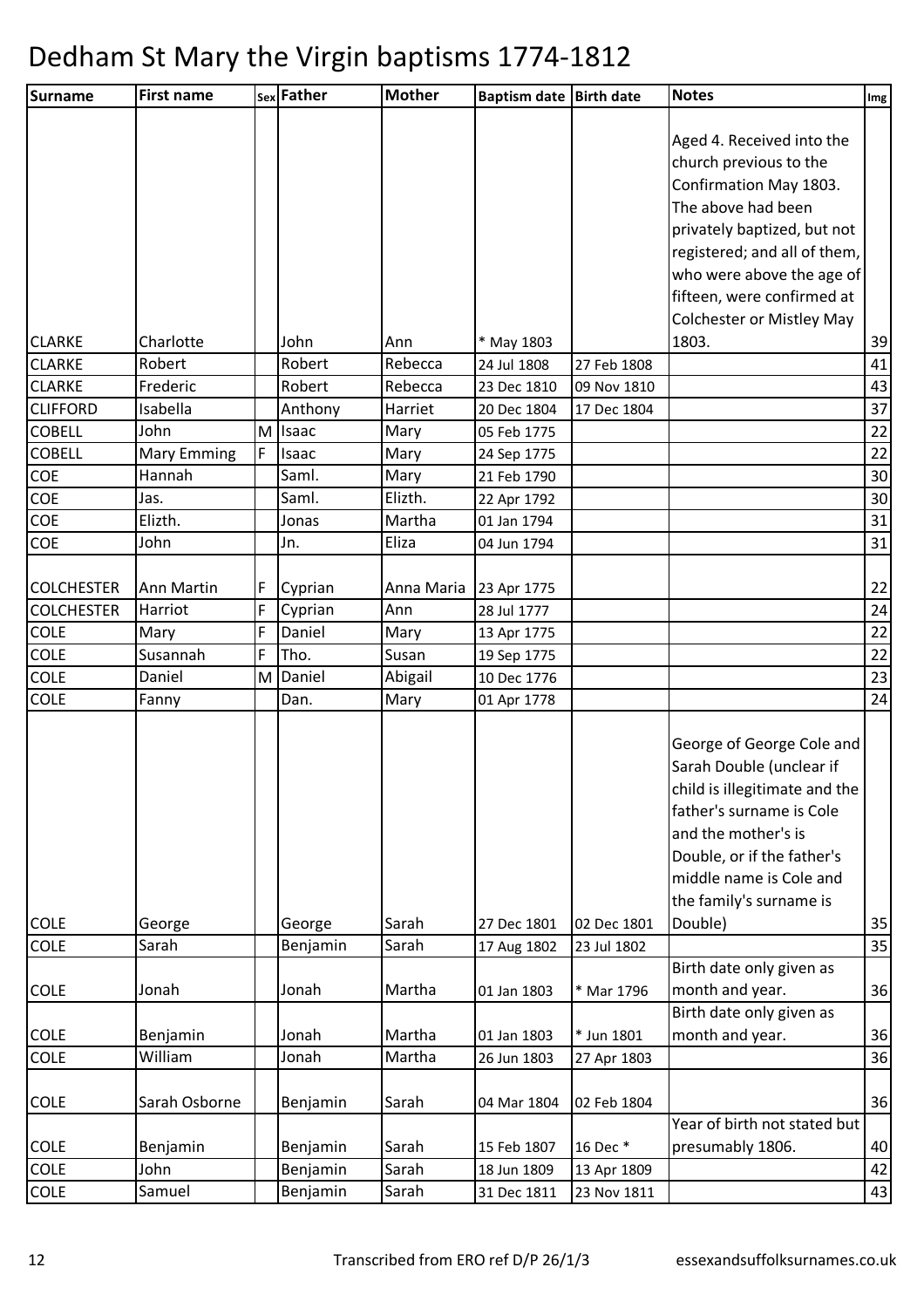| Surname                        | <b>First name</b> |        | sex Father        | <b>Mother</b> | <b>Baptism date</b>        | <b>Birth date</b>        | <b>Notes</b>                     | Img      |
|--------------------------------|-------------------|--------|-------------------|---------------|----------------------------|--------------------------|----------------------------------|----------|
|                                |                   |        |                   |               |                            |                          |                                  |          |
|                                |                   |        |                   |               |                            |                          | Ann of James Collins and         |          |
|                                |                   |        |                   |               |                            |                          | Mary Osborne. Not clear if       |          |
|                                |                   |        |                   |               |                            |                          | child is illegitimate and the    |          |
|                                |                   |        |                   |               |                            |                          | father's surname is Collins      |          |
|                                |                   |        |                   |               |                            |                          | and the mother's Osborne,        |          |
|                                |                   |        |                   |               |                            |                          | or if the father's middle        |          |
|                                |                   |        |                   |               |                            |                          | name is Collins and the          |          |
|                                |                   |        |                   |               |                            |                          | family's surname is              |          |
|                                |                   |        |                   |               |                            |                          | Osborne. Year of birth not       |          |
|                                |                   |        |                   |               |                            |                          | stated but presumably            |          |
| <b>COLLINS</b>                 | Ann               |        | James             | Mary          | 20 Mar 1803                | 20 Nov *                 | 1802.                            | 36       |
| <b>COOPER</b>                  | Thomas            | M      | Saml.             | Alice         | 20 Dec 1774                |                          |                                  | 22       |
| <b>COOPER</b>                  | Alice             | F      | Saml.             | Alice         | 13 Jan 1778                |                          |                                  | 24       |
| <b>COOPER</b>                  | William           |        | Will.             | Rachel        | 18 Sep 1780                |                          |                                  | 25       |
| <b>COOPER</b>                  | Samuel            |        | Saml.             | Rachel        | 17 Nov 1782                |                          |                                  | 26       |
| <b>COOPER</b>                  | Susanna           |        | Saml.             | Susanna       | 04 Jun 1783                |                          |                                  | 27       |
| <b>COOPER</b>                  | Fanny             |        | William<br>Willm. | Rachel        | 03 Apr 1785                |                          |                                  | 28       |
| <b>COOPER</b>                  | Mary              | F<br>F |                   | Rachel        | 08 Jul 1787                |                          |                                  | 29       |
| <b>COOPER</b><br><b>COOPER</b> | Mary              |        | Saml.<br>William  | Alice         | 06 Feb 1788                |                          | Day of birth not stated          | 29<br>41 |
| <b>COOPER</b>                  | Francis<br>Samuel |        | William           | Lucy<br>Lucy  | 11 Oct 1808<br>11 Oct 1808 | * Nov 1806<br>* Sep 1808 | Day of birth not stated          | 41       |
| <b>COOPER</b>                  | Mary              |        | William           | Lucy          | 03 Sep 1811                | 11 Jul 1811              |                                  | 43       |
| <b>CORDER</b>                  | Sarah             | F      | James             | Mary          | 13 Jun 1775                |                          |                                  | 22       |
|                                | Elizabeth         |        |                   |               |                            |                          |                                  |          |
| <b>CROSS</b>                   | Mason             |        | John              | Eliz.         | 30 Nov 1784                |                          |                                  | 27       |
| <b>CROSS</b>                   | John              |        | Jo.               | Elizh.        | 12 Nov 1785                |                          |                                  | 28       |
| <b>CROSS</b>                   | Mary              | F      | John              | Elizth.       | 19 Jun 1787                |                          |                                  | 29       |
| <b>CROSS</b>                   | John              | M      | John              | Rachel        | 20 May 1788                |                          |                                  | 29       |
| <b>CROSS</b>                   | Alice             | F      | Jno.              | Elizth.       | 15 Sep 1789                |                          |                                  | 30       |
| <b>CROSS</b>                   | Sophia            |        | Jn.               | Elizth.       | 25 Jun 1793                |                          |                                  | 31       |
|                                |                   |        |                   |               |                            |                          |                                  |          |
|                                |                   |        |                   |               |                            |                          | Henry base born of the           |          |
| <b>CUTBERT</b>                 | Henry             |        |                   | ?             | 01 Mar 1780                |                          | widow of Joseph Cutbert.         | 25       |
| <b>CUTBERT</b>                 | Sarah             | F      | John              | Sarah         | 04 Nov 1787                |                          |                                  | 29       |
| <b>CUTBORD</b>                 | Susannah          | F      | Jno.              | Sarah         | 25 Sep 1789                |                          |                                  | 30       |
| <b>CUTHBERT</b>                | Tho.              | M      | Joseph            | Sarah         | 23 Jun 1776                |                          |                                  | 23       |
|                                |                   |        |                   |               |                            |                          |                                  |          |
|                                |                   |        |                   |               |                            |                          | Aged 9. Received into the        |          |
|                                |                   |        |                   |               |                            |                          | church previous to the           |          |
|                                |                   |        |                   |               |                            |                          | Confirmation May 1803.           |          |
|                                |                   |        |                   |               |                            |                          | The above had been               |          |
|                                |                   |        |                   |               |                            |                          | privately baptized, but not      |          |
|                                |                   |        |                   |               |                            |                          | registered; and all of them,     |          |
|                                |                   |        |                   |               |                            |                          | who were above the age of        |          |
|                                |                   |        |                   |               |                            |                          | fifteen, were confirmed at       |          |
|                                |                   |        |                   |               |                            |                          | <b>Colchester or Mistley May</b> |          |
| <b>CUTHBERT</b>                | George            |        | John              | Sarah         | * May 1803                 |                          | 1803.                            | 38       |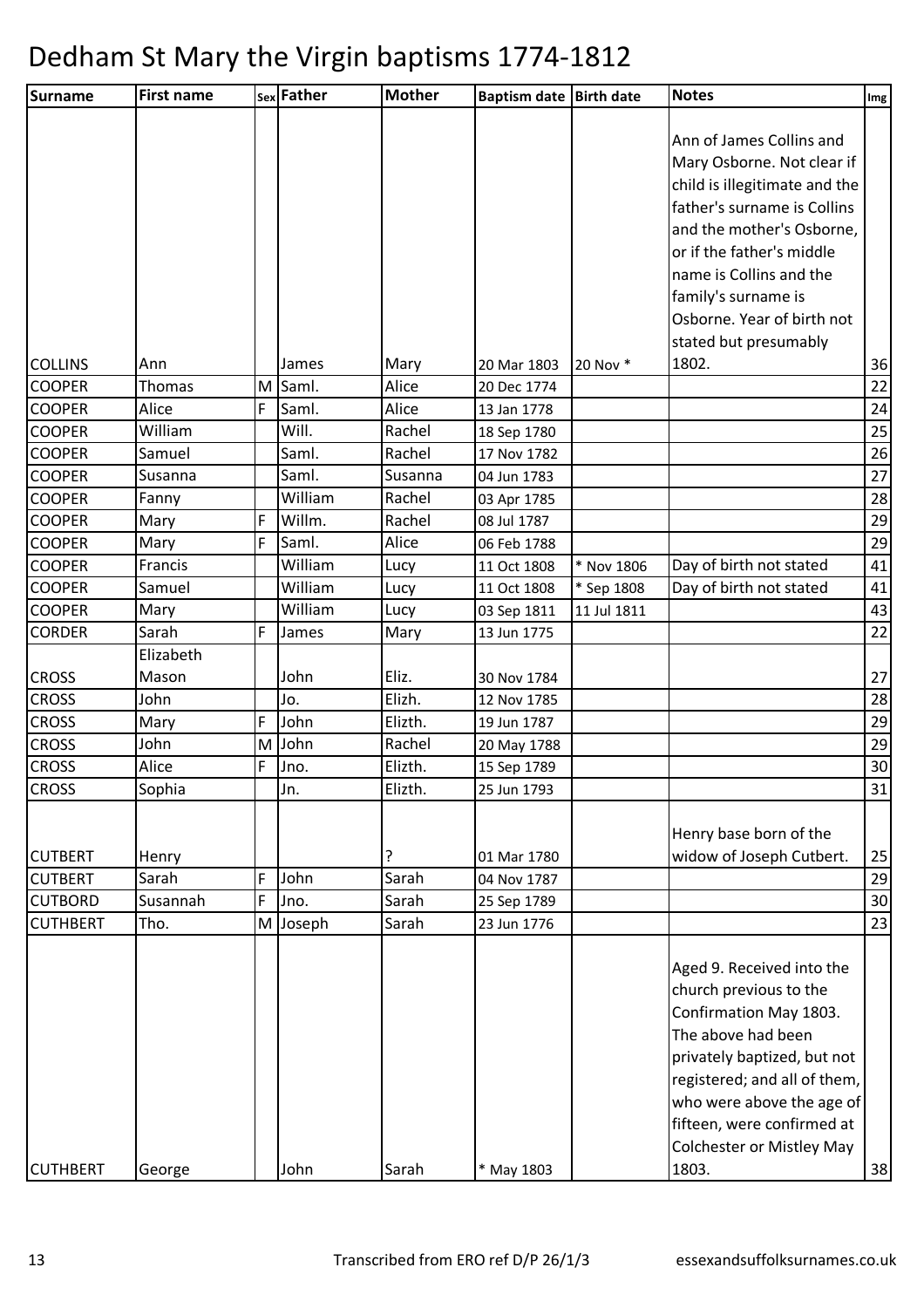| Surname                      | <b>First name</b> |   | sex Father          | <b>Mother</b>  | Baptism date Birth date |             | <b>Notes</b>                  | Img      |
|------------------------------|-------------------|---|---------------------|----------------|-------------------------|-------------|-------------------------------|----------|
|                              |                   |   |                     |                |                         |             |                               |          |
|                              |                   |   |                     |                |                         |             | An adult. Aged 18 (Parents'   |          |
|                              |                   |   |                     |                |                         |             | first names not in register.  |          |
|                              |                   |   |                     |                |                         |             | Unclear if surname is that    |          |
| <b>CUTTING</b>               | Rosannah          |   |                     |                | 04 May 1790             |             | of mother or father).         | 30       |
| <b>DANIEL</b>                | Daniel            |   | William             | Frances        | 21 May 1780             |             |                               | 25       |
| <b>DANIEL</b>                | James             |   | M Edwd.             | Frances        | 21 Mar 1781             |             |                               | 26       |
| <b>DANIEL</b>                | Edward            |   | William             | Ann            | 28 Dec 1805             | 02 Dec 1805 |                               | 38       |
| <b>DANIEL</b>                | Thomas            |   | William             | Ann            | 24 Sep 1809             | 30 Aug 1809 |                               | 42       |
| <b>DANIEL</b>                | Charles           |   | Richard             | Rebecca        | 29 Sep 1811             | 10 Sep 1811 |                               | 43       |
| <b>DANIEL</b>                | George            |   | Edward              | Charlotte      | 10 Nov 1811             | 26 Sep 1811 |                               | 43       |
| <b>DANIEL</b>                | Elizabeth         |   | William             | Ann            | 09 Feb 1812             | 11 Jan 1812 |                               | 43       |
| <b>DANIELS</b>               | Priscilla         | F | Edwd.               | Frances        | 25 Jan 1775             |             |                               | 22       |
| <b>DANIELS</b>               | Mary              | F | Edwd.               | Frances        | 12 Dec 1775             |             |                               | 23       |
| <b>DANIELS</b>               | William           | M | Edwd.               | Frances        | 26 May 1778             |             |                               | 24       |
| <b>DANIELS</b>               | Thomas            |   | Jeremiah<br>William | Fanny          | 17 Dec 1782             |             |                               | 26       |
| <b>DANIELS</b>               | William           |   | William             | Ann            | 23 Dec 1804             | 24 Nov 1804 |                               | 37       |
| <b>DANIELS</b>               | Samuel            |   |                     | Ann<br>Elizth. | 06 Sep 1807             | 06 Sep 1807 |                               | 40<br>31 |
| <b>DAVEY</b><br><b>DAVIS</b> | Peter             |   | Peter               |                | 24 Jul 1792             |             |                               | 25       |
|                              | Thomas            |   |                     | Mary           | 14 Nov 1780             |             |                               |          |
|                              |                   |   |                     |                |                         |             | Base born of (parents'        |          |
|                              |                   |   |                     |                |                         |             | first names not in register - |          |
|                              |                   |   |                     |                |                         |             | unclear if surname is that    |          |
|                              |                   |   |                     |                |                         |             | of mother or father, but      |          |
|                              |                   |   |                     |                |                         |             | perhaps mother's as the       |          |
| <b>DAVY</b>                  | Maria             |   |                     |                | 26 Feb 1776             |             | child is illegitimate)        | 23       |
|                              |                   |   |                     |                |                         |             |                               |          |
|                              |                   |   |                     |                |                         |             | Aged 16. Received into the    |          |
|                              |                   |   |                     |                |                         |             | church previous to the        |          |
|                              |                   |   |                     |                |                         |             | Confirmation May 1803.        |          |
|                              |                   |   |                     |                |                         |             | The above had been            |          |
|                              |                   |   |                     |                |                         |             | privately baptized, but not   |          |
|                              |                   |   |                     |                |                         |             | registered; and all of them,  |          |
|                              |                   |   |                     |                |                         |             | who were above the age of     |          |
|                              |                   |   |                     |                |                         |             | fifteen, were confirmed at    |          |
|                              |                   |   |                     |                |                         |             | Colchester or Mistley May     |          |
| <b>DAWMAN</b>                | Elizabeth         |   | Samuel              | Sarah          | * May 1803              |             | 1803.                         | 38       |
|                              |                   |   |                     |                |                         |             |                               |          |
|                              |                   |   |                     |                |                         |             | Aged 14. Received into the    |          |
|                              |                   |   |                     |                |                         |             | church previous to the        |          |
|                              |                   |   |                     |                |                         |             | Confirmation May 1803.        |          |
|                              |                   |   |                     |                |                         |             | The above had been            |          |
|                              |                   |   |                     |                |                         |             | privately baptized, but not   |          |
|                              |                   |   |                     |                |                         |             | registered; and all of them,  |          |
|                              |                   |   |                     |                |                         |             | who were above the age of     |          |
|                              |                   |   |                     |                |                         |             | fifteen, were confirmed at    |          |
|                              |                   |   |                     |                |                         |             | Colchester or Mistley May     |          |
| <b>DAWMAN</b>                | Martha            |   | Samuel              | Sarah          | * May 1803              |             | 1803.                         | 38       |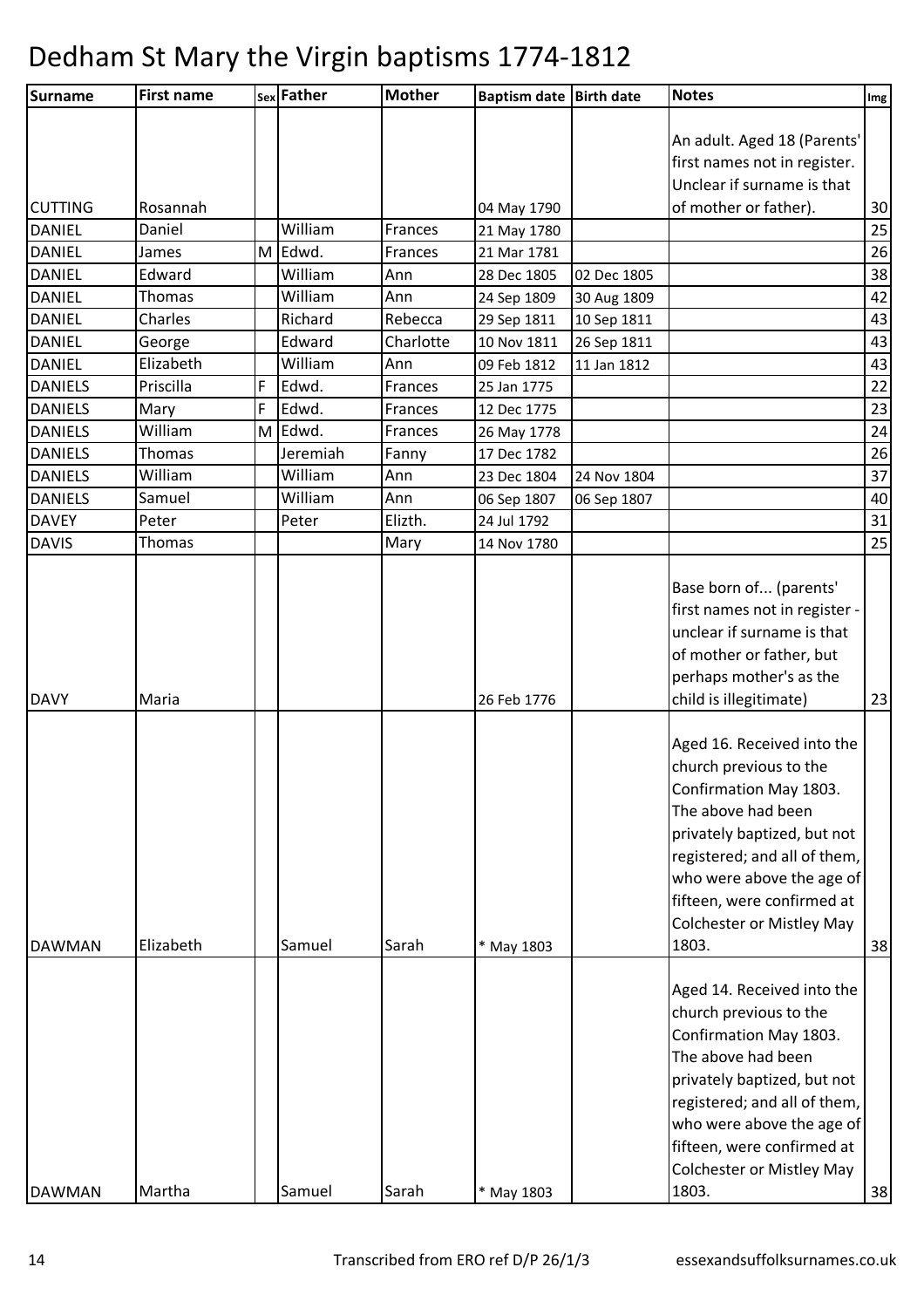| <b>Surname</b> | <b>First name</b> |   | sex Father  | <b>Mother</b> | Baptism date Birth date |             | <b>Notes</b>                       | Img             |
|----------------|-------------------|---|-------------|---------------|-------------------------|-------------|------------------------------------|-----------------|
|                |                   |   |             |               |                         |             | No first names in entry.           |                 |
| <b>DAY</b>     |                   |   |             |               | 25 Jul 1774             |             | Surname entered only.              | 22              |
| <b>DAY</b>     | Jonathan          |   | Tho.        |               | 08 Jun 1775             |             |                                    | 22              |
| <b>DENNEY</b>  | Mary              |   | James       | Thomasine     | 18 Jun 1809             | 24 Apr 1809 |                                    | 42              |
| <b>DIGENS</b>  | Sarah             | F | Robt.       | Lusy          | 12 Oct 1788             |             |                                    | 29              |
| <b>DIGGENS</b> | Robt.             |   | Robt.       | Lucy          | 27 Jan 1793             |             |                                    | 31              |
|                |                   |   |             |               |                         |             |                                    |                 |
| <b>DINES</b>   | Emma              |   | William     | Emma          | 22 Oct 1805             | * Jul 1803  | Day of birth not in register.   38 |                 |
|                |                   |   |             |               |                         |             |                                    |                 |
| <b>DINES</b>   | Mary Ann          |   | William     | Emma          | 22 Oct 1805             | * Aug 1805  | Day of birth not in register.   38 |                 |
|                |                   |   |             |               |                         |             |                                    |                 |
|                |                   |   |             |               |                         |             | George of George Cole and          |                 |
|                |                   |   |             |               |                         |             | Sarah Double (unclear if           |                 |
|                |                   |   |             |               |                         |             | child is illegitimate and the      |                 |
|                |                   |   |             |               |                         |             | father's surname is Cole           |                 |
|                |                   |   |             |               |                         |             | and the mother's is                |                 |
|                |                   |   |             |               |                         |             |                                    |                 |
|                |                   |   |             |               |                         |             | Double, or if the father's         |                 |
|                |                   |   |             |               |                         |             | middle name is Cole and            |                 |
|                |                   |   |             |               |                         |             | the family's surname is            |                 |
| <b>DOUBLE</b>  | George            |   | George Cole | Sarah         | 27 Dec 1801             | 02 Dec 1801 | Double)                            | 35              |
| <b>DOWNES</b>  | Mary              | F | Jeremiah    |               | 02 Sep 1777             |             |                                    | 24              |
|                |                   |   |             |               |                         |             | No first names in entry.           |                 |
| <b>DOWNS</b>   | ?                 |   |             |               | 10 May 1774             |             | Surname entered only.              | 22              |
| <b>DOWNS</b>   | James             |   | Jeremiah    | Sarah         | 11 Oct 1780             |             |                                    | $\overline{25}$ |
| <b>DOWNS</b>   | Ann               |   | Jeremiah    | Ann           | 03 Feb 1785             |             |                                    | 27              |
| <b>DOWNS</b>   | Jeremiah          |   | Jeremiah    | Ann           | 21 Aug 1803             | 18 Apr 1803 |                                    | 36              |
| <b>DOWNS</b>   | Sarah             |   | William     | Sarah         | 06 Dec 1803             | 04 Oct 1803 |                                    | 36              |
|                |                   |   |             |               |                         |             |                                    |                 |
|                |                   |   |             |               |                         |             | Aged 18. Received into the         |                 |
|                |                   |   |             |               |                         |             | church previous to the             |                 |
|                |                   |   |             |               |                         |             | Confirmation May 1803.             |                 |
|                |                   |   |             |               |                         |             | The above had been                 |                 |
|                |                   |   |             |               |                         |             | privately baptized, but not        |                 |
|                |                   |   |             |               |                         |             | registered; and all of them,       |                 |
|                |                   |   |             |               |                         |             | who were above the age of          |                 |
|                |                   |   |             |               |                         |             | fifteen, were confirmed at         |                 |
|                |                   |   |             |               |                         |             | <b>Colchester or Mistley May</b>   |                 |
| <b>DOWNS</b>   |                   |   | Jeremiah    | Ann           |                         |             | 1803.                              |                 |
|                | Ann               |   |             |               | * May 1803              |             |                                    | 38              |
|                |                   |   |             |               |                         |             |                                    |                 |
|                |                   |   |             |               |                         |             | Aged 15. Received into the         |                 |
|                |                   |   |             |               |                         |             | church previous to the             |                 |
|                |                   |   |             |               |                         |             | Confirmation May 1803.             |                 |
|                |                   |   |             |               |                         |             | The above had been                 |                 |
|                |                   |   |             |               |                         |             | privately baptized, but not        |                 |
|                |                   |   |             |               |                         |             | registered; and all of them,       |                 |
|                |                   |   |             |               |                         |             | who were above the age of          |                 |
|                |                   |   |             |               |                         |             | fifteen, were confirmed at         |                 |
|                |                   |   |             |               |                         |             | <b>Colchester or Mistley May</b>   |                 |
| <b>DOWNS</b>   | Mary              |   | Jeremiah    | Ann           | * May 1803              |             | 1803.                              | 39              |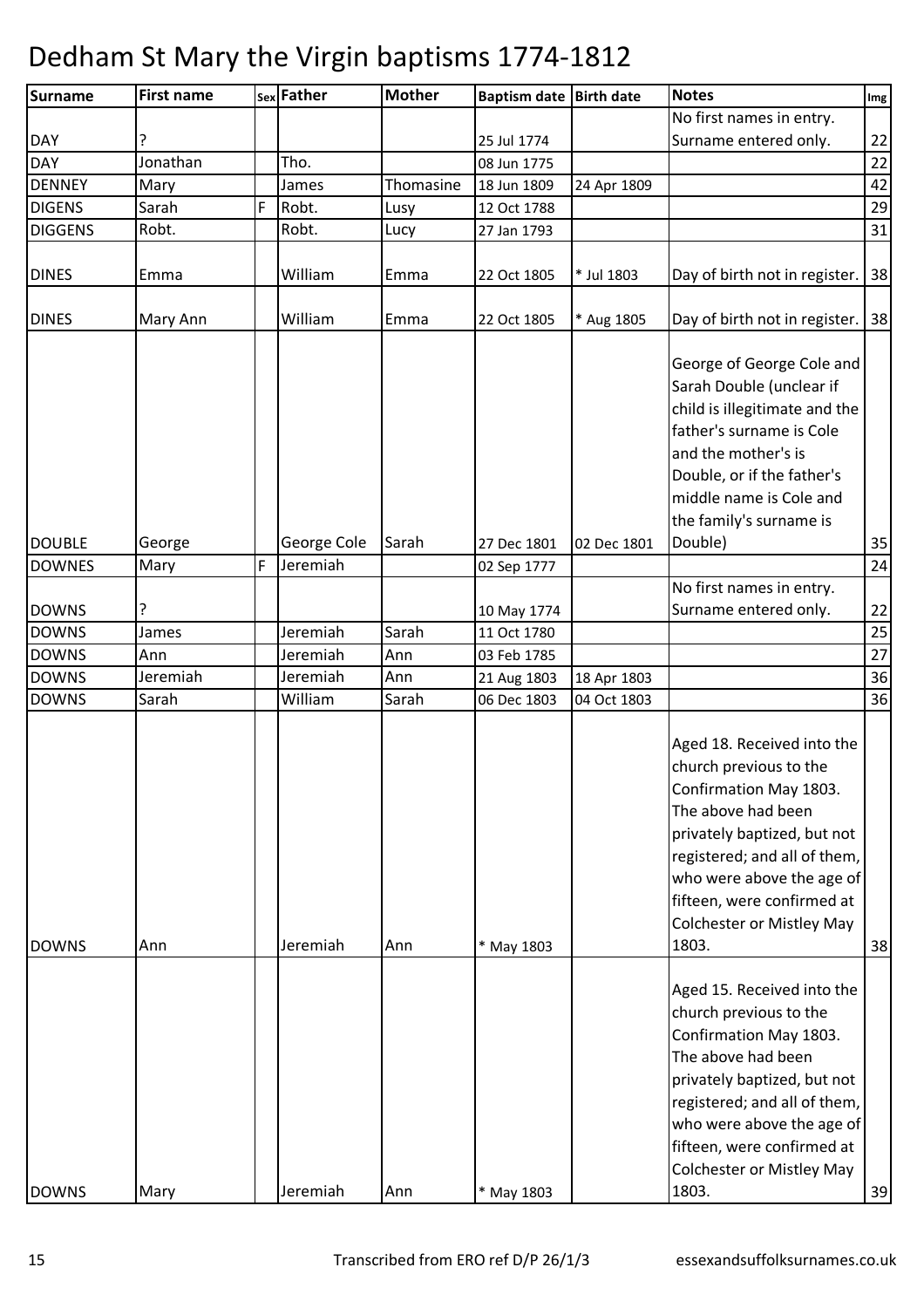| <b>Surname</b>       | <b>First name</b> |   | sex Father  | <b>Mother</b>      | Baptism date Birth date    |             | <b>Notes</b>                                                                                                                                                                                                                                                        | Img      |
|----------------------|-------------------|---|-------------|--------------------|----------------------------|-------------|---------------------------------------------------------------------------------------------------------------------------------------------------------------------------------------------------------------------------------------------------------------------|----------|
| <b>DOWNS</b>         | Elizabeth         |   | Jeremiah    | Ann                | * May 1803                 |             | Aged 5. Received into the<br>church previous to the<br>Confirmation May 1803.<br>The above had been<br>privately baptized, but not<br>registered; and all of them,<br>who were above the age of<br>fifteen, were confirmed at<br>Colchester or Mistley May<br>1803. | 39       |
|                      |                   |   |             |                    |                            |             | Aged 3. Received into the<br>church previous to the<br>Confirmation May 1803.<br>The above had been<br>privately baptized, but not<br>registered; and all of them,<br>who were above the age of<br>fifteen, were confirmed at<br>Colchester or Mistley May          |          |
| <b>DOWNS</b>         | Sarah             |   | Jeremiah    | Ann                | * May 1803                 |             | 1803.                                                                                                                                                                                                                                                               | 39       |
| <b>DREW</b>          | John              |   | John        | Eleanro            | 08 Oct 1786                |             |                                                                                                                                                                                                                                                                     | 28       |
| <b>DREW</b>          | Sarah             | F | John        | Eleanr.            | 21 Sep 1788                |             |                                                                                                                                                                                                                                                                     | 29       |
| <b>DREW</b><br>DREW? | Willm.<br>Js.     |   | Jn.<br>John | Eleanor<br>Eleanor | 05 Feb 1792<br>09 May 1790 |             | Surname not in register,<br>but might be Drew as<br>children of John and<br>Eleanor Drew are baptised<br>in Dedham at around this<br>time.                                                                                                                          | 30<br>30 |
|                      |                   |   |             |                    |                            |             | Of Thos. Mills and Ann                                                                                                                                                                                                                                              |          |
| <b>DRIVER</b>        | Thos. Mills       |   | Thos.       | Ann                | 21 Jan 1798                |             | Driver. Base born.                                                                                                                                                                                                                                                  | 32       |
| <b>DURANT</b>        | Stepn.            | M | Stepn.      | Rachel             | 15 Jun 1788                |             |                                                                                                                                                                                                                                                                     | 29       |
| <b>DURANT</b>        | Hannah            |   | Stepn.      | Rachel             | 02 Oct 1791                |             |                                                                                                                                                                                                                                                                     | 30       |
| <b>DURRANT</b>       | Sarah             |   | Stephen     | Rachel             | 10 Mar 1784                |             |                                                                                                                                                                                                                                                                     | 27       |
| <b>DURRANT</b>       | Ann               |   | John        | Jane               | 11 Oct 1801                | 17 Sep 1801 |                                                                                                                                                                                                                                                                     | 35       |
| <b>DURRANT</b>       | Sarah             |   | John        | Jane               | 23 Sep 1804                | 26 Aug 1804 |                                                                                                                                                                                                                                                                     | 37       |
| <b>DURRANT</b>       | Jane              |   | John        | Jane               | 31 May 1807                | 30 Apr 1807 |                                                                                                                                                                                                                                                                     | 40       |
| <b>DYER</b>          | Samuel            | M | Saml.       | Sarh.              | 07 Oct 1787                |             |                                                                                                                                                                                                                                                                     | 29       |
| <b>DYER</b>          | Sarah             |   | Saml.       | Sarah              | 07 Feb 1790                |             |                                                                                                                                                                                                                                                                     | 30       |
| <b>EDWARDS</b>       | Sarah             |   | Samuel      | Eliz.              | 25 Jul 1780                |             |                                                                                                                                                                                                                                                                     | 25       |
| <b>EDWARDS</b>       | Jno.              | M | Thos.       | Eliz.              | 13 Apr 1782                |             |                                                                                                                                                                                                                                                                     | 26       |
| <b>EDWARDS</b>       | John              | M | Thos.       | Eliz.              | 03 Jun 1782                |             |                                                                                                                                                                                                                                                                     | 26       |
| <b>EDWARDS</b>       | Samuel            |   | Saml.       | Elizabeth          | 06 Oct 1782                |             |                                                                                                                                                                                                                                                                     | 26       |
| <b>EDWARDS</b>       | Mary              |   | Robert      | Eliz.              | 13 Apr 1784                |             |                                                                                                                                                                                                                                                                     | 27       |
| <b>EDWARDS</b>       | Robt.             |   | Robt.       | Elizabeth          | 28 May 1786                |             |                                                                                                                                                                                                                                                                     | 28       |
| <b>EDWARDS</b>       | Robt.             |   | Robt.       | Elizth.            | 28 Feb 1790                |             |                                                                                                                                                                                                                                                                     | 30       |
| <b>EDWARDS</b>       | Eliz.             |   | Robt.       | Eliz.              | 22 Jun 1800                |             | 8 yrs old in May 1800                                                                                                                                                                                                                                               | 33       |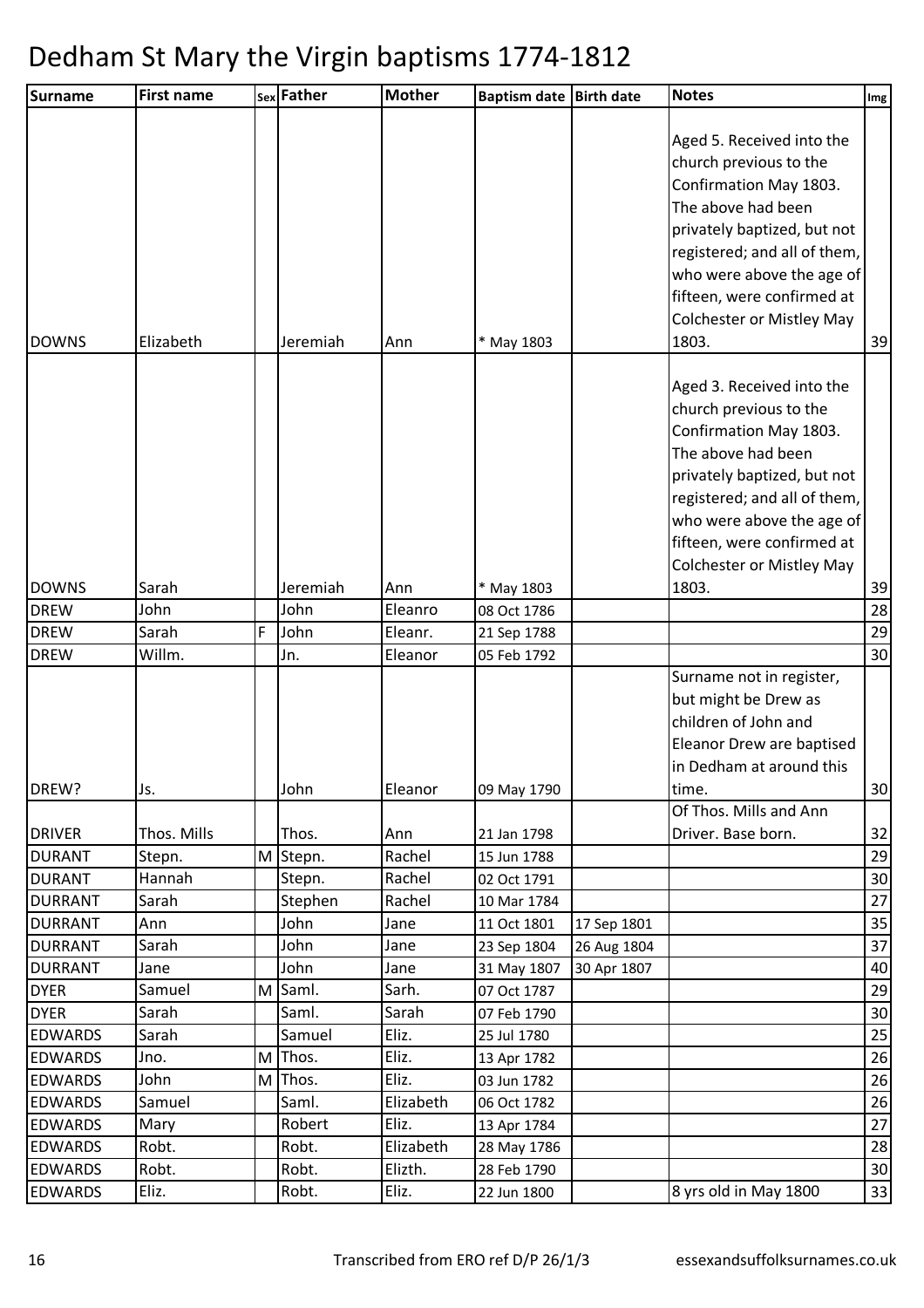| <b>Surname</b>  | <b>First name</b>      |   | sex Father | <b>Mother</b> | Baptism date Birth date    |             | <b>Notes</b>                                                                                                                                                                                                                                                        | Img |
|-----------------|------------------------|---|------------|---------------|----------------------------|-------------|---------------------------------------------------------------------------------------------------------------------------------------------------------------------------------------------------------------------------------------------------------------------|-----|
| <b>EDWARDS</b>  | Smal.                  |   | Robt.      | Eliz.         | 22 Jun 1800                | 03 Nov 1797 |                                                                                                                                                                                                                                                                     | 33  |
| <b>EDWARDS</b>  | Sarah                  |   | Robt.      | Eliz.         | 22 Jun 1800                | 06 Jan 1800 |                                                                                                                                                                                                                                                                     | 33  |
|                 |                        |   |            |               |                            |             | Aged 16 . Received into the<br>church previous to the<br>Confirmation May 1803.<br>The above had been<br>privately baptized, but not<br>registered; and all of them,<br>who were above the age of<br>fifteen, were confirmed at<br><b>Colchester or Mistley May</b> |     |
| <b>EDWARDS</b>  | Susan                  |   | Samuel     | Eliz.         | * May 1803                 |             | 1803.                                                                                                                                                                                                                                                               | 38  |
| <b>ELLISTON</b> | John                   | M |            | Mary          | 24 Mar 1778                |             | Base born                                                                                                                                                                                                                                                           | 24  |
| <b>ELY</b>      | Mary                   | F | Joseph     | Mary          | 24 Apr 1774                |             |                                                                                                                                                                                                                                                                     | 22  |
| <b>ELY</b>      | Charlotte              | F | Joseph     | Mary          | 08 Mar 1777                |             |                                                                                                                                                                                                                                                                     | 23  |
| <b>EVERAD</b>   | Eliz.                  | F | Thos.      | Martha        | 16 Sep 1781                | 12 Dec 1780 |                                                                                                                                                                                                                                                                     | 26  |
| <b>EYRE</b>     | Joseph                 |   | M John     | Mary          | 29 Aug 1781                |             | Son of the Revd. John Eyre<br>Charles of the Rev. John                                                                                                                                                                                                              | 26  |
| <b>EYRE</b>     | Charles                |   | John       | Mary          |                            |             | Eyre                                                                                                                                                                                                                                                                | 27  |
| <b>FARROW</b>   | Sarah                  | F |            | Ann           | 07 Apr 1784<br>13 Apr 1781 |             | <b>Base</b>                                                                                                                                                                                                                                                         | 26  |
| <b>FENN</b>     | Josiah                 | M | John       | Mary          | 02 Aug 1776                |             |                                                                                                                                                                                                                                                                     | 23  |
| <b>FENNING</b>  | Sarah                  |   | Thomas     | Susan         | 17 Nov 1782                |             |                                                                                                                                                                                                                                                                     | 26  |
| <b>FIDGETT</b>  | John                   |   | M John     | Mary          | 02 Jul 1776                |             |                                                                                                                                                                                                                                                                     | 23  |
| <b>FIDGETT</b>  | Thomas                 | M | Jno.       | Mary          | 19 Apr 1778                |             |                                                                                                                                                                                                                                                                     | 24  |
| <b>FINCH</b>    | Robert                 | M | Robert     | Susan         | 05 Apr 1774                |             |                                                                                                                                                                                                                                                                     | 22  |
| <b>FINCH</b>    | Mary                   | F | Edward     | Mary          | 09 Feb 1777                |             |                                                                                                                                                                                                                                                                     | 23  |
| <b>FINCH</b>    | Charles                | M | Robt.      | Susan         | 18 Mar 1777                |             |                                                                                                                                                                                                                                                                     | 23  |
| <b>FINCH</b>    | Elizabeth              | F | Robt.      | Mary          | 05 Jun 1778                |             |                                                                                                                                                                                                                                                                     | 24  |
| <b>FINCH</b>    | Elizabeth              |   | Edward     | Sarah         | 05 Jul 1778                |             |                                                                                                                                                                                                                                                                     | 24  |
| <b>FINCH</b>    | Edward                 |   | Robt.      | Elizabeth     | 26 Dec 1779                |             |                                                                                                                                                                                                                                                                     | 25  |
| <b>FINCH</b>    | Sarah                  |   | Jeremiah   | Sarah         | 22 Dec 1782                |             |                                                                                                                                                                                                                                                                     | 26  |
| <b>FINCH</b>    | Susan                  |   | Edward     | Mary          | 01 Mar 1785                |             |                                                                                                                                                                                                                                                                     | 27  |
| <b>FINCH</b>    | Hannah                 |   | Edwd.      | Mary          | 04 Feb 1787                |             |                                                                                                                                                                                                                                                                     | 29  |
| <b>FINCH</b>    | Sarah                  |   | Edward     | Ann           | 03 Jan 1790                |             |                                                                                                                                                                                                                                                                     | 30  |
| <b>FINCH</b>    | Jn.                    |   | Edwd.      | Mary          | 19 Oct 1792                |             |                                                                                                                                                                                                                                                                     | 31  |
| <b>FIRMAN</b>   | James                  |   | James      | Susan         | 02 Jul 1790                |             |                                                                                                                                                                                                                                                                     | 30  |
| <b>FIRMIN</b>   | Arthur                 |   | Peter      | Thomasin      | 17 Feb 1791                |             |                                                                                                                                                                                                                                                                     | 30  |
| <b>FIRMIN</b>   | Mary Ann Jane          |   | Petr.      | Jane          | 26 Feb 1794                |             |                                                                                                                                                                                                                                                                     | 31  |
| <b>FIRMIN</b>   | Charlotte<br>Catherine |   | Peter      | Jane          | 19 Jun 1795                | 26 Apr 1795 |                                                                                                                                                                                                                                                                     | 31  |
| <b>FIRMIN</b>   | Louisa                 |   | Petr.      | Jane          | 15 Sep 1796                | * May 1796  | Birth date given as "in<br>May."                                                                                                                                                                                                                                    | 32  |
| <b>FIRMIN</b>   | Georgiana              |   | Petr.      | Jane          |                            | 14 Nov 1797 | Not a baptism, birth only.                                                                                                                                                                                                                                          | 32  |
| <b>FIRMIN</b>   | Harcourt               |   | Peter      | Jane          | 12 Jan 1799                | 09 Dec 1798 |                                                                                                                                                                                                                                                                     | 33  |
| <b>FIRMIN</b>   | Robt.                  |   | Petr.      | Ann           | 01 Mar 1800                |             |                                                                                                                                                                                                                                                                     | 33  |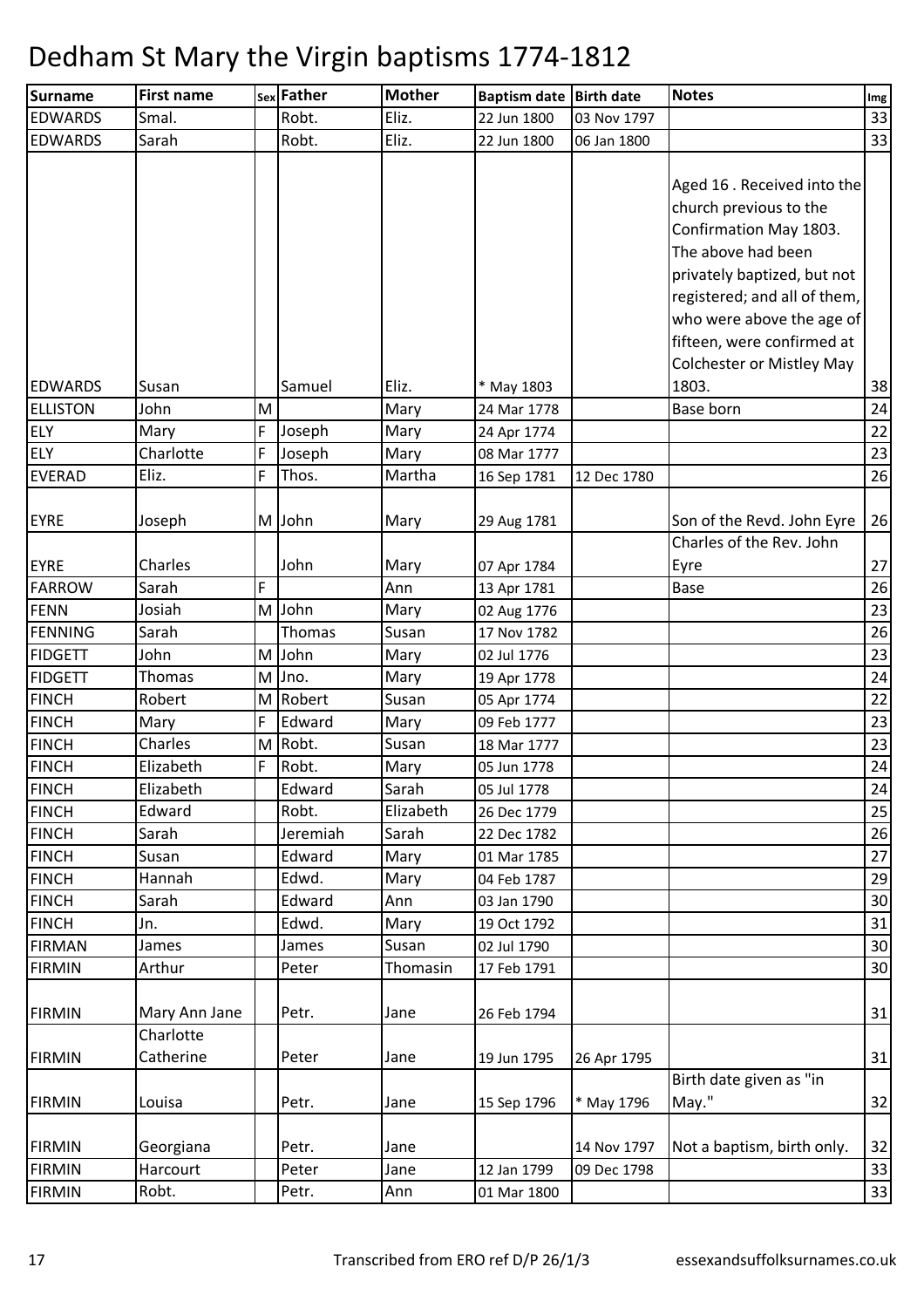| Surname         | <b>First name</b>  |   | sex Father | <b>Mother</b> | Baptism date Birth date |             | <b>Notes</b>                                         | Img |
|-----------------|--------------------|---|------------|---------------|-------------------------|-------------|------------------------------------------------------|-----|
| <b>FIRMIN</b>   | Sophia             |   | Peter      | Jane          | 22 Jul 1802             | 20 Jun 1802 |                                                      | 35  |
|                 |                    |   |            |               |                         |             | Year of birth given, but                             |     |
|                 | Elizth. Mallock    |   |            |               |                         |             | can't see clearly if it's 1790                       |     |
| <b>FLETCHER</b> | Mary               |   | Richd.     | Elizth.       | 11 Jul 1798             | 03 Feb 1798 | or 1798.                                             | 32  |
|                 |                    |   |            |               |                         |             |                                                      |     |
| <b>FOACHARD</b> | Elizabeth Bones  F |   | Richd.     | Eliz.         | 10 Sep 1776             |             |                                                      | 23  |
| <b>FOKARD</b>   | Elizabeth          |   | Robert     | Eliz.         | 06 Apr 1779             |             |                                                      | 25  |
| <b>FOKARD</b>   | Sarah              |   | Robert     | Sarah         | 31 Jul 1780             |             |                                                      | 25  |
| <b>FOKARD</b>   | Thomas             |   | Thomas     | Elizabeth     | 26 Aug 1782             |             |                                                      | 26  |
| <b>FOLKARD</b>  | Elizabeth          | F | Tho.       | Eliz.         | 25 Jul 1774             |             |                                                      | 22  |
| <b>FOLKARD</b>  | Robert Bones       |   | M Richd.   | Eliz.         | 09 Sep 1777             |             |                                                      | 24  |
| <b>FOLKARD</b>  | Maria              |   | Willm.     | Mary          | 02 Apr 1799             |             |                                                      | 33  |
| <b>FOLKARD</b>  | Mary               |   | Willm.     | Mary          | 27 May 1800             |             |                                                      | 33  |
|                 |                    |   |            |               |                         |             | Aged 19. Received into the<br>church previous to the |     |
|                 |                    |   |            |               |                         |             | Confirmation May 1803.                               |     |
|                 |                    |   |            |               |                         |             | The above had been                                   |     |
|                 |                    |   |            |               |                         |             | privately baptized, but not                          |     |
|                 |                    |   |            |               |                         |             | registered; and all of them,                         |     |
|                 |                    |   |            |               |                         |             | who were above the age of                            |     |
|                 |                    |   |            |               |                         |             | fifteen, were confirmed at                           |     |
|                 |                    |   |            |               |                         |             | <b>Colchester or Mistley May</b>                     |     |
| <b>FOLKARD</b>  | Thomas             |   | Thomas     | Eliz.         | * May 1803              |             | 1803.                                                | 38  |
| <b>FOLKARD</b>  | William            |   | William    | Mary          | 15 Sep 1807             | 18 Aug 1807 |                                                      | 40  |
|                 |                    |   |            |               |                         |             | Mary of Robert Folkard &                             |     |
| <b>FOLKARD</b>  |                    |   | Robert     | Sarah         | 15 Nov 1807             | 15 Nov 1800 | Sarah Osborne. B. B.                                 | 41  |
|                 | Mary               |   |            |               |                         |             | Year of birth not stated but                         |     |
| <b>FOLKARD</b>  | Sarah              |   | William    | Mary          | 21 Feb 1809             | 19 Dec *    | presumably 1808.                                     | 41  |
| <b>FOLKARD</b>  | Elizabeth          |   | Robert     | Elizabeth     | 04 Apr 1809             | 25 Jan 1809 |                                                      | 41  |
|                 |                    |   |            |               |                         |             | Year of birth not stated but                         |     |
| <b>FOLKARD</b>  | Robert             |   | Robert     | Elizabeth     | 16 Apr 1811             | 19 Jun *    | presumably 1810.                                     | 43  |
| <b>FOLKARD</b>  | Sarah              |   | William    | Mary          |                         |             |                                                      | 43  |
|                 |                    |   |            |               | 09 Jun 1811             | 10 May 1811 |                                                      |     |
| <b>FOX</b>      | George William     |   | George     | Ann           | 05 Jul 1801             | 28 Apr 1801 |                                                      | 34  |
| <b>FRANCIS</b>  | Mary               | F |            | Hannah        | 29 Apr 1781             |             | Base born                                            | 26  |
| <b>FRANCIS</b>  | Mary Ann           |   | Danl.      | Mary          | 11 Feb 1794             |             |                                                      | 31  |
| <b>FRANCIS</b>  | Wm.                | M | Wm.        | Sarah         | 30 Nov 1794             |             |                                                      | 31  |
| <b>FRANCIS</b>  | Saml.              |   | Danl.      | Mary          | 08 Feb 1795             |             |                                                      | 31  |
| <b>FRANCIS</b>  | John               |   | Danl.      | Mary          | 04 Jun 1797             |             |                                                      | 32  |
| <b>FRANCIS</b>  | Willm.             |   | Danl.      | Mary          | 24 Mar 1799             |             |                                                      | 33  |
| <b>FRANCIS</b>  | Sarah              |   | Danl.      | Mary          | 30 Jul 1800             |             |                                                      | 33  |
| <b>FRANCIS</b>  | Sarah              |   | Danl.      | Mary          | 28 Sep 1800             |             |                                                      | 33  |
| <b>FRANCIS</b>  | William            |   | Daniel     | Mary          | 14 Dec 1802             | 09 Nov 1802 |                                                      | 35  |
| <b>FRANCIS</b>  | James              |   | Daniel     | Mary          | 31 Jul 1804             | 09 Jun 1804 |                                                      | 37  |
| <b>FRANCIS</b>  | Elizabeth          |   | Daniel     | Mary          | 09 Sep 1806             | 17 Aug 1806 |                                                      | 40  |
| <b>FRANCIS</b>  | William            |   | James      | Susan         | 15 Apr 1810             | 09 Mar 1810 |                                                      | 42  |
|                 |                    |   |            |               |                         |             |                                                      |     |
| <b>FRANCIS</b>  | Isaac              |   | Daniel     | Mary          | 17 Apr 1811             | * * 1808    | Year of birth stated only.                           | 43  |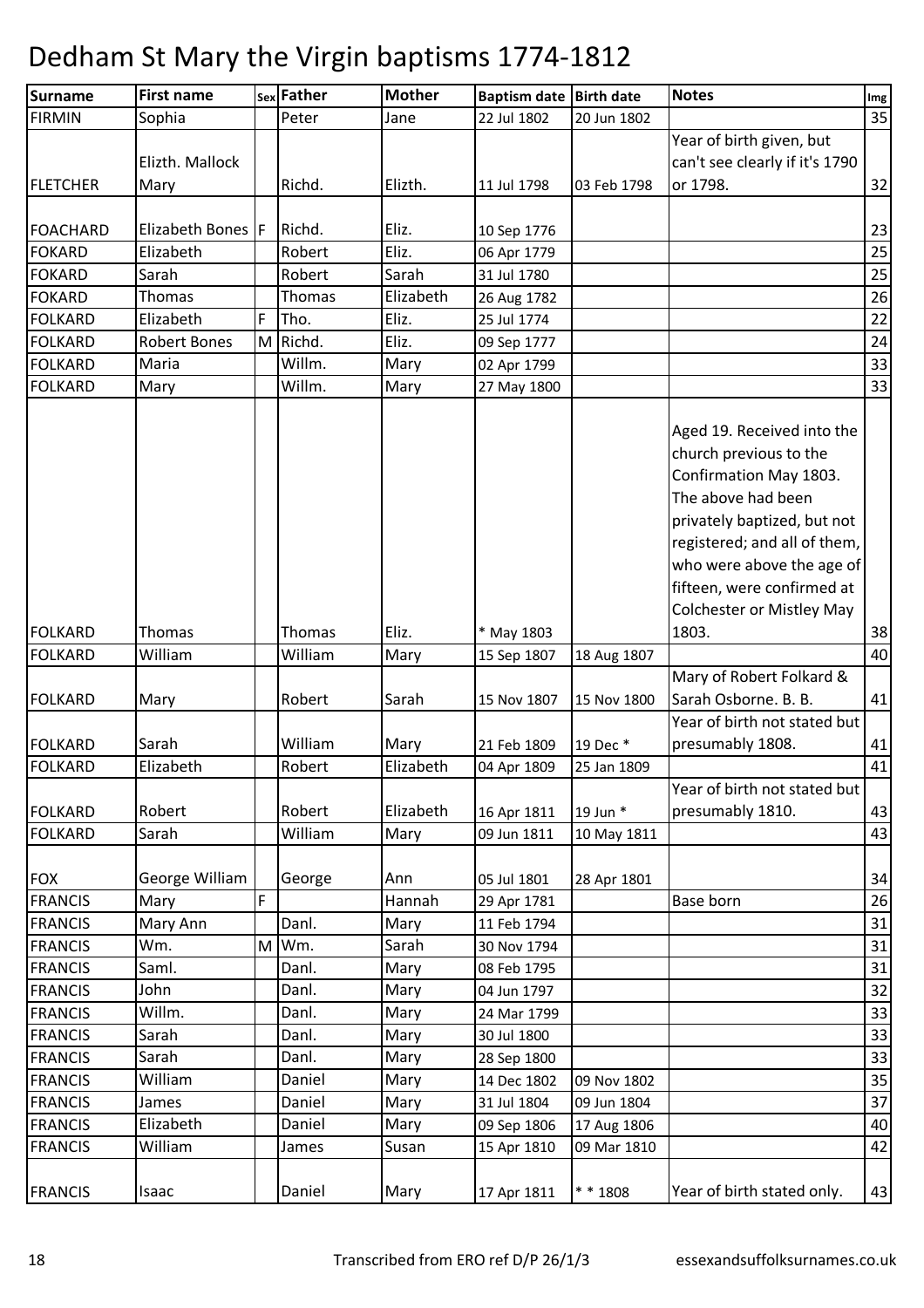| <b>Surname</b>   | <b>First name</b> |   | sex Father | <b>Mother</b> | Baptism date Birth date |             | <b>Notes</b>                                                                                                                                                                                                                                              | Img |
|------------------|-------------------|---|------------|---------------|-------------------------|-------------|-----------------------------------------------------------------------------------------------------------------------------------------------------------------------------------------------------------------------------------------------------------|-----|
| <b>FREEMAN</b>   | Sarah             | F | Robt.      | Elisabeth     | 16 Mar 1774             |             |                                                                                                                                                                                                                                                           | 22  |
|                  |                   |   |            |               |                         |             | Day of month not in                                                                                                                                                                                                                                       |     |
| <b>FREEMAN</b>   | Sarah             | F | John       | Sarah         | * Oct 1774              |             | register.                                                                                                                                                                                                                                                 | 22  |
| <b>FREEMAN</b>   | Nicolas           | M | John       | Sarah         | 21 Apr 1776             |             |                                                                                                                                                                                                                                                           | 23  |
| <b>FREEMAN</b>   | Hannah            |   | Nicholas   | Hannah        | 31 Dec 1785             |             |                                                                                                                                                                                                                                                           | 28  |
| <b>FREEMAN</b>   | Ann               | F | Henry      | Ann           | 18 Dec 1787             |             |                                                                                                                                                                                                                                                           | 29  |
| <b>FREEMAN</b>   | William           | M | Willm.     | Mary          | 01 Jan 1789             |             |                                                                                                                                                                                                                                                           | 29  |
| <b>FREEMAN</b>   | John              |   | Henry      |               | 08 Jun 1790             |             |                                                                                                                                                                                                                                                           | 30  |
| <b>FREEMAN</b>   | John              |   | Willm.     | Mary          | 23 Sep 1790             |             |                                                                                                                                                                                                                                                           | 30  |
| <b>FREEMAN</b>   | Mary              |   | Henry      | Ann           | 17 Apr 1792             |             |                                                                                                                                                                                                                                                           | 30  |
| <b>FREEMAN</b>   | Saml.             |   | Willm.     | Mary          | 19 Jun 1792             |             |                                                                                                                                                                                                                                                           | 30  |
| <b>FREEMAN</b>   | Frances           | F | Heny.      | Ann           | 23 Aug 1795             |             |                                                                                                                                                                                                                                                           | 32  |
| <b>FREEMAN</b>   | Saml.             |   | Wm.        | Mary          | 10 Jan 1797             |             |                                                                                                                                                                                                                                                           | 32  |
| <b>FREEMAN</b>   | Henry             |   | Heny.      | Ann           | 07 Nov 1797             |             |                                                                                                                                                                                                                                                           | 32  |
| <b>FREEMAN</b>   | Robt.             |   | Wm.        | Mary          | 19 Jun 1798             |             |                                                                                                                                                                                                                                                           | 32  |
| <b>FREEMAN</b>   | Saml.             |   | Wm.        | Mary          | 30 Jul 1800             |             |                                                                                                                                                                                                                                                           | 33  |
| GAGE             | Elizth.           |   | Saml.      | Elizth.       | 31 Aug 1794             |             |                                                                                                                                                                                                                                                           | 31  |
|                  |                   |   |            |               |                         |             | Susannah of Martin Gage &<br>Harne? Vincent. Mother's<br>first name hard to read.<br>Unclear if the father's<br>surname is Gage and the<br>mother's is Vincent and the<br>child illegitimate, or if the<br>father's middle name is<br>Gage and the family |     |
| <b>GAGE</b>      | Susannah          |   | Martin     | Harne?        | 27 Aug 1799             |             | surname is Vincent.                                                                                                                                                                                                                                       | 33  |
| <b>GAIN</b>      | Thomas            | M | Thomas     | Mary          | 02 Jan 1781             |             |                                                                                                                                                                                                                                                           | 26  |
| <b>GALBRAITH</b> | Sarah Elizabeth   |   | William    | Sarah         | 14 May 1801             | 17 Feb 1801 |                                                                                                                                                                                                                                                           | 34  |
| <b>GARDINER</b>  | Mary Ann          |   | William    | Sarah         | 01 Jul 1810             | * * 1795    | Year of birth stated only.                                                                                                                                                                                                                                | 42  |
| <b>GARDINER</b>  | Robert            |   | William    | Sarah         | 01 Jul 1810             | * * 1797    | Year of birth stated only.                                                                                                                                                                                                                                | 42  |
| <b>GARDINER</b>  | Elizabeth         |   | William    | Sarah         | 01 Jul 1810             | * * 1798    | Year of birth stated only.                                                                                                                                                                                                                                | 42  |
| <b>GARRAD</b>    | Richd.            | M | Richd.     | Ann           | 15 Jun 1788             |             |                                                                                                                                                                                                                                                           | 29  |
| <b>GARRAD</b>    | Saml.             |   | Saml.      | Alice         | 05 Feb 1792             |             |                                                                                                                                                                                                                                                           | 30  |
| <b>GARRAD</b>    | Jas.              |   | Saml.      | Alice         | 26 Oct 1794             |             |                                                                                                                                                                                                                                                           | 31  |
| GARRAD           | Jn.               |   | Rich.      | Ann           | 02 Dec 1797             |             |                                                                                                                                                                                                                                                           | 32  |
| GARRAD           | Sarah             |   | Richd.     | Ann           | 18 Aug 1799             |             |                                                                                                                                                                                                                                                           | 33  |
|                  |                   |   |            |               |                         |             | Year of birth not stated but                                                                                                                                                                                                                              |     |
| <b>GARRAD</b>    | Robert            |   | John       | Susan         | 27 May 1806             | 13 Dec *    | presumably 1805.                                                                                                                                                                                                                                          | 40  |
| <b>GARRAD</b>    | William           |   | John       | Susan         | 21 May 1809             | 13 Sep 1807 |                                                                                                                                                                                                                                                           | 42  |
| <b>GARRAH</b>    | Maria             |   | Wm.        | Marta.        | 12 Oct 1799             |             |                                                                                                                                                                                                                                                           | 33  |
| GARRARD          | Abram.            | M | Abram.     | Mary          | 10 Feb 1788             |             |                                                                                                                                                                                                                                                           | 29  |
| GARRARD          | Samuel            |   | John       | Susanna       | 01 Jul 1810             | * Jul 1809  | Day of birth not stated.                                                                                                                                                                                                                                  | 42  |
| <b>GARROD</b>    | James             |   | M John     | Martha        | 03 Apr 1774             |             |                                                                                                                                                                                                                                                           | 22  |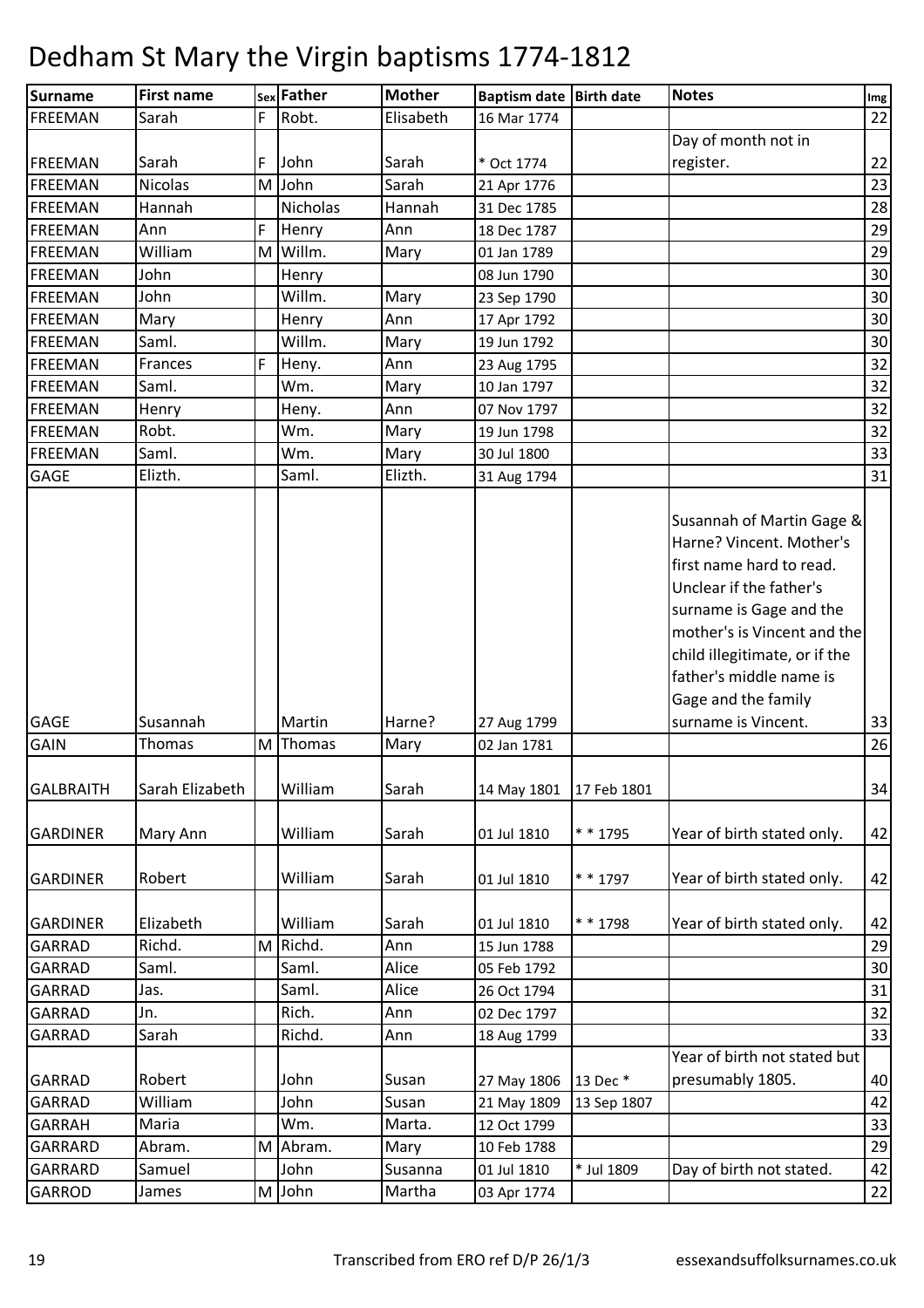| <b>Surname</b> | <b>First name</b> |   | sex Father | <b>Mother</b> | <b>Baptism date</b> | <b>Birth date</b> | <b>Notes</b>                                                                                                                                                                                                                                                                | Img |
|----------------|-------------------|---|------------|---------------|---------------------|-------------------|-----------------------------------------------------------------------------------------------------------------------------------------------------------------------------------------------------------------------------------------------------------------------------|-----|
| <b>GARROD</b>  | Thomas            |   | William    | Martha        | 16 Apr 1805         | 09 Jan 1805       |                                                                                                                                                                                                                                                                             | 37  |
| <b>GARROOD</b> | Mary              | F | Jno.       | Martha        | 16 Jul 1775         |                   |                                                                                                                                                                                                                                                                             | 22  |
| <b>GARROOD</b> | Isaac             | M | John       | Martha        | 06 May 1777         |                   |                                                                                                                                                                                                                                                                             | 23  |
| <b>GARROOD</b> | Ann               |   | William    | Ann           | 29 Aug 1807         | 05 Aug 1807       |                                                                                                                                                                                                                                                                             | 40  |
| <b>GARWOOD</b> | Eliz.             |   | Saml.      | Alice         | 18 Apr 1790         |                   |                                                                                                                                                                                                                                                                             | 30  |
| <b>GARWOOD</b> | Francis           |   | Rd.        | Ann           | 18 Apr 1790         |                   |                                                                                                                                                                                                                                                                             | 30  |
| <b>GARWOOD</b> | Willm. Fisher     |   | Richd.     | Ann           | 28 Apr 1793         |                   | 2 yrs old                                                                                                                                                                                                                                                                   | 31  |
| <b>GARWOOD</b> | Joseph            |   | Richd.     | Ann           | 28 Apr 1793         |                   | Joseph and Ann Maria,<br>twins of                                                                                                                                                                                                                                           | 31  |
| <b>GARWOOD</b> | Ann Maria         |   | Richd.     | Ann           | 28 Apr 1793         |                   | Joseph and Ann Maria,<br>twins of                                                                                                                                                                                                                                           | 31  |
| <b>GARWOOD</b> | Willm. Bertram    |   | Wm.        | Mara.         | 09 Apr 1799         |                   | Mother's name possibly<br>abbreviation of Maria                                                                                                                                                                                                                             | 33  |
| <b>GARWOOD</b> | Mary Ann          |   | John       | Susan         | 21 Jun 1801         | 22 May 1801       |                                                                                                                                                                                                                                                                             | 34  |
|                |                   |   |            |               |                     |                   | Birth date only given as                                                                                                                                                                                                                                                    |     |
| <b>GARWOOD</b> | Maria             |   | Robert     | Maria         | 23 May 1802         | * Aug 1799        | month and year.                                                                                                                                                                                                                                                             | 35  |
| <b>GARWOOD</b> | Robert            |   | Robert     | Maria         | 23 May 1802         | 20 Mar 1802       |                                                                                                                                                                                                                                                                             | 35  |
| <b>GARWOOD</b> | John              |   | John       | Susanna       | 29 May 1803         | 06 Nov *          | Year of birth not stated but<br>presumably 1802.                                                                                                                                                                                                                            | 36  |
| <b>GARWOOD</b> | William           |   | William    | Ann           | 11 Jun 1809         | 14 May 1809       |                                                                                                                                                                                                                                                                             | 42  |
| <b>GARWOOD</b> | Mary              |   | William    | Ann           | 01 Dec 1811         | 05 Nov 1811       |                                                                                                                                                                                                                                                                             | 43  |
| <b>GAUDEN</b>  | Richard           | M | Richard    | Martha        | 24 Nov 1776         |                   |                                                                                                                                                                                                                                                                             | 23  |
| <b>GERMAIN</b> | Jas.              |   | Jas.       | Susan         | 22 Jun 1794         |                   |                                                                                                                                                                                                                                                                             | 31  |
| <b>GERMANY</b> | Susannah          | F | Wm.        | Sarah         | 07 Mar 1775         |                   |                                                                                                                                                                                                                                                                             | 22  |
| <b>GERMANY</b> | Elizabeth         |   | James      | Susan         | 29 Mar 1786         |                   |                                                                                                                                                                                                                                                                             | 28  |
| <b>GHAIN</b>   | Mary Cully        |   | Thomas     | Mary Cully    | * May 1803          |                   | Aged 16. Received into the<br>church previous to the<br>Confirmation May 1803.<br>The above had been<br>privately baptized, but not<br>registered; and all of them,<br>who were above the age of<br>fifteen, were confirmed at<br><b>Colchester or Mistley May</b><br>1803. | 39  |
| <b>GHAIN</b>   | Ann               |   | Thomas     | Mary Cully    | * May 1803          |                   | Aged 8. Received into the<br>church previous to the<br>Confirmation May 1803.<br>The above had been<br>privately baptized, but not<br>registered; and all of them,<br>who were above the age of<br>fifteen, were confirmed at<br><b>Colchester or Mistley May</b><br>1803.  | 39  |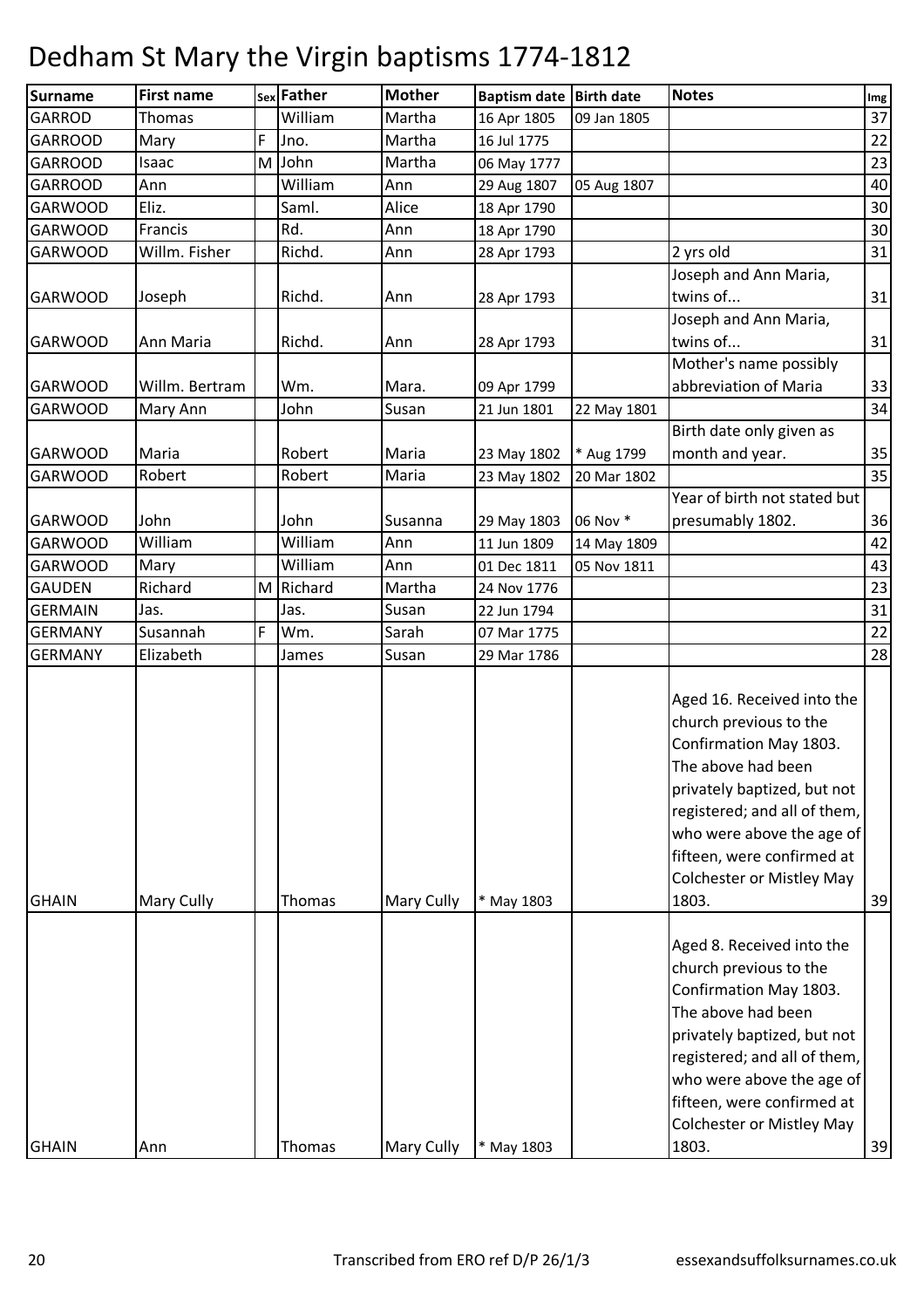| <b>First name</b> |                            | sex Father | <b>Mother</b>                                                       |                                               |                                                        | <b>Notes</b>                                                                                                                                                                                                                                   | Img                                                                                                                       |
|-------------------|----------------------------|------------|---------------------------------------------------------------------|-----------------------------------------------|--------------------------------------------------------|------------------------------------------------------------------------------------------------------------------------------------------------------------------------------------------------------------------------------------------------|---------------------------------------------------------------------------------------------------------------------------|
| Charles           |                            |            | Mary Cully                                                          | * May 1803                                    |                                                        | Aged 19. Received into the<br>church previous to the<br>Confirmation May 1803.<br>The above had been<br>privately baptized, but not<br>registered; and all of them,<br>fifteen, were confirmed at<br><b>Colchester or Mistley May</b><br>1803. | 39                                                                                                                        |
| James             |                            |            | <b>Mary Cully</b>                                                   | * May 1803                                    |                                                        | Aged 10. Received into the<br>church previous to the<br>Confirmation May 1803.<br>The above had been<br>privately baptized, but not<br>registered; and all of them,<br>fifteen, were confirmed at<br><b>Colchester or Mistley May</b><br>1803. | 39                                                                                                                        |
| Edward            |                            |            |                                                                     |                                               |                                                        | Aged 3. Received into the<br>church previous to the<br>Confirmation May 1803.<br>The above had been<br>privately baptized, but not<br>registered; and all of them,<br>fifteen, were confirmed at<br><b>Colchester or Mistley May</b><br>1803.  | 39                                                                                                                        |
| Isaac             |                            | Isaac      | Mary                                                                | 25 Apr 1779                                   |                                                        |                                                                                                                                                                                                                                                | 25                                                                                                                        |
| Mary              |                            |            | Mary                                                                | 14 Jun 1783                                   |                                                        |                                                                                                                                                                                                                                                | 27                                                                                                                        |
| Wm Mckenzie       |                            |            | Arabella                                                            | 08 Nov 1791                                   |                                                        |                                                                                                                                                                                                                                                | 30                                                                                                                        |
|                   |                            |            |                                                                     |                                               |                                                        |                                                                                                                                                                                                                                                | 31                                                                                                                        |
|                   |                            |            |                                                                     |                                               |                                                        |                                                                                                                                                                                                                                                | 32                                                                                                                        |
|                   |                            |            |                                                                     |                                               |                                                        | Aged 12. Received into the<br>church previous to the<br>Confirmation May 1803.<br>The above had been<br>privately baptized, but not<br>registered; and all of them,<br>fifteen, were confirmed at<br><b>Colchester or Mistley May</b>          | 38                                                                                                                        |
|                   | John<br>Hanh.<br>Elizabeth |            | Thomas<br>Thomas<br>Thomas<br>Robert<br>Peter<br>Jn.<br>Jn.<br>John | <b>Mary Cully</b><br>Sarah<br>Sarh.<br>Judith | * May 1803<br>20 Jan 1795<br>03 Jan 1798<br>* May 1803 | Baptism date Birth date                                                                                                                                                                                                                        | who were above the age of<br>who were above the age of<br>who were above the age of<br>who were above the age of<br>1803. |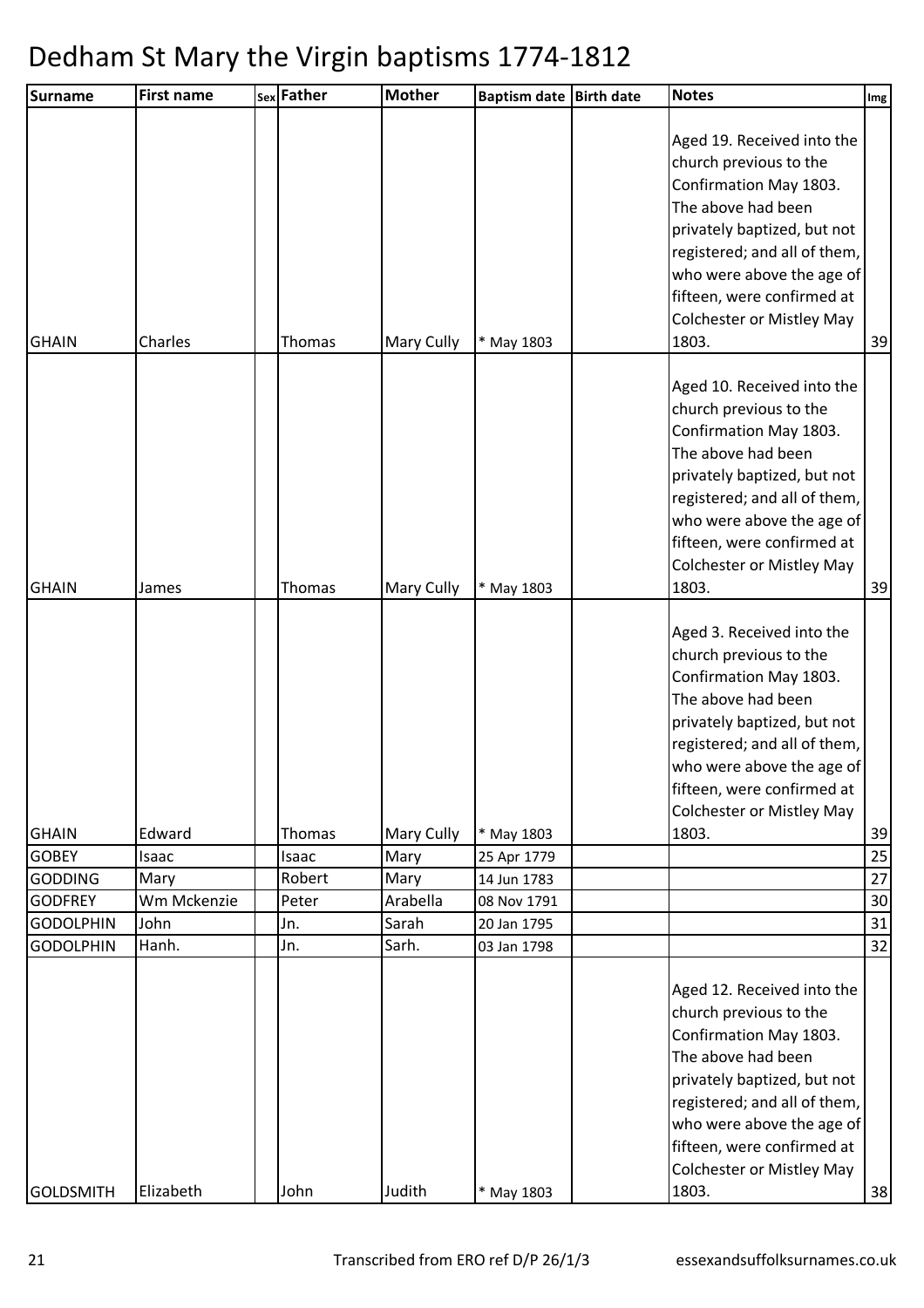| <b>Surname</b>  | <b>First name</b>    |   | sex Father        | <b>Mother</b> | <b>Baptism date</b> | <b>Birth date</b> | <b>Notes</b>                                                                                                                                                                                                                              | Img |
|-----------------|----------------------|---|-------------------|---------------|---------------------|-------------------|-------------------------------------------------------------------------------------------------------------------------------------------------------------------------------------------------------------------------------------------|-----|
| <b>GORDON</b>   | Elizth.              | F | Robt.             | Elizth.       | 25 Dec 1788         |                   |                                                                                                                                                                                                                                           | 29  |
| <b>GORDON</b>   | Sarah                |   | Robt.             | Mary          | 03 Jun 1792         |                   |                                                                                                                                                                                                                                           | 30  |
| <b>GORDON</b>   | Robert               |   | Robert            | Eliz.         | 23 Jun 1807         | * Jun 1805        | Day of birth not stated.                                                                                                                                                                                                                  | 40  |
| <b>GORDON</b>   | Samuel               |   | Robert            | Eliz.         | 23 Jun 1807         | * Feb 1807        | Day of birth not stated.                                                                                                                                                                                                                  | 40  |
| <b>GORDON</b>   | John                 |   | Robert            | Elizabeth     | 04 Apr 1809         | 06 Oct 1808       |                                                                                                                                                                                                                                           | 41  |
| <b>GOSLING</b>  | James                | M | Benjamin          |               | 05 Jul 1774         |                   |                                                                                                                                                                                                                                           | 22  |
| <b>GOSLING</b>  | Mary                 |   | Benjamin          | Mary          | 10 Jul 1803         | 09 Jun 1803       |                                                                                                                                                                                                                                           | 36  |
| <b>GOSLING</b>  | Ann                  |   | Benjamin          | Mary          | 06 Oct 1805         | 29 Sep 1805       |                                                                                                                                                                                                                                           | 37  |
| <b>GOSLING</b>  | James                |   | Benjamin          | Mary          | 26 Jun 1808         | 24 Apr 1808       |                                                                                                                                                                                                                                           | 41  |
| <b>GOSLING</b>  | Ann                  |   | Benjamin          | Mary          | 02 Jun 1811         | 05 Apr 1811       |                                                                                                                                                                                                                                           | 43  |
| <b>GOYMER</b>   | Isaac                |   | <b>Isaac Gunn</b> | Lydia         | 06 Dec 1801         | 04 Oct 1801       | Isaac and John of Isaac<br>Gunn & Lydia Goymer<br>(unclear if child is<br>illegitmate and the father's<br>surname is Gunn and the<br>mother's Goymer, or if the<br>father's middle name is<br>Gunn and the family's<br>surname is Goymer) | 35  |
| <b>GOYMER</b>   | John                 |   | <b>Isaac Gunn</b> | Lydia         | 06 Dec 1801         | 04 Oct 1801       | Isaac and John of Isaac<br>Gunn & Lydia Goymer<br>(unclear if child is<br>illegitmate and the father's<br>surname is Gunn and the<br>mother's Goymer, or if the<br>father's middle name is<br>Gunn and the family's<br>surname is Goymer) | 35  |
| <b>GREEN</b>    | Mary                 |   | Abram.            | Deborah       | 11 Aug 1799         |                   |                                                                                                                                                                                                                                           | 33  |
|                 | <b>Edward Clarke</b> |   |                   |               |                     |                   |                                                                                                                                                                                                                                           |     |
| <b>GRICE</b>    | Joseph               |   | Joseph            | Elizabeth     | 05 Jun 1804         | 12 Apr 1804       |                                                                                                                                                                                                                                           | 36  |
| <b>GRICE</b>    | George               |   | Joseph            | Elizabeth     | 18 Mar 1806         | 16 Feb 1806       |                                                                                                                                                                                                                                           | 40  |
| <b>GRIMWOOD</b> | Charles              |   | Edmund            | Sarah         | 05 Apr 1811         | 10 Mar 1811       |                                                                                                                                                                                                                                           | 43  |
| <b>GROOM</b>    | Willm.               |   | Willm.            | Eliz.         | 18 Nov 1790         |                   |                                                                                                                                                                                                                                           | 30  |
| <b>GROOM</b>    | Roger                |   | Willm.            | Mary          | 26 Feb 1793         |                   | 8 mths old                                                                                                                                                                                                                                | 31  |
| <b>GROVES</b>   | Saml.                |   | Saml.             | Judith        | 07 Jun 1795         |                   |                                                                                                                                                                                                                                           | 31  |
| <b>GROVES</b>   | Sarah                |   | Saml.             | Judith        | 24 Sep 1797         |                   |                                                                                                                                                                                                                                           | 32  |
| <b>GULL</b>     | Mary                 |   | Thos.             | Mary          | 10 Jul 1785         |                   |                                                                                                                                                                                                                                           | 28  |
| <b>GULL</b>     | Danl.                | M | Danl.             | Mary          | 10 Aug 1788         |                   |                                                                                                                                                                                                                                           | 29  |
| <b>GUN</b>      | Tho.                 | M | Stepn.            | Sarah         | 23 Apr 1789         |                   |                                                                                                                                                                                                                                           | 29  |
| <b>GUNN</b>     | Martha               | F | Stephen           | Martha        | 23 Oct 1774         |                   |                                                                                                                                                                                                                                           | 22  |
| <b>GUNN</b>     | Mary                 | F | Stephen           | Martha        | 06 Apr 1777         |                   |                                                                                                                                                                                                                                           | 23  |
| <b>GUNN</b>     | Elizabeth            |   | Stephen           | Martha        | 31 Oct 1779         |                   |                                                                                                                                                                                                                                           | 25  |
| <b>GUNN</b>     | George               |   | Stephen           | Sarah         | 08 Mar 1783         |                   |                                                                                                                                                                                                                                           | 27  |
| <b>GUNN</b>     | Charles              |   | Stephen           | Sarah         | 01 Mar 1785         |                   |                                                                                                                                                                                                                                           | 27  |
| <b>GUNN</b>     | Sarah Abbot          |   | Stepn.            | Sarah         | 15 Jun 1800         |                   |                                                                                                                                                                                                                                           | 33  |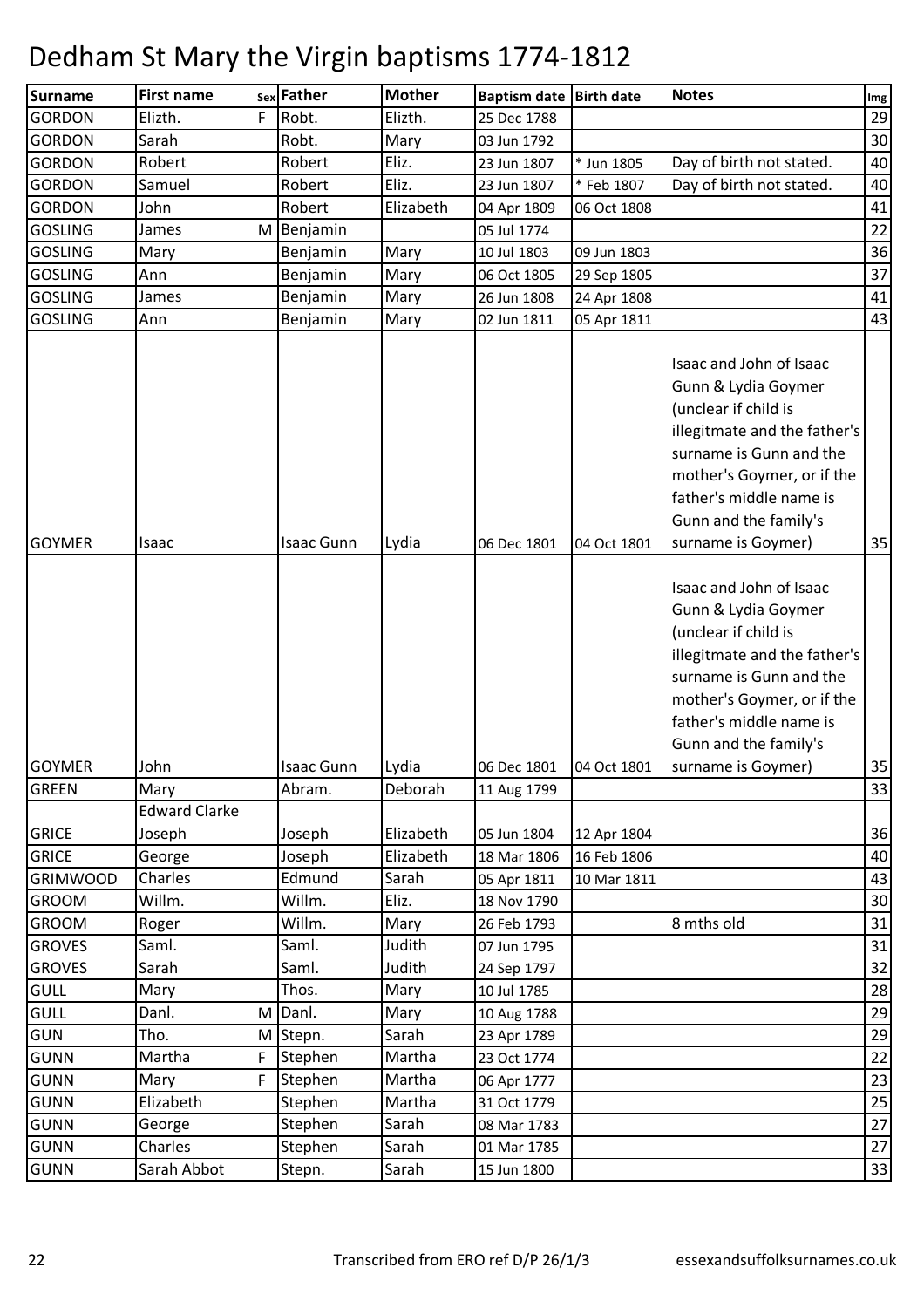| <b>Surname</b> | <b>First name</b>   |   | sex Father | <b>Mother</b> | <b>Baptism date</b> | <b>Birth date</b> | <b>Notes</b>                                                                                                                                                                                                                                                                | Img |
|----------------|---------------------|---|------------|---------------|---------------------|-------------------|-----------------------------------------------------------------------------------------------------------------------------------------------------------------------------------------------------------------------------------------------------------------------------|-----|
| <b>GUNN</b>    | Isaac               |   | Isaac      | Lydia         | 06 Dec 1801         | 04 Oct 1801       | Isaac and John of Isaac<br>Gunn & Lydia Goymer<br>(unclear if child is<br>illegitmate and the father's<br>surname is Gunn and the<br>mother's Goymer, or if the<br>father's middle name is<br>Gunn and the family's<br>surname is Goymer)                                   | 35  |
| <b>GUNN</b>    | John                |   | Isaac      | Lydia         | 06 Dec 1801         | 04 Oct 1801       | Isaac and John of Isaac<br>Gunn & Lydia Goymer<br>(unclear if child is<br>illegitmate and the father's<br>surname is Gunn and the<br>mother's Goymer, or if the<br>father's middle name is<br>Gunn and the family's<br>surname is Goymer)                                   | 35  |
| <b>GUNN</b>    | Elizabeth           |   | Isaac      | Susan         | 11 Jun 1804         | 29 Apr 1804       |                                                                                                                                                                                                                                                                             | 36  |
| <b>GUNN</b>    | Charlotte           |   | Stephen    | Sarah         | * May 1803          |                   | Aged 16. Received into the<br>church previous to the<br>Confirmation May 1803.<br>The above had been<br>privately baptized, but not<br>registered; and all of them,<br>who were above the age of<br>fifteen, were confirmed at<br><b>Colchester or Mistley May</b><br>1803. | 38  |
| <b>GUNN</b>    | Elizabeth           |   | Isaac      | Susan         | 26 Oct 1806         | 16 Aug 1806       |                                                                                                                                                                                                                                                                             | 40  |
| <b>GUNN</b>    | Eliza               |   | Isaac      | Ann           | 07 Oct 1810         | 26 Jul 1810       |                                                                                                                                                                                                                                                                             | 42  |
| <b>HAGGITT</b> | John                |   | M John     | Martha        | 14 Jul 1800         | 11 Jul 1799       | Son of the Revd. John<br>Haggitt. Privately baptisted<br>14 Jul 1799.<br>Mary of the Revd. John                                                                                                                                                                             | 33  |
| <b>HAGGITT</b> | Mary                |   | John       | Martha        | 14 Oct 1800         |                   | Haggitt                                                                                                                                                                                                                                                                     | 33  |
| <b>HAGGITT</b> | Martha              |   | John       | Martha        | 16 Mar 1802         | 12 Feb 1802       | Martha of the Revd John<br>Haggitt                                                                                                                                                                                                                                          | 35  |
| <b>HAGGITT</b> | Thomas              |   | John       | Martha        | 19 Jul 1805         | 11 Feb 1805       | Thomas of Rev. John<br>Haggitt                                                                                                                                                                                                                                              | 37  |
| <b>HALLUM</b>  | Geoge<br>Jerningham |   | William    | Ann           | 07 Jun 1808         | * Jan 1807        | George Jerningham of<br>William Hallum and Ann<br>Kiddell. B. B. (day of birth<br>not stated)                                                                                                                                                                               | 41  |
| HAM            | John                |   | M Robert   | Susan         | 17 Apr 1774         |                   |                                                                                                                                                                                                                                                                             | 22  |
| <b>HAM</b>     | Samuel              | M | Robert     |               | 15 Dec 1776         |                   |                                                                                                                                                                                                                                                                             | 23  |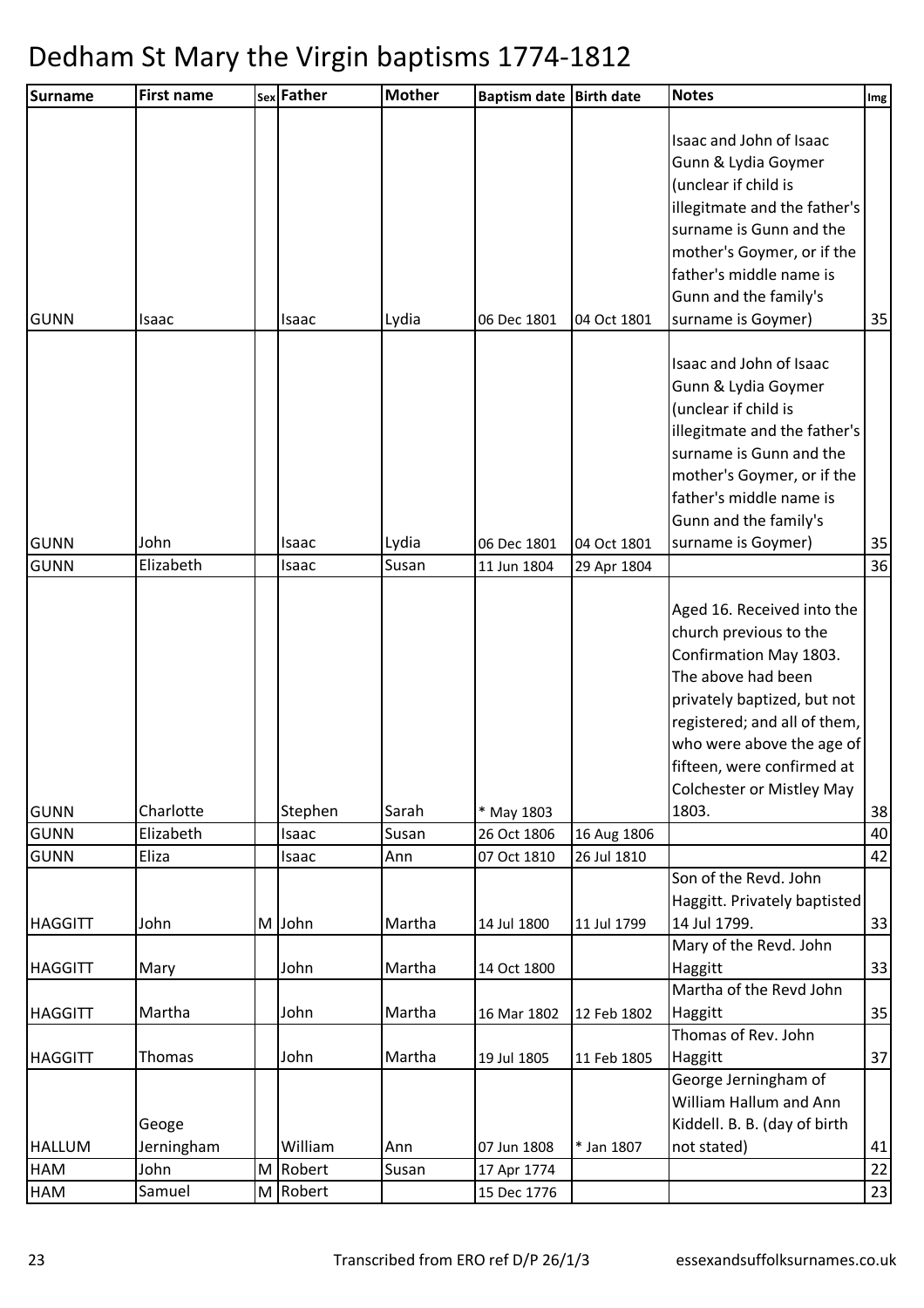| <b>Surname</b>    | <b>First name</b> |   | sex Father | <b>Mother</b> | Baptism date Birth date |             | <b>Notes</b>                 | Img |
|-------------------|-------------------|---|------------|---------------|-------------------------|-------------|------------------------------|-----|
| <b>HAM</b>        | Mary Ann          |   | Robt.      | Mary Ann      | 22 Dec 1789             |             |                              | 30  |
| <b>HAM</b>        | John              |   | John       | Charlotte     | 08 Sep 1801             | 12 Aug 1801 |                              | 35  |
| <b>HAM</b>        | Henry             |   | John       | Mary          | 30 May 1803             | 27 Apr 1803 |                              | 36  |
|                   |                   |   |            |               |                         |             | Year of birth not stated but |     |
| <b>HAM</b>        | Mary Ann          |   | John       | Charlotte     | 08 Jan 1805             | 07 Oct *    | presumably 1804.             | 37  |
|                   |                   |   |            |               |                         |             | Day of birth unclear -       |     |
|                   |                   |   |            |               |                         |             | begins with 2. 2nd or 20-    |     |
| <b>HAM</b>        | Henry             |   | John       | Charlotte     | 21 Oct 1806             | * Jun 1806  | something-th?                | 40  |
|                   | Abraham           |   |            |               |                         |             |                              |     |
| <b>HAM</b>        | Tweed             |   | John       | Charlotte     | 19 Apr 1808             | 25 Feb 1807 |                              | 41  |
| <b>HAM</b>        | Sarah             |   | John       | Charlotte     | 31 Oct 1809             | 02 Oct 1809 |                              | 42  |
| <b>HAM</b>        | Phoebe            |   | John       | Charlotte     | 14 Jun 1812             | 05 May 1812 |                              | 43  |
| <b>HAMMETSLEY</b> | Maria             |   | William    | Mary          | 10 Dec 1801             |             | Privately baptized           | 35  |
| <b>HANKIN</b>     | Ann               | F | Jas.       | Eliz.         | 07 Apr 1795             |             |                              | 31  |
| <b>HARMAN</b>     | Maria             |   |            | Mary          | 25 Jan 1779             |             | Base born                    | 24  |
| <b>HARPER</b>     | Mary              | F | Jno.       | Ann           | 30 May 1775             |             |                              | 22  |
|                   |                   |   |            |               |                         |             | George of George Harris      |     |
| <b>HARRIS</b>     | George            |   | George     | Elizabeth     | 09 Oct 1782             |             | Esqr.                        | 26  |
| <b>HARRIS</b>     | Philip            |   | Philip     | Betsy         | 08 Apr 1806             | 06 Jan 1806 |                              | 40  |
|                   |                   |   |            |               |                         |             |                              |     |
| <b>HARRIS</b>     | William Church    |   | Philip     | <b>Betsey</b> | 22 Nov 1807             | 28 Oct 1807 |                              | 41  |
| <b>HART</b>       | James             | M | James      | Sarah         | 21 Apr 1774             |             |                              | 22  |
| <b>HART</b>       | Hannah            | F | James      | Sarah         | 10 May 1775             |             |                              | 22  |
|                   |                   |   |            |               |                         |             | Year of birth not stated but |     |
| <b>HARVEY</b>     | Robert            |   | William    | Sarah         | 25 Jun 1809             | 05 Aug *    | presumably 1808.             | 42  |
| <b>HASTE</b>      | John              |   | John       | Sarah         | 27 Feb 1785             |             |                              | 27  |
| <b>HAT</b>        | Mary Ann          |   | Will.      | Elizabeth     | 22 Jun 1779             |             |                              | 25  |
| <b>HATT</b>       | Eliz.             | F | Willm.     | Eliz.         | 24 Feb 1782             |             |                              | 26  |
| <b>HATT</b>       | Sarah             |   | Jas.       | Sarah         | 20 Jul 1794             |             |                              | 31  |
| <b>HAVARD</b>     | Jonathan          |   | Jonathan   | Mary          | 23 Oct 1781             |             |                              | 26  |
| <b>HAYWARD</b>    | Enoch             |   | M Jonathan | Hannah        | 17 May 1774             |             |                              | 22  |
|                   |                   |   |            |               |                         |             | Entry says "Hannah and       |     |
|                   |                   |   |            |               |                         |             | Susan, son and daughter      |     |
|                   |                   |   |            |               |                         |             | of" - is son perhaps an      |     |
|                   |                   |   |            |               |                         |             | error? Or should the name    |     |
|                   |                   |   |            |               |                         |             | "Hannah" be something        |     |
| <b>HAYWARD</b>    | Hannah            |   | Jonathan   | Hannah        | 24 Jul 1776             |             | else?                        | 23  |
| <b>HAYWARD</b>    | Susan             | F | Jonathan   | Hannah        | 24 Jul 1776             |             |                              | 23  |
| <b>HAYWARD</b>    | Thomas            |   | M Edward   | Sarah         | 19 Nov 1776             |             |                              | 23  |
|                   |                   |   |            |               |                         |             |                              |     |
|                   |                   |   |            |               |                         |             | No first names and no full   |     |
|                   |                   |   |            |               |                         |             | date. Unclear if surname is  |     |
| <b>HAYWARD</b>    | ?                 |   | ?          |               | $* * 1778$              |             | that of mother or father.    | 24  |
| <b>HAYWARD</b>    | William           |   | Will.      | Martha        | 28 Jan 1779             |             |                              | 24  |
| <b>HAYWOOD</b>    | Thos.             |   | Willm.     | Mary          | 08 Jul 1792             |             |                              | 30  |
| <b>HEARD</b>      | Sarah             | F | Jno.       | Sarah         | 29 May 1775             |             |                              | 22  |
|                   |                   |   |            |               |                         |             | William of William           |     |
|                   |                   |   |            |               |                         |             | <b>Heckford and Sarah</b>    |     |
| <b>HECKFORD</b>   | William           |   | William    | Sarah         | 14 Oct 1804             | 20 Aug 1804 | Osborne. B. B.               | 37  |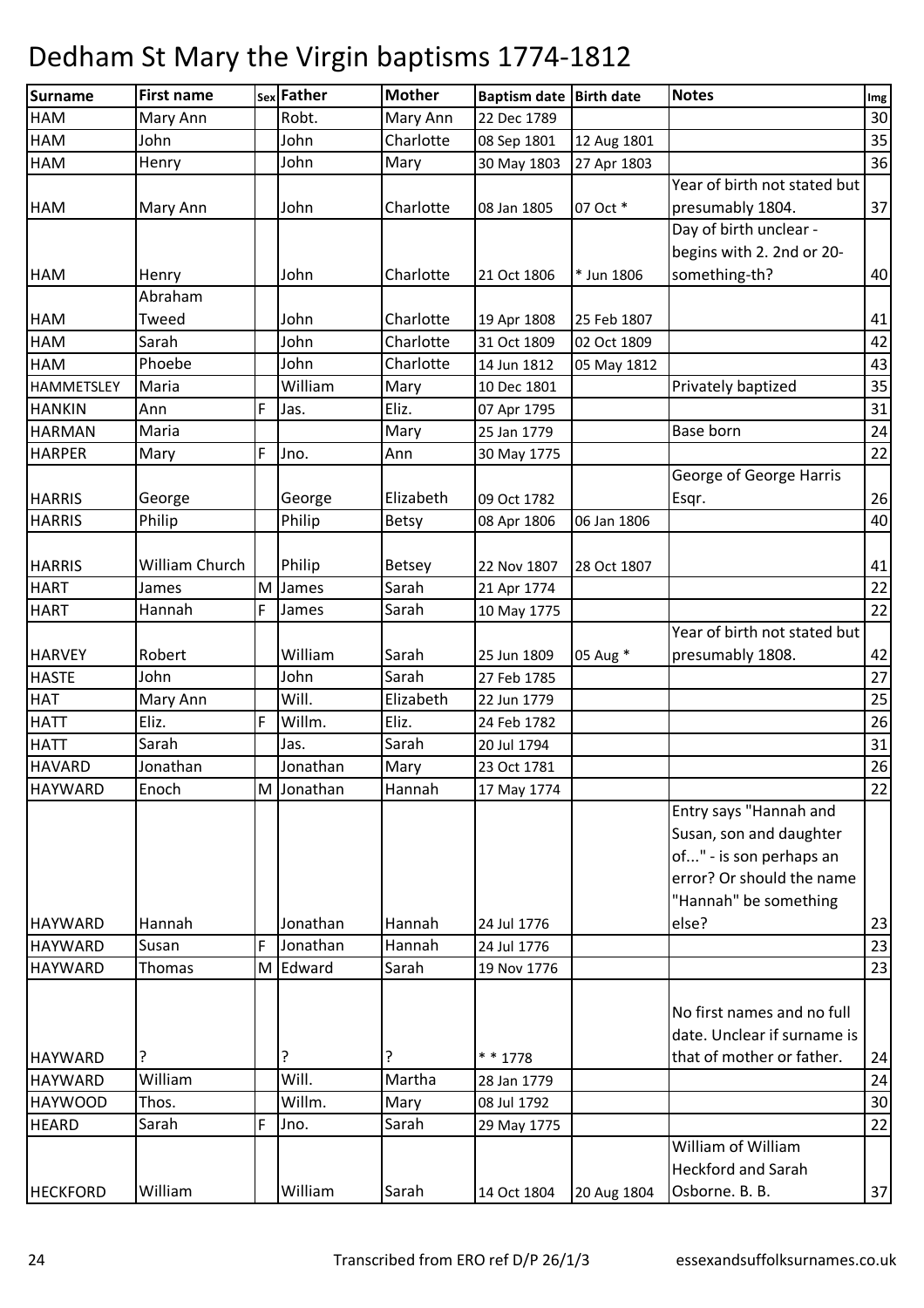| <b>Surname</b>   | <b>First name</b>   |   | sex Father | <b>Mother</b> | Baptism date Birth date |             | <b>Notes</b>                                                                                                                                                                                                                  | Img |
|------------------|---------------------|---|------------|---------------|-------------------------|-------------|-------------------------------------------------------------------------------------------------------------------------------------------------------------------------------------------------------------------------------|-----|
|                  |                     |   |            |               |                         |             |                                                                                                                                                                                                                               |     |
|                  |                     |   |            |               |                         |             | Year of birth not stated but                                                                                                                                                                                                  |     |
|                  |                     |   |            |               |                         |             | presumably 1804. Day of                                                                                                                                                                                                       |     |
| <b>HECKFORD</b>  | Harriet             |   | William    | Lucy          | 27 Jan 1805             | $*$ Dec $*$ | birth not stated either.                                                                                                                                                                                                      | 37  |
| <b>HECKFORD</b>  | Lucy                |   | William    | Lucy          | 14 Oct 1806             | 19 Sep 1806 |                                                                                                                                                                                                                               | 40  |
| <b>HECKFORD</b>  | John                |   | William    | Lucy          | 13 Nov 1808             | 21 Sep 1808 |                                                                                                                                                                                                                               | 41  |
| <b>HECKFORD</b>  | Emily               |   | William    | Lucy          | 06 Nov 1810             | 17 Oct 1810 |                                                                                                                                                                                                                               | 43  |
| <b>HINDLE</b>    | Thos.               |   | Jn.        | Eliz.         | 23 Jun 1793             |             |                                                                                                                                                                                                                               | 31  |
| <b>HOBOROUGH</b> | Ephraim             |   | Robt.      | Elizth.       | 16 Apr 1793             |             |                                                                                                                                                                                                                               | 31  |
| <b>HOLBREAD</b>  | Sally               |   | Robt.      | Eliz.         | 15 Nov 1795             |             |                                                                                                                                                                                                                               | 32  |
|                  |                     |   |            |               |                         |             | First name possibly Sally,                                                                                                                                                                                                    |     |
|                  |                     |   |            |               |                         |             | but two of the letters are                                                                                                                                                                                                    |     |
| <b>HOLBROW</b>   | $S[a$   [ $ $ ]y    |   | Willm.     | Mary          | 18 Jan 1791             |             | unclear.                                                                                                                                                                                                                      | 30  |
| <b>HOLBROW</b>   | Elizabeth           |   | Robet      | Elizabeth     | 21 Jun 1801             | 12 Apr 1801 |                                                                                                                                                                                                                               | 34  |
|                  | Adolphus            |   |            | Charlotte     |                         |             | Adolphus Edward of Revd                                                                                                                                                                                                       |     |
| <b>HOLMES</b>    | Edward              |   | Gervas     | Isabella      | 12 Nov 1809             | 29 Oct 1809 | Gervas Holmes                                                                                                                                                                                                                 | 42  |
| <b>HONNIBALL</b> | Alice               | F | Thos.      | Margaret      | 04 Mar 1781             |             |                                                                                                                                                                                                                               | 26  |
| <b>HOUGHTON</b>  | Mary Arnold         |   | Robt.      | Mary Ca.      | 28 Dec 1789             |             |                                                                                                                                                                                                                               | 30  |
| <b>HOUGHTON</b>  | Catharine           |   | Robt.      | Mary C.       | 05 Feb 1791             |             |                                                                                                                                                                                                                               | 30  |
| HOUGHTON         | Arnold              |   | Robt.      | May. Cath.    | 24 Mar 1792             |             |                                                                                                                                                                                                                               | 30  |
|                  |                     |   |            | Mary          |                         |             |                                                                                                                                                                                                                               |     |
| <b>HOUGHTON</b>  | Robert              |   | Robt.      | Carole.       | 05 Apr 1793             |             |                                                                                                                                                                                                                               | 31  |
| <b>HOWARD</b>    | Mary                |   | John       | Mary          | 11 Aug 1782             |             |                                                                                                                                                                                                                               | 26  |
| <b>HOWARD</b>    | Edward              |   | Willm.     | Mary          | 05 Mar 1786             |             |                                                                                                                                                                                                                               | 28  |
|                  |                     |   |            |               |                         |             | Aged 4. Received into the<br>church previous to the<br>Confirmation May 1803.<br>The above had been<br>privately baptized, but not<br>registered; and all of them,<br>who were above the age of<br>fifteen, were confirmed at |     |
| <b>HOWARD</b>    | Joseph              |   | William    | Mary          | * May 1803              |             | <b>Colchester or Mistley May</b><br>1803.                                                                                                                                                                                     | 38  |
| <b>HOWEL</b>     | Susannah            | F | Charles    | Susan         | 10 Jun 1777             |             |                                                                                                                                                                                                                               | 24  |
| <b>HOWEL</b>     | John                | M | Chas.      | Susan         | 08 Aug 1787             |             |                                                                                                                                                                                                                               | 29  |
| <b>HOWEL</b>     | Elizth.             |   | Chs.       | Susan         | 20 Jan 1790             |             |                                                                                                                                                                                                                               | 30  |
| <b>HOWEL</b>     |                     |   | Charles    |               |                         |             |                                                                                                                                                                                                                               | 33  |
|                  | Henry               |   | M Charles  | Elizth.       | 26 Oct 1800             | 06 Jul 1796 |                                                                                                                                                                                                                               |     |
| <b>HOWELL</b>    | Jeams               |   | Charles    | Susan         | 23 Jun 1776             |             |                                                                                                                                                                                                                               | 23  |
| <b>HOWELL</b>    | Sarah               |   |            | Susan         | 19 Apr 1784             |             |                                                                                                                                                                                                                               | 27  |
| <b>HOWELL</b>    | Carolina            |   | Charles    | Susan         | 27 Jun 1786             |             |                                                                                                                                                                                                                               | 28  |
| <b>HOWELL</b>    | Harriet             |   | Charles    | Eliz.         | 07 Oct 1803             | 08 Aug 1803 |                                                                                                                                                                                                                               | 36  |
| <b>HOWELL</b>    | Harvey              |   | Charles    | Elizabeth     | 08 Apr 1806             | 22 Aug *    | Year of birth not stated but<br>presumably 1805.                                                                                                                                                                              | 40  |
| <b>HOWELL</b>    | Harcourt            |   | Charles    | Eliz.         | 09 Aug 1807             | 23 Jan 1807 |                                                                                                                                                                                                                               | 40  |
| <b>HOWELL</b>    | <b>Hugh Charles</b> |   | Charles    | Elizabeth     | 24 Jun 1810             | * Oct 1808  | Day of birth not stated.                                                                                                                                                                                                      | 42  |
|                  |                     |   |            |               |                         |             | Year of birth not stated but                                                                                                                                                                                                  |     |
| <b>HOWELL</b>    | John                |   | Charles    | Elizabeth     | 30 Jun 1811             | 21 Dec *    | presumably 1810.                                                                                                                                                                                                              | 43  |
|                  |                     |   |            |               |                         |             |                                                                                                                                                                                                                               |     |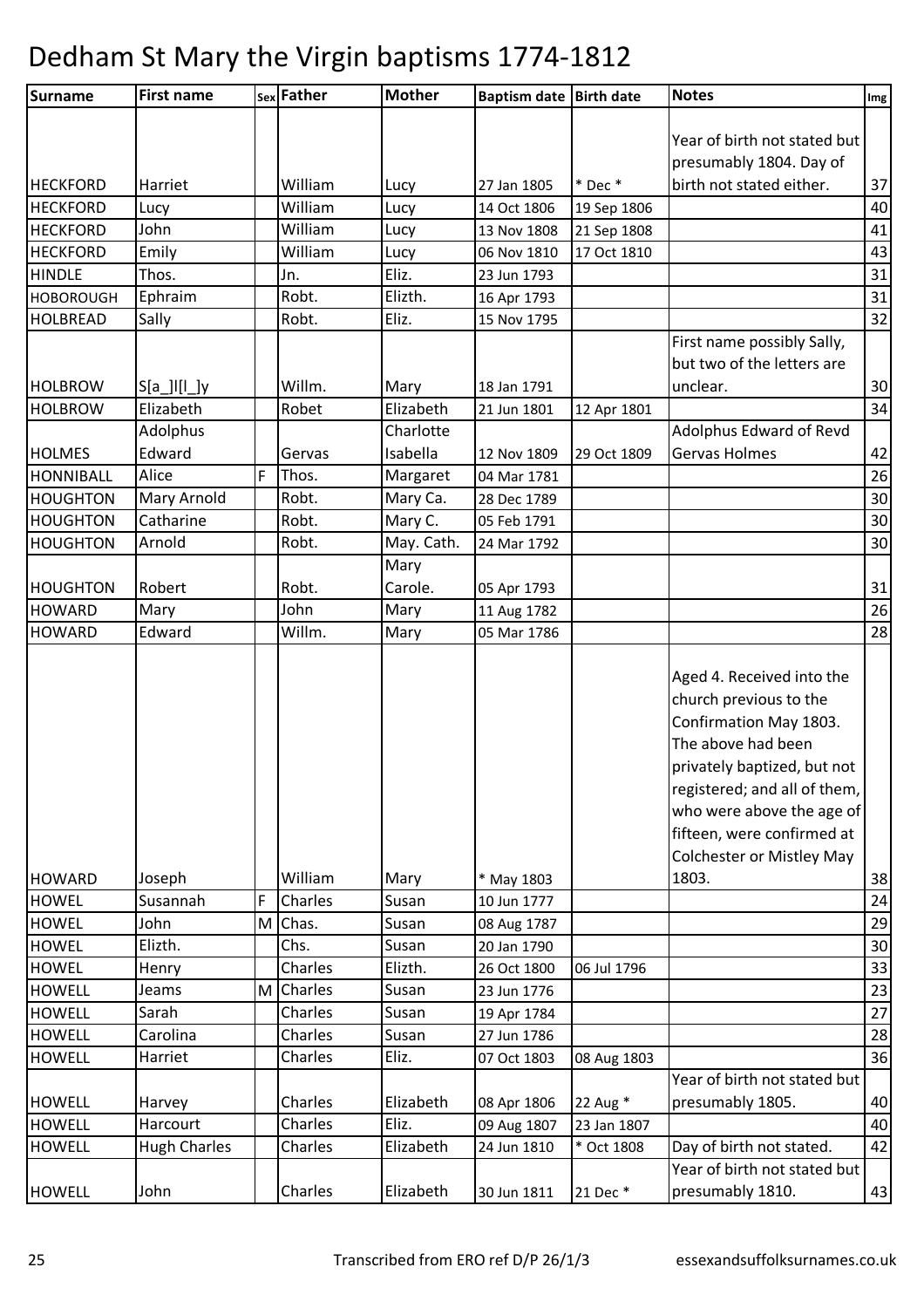| <b>Surname</b>                   | <b>First name</b>     |   | sex Father     | <b>Mother</b>    | Baptism date Birth date    |             | <b>Notes</b>                 | Img      |
|----------------------------------|-----------------------|---|----------------|------------------|----------------------------|-------------|------------------------------|----------|
| <b>HOWLET</b>                    | Henry                 |   | Henry          | Sarh.            | 15 Sep 1799                |             |                              | 33       |
| <b>HOWLET</b>                    | George                |   | George         | Sarh.            | 29 Oct 1799                |             |                              | 33       |
| <b>HOWLETT</b>                   | Hannah                |   | Henry          | Sarah            | 28 Jun 1801                | 12 Apr 1801 |                              | 34       |
|                                  |                       |   |                |                  |                            |             | Year of birth not stated but |          |
| <b>HOWLETT</b>                   | John                  |   | Henry          | Sarah            | 27 Mar 1803                | 24 Dec *    | presumably 1802.             | 36       |
|                                  |                       |   |                |                  |                            |             | Year of birth not stated but |          |
|                                  |                       |   |                |                  |                            |             | presumably 1803, unless      |          |
|                                  |                       |   |                |                  |                            |             | the birth and baptism        |          |
|                                  |                       |   |                |                  |                            |             | dates have been              |          |
|                                  |                       |   |                |                  |                            |             | transposed and she was       |          |
|                                  |                       |   |                |                  |                            |             | born on 8 May 1804 and       |          |
|                                  |                       |   |                |                  |                            |             | baptised on 3 June that      |          |
| <b>HOWLETT</b>                   | Isabella              |   | George         | Sarah            | 08 May 1804                | 03 Jun *    | year.                        | 36       |
| <b>HOY</b>                       | Sarah Freeman         |   |                | Martha           | 05 Nov 1780                |             |                              | 25       |
| <b>HOY</b>                       | Edward                |   | Edwd.          | Mary             | 09 Jan 1786                |             | Edward and Sarah of          | 28       |
| <b>HOY</b>                       | Sarah                 |   | Edwd.          | Mary             | 09 Jan 1786                |             | Edward and Sarah of          | 28       |
| <b>HOY</b>                       | Ann                   |   | Edwd.          | Mary             | 27 May 1792                |             |                              | 30       |
| <b>HOY</b>                       | Sarah                 |   | Edwd.          | Mary             | 27 May 1792                |             |                              | 30       |
| <b>HOY</b>                       | Sarah                 |   | John           | Elizth.          | 30 May 1799                |             |                              | 33       |
|                                  |                       |   |                |                  |                            |             |                              |          |
| <b>HOY</b>                       | <b>William Minter</b> |   | John           | Elizabeth        | 02 Aug 1801                | 26 Jun 1801 |                              | 35       |
|                                  |                       |   |                |                  |                            |             |                              |          |
| <b>HOY</b>                       | <b>Edward Jeffrey</b> |   | Edward         | Sarah            | 21 Oct 1810                | 09 Aug 1810 |                              | 42       |
| <b>HOY</b>                       | John                  |   | Edward         | Sarah            | 28 Jun 1812                | 10 May 1812 |                              | 43       |
| <b>HUBBARD</b>                   | Elizabeth             |   | John           | Mary             | 27 Mar 1778                |             |                              | 24       |
| <b>HUBBARD</b>                   | Ann                   | F | John           | Mary             | 12 Jun 1781                |             |                              | 26       |
| <b>HUBBARD</b>                   | Daniel                |   | John           | Eliz.            | 23 Mar 1784                |             |                              | 27       |
| <b>HUBBARD</b>                   | Saml.                 |   | M John         | Elizth.          | 03 Jul 1787                |             |                              | 29       |
| <b>HUBBARD</b>                   | Hannah                |   | Jas.           | Susannah         | 12 Apr 1796                |             |                              | 32       |
| <b>HUBBARD</b>                   | Saml.                 |   | Jas.           | Susanh.          | 04 Aug 1799                | 30 Nov 1794 |                              | 33       |
| <b>HUBBARD</b>                   | Jacob                 |   | Jas.           | Susanh.<br>Susan | 04 Aug 1799                |             | Inft.<br>Privately baptized  | 33<br>35 |
| <b>HUBBARD</b><br><b>HUBBARD</b> | Mary<br>Susan         |   | James<br>James | Susan            | 21 Mar 1801<br>20 Apr 1802 | 06 Mar 1802 |                              | 35       |
|                                  |                       |   |                |                  |                            |             | Year of birth not stated but |          |
| HUBBARD                          | Mary                  |   | James          | Susan            | 14 Feb 1804                | 11 Dec *    | presumably 1803.             | 36       |
| <b>HUBBARD</b>                   | James                 |   | James          | Susan            | 21 Mar 1806                | 03 Mar 1806 |                              | 40       |
| <b>HUBBARD</b>                   | James                 |   | James          | Susan            | 23 Jun 1807                | 05 Apr 1807 |                              | 40       |
| <b>HUBBARD</b>                   | Elizabeth             |   | James          | Susan            | 04 Apr 1809                | 19 Feb 1809 |                              | 41       |
|                                  |                       |   |                |                  |                            |             | Year of birth not stated but |          |
| <b>HUBBARD</b>                   | John                  |   | James          | Susan            | 02 Jun 1811                | 12 Dec *    | presumably 1810.             | 43       |
| <b>HUBBERD</b>                   | James                 |   | James          | Sarah            | 16 Jan 1787                |             |                              | 29       |
| <b>HUDSON</b>                    | Mary                  | F | Samuel         | Mary             | 17 Nov 1775                |             |                              | 23       |
| <b>HUDSON</b>                    | Mary                  | F | Samuel         | Mary             | 28 Nov 1777                |             |                              | 24       |
| <b>HUDSON</b>                    | Phoebe                | F | Thos.          | Mary             | 15 May 1781                |             |                              | 26       |
|                                  |                       |   |                |                  |                            |             |                              |          |
|                                  |                       |   |                |                  |                            |             | No date. Between March       |          |
| <b>HUDSON</b>                    | James Holden          |   | Saml.          | Mary             | * * 1783                   |             | and May baptisms             | 27       |
| <b>HUDSON</b>                    | Nathaniel             |   | M Saml.        | Mary             | 23 Oct 1787                |             |                              | 29       |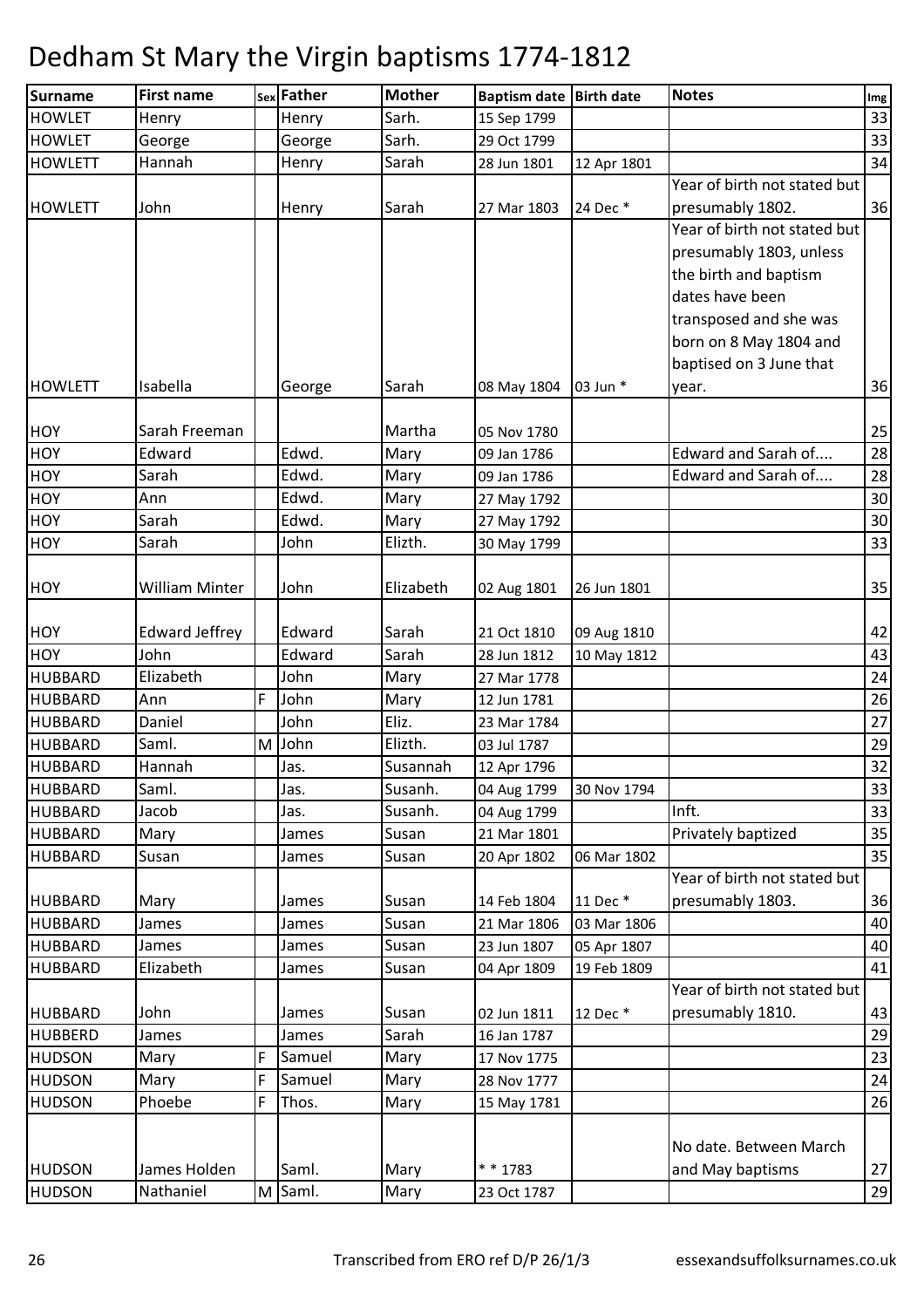| <b>Surname</b>   | <b>First name</b>     |   | sex Father    | <b>Mother</b> | Baptism date Birth date |             | <b>Notes</b>                 | Img             |
|------------------|-----------------------|---|---------------|---------------|-------------------------|-------------|------------------------------|-----------------|
| <b>HUDSON</b>    | Phoebe                |   | Saml.         | Mary          | 10 Jul 1798             |             |                              | 32              |
| HUNNIBAL         | Daniel                | M | Tho.          | Magrt.        | 02 Jun 1776             |             |                              | 23              |
| HUNNIBAL         | Sarah                 |   | Thos.         | Margaret      | 08 Jun 1783             |             |                              | 27              |
| <b>HUNNIBALL</b> | George                |   | Thos.         | Margaret      | 01 Jan 1786             |             | George and Mary of           | 28              |
| HUNNIBALL        | Mary                  |   | Thos.         | Margaret      | 01 Jan 1786             |             | George and Mary of           | 28              |
|                  |                       |   |               |               |                         |             | William Milton of the Rev.   |                 |
| <b>HURLOCK</b>   | <b>William Milton</b> |   | <b>Brooke</b> | Lucy          | 12 Mar 1783             |             | <b>Brooke Hurlock</b>        | 27              |
| <b>JERMAN</b>    | Elizabeth             |   | James         | Susan         | 30 Apr 1786             |             |                              | 28              |
| <b>JOLLIFFE</b>  | Jas.                  | M | Jas.          | Mary          | 30 Dec 1794             |             |                              | 31              |
| KAY              | Sarah                 | F | Jonas         | Rachel        | 08 Mar 1774             |             |                              | 22              |
| <b>KEDDLE</b>    | Mary                  | F | Christop.     | Mary          | 15 Jul 1787             |             |                              | 29              |
| <b>KENDAL</b>    | Maria                 | F |               | Deb.          | 12 Feb 1782             |             | Base born                    | 26              |
| <b>KERRIDGE</b>  | John                  |   | John          | Ann           | 08 Dec 1801             | 22 Oct 1799 |                              | 35              |
| <b>KERRIDGE</b>  | Mary Ann              |   | John          | Ann           | 08 Dec 1801             | 10 Nov 1801 |                              | 35              |
| KERRIDGE         | James                 |   | John          | Ann           | 13 Feb 1803             | 18 Jan 1803 |                              | 36              |
|                  |                       |   |               |               |                         |             | Year of birth not stated but |                 |
| <b>KERRY</b>     | George                |   | James         | Martha        | 02 Feb 1802             | 09 Dec *    | presumably 1801.             | 35              |
|                  |                       |   |               |               |                         |             | Day of birth not given. Year |                 |
|                  |                       |   |               |               |                         |             | of birth unclear - 1805 or   |                 |
| <b>KERRY</b>     | Daniel                |   | William       | Rachel        | 29 Jun 1806             | $*$ Mar $*$ | 1803?                        | 40              |
| <b>KEY</b>       | Willm.                |   | Jonas         | Elizabeth     | 17 Jul 1785             | 20 Jun 1785 |                              | 28              |
| <b>KEY</b>       | John                  |   | Jonas         | Elizabeth     | 25 Dec 1786             |             |                              | 29              |
| <b>KEY</b>       | Thos.                 | M | Jonas         | Elizth        | 01 Mar 1789             |             |                              | 29              |
| <b>KEY</b>       | Js.                   |   | Jonas         | Elizth.       | 16 Jul 1790             |             |                              | 30              |
|                  |                       |   |               |               |                         |             |                              |                 |
| <b>KEY</b>       | Joseph Thomas         |   | Jonas         | Eliz.         | 20 Nov 1791             |             |                              | 30 <sup>°</sup> |
| <b>KEY</b>       | Jas.                  |   | Jonas         | Elizth        | 28 Jul 1793             |             |                              | 31              |
| <b>KEY</b>       | Sarah                 |   | Jonas         | Elizth.       | 12 Oct 1794             |             |                              | 31              |
|                  |                       |   |               |               |                         |             | Year of birth not stated but |                 |
| <b>KEY</b>       | Susan                 |   | Jonas         | Elizabeth     | 05 Jul 1801             | 16 Nov *    | presumably 1800.             | 34              |
| <b>KEY</b>       | Lucy                  |   | Jonas         | Eliz.         | 01 Jul 1804             | 23 May 1804 |                              | 37              |
| <b>KEY</b>       | Elizabeth             |   | Jonas         | Eliz.         | 01 Jul 1804             | 23 May 1804 |                              | 37              |
| <b>KIDDEL</b>    | Sarah                 |   | Christopher   | Mary          | 01 Apr 1779             |             |                              | 25              |
|                  |                       |   |               |               |                         |             |                              |                 |
|                  |                       |   |               |               |                         |             | No first names in the        |                 |
|                  |                       |   |               |               |                         |             | record. Unclear if surname   |                 |
| <b>KIDDEL</b>    | ?                     |   | ?             | 7             | 13 May 1784             |             | is that of mother or father. | 27              |
| KIDDELL          | Sarah Cordelia        |   | Christopher   | Sarah         | 28 May 1805             | 17 Jan 1805 |                              | 37              |
|                  |                       |   |               |               |                         |             | George Jerningham of         |                 |
|                  |                       |   |               |               |                         |             | William Hallum and Ann       |                 |
|                  | Geoge                 |   |               |               |                         |             | Kiddell. B. B. (day of birth |                 |
| <b>KIDDELL</b>   | Jerningham            |   | William       | Ann           | 07 Jun 1808             | * Jan 1807  | not stated)                  | 41              |
| <b>KIDDLE</b>    | Christopher           |   | Christ.       | Mary          | 07 May 1780             |             |                              | 25              |
| <b>KIDDLE</b>    | Ann                   |   | Christopher   | Rebekah       | 11 Sep 1782             |             |                              | 26              |
|                  | Shurlock              |   |               |               |                         |             |                              |                 |
| <b>KIDDLE</b>    | Whitby                |   | Christopher   | Sarah         | 24 Oct 1801             |             |                              | 35              |
| <b>KIDDLY</b>    | Sophia                |   | Christr.      | Sarh.         | 25 May 1799             |             |                              | 33              |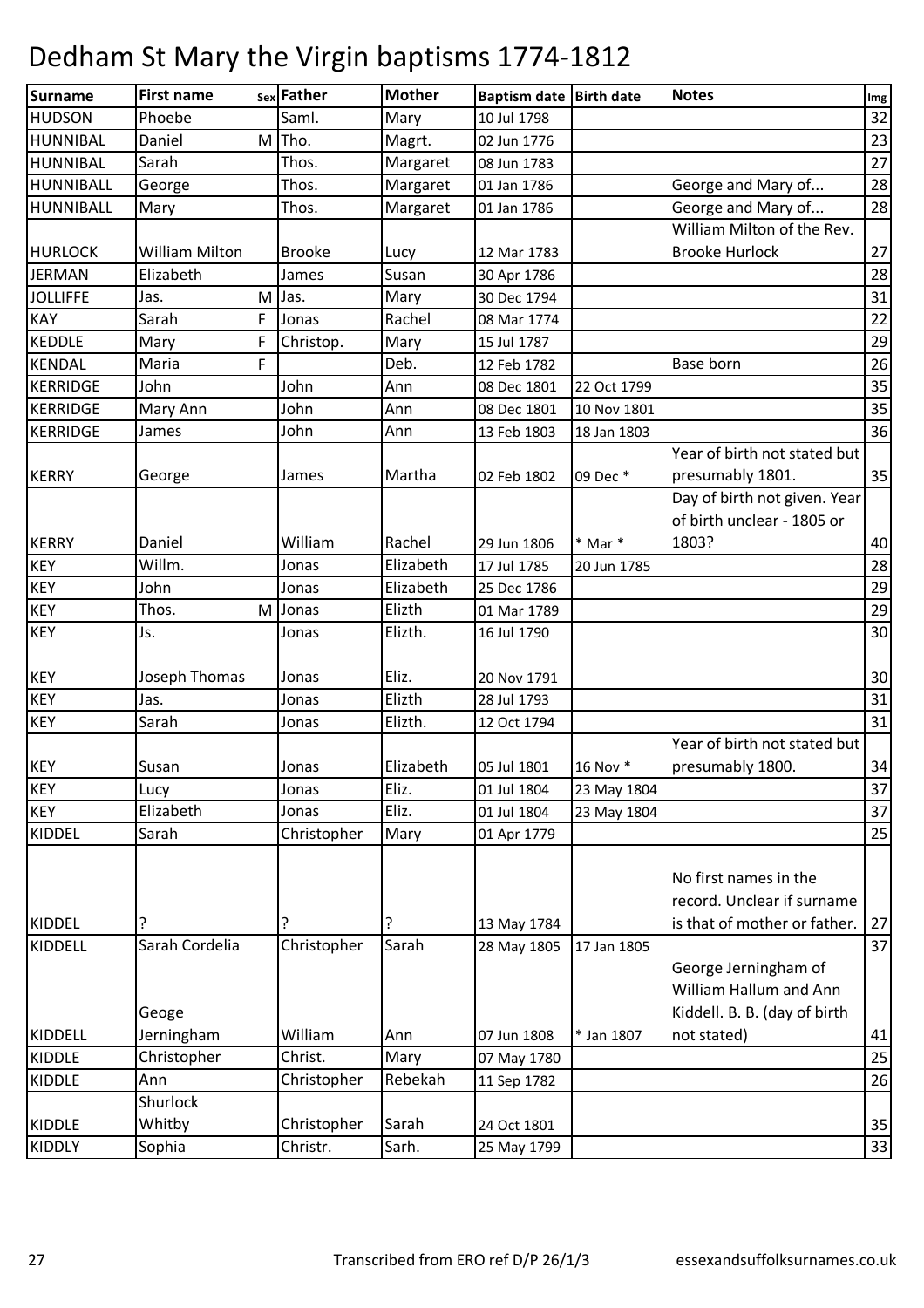| <b>Surname</b>  | <b>First name</b> |   | sex Father   | <b>Mother</b> | Baptism date Birth date |             | <b>Notes</b>                     | Img             |
|-----------------|-------------------|---|--------------|---------------|-------------------------|-------------|----------------------------------|-----------------|
|                 |                   |   |              |               |                         |             | John Lawrence son of the         |                 |
|                 |                   |   |              |               |                         |             | Revd. John Roberts Kirby         |                 |
| <b>KIRBY</b>    | John Lawrence     | M | John Roberts | Ann           | 26 Nov 1787             | 19 Nov 1787 | and Ann his wife.                | 29              |
| LAMB            | Samuel            | M | James        | Eliz.         | 21 Nov 1775             |             |                                  | $\overline{23}$ |
| <b>LAMB</b>     | Josuah            |   | James        | Eliz.         | 13 Sep 1778             |             |                                  | 24              |
| LAMB            | Elizabeth         |   | James        | Eliz.         | 26 Mar 1780             |             |                                  | 25              |
| LAMB            | Elizabeth         |   | James        | Elizabeth     | 25 Dec 1782             |             |                                  | 27              |
| LAMB            | Sarah             |   | James        | Elizabeth     | 22 Jan 1786             |             |                                  | 28              |
| <b>LAMB</b>     | James             |   | Alexr.       | Elizth.       | 09 Aug 1795             |             |                                  | 31              |
|                 |                   |   |              |               |                         |             |                                  |                 |
|                 |                   |   |              |               |                         |             | A baptism for a child of this    |                 |
|                 |                   |   |              |               |                         |             | couple is on image 31, then      |                 |
|                 |                   |   |              |               |                         |             | on 32 there's an entry for       |                 |
|                 |                   |   |              |               |                         |             | the couple again, but            |                 |
|                 |                   |   |              |               |                         |             | without a child's name.          |                 |
|                 |                   |   |              |               |                         |             | Were there two baptisms,         |                 |
|                 |                   |   |              |               |                         |             | or have the couple been          |                 |
| <b>LAMB</b>     | ?                 |   | Alexr.       | Eliz.         | 09 Aug 1795             |             | entered twice in error?          | 32              |
| <b>LAMB</b>     | Mary              |   | Alexr.       | Eliz.         | 15 Nov 1799             |             |                                  | 33              |
| <b>LAMB</b>     | Jane              |   | Alexander    | Eliz.         | 27 Dec 1803             | 22 Oct 1803 |                                  | 36              |
|                 |                   |   |              |               |                         |             | Birth date given as month        |                 |
| <b>LAURENCE</b> | William           |   | William      | Esther        | 10 Jul 1803             | * Oct 1800  | and year.                        | 36              |
|                 |                   |   |              |               |                         |             | Birth date given as month        |                 |
| <b>LAURENCE</b> | Phoebe            |   | William      | Esther        | 10 Jul 1803             | * May 1803  | and year.                        | 36              |
| LAURENCE        | Elizabeth         |   | Robert       | Eliz.         | 21 Apr 1805             | 26 Feb 1805 |                                  | 37              |
| <b>LAURENCE</b> | John              |   | William      | Esther        | 03 Nov 1805             | 11 Jul 1805 |                                  | 38              |
|                 |                   |   |              |               |                         |             |                                  |                 |
|                 |                   |   |              |               |                         |             | Aged 31. Received into the       |                 |
|                 |                   |   |              |               |                         |             | church previous to the           |                 |
|                 |                   |   |              |               |                         |             | Confirmation May 1803.           |                 |
|                 |                   |   |              |               |                         |             | The above had been               |                 |
|                 |                   |   |              |               |                         |             | privately baptized, but not      |                 |
|                 |                   |   |              |               |                         |             | registered; and all of them,     |                 |
|                 |                   |   |              |               |                         |             | who were above the age of        |                 |
|                 |                   |   |              |               |                         |             | fifteen, were confirmed at       |                 |
|                 |                   |   |              |               |                         |             | Colchester or Mistley May        |                 |
| <b>LAURENCE</b> | William           |   | John         | Mary          | * May 1803              |             | 1803.                            | 38              |
|                 |                   |   |              |               |                         |             |                                  |                 |
|                 |                   |   |              |               |                         |             | Aged 23. Received into the       |                 |
|                 |                   |   |              |               |                         |             | church previous to the           |                 |
|                 |                   |   |              |               |                         |             | Confirmation May 1803.           |                 |
|                 |                   |   |              |               |                         |             | The above had been               |                 |
|                 |                   |   |              |               |                         |             | privately baptized, but not      |                 |
|                 |                   |   |              |               |                         |             | registered; and all of them,     |                 |
|                 |                   |   |              |               |                         |             | who were above the age of        |                 |
|                 |                   |   |              |               |                         |             | fifteen, were confirmed at       |                 |
|                 |                   |   |              |               |                         |             | <b>Colchester or Mistley May</b> |                 |
| <b>LAURENCE</b> | Mary              |   | John         | Mary          | * May 1803              |             | 1803.                            | 38              |
| <b>LAURENCE</b> | Lucy              |   | Robert       | Elizabeth     | 22 Mar 1807             | 29 Jan 1807 |                                  | 40              |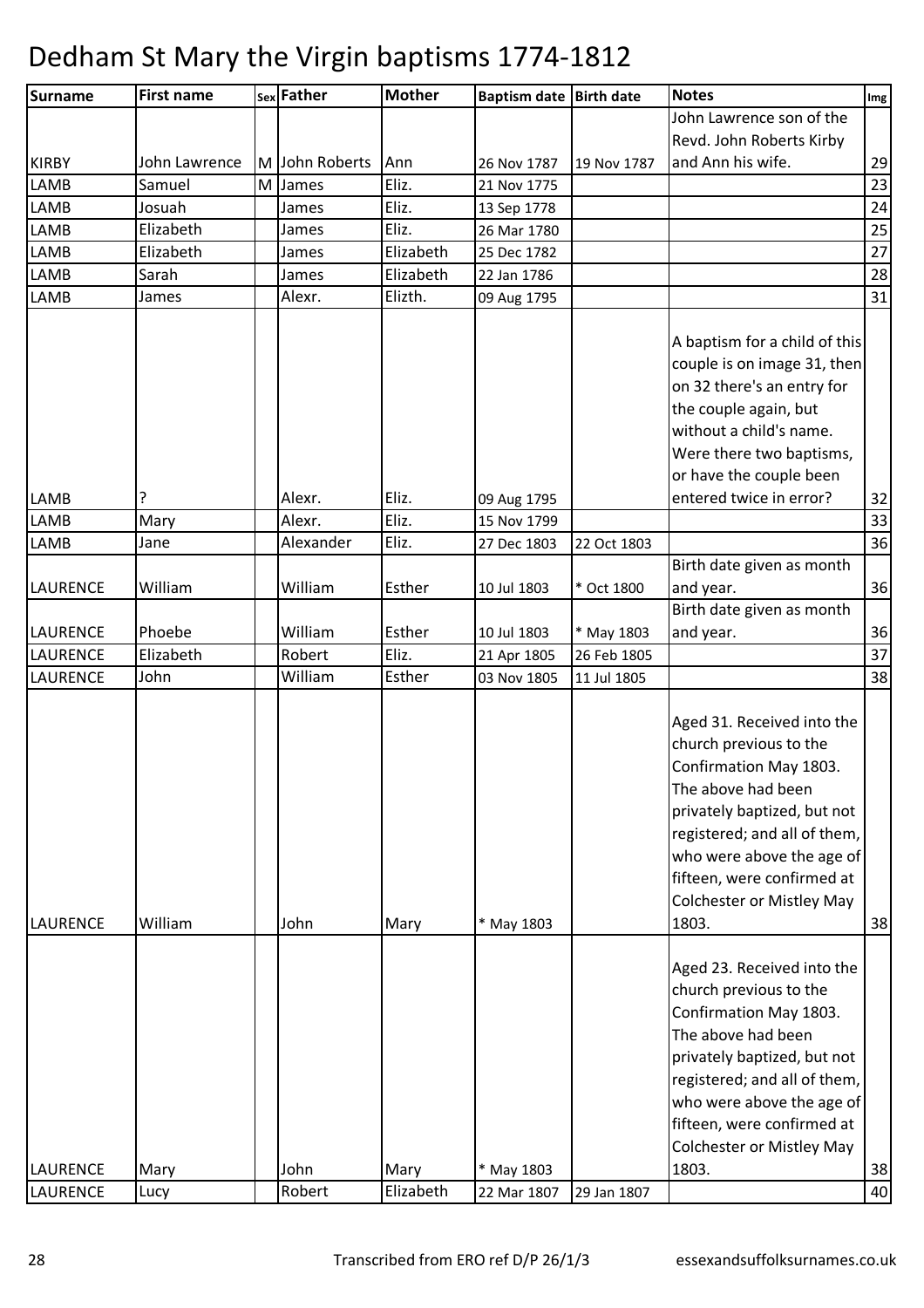| <b>Surname</b>     | <b>First name</b> |   | sex Father | <b>Mother</b> | Baptism date Birth date |             | <b>Notes</b>                                                                                                                                                                                                                                                                         | Img |
|--------------------|-------------------|---|------------|---------------|-------------------------|-------------|--------------------------------------------------------------------------------------------------------------------------------------------------------------------------------------------------------------------------------------------------------------------------------------|-----|
| <b>LAURENCE</b>    | Samuel            |   | William    | Esther        | 27 Sep 1807             | 10 May 1807 |                                                                                                                                                                                                                                                                                      | 40  |
| LAURENCE           | Samuel            |   | William    | Esther        | 24 Jul 1808             | 26 May 1808 |                                                                                                                                                                                                                                                                                      | 41  |
| LAURENCE           | Susan             |   | William    | Esther        | 20 Aug 1810             | 20 Jun 1810 |                                                                                                                                                                                                                                                                                      | 42  |
| LAURENCE           | John              |   | Robert     | Elizabeth     | 15 Sep 1811             | 14 Jul 1811 |                                                                                                                                                                                                                                                                                      | 43  |
| LAWRENCE           | Jonathan          | M | John       |               | 16 Apr 1774             |             |                                                                                                                                                                                                                                                                                      | 22  |
| LAWRENCE           | Mary              | F | Jno.       | Mary          | 09 Aug 1775             |             |                                                                                                                                                                                                                                                                                      | 22  |
| LAWRENCE           | James             | M | John       | Mary          | 10 Jan 1777             |             |                                                                                                                                                                                                                                                                                      | 23  |
| LAWRENCE           | Elizabeth         |   | Jno.       | Mary          | 09 Apr 1778             |             |                                                                                                                                                                                                                                                                                      | 24  |
| LAWRENCE           | Mary              |   | Wm.        | Esther        | 08 Apr 1798             |             |                                                                                                                                                                                                                                                                                      | 32  |
| LAWRENCE           | Robert            |   | Robert     | Elizabeth     | 04 Apr 1809             | 23 Feb 1809 |                                                                                                                                                                                                                                                                                      | 41  |
| LEWES              | Susannah          |   | Thos.      | Eliz.         | 16 May 1797             |             |                                                                                                                                                                                                                                                                                      | 32  |
| LEWES              | Jn.               |   | John       | Elizth.       | 02 Dec 1797             |             |                                                                                                                                                                                                                                                                                      | 32  |
| LEWES              | Mary              |   | Edwd.      | Debh.         | 17 Jun 1798             |             |                                                                                                                                                                                                                                                                                      | 32  |
| LEWIS              | Mary              | F | Thomas     | Elisabeth     | 05 Jun 1774             |             |                                                                                                                                                                                                                                                                                      | 22  |
| LEWIS              | Mary              | F | Tho.       | Eliz.         | 17 Aug 1777             |             |                                                                                                                                                                                                                                                                                      | 24  |
| LEWIS              | Lucy              |   | Edward     | Deborah       | 22 Jun 1802             | 05 Jun 1802 | Privately baptized.                                                                                                                                                                                                                                                                  | 35  |
| LEWS               | Sarah             |   | Edwd.      | Deborah       | 31 Mar 1793             |             |                                                                                                                                                                                                                                                                                      | 31  |
| <b>LITTLE</b>      | Sarah             | F | Wm.        | Sarah         | 07 Jul 1789             |             |                                                                                                                                                                                                                                                                                      | 29  |
| <b>LITTLEHALES</b> | Sophia            | F | Joseph     |               | 29 Mar 1777             |             | Father's occ: clerk                                                                                                                                                                                                                                                                  | 23  |
| LONG               | Mary              |   |            | Mary          | 14 Apr 1784             |             | Base born                                                                                                                                                                                                                                                                            | 27  |
| LORD               | Elizabeth         |   | Robert     | Elizabeth     | 29 May 1785             |             |                                                                                                                                                                                                                                                                                      | 28  |
| LORD               | Mary              |   | Robt.      | Eliz.         | 30 Nov 1786             |             |                                                                                                                                                                                                                                                                                      | 28  |
| LOT                | Samuel            | M | Jno.       | Susan         | 05 Dec 1774             |             |                                                                                                                                                                                                                                                                                      | 22  |
| LOWES              | Wm.               |   | Edwd.      | Deborah       | 12 Apr 1795             |             |                                                                                                                                                                                                                                                                                      | 31  |
| <b>LUFF</b>        | Elizabeth         |   | Richard    | Welthen       | 15 Apr 1806             | 31 Jan 1806 |                                                                                                                                                                                                                                                                                      | 40  |
| <b>LUFF</b>        | Harriet           |   | Richard    | Welthin       | 29 Nov 1807             | 31 Aug 1807 |                                                                                                                                                                                                                                                                                      | 41  |
| <b>MACPHERSON</b>  | Grizilda          |   | John       | Harriet       | 24 Dec 1804             | 02 Dec 1804 | Grizilda of John<br>Macpherson and Harriet<br>Brackenbury. Not clear if<br>the child is illegitimate and<br>the father's surname is<br>Macpherson and the<br>mother's Brackenbury, or if<br>the father's middle name is<br>Macpherson and the<br>family's surname is<br>Brackenbury. | 37  |
|                    |                   |   |            |               |                         |             |                                                                                                                                                                                                                                                                                      |     |
| <b>MAJOR</b>       | John              |   | John       | Ann           | 21 May 1786             |             |                                                                                                                                                                                                                                                                                      | 28  |
| <b>MAJOR</b>       | Moses             |   | Jn.        | Ann           | 03 Jun 1792             |             | Aged 3 years and 6 months                                                                                                                                                                                                                                                            | 30  |
| <b>MAJOR</b>       | Mary              | F | Jn.        | Ann           | 03 Jun 1792             |             | Inft.                                                                                                                                                                                                                                                                                | 30  |
| <b>MAJOR</b>       | Nathan            | M | Jno.       | Ann           | 15 Apr 1797             |             |                                                                                                                                                                                                                                                                                      | 32  |
| <b>MANN</b>        | William           |   |            | Martha        | 29 Oct 1809             | 04 Oct 1809 | B. .B                                                                                                                                                                                                                                                                                | 42  |
| <b>MANNING</b>     | Mary              | F | George     | Sarah         | 23 Jun 1789             |             |                                                                                                                                                                                                                                                                                      | 29  |
| <b>MANNING</b>     | Mary Ann          | F | Jas.       | Elizth.       | 11 Aug 1789             |             |                                                                                                                                                                                                                                                                                      | 29  |
| <b>MANNING</b>     | Martha            |   | Geo.       | Ann           | 30 Oct 1791             |             |                                                                                                                                                                                                                                                                                      | 30  |
| <b>MANNING</b>     | Lucy              |   | George     | Sarah         | 18 Apr 1794             |             |                                                                                                                                                                                                                                                                                      | 31  |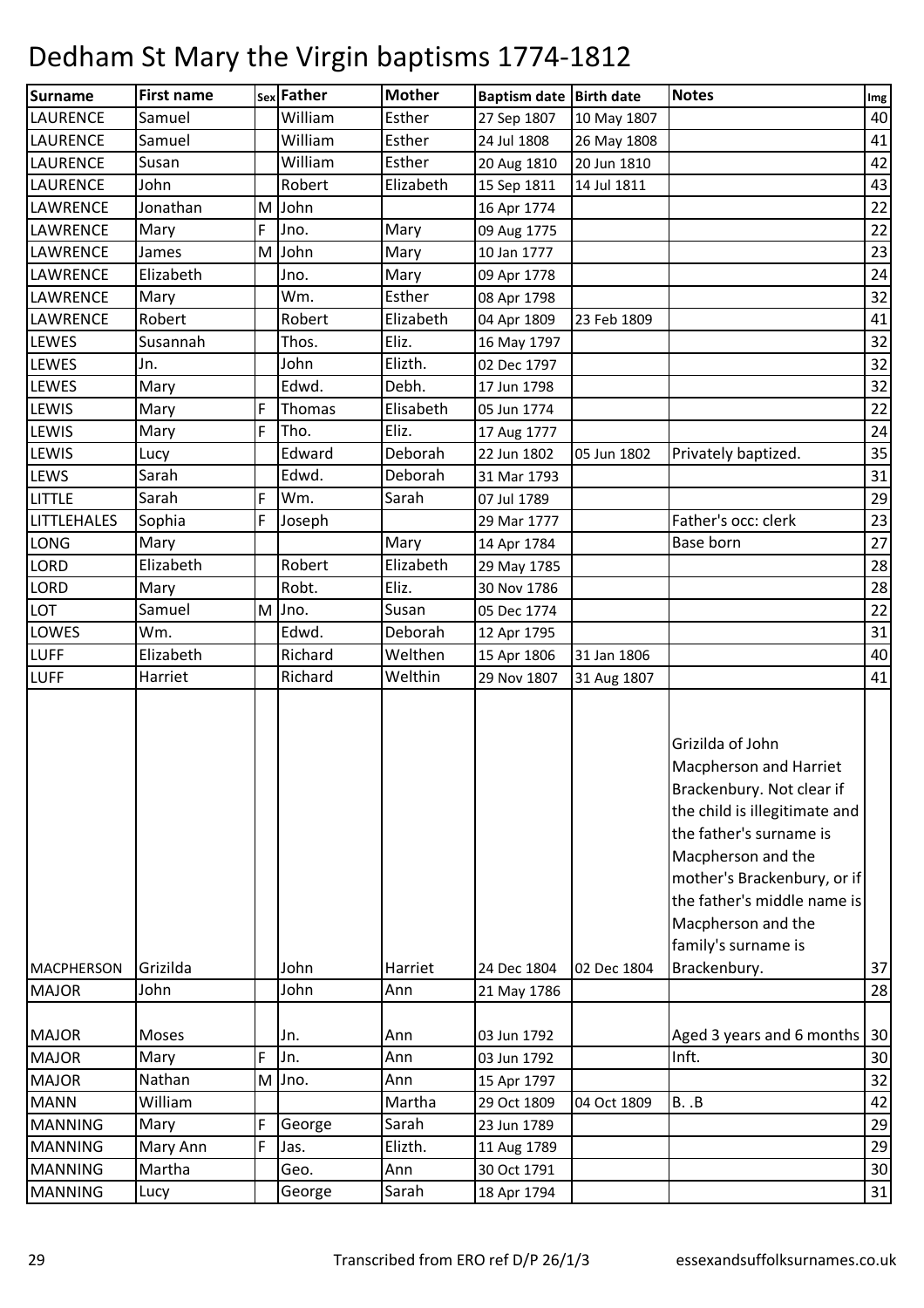| <b>Surname</b> | <b>First name</b>    |   | sex Father | <b>Mother</b> | Baptism date Birth date |             | <b>Notes</b>                                         | $\lfloor$ lmg $\rfloor$ |
|----------------|----------------------|---|------------|---------------|-------------------------|-------------|------------------------------------------------------|-------------------------|
|                |                      |   |            |               |                         |             |                                                      |                         |
|                |                      |   |            |               |                         |             | Lucy of George Bobrey and                            |                         |
| <b>MANNING</b> | Lucy                 |   | George     | Sarah         | 01 Jan 1805             | 24 Dec 1798 | Sarah Manning. B. B.                                 | 37                      |
| <b>MANNING</b> | Phoebe               |   | George     | Sarah         | 16 Jan 1805             | 17 May 1799 |                                                      | 37                      |
|                |                      |   |            | Henrietta     |                         |             |                                                      |                         |
| <b>MANNING</b> | <b>Edgar Charles</b> |   | Alderman   | Margaretta    | 25 Apr 1805             | * Mar 1801  | Day of birth not in register.                        | 37                      |
|                |                      |   |            | Henrietta     |                         |             |                                                      |                         |
| <b>MANNING</b> | Charles              |   | Alderman   | Margaretta    | 25 Apr 1805             | * Jul 1802  | Day of birth not in register.                        | 37                      |
|                | Henrietta            |   |            | Henrietta     |                         |             |                                                      |                         |
| <b>MANNING</b> | Margaretta           |   | Alderman   | Margaretta    | 25 Apr 1805             | * Feb 1804  | Day of birth not in register.                        | 37                      |
|                |                      |   |            |               |                         |             | Aged 19. Received into the<br>church previous to the |                         |
|                |                      |   |            |               |                         |             | Confirmation May 1803.                               |                         |
|                |                      |   |            |               |                         |             | The above had been                                   |                         |
|                |                      |   |            |               |                         |             | privately baptized, but not                          |                         |
|                |                      |   |            |               |                         |             | registered; and all of them,                         |                         |
|                |                      |   |            |               |                         |             | who were above the age of                            |                         |
|                |                      |   |            |               |                         |             | fifteen, were confirmed at                           |                         |
|                |                      |   |            |               |                         |             | <b>Colchester or Mistley May</b>                     |                         |
| <b>MANNING</b> | William              |   | George     | Sarah         | * May 1803              |             | 1803.                                                | 38                      |
|                |                      |   |            | Henrietta     |                         |             | Year of birth not stated but                         |                         |
| <b>MANNING</b> | William John         |   | Alderman   | Margaretta    | 24 Jul 1806             | 17 Sep *    | presumably 1805.                                     | 40                      |
| <b>MANNING</b> | Mary                 |   | William    | Mary          | 24 Aug 1806             | 07 Aug 1806 |                                                      | 40                      |
|                |                      |   |            | Henrietta     |                         |             |                                                      |                         |
| <b>MANNING</b> | Sarah                |   | Alderman   | Margaretta    | 19 Nov 1808             | 04 Jul 1807 |                                                      | 41                      |
|                |                      |   |            | Henrietta     |                         |             |                                                      |                         |
| <b>MANNING</b> | Jane                 |   | Alderman   | Margaretta    | 30 Jun 1810             | * Nov 1808  | Day of birth not stated.                             | 42                      |
|                |                      |   |            | Henrietta     |                         |             |                                                      |                         |
| <b>MANNING</b> | Mary Ann             |   | Alderman   | Margaretta    | 30 Jun 1810             | * Jan 1810  | Day of birth not stated.                             | 42                      |
| <b>MANNING</b> | Mary Mulley          |   | William    | Judith        | 11 Nov 1810             | 28 Sep 1810 |                                                      | 43                      |
|                |                      |   |            | Henrietta     |                         |             |                                                      |                         |
| <b>MANNING</b> | Edward               |   | Alderman   | Margaretta    | 11 Aug 1812             | * Aug 1811  | Day of birth not stated.                             | 43                      |
| <b>MARTIN</b>  | Jane                 | F | James      |               | 04 Dec 1776             |             |                                                      | 23                      |
| <b>MARTIN</b>  | Catherine            |   | James      | Sarah         | 10 Jun 1780             |             |                                                      | 25                      |
| <b>MARTIN</b>  | Willm.               |   | Willm.     | Elenor        | 24 Dec 1786             |             |                                                      | 28                      |
| <b>MARTIN</b>  | Jas.                 | M | Wm.        | Eleanor       | 25 Dec 1787             |             |                                                      | 29                      |
| <b>MARTIN</b>  | John                 |   | Willm.     |               | 28 Dec 1790             |             |                                                      | 30                      |
| <b>MARTIN</b>  | Jas.                 |   | Willm.     | Eleanor       | 17 Jun 1792             |             |                                                      | 30                      |
| <b>MARTIN</b>  | Eleanora             |   | Wm.        | Eleanr.       | 28 Jun 1795             |             |                                                      | 31                      |
| <b>MARTIN</b>  | Edwd.                |   | Wm.        | Eleanora      | 05 Feb 1797             |             |                                                      | 32                      |
| <b>MARTIN</b>  | Samuel               |   | Wm.        | Eleanor       | 28 Sep 1800             | 19 Nov 1798 |                                                      | 33                      |
| <b>MARTIN</b>  | Mary                 |   | Wm.        | Eleanor       | 28 Sep 1800             |             |                                                      | 33                      |
| <b>MARTIN</b>  | Thomas               |   | William    | Elenor        | 23 Nov 1803             | 13 Oct 1803 |                                                      | 36                      |
| <b>MASON</b>   | Susannah             | F | Robt.      | Susan.        | 14 Jun 1775             |             |                                                      | 22                      |
| <b>MASON</b>   | Molly                | F |            | Ann           | 19 Dec 1777             |             |                                                      | 24                      |
|                |                      |   |            |               |                         |             | Child's first name and                               |                         |
| <b>MASON</b>   | ?                    |   | Robt.      | Mary          | 23 Aug 1778             |             | gender not in register.                              | 24                      |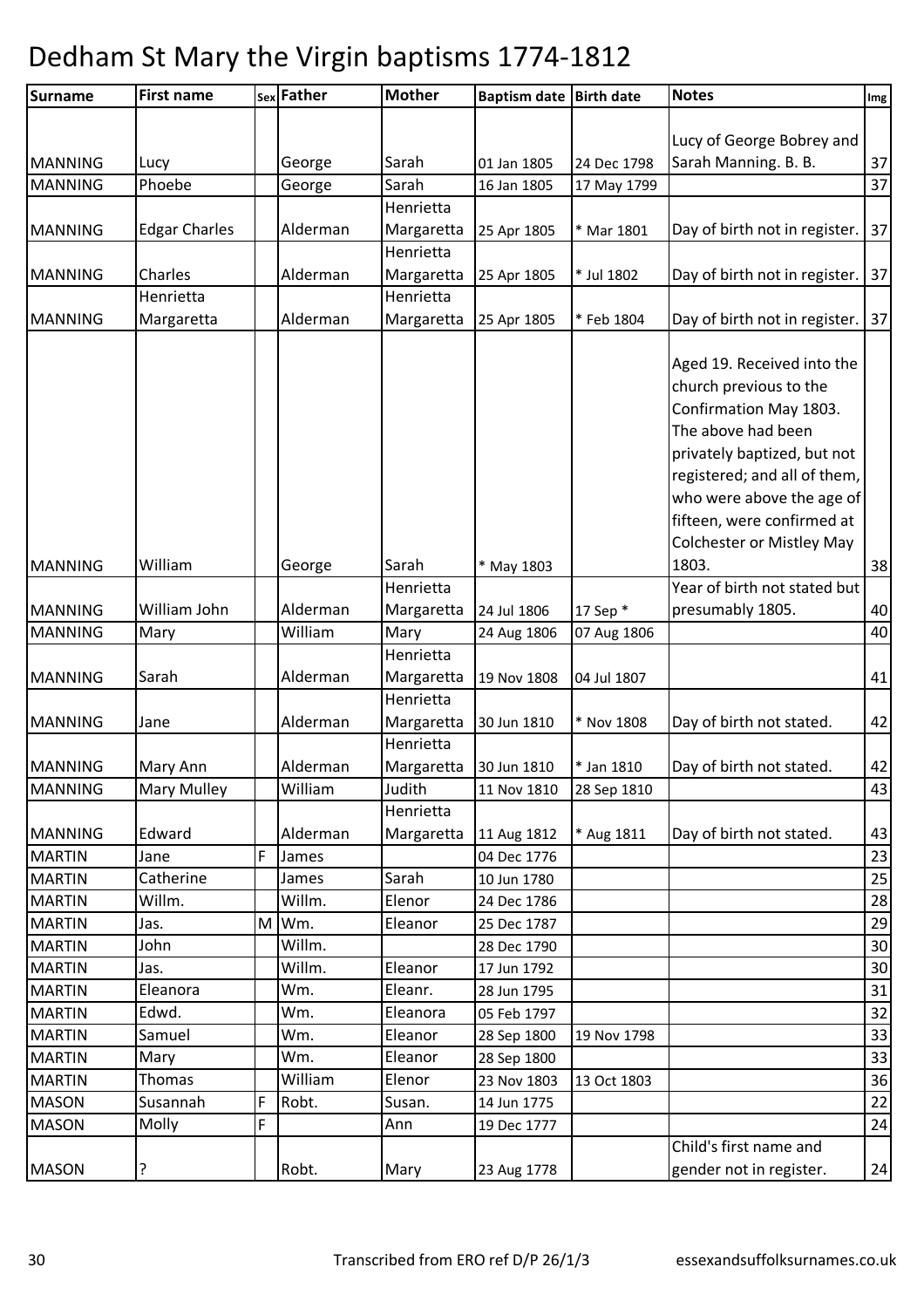| <b>Surname</b>  | <b>First name</b>       |   | sex Father    | <b>Mother</b> | Baptism date Birth date |             | <b>Notes</b>                                                                                                           | Img  |
|-----------------|-------------------------|---|---------------|---------------|-------------------------|-------------|------------------------------------------------------------------------------------------------------------------------|------|
|                 |                         |   |               |               |                         |             | Out of sequence - entered                                                                                              |      |
|                 |                         |   |               |               |                         |             | at the end of 1780                                                                                                     |      |
| <b>MASON</b>    | Thomas                  |   | Thomas        | Sarah         | 28 Aug 1780             | 25 Aug 1780 | baptisms.                                                                                                              | 25   |
| <b>MASON</b>    | John                    |   | Thomas        | Sarah         | 16 Apr 1782             |             |                                                                                                                        | 26   |
| <b>MASON</b>    | William                 |   | <b>Thomas</b> | Sarah         | 28 Oct 1783             |             |                                                                                                                        | 27   |
| <b>MASON</b>    | John                    |   | John          | Susan         | 27 Jan 1785             |             |                                                                                                                        | $27$ |
| <b>MASON</b>    | Mary Ann                |   | John          | Susanna       | 10 Jan 1786             |             |                                                                                                                        | 28   |
| <b>MASON</b>    | Miram                   | F | Thos.         | Sarah         | 19 Apr 1791             |             | 5 yrs old                                                                                                              | 30   |
| <b>MASON</b>    | Mary                    | F | Thos.         | Sarah         | 19 Apr 1791             |             | Near 4 yrs old                                                                                                         | 30   |
| <b>MASON</b>    | James                   | M | Thos.         | Sarah         | 19 Apr 1791             |             | 2 Yrs old                                                                                                              | 30   |
| <b>MASON</b>    | Samuel                  | F | Thos.         | Sarah         | 19 Apr 1791             |             | Inft.                                                                                                                  | 30   |
| <b>MASON</b>    | Jas.                    |   | John          | Susan         | 19 Jul 1791             |             |                                                                                                                        | 30   |
| <b>MASON</b>    | Robert                  |   | Robert        | Ann           | 29 Apr 1804             | 01 Apr 1804 |                                                                                                                        | 36   |
|                 |                         |   |               |               |                         |             | Year of birth not stated but<br>presumably 1805. Day of<br>birth looks like either 20th<br>or 28th - hard to say as on |      |
| <b>MASON</b>    | Thomas                  |   | Robert        | Ann           | 02 Feb 1806             | $*$ Dec $*$ | edge of page.                                                                                                          | 40   |
| <b>MASON</b>    | William                 |   | Robert        | Ann           | 09 Aug 1807             | 06 Jun 1807 |                                                                                                                        | 40   |
| <b>MASON</b>    | James                   |   | Robert        | Ann           | 27 Aug 1809             | 14 Jul 1809 |                                                                                                                        | 42   |
|                 |                         |   |               | Maria         |                         |             |                                                                                                                        |      |
| <b>MASTER</b>   | Harcourt                |   | Harcourt      | Sophia        | 30 May 1801             | 20 Jan 1801 |                                                                                                                        | 34   |
|                 |                         |   |               | Maria         |                         |             |                                                                                                                        |      |
| <b>MASTER</b>   | Maria Sophia            |   | Harcourt      | Sophia        | 22 Jul 1802             | 27 May 1802 |                                                                                                                        | 35   |
|                 |                         |   |               | Maria         |                         |             |                                                                                                                        |      |
| <b>MASTER</b>   | <b>Charles Teissier</b> |   | Harcourt      | Sophia        | 08 Dec 1803             | 03 Oct 1803 |                                                                                                                        | 36   |
|                 |                         |   |               | Maria         |                         |             | Year of birth not stated but                                                                                           |      |
| <b>MASTER</b>   | Thomas                  |   | Harcourt      | Sophia        | 22 Jan 1807             | 27 May *    | presumably 1806.                                                                                                       | 40   |
| <b>MAY</b>      | William                 |   | M William     | Hannah        | 02 May 1776             |             |                                                                                                                        | 23   |
| <b>MAY</b>      | Mary                    | F |               | Sarah         | 19 Jan 1777             |             | <b>Base born</b>                                                                                                       | 23   |
| <b>MAY</b>      | Frances                 | F | Arthur        |               | 22 Mar 1778             |             |                                                                                                                        | 24   |
| <b>MAY</b>      | Thomas                  |   | Tho.          | Martha        | 11 May 1778             |             |                                                                                                                        | 24   |
| <b>MAY</b>      | William                 |   | Thomas        | Mary          | 02 Apr 1780             |             |                                                                                                                        | 25   |
| <b>MAY</b>      | Phoebe                  |   | Arthur        | Mary          | 02 Jul 1780             |             |                                                                                                                        | 25   |
| <b>MAY</b>      | Mary                    |   |               | Mary          | 27 Jul 1780             |             |                                                                                                                        | 25   |
| <b>MAY</b>      | Celia                   | F | Wm.           | Eliz.         | 08 Feb 1782             |             |                                                                                                                        | 26   |
| <b>MAY</b>      | James                   |   | Arthur        | Mary          | 14 Mar 1784             |             |                                                                                                                        | 27   |
|                 |                         |   |               |               |                         |             | Entered twice, once<br>squashed in and very hard<br>to read, and again more                                            |      |
| <b>MAY</b>      | Elizabeth               |   | William       | Hannah        | 14 Mar 1784             |             | neatly.                                                                                                                | 27   |
| <b>MAY</b>      | William                 |   | Thos.         | Martha        | 31 Jul 1785             |             |                                                                                                                        | 28   |
| <b>MAY</b>      | Tamasin                 |   | Thos.         |               | 19 Mar 1786             |             |                                                                                                                        | 28   |
| <b>MAY</b>      | Hannah                  | F | Wm.           | Hannh.        | 19 Oct 1788             |             |                                                                                                                        | 29   |
| <b>MAY</b>      | Jas.                    |   | Thos.         | Martha        | 03 Jan 1792             |             |                                                                                                                        | 30   |
| <b>MAY</b>      | Jas.                    |   | Willm.        | Hannah        | 09 Sep 1792             |             |                                                                                                                        | 31   |
| <b>MEREDITH</b> | Saml.                   |   | Josph.        | Ann           | 18 Oct 1793             |             |                                                                                                                        | 31   |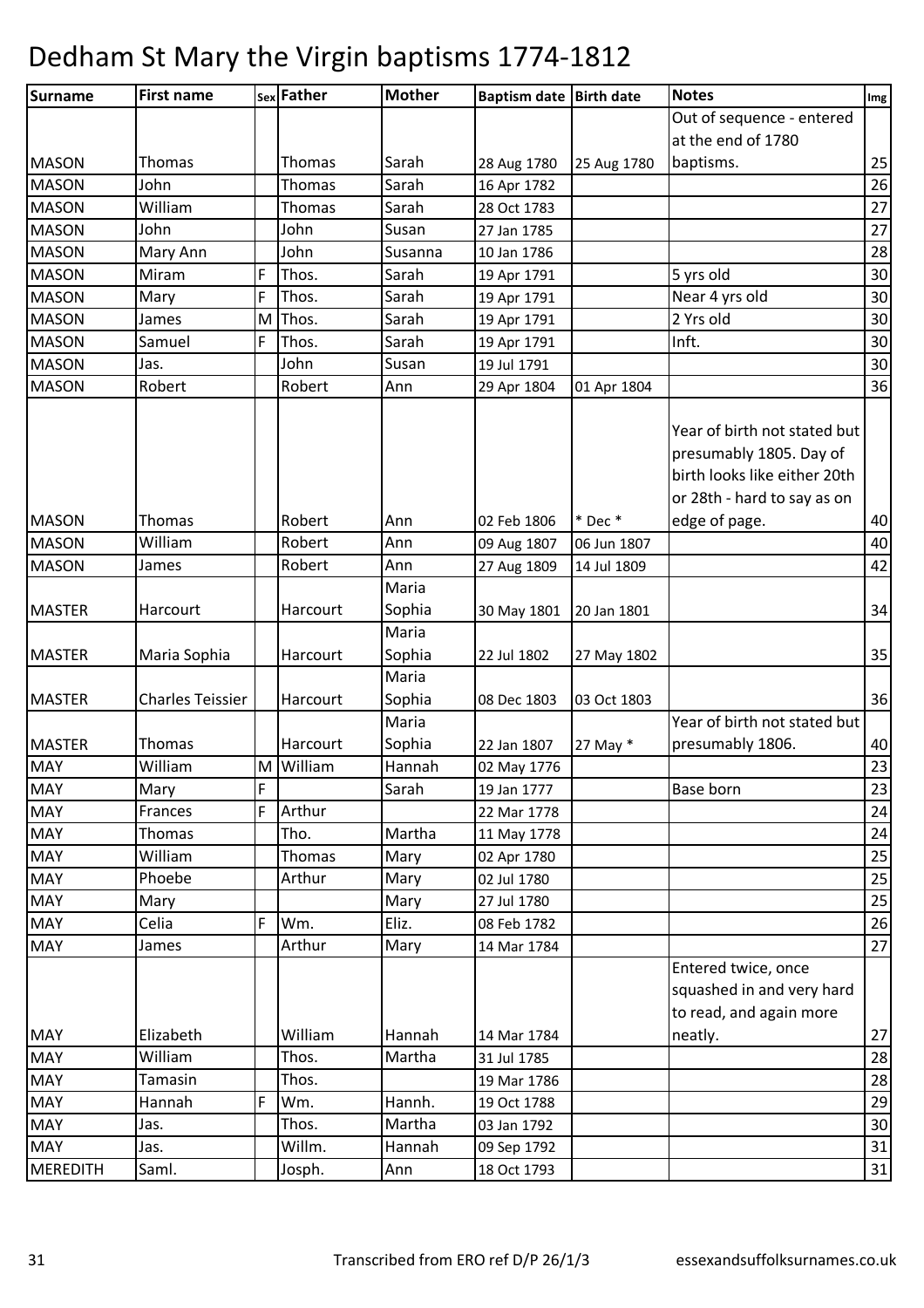| <b>Surname</b>             | <b>First name</b> |   | sex Father     | <b>Mother</b>     | <b>Baptism date</b>        | <b>Birth date</b> | <b>Notes</b>                                                                                                                                                                                                                                                                | $\lfloor \text{Im} g \rfloor$ |
|----------------------------|-------------------|---|----------------|-------------------|----------------------------|-------------------|-----------------------------------------------------------------------------------------------------------------------------------------------------------------------------------------------------------------------------------------------------------------------------|-------------------------------|
|                            |                   |   |                |                   |                            |                   | An adult. Aged 16 (Parents'                                                                                                                                                                                                                                                 |                               |
|                            |                   |   |                |                   |                            |                   | first names not in register.                                                                                                                                                                                                                                                |                               |
|                            |                   |   |                |                   |                            |                   | Unclear if surname is that                                                                                                                                                                                                                                                  |                               |
| <b>MEWERS</b>              | Eliz.             |   |                |                   | 13 Jul 1790                |                   | of mother or father).                                                                                                                                                                                                                                                       | 30                            |
| <b>MIDDLETON</b>           | Elizth.           |   | Wm.            | Jane              | 10 Feb 1788                |                   |                                                                                                                                                                                                                                                                             | 29                            |
| <b>MILLS</b>               | James             |   | Munson         | Jane              | 06 Apr 1788                |                   |                                                                                                                                                                                                                                                                             | 29                            |
| <b>MILLS</b>               | John              |   | Munson         | Jane              | 19 Dec 1790                |                   |                                                                                                                                                                                                                                                                             | 30                            |
| <b>MILLS</b>               | Thos.             |   | Munson         | Jane              | 10 Mar 1793                |                   |                                                                                                                                                                                                                                                                             | 31                            |
| <b>MILLS</b>               | Sarah             |   | Monson         | Jane              | 14 May 1795                |                   |                                                                                                                                                                                                                                                                             | 31                            |
|                            |                   |   |                |                   |                            |                   | Of Thos. Mills and Ann                                                                                                                                                                                                                                                      |                               |
| <b>MILLS</b>               | Thos. Mills       |   | Thos.          | Ann               | 21 Jan 1798                |                   | Driver. Base born.                                                                                                                                                                                                                                                          | 32                            |
| <b>MIXER</b>               | Elizabeth         | F | Isaac          | Eliz.             | 03 Jul 1775                |                   |                                                                                                                                                                                                                                                                             | 22                            |
| <b>MIXER</b>               | Elizabeth         | F | Isaac          | Elizabeth         | 31 May 1777                |                   |                                                                                                                                                                                                                                                                             | 23                            |
| <b>MIXER</b>               | Robert            |   | John           | Penelope          | 14 Jan 1786                |                   |                                                                                                                                                                                                                                                                             | 28                            |
| <b>MIXER</b>               | John              |   | John           | Hannah            | * May 1803                 |                   | Aged 15. Received into the<br>church previous to the<br>Confirmation May 1803.<br>The above had been<br>privately baptized, but not<br>registered; and all of them,<br>who were above the age of<br>fifteen, were confirmed at<br><b>Colchester or Mistley May</b><br>1803. | 39                            |
| <b>MONTAGU</b>             | Sarah             |   | Henry          | Elizabeth         | 22 Oct 1805                | * Aug 1804        | Day of birth not in register.                                                                                                                                                                                                                                               | 38                            |
| <b>MONTAGU</b>             | Harriet           |   | Henry          | Mary              | 26 Jun 1808                | 21 Apr 1806       | Harriet of Henry Montagu<br>and Mary Seadon. B. B.                                                                                                                                                                                                                          | 41                            |
| <b>MONTAGUE</b>            | Mary Ann          |   | Henry          | Elizabeth         | 19 May 1801                | 15 Apr 1801       |                                                                                                                                                                                                                                                                             | 34                            |
| <b>MOORE</b>               |                   |   | Jno.           | Mary              | 26 Jan 1779                |                   |                                                                                                                                                                                                                                                                             | 24                            |
| <b>MOORE</b>               |                   |   |                |                   |                            |                   |                                                                                                                                                                                                                                                                             |                               |
| <b>MORE</b>                | Thomas            | M |                |                   |                            |                   |                                                                                                                                                                                                                                                                             |                               |
|                            | Susanna           |   | Thomas         | Elizabeth         | 08 Nov 1812                | 22 May 1812       |                                                                                                                                                                                                                                                                             |                               |
|                            | Mary<br>William   |   | John<br>John   | Sarah             | 04 Apr 1780                |                   |                                                                                                                                                                                                                                                                             | 43<br>25                      |
| <b>MORE</b>                |                   |   |                | Mary              | 23 May 1784                |                   |                                                                                                                                                                                                                                                                             | 27                            |
| <b>MORE</b><br><b>MORE</b> | Sarah<br>John     |   | John<br>Thomas | Mary<br>Elizabeth | 14 May 1786<br>06 Mar 1802 | 17 Feb 1802       | Privately baptized.                                                                                                                                                                                                                                                         | 28<br>35                      |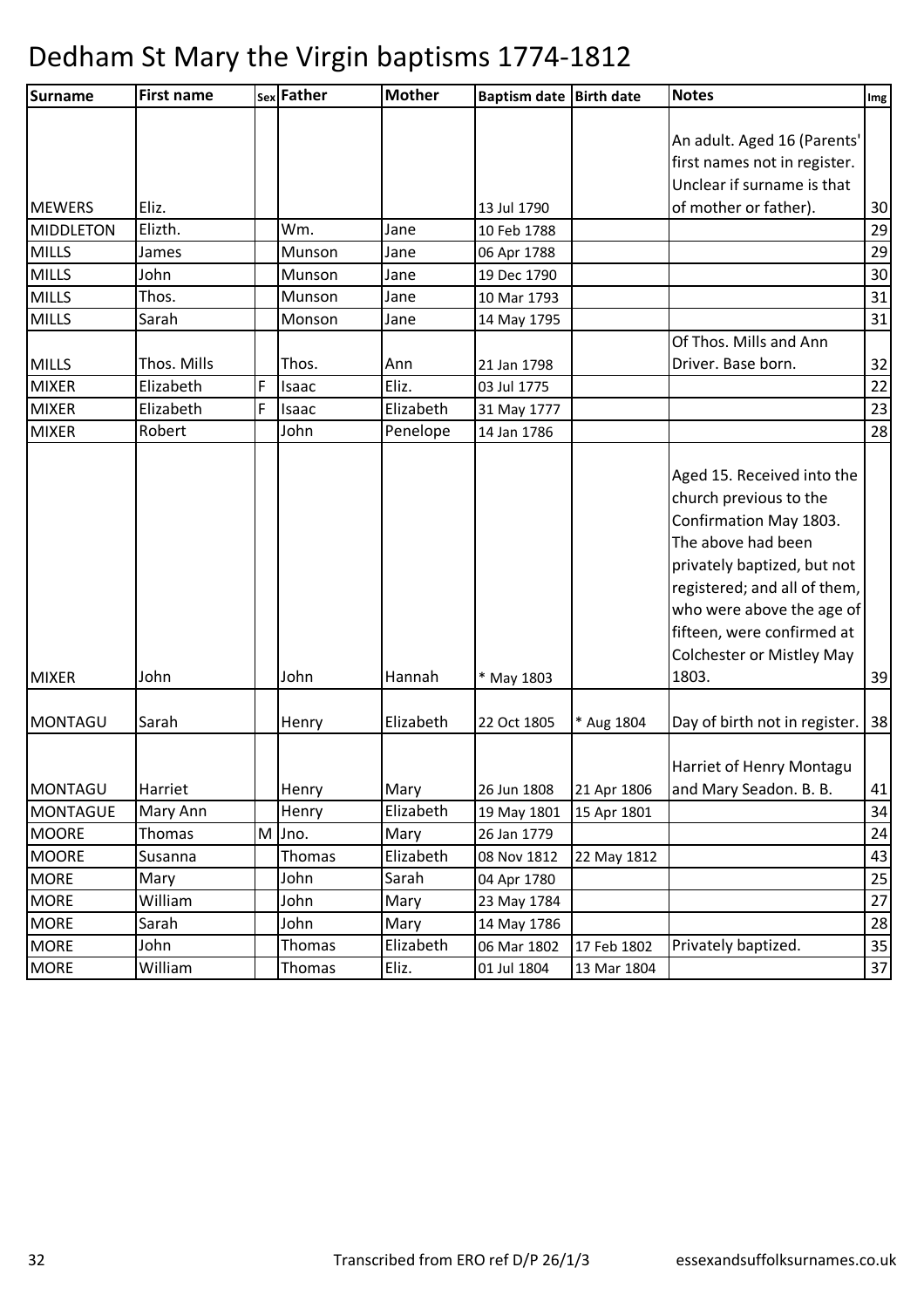| Surname        | <b>First name</b> | sex Father | <b>Mother</b> | <b>Baptism date</b> | <b>Birth date</b> | <b>Notes</b>                                                                                                                                                                                                                                                                | Img |
|----------------|-------------------|------------|---------------|---------------------|-------------------|-----------------------------------------------------------------------------------------------------------------------------------------------------------------------------------------------------------------------------------------------------------------------------|-----|
| <b>MORE</b>    | Abraham           | John       | Mary          | * May 1803          |                   | Aged 15. Received into the<br>church previous to the<br>Confirmation May 1803.<br>The above had been<br>privately baptized, but not<br>registered; and all of them,<br>who were above the age of<br>fifteen, were confirmed at<br><b>Colchester or Mistley May</b><br>1803. | 38  |
| <b>MORE</b>    | Joseph            | John       | Mary          | * May 1803          |                   | Aged 13. Received into the<br>church previous to the<br>Confirmation May 1803.<br>The above had been<br>privately baptized, but not<br>registered; and all of them,<br>who were above the age of<br>fifteen, were confirmed at<br><b>Colchester or Mistley May</b><br>1803. | 38  |
| <b>MORE</b>    | Thomas            | Thomas     | Elizabeth     | * May 1803          |                   | Aged 3. Received into the<br>church previous to the<br>Confirmation May 1803.<br>The above had been<br>privately baptized, but not<br>registered; and all of them,<br>who were above the age of<br>fifteen, were confirmed at<br><b>Colchester or Mistley May</b><br>1803.  | 38  |
|                |                   |            |               |                     |                   | Aged 1. Received into the<br>church previous to the<br>Confirmation May 1803.<br>The above had been<br>privately baptized, but not<br>registered; and all of them,<br>who were above the age of<br>fifteen, were confirmed at<br><b>Colchester or Mistley May</b>           |     |
| <b>MORE</b>    | John              | Thomas     | Elizabeth     | * May 1803          |                   | 1803.                                                                                                                                                                                                                                                                       | 38  |
| <b>MORE</b>    | Mary              | Thomas     | Elizabeth     | 27 May 1806         | 10 Mar 1806       |                                                                                                                                                                                                                                                                             | 40  |
| <b>MORE</b>    | Elizabeth         | Thomas     | Eliz.         | 17 May 1808         | 29 Jan 1808       |                                                                                                                                                                                                                                                                             | 41  |
| <b>MORE</b>    | Joseph            | Thomas     | Elizabeth     | 20 Aug 1810         | 11 Apr 1810       |                                                                                                                                                                                                                                                                             | 42  |
| <b>MUNNING</b> | George Witheat    | Jas.       | Eliz.         | 17 Nov 1791         |                   |                                                                                                                                                                                                                                                                             | 30  |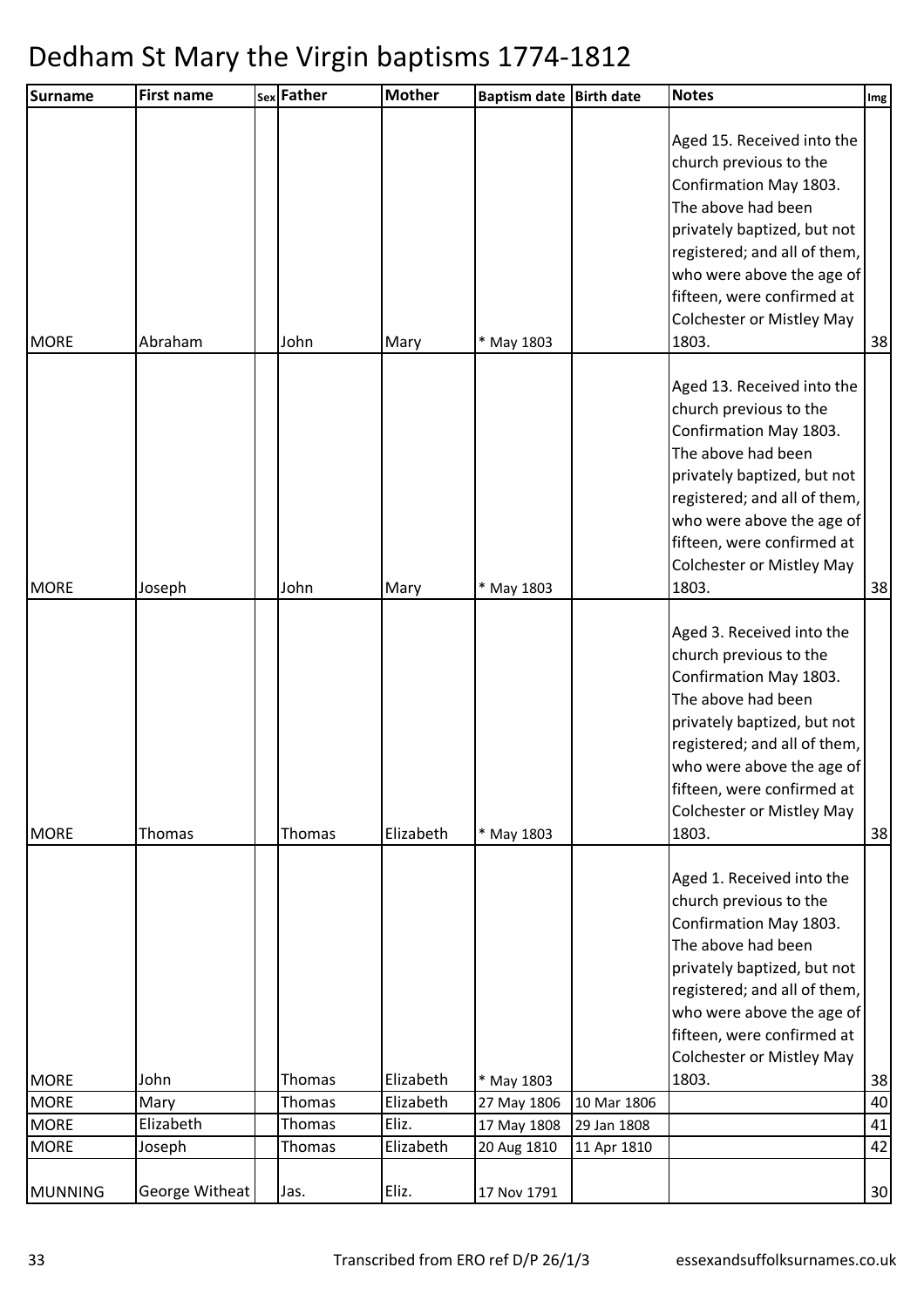| Father's first name unclear.<br>John can be read but might<br>have been written over (or<br>written over by) another<br>name - perhaps Jabez?<br>John<br>John?<br>Eliz.<br><b>MUNNING</b><br>33<br>18 Sep 1799<br>31<br>Elizth.<br><b>MUNNINGS</b><br>Sarah<br>27 Dec 1793<br>Jas.<br>34<br><b>MUNNINGS</b><br>Charles<br>Elizabeth<br>James<br>07 Apr 1801<br>04 Feb 1796<br>34<br><b>MUNNINGS</b><br>John<br>Elizabeth<br>07 Apr 1801<br>James<br>25 Aug 1799<br>35<br>Eliz.<br><b>MUNNINGS</b><br>Joseph<br>James<br>21 Mar 1802<br>01 Mar 1802<br>Robert<br>Elizabeth<br>36<br><b>MUNNINGS</b><br>James<br>26 Jun 1804<br>25 Jun 1804<br>22<br><b>NEVARD</b><br>Tho.<br>Martha<br>Thomas<br>M<br>09 Jul 1775<br>Martha<br>27<br><b>NEVARD</b><br>William<br>Thomas<br>05 Jul 1783<br>28<br><b>NEVARD</b><br>Thos.<br>Joseph<br>Martha<br>02 Mar 1786<br>Aged 17. Received into the<br>church previous to the<br>Confirmation May 1803.<br>The above had been<br>privately baptized, but not<br>registered; and all of them,<br>who were above the age of<br>fifteen, were confirmed at<br><b>Colchester or Mistley May</b><br>1803.<br>Joseph<br>Thomas<br>Martha<br>39<br><b>NEVARD</b><br>* May 1803<br>Aged 14. Received into the<br>church previous to the<br>Confirmation May 1803.<br>The above had been<br>privately baptized, but not<br>registered; and all of them,<br>who were above the age of<br>fifteen, were confirmed at<br><b>Colchester or Mistley May</b><br>1803.<br><b>NEVARD</b><br>Martha<br>Thomas<br>Martha<br>* May 1803<br>39<br>Aged 11. Received into the<br>church previous to the<br>Confirmation May 1803.<br>The above had been<br>privately baptized, but not<br>registered; and all of them,<br>who were above the age of<br>fifteen, were confirmed at<br><b>Colchester or Mistley May</b><br>George<br>Thomas<br>Martha<br>1803.<br><b>NEVARD</b><br>* May 1803 | <b>Surname</b> | <b>First name</b> | sex Father | <b>Mother</b> | Baptism date Birth date | <b>Notes</b> | Img |
|----------------------------------------------------------------------------------------------------------------------------------------------------------------------------------------------------------------------------------------------------------------------------------------------------------------------------------------------------------------------------------------------------------------------------------------------------------------------------------------------------------------------------------------------------------------------------------------------------------------------------------------------------------------------------------------------------------------------------------------------------------------------------------------------------------------------------------------------------------------------------------------------------------------------------------------------------------------------------------------------------------------------------------------------------------------------------------------------------------------------------------------------------------------------------------------------------------------------------------------------------------------------------------------------------------------------------------------------------------------------------------------------------------------------------------------------------------------------------------------------------------------------------------------------------------------------------------------------------------------------------------------------------------------------------------------------------------------------------------------------------------------------------------------------------------------------------------------------------------------------------------------------------------|----------------|-------------------|------------|---------------|-------------------------|--------------|-----|
| 39                                                                                                                                                                                                                                                                                                                                                                                                                                                                                                                                                                                                                                                                                                                                                                                                                                                                                                                                                                                                                                                                                                                                                                                                                                                                                                                                                                                                                                                                                                                                                                                                                                                                                                                                                                                                                                                                                                       |                |                   |            |               |                         |              |     |
|                                                                                                                                                                                                                                                                                                                                                                                                                                                                                                                                                                                                                                                                                                                                                                                                                                                                                                                                                                                                                                                                                                                                                                                                                                                                                                                                                                                                                                                                                                                                                                                                                                                                                                                                                                                                                                                                                                          |                |                   |            |               |                         |              |     |
|                                                                                                                                                                                                                                                                                                                                                                                                                                                                                                                                                                                                                                                                                                                                                                                                                                                                                                                                                                                                                                                                                                                                                                                                                                                                                                                                                                                                                                                                                                                                                                                                                                                                                                                                                                                                                                                                                                          |                |                   |            |               |                         |              |     |
|                                                                                                                                                                                                                                                                                                                                                                                                                                                                                                                                                                                                                                                                                                                                                                                                                                                                                                                                                                                                                                                                                                                                                                                                                                                                                                                                                                                                                                                                                                                                                                                                                                                                                                                                                                                                                                                                                                          |                |                   |            |               |                         |              |     |
|                                                                                                                                                                                                                                                                                                                                                                                                                                                                                                                                                                                                                                                                                                                                                                                                                                                                                                                                                                                                                                                                                                                                                                                                                                                                                                                                                                                                                                                                                                                                                                                                                                                                                                                                                                                                                                                                                                          |                |                   |            |               |                         |              |     |
|                                                                                                                                                                                                                                                                                                                                                                                                                                                                                                                                                                                                                                                                                                                                                                                                                                                                                                                                                                                                                                                                                                                                                                                                                                                                                                                                                                                                                                                                                                                                                                                                                                                                                                                                                                                                                                                                                                          |                |                   |            |               |                         |              |     |
|                                                                                                                                                                                                                                                                                                                                                                                                                                                                                                                                                                                                                                                                                                                                                                                                                                                                                                                                                                                                                                                                                                                                                                                                                                                                                                                                                                                                                                                                                                                                                                                                                                                                                                                                                                                                                                                                                                          |                |                   |            |               |                         |              |     |
|                                                                                                                                                                                                                                                                                                                                                                                                                                                                                                                                                                                                                                                                                                                                                                                                                                                                                                                                                                                                                                                                                                                                                                                                                                                                                                                                                                                                                                                                                                                                                                                                                                                                                                                                                                                                                                                                                                          |                |                   |            |               |                         |              |     |
|                                                                                                                                                                                                                                                                                                                                                                                                                                                                                                                                                                                                                                                                                                                                                                                                                                                                                                                                                                                                                                                                                                                                                                                                                                                                                                                                                                                                                                                                                                                                                                                                                                                                                                                                                                                                                                                                                                          |                |                   |            |               |                         |              |     |
|                                                                                                                                                                                                                                                                                                                                                                                                                                                                                                                                                                                                                                                                                                                                                                                                                                                                                                                                                                                                                                                                                                                                                                                                                                                                                                                                                                                                                                                                                                                                                                                                                                                                                                                                                                                                                                                                                                          |                |                   |            |               |                         |              |     |
|                                                                                                                                                                                                                                                                                                                                                                                                                                                                                                                                                                                                                                                                                                                                                                                                                                                                                                                                                                                                                                                                                                                                                                                                                                                                                                                                                                                                                                                                                                                                                                                                                                                                                                                                                                                                                                                                                                          |                |                   |            |               |                         |              |     |
|                                                                                                                                                                                                                                                                                                                                                                                                                                                                                                                                                                                                                                                                                                                                                                                                                                                                                                                                                                                                                                                                                                                                                                                                                                                                                                                                                                                                                                                                                                                                                                                                                                                                                                                                                                                                                                                                                                          |                |                   |            |               |                         |              |     |
|                                                                                                                                                                                                                                                                                                                                                                                                                                                                                                                                                                                                                                                                                                                                                                                                                                                                                                                                                                                                                                                                                                                                                                                                                                                                                                                                                                                                                                                                                                                                                                                                                                                                                                                                                                                                                                                                                                          |                |                   |            |               |                         |              |     |
|                                                                                                                                                                                                                                                                                                                                                                                                                                                                                                                                                                                                                                                                                                                                                                                                                                                                                                                                                                                                                                                                                                                                                                                                                                                                                                                                                                                                                                                                                                                                                                                                                                                                                                                                                                                                                                                                                                          |                |                   |            |               |                         |              |     |
|                                                                                                                                                                                                                                                                                                                                                                                                                                                                                                                                                                                                                                                                                                                                                                                                                                                                                                                                                                                                                                                                                                                                                                                                                                                                                                                                                                                                                                                                                                                                                                                                                                                                                                                                                                                                                                                                                                          |                |                   |            |               |                         |              |     |
|                                                                                                                                                                                                                                                                                                                                                                                                                                                                                                                                                                                                                                                                                                                                                                                                                                                                                                                                                                                                                                                                                                                                                                                                                                                                                                                                                                                                                                                                                                                                                                                                                                                                                                                                                                                                                                                                                                          |                |                   |            |               |                         |              |     |
|                                                                                                                                                                                                                                                                                                                                                                                                                                                                                                                                                                                                                                                                                                                                                                                                                                                                                                                                                                                                                                                                                                                                                                                                                                                                                                                                                                                                                                                                                                                                                                                                                                                                                                                                                                                                                                                                                                          |                |                   |            |               |                         |              |     |
|                                                                                                                                                                                                                                                                                                                                                                                                                                                                                                                                                                                                                                                                                                                                                                                                                                                                                                                                                                                                                                                                                                                                                                                                                                                                                                                                                                                                                                                                                                                                                                                                                                                                                                                                                                                                                                                                                                          |                |                   |            |               |                         |              |     |
|                                                                                                                                                                                                                                                                                                                                                                                                                                                                                                                                                                                                                                                                                                                                                                                                                                                                                                                                                                                                                                                                                                                                                                                                                                                                                                                                                                                                                                                                                                                                                                                                                                                                                                                                                                                                                                                                                                          |                |                   |            |               |                         |              |     |
|                                                                                                                                                                                                                                                                                                                                                                                                                                                                                                                                                                                                                                                                                                                                                                                                                                                                                                                                                                                                                                                                                                                                                                                                                                                                                                                                                                                                                                                                                                                                                                                                                                                                                                                                                                                                                                                                                                          |                |                   |            |               |                         |              |     |
|                                                                                                                                                                                                                                                                                                                                                                                                                                                                                                                                                                                                                                                                                                                                                                                                                                                                                                                                                                                                                                                                                                                                                                                                                                                                                                                                                                                                                                                                                                                                                                                                                                                                                                                                                                                                                                                                                                          |                |                   |            |               |                         |              |     |
|                                                                                                                                                                                                                                                                                                                                                                                                                                                                                                                                                                                                                                                                                                                                                                                                                                                                                                                                                                                                                                                                                                                                                                                                                                                                                                                                                                                                                                                                                                                                                                                                                                                                                                                                                                                                                                                                                                          |                |                   |            |               |                         |              |     |
|                                                                                                                                                                                                                                                                                                                                                                                                                                                                                                                                                                                                                                                                                                                                                                                                                                                                                                                                                                                                                                                                                                                                                                                                                                                                                                                                                                                                                                                                                                                                                                                                                                                                                                                                                                                                                                                                                                          |                |                   |            |               |                         |              |     |
|                                                                                                                                                                                                                                                                                                                                                                                                                                                                                                                                                                                                                                                                                                                                                                                                                                                                                                                                                                                                                                                                                                                                                                                                                                                                                                                                                                                                                                                                                                                                                                                                                                                                                                                                                                                                                                                                                                          |                |                   |            |               |                         |              |     |
|                                                                                                                                                                                                                                                                                                                                                                                                                                                                                                                                                                                                                                                                                                                                                                                                                                                                                                                                                                                                                                                                                                                                                                                                                                                                                                                                                                                                                                                                                                                                                                                                                                                                                                                                                                                                                                                                                                          |                |                   |            |               |                         |              |     |
|                                                                                                                                                                                                                                                                                                                                                                                                                                                                                                                                                                                                                                                                                                                                                                                                                                                                                                                                                                                                                                                                                                                                                                                                                                                                                                                                                                                                                                                                                                                                                                                                                                                                                                                                                                                                                                                                                                          |                |                   |            |               |                         |              |     |
|                                                                                                                                                                                                                                                                                                                                                                                                                                                                                                                                                                                                                                                                                                                                                                                                                                                                                                                                                                                                                                                                                                                                                                                                                                                                                                                                                                                                                                                                                                                                                                                                                                                                                                                                                                                                                                                                                                          |                |                   |            |               |                         |              |     |
|                                                                                                                                                                                                                                                                                                                                                                                                                                                                                                                                                                                                                                                                                                                                                                                                                                                                                                                                                                                                                                                                                                                                                                                                                                                                                                                                                                                                                                                                                                                                                                                                                                                                                                                                                                                                                                                                                                          |                |                   |            |               |                         |              |     |
|                                                                                                                                                                                                                                                                                                                                                                                                                                                                                                                                                                                                                                                                                                                                                                                                                                                                                                                                                                                                                                                                                                                                                                                                                                                                                                                                                                                                                                                                                                                                                                                                                                                                                                                                                                                                                                                                                                          |                |                   |            |               |                         |              |     |
|                                                                                                                                                                                                                                                                                                                                                                                                                                                                                                                                                                                                                                                                                                                                                                                                                                                                                                                                                                                                                                                                                                                                                                                                                                                                                                                                                                                                                                                                                                                                                                                                                                                                                                                                                                                                                                                                                                          |                |                   |            |               |                         |              |     |
|                                                                                                                                                                                                                                                                                                                                                                                                                                                                                                                                                                                                                                                                                                                                                                                                                                                                                                                                                                                                                                                                                                                                                                                                                                                                                                                                                                                                                                                                                                                                                                                                                                                                                                                                                                                                                                                                                                          |                |                   |            |               |                         |              |     |
|                                                                                                                                                                                                                                                                                                                                                                                                                                                                                                                                                                                                                                                                                                                                                                                                                                                                                                                                                                                                                                                                                                                                                                                                                                                                                                                                                                                                                                                                                                                                                                                                                                                                                                                                                                                                                                                                                                          |                |                   |            |               |                         |              |     |
|                                                                                                                                                                                                                                                                                                                                                                                                                                                                                                                                                                                                                                                                                                                                                                                                                                                                                                                                                                                                                                                                                                                                                                                                                                                                                                                                                                                                                                                                                                                                                                                                                                                                                                                                                                                                                                                                                                          |                |                   |            |               |                         |              |     |
|                                                                                                                                                                                                                                                                                                                                                                                                                                                                                                                                                                                                                                                                                                                                                                                                                                                                                                                                                                                                                                                                                                                                                                                                                                                                                                                                                                                                                                                                                                                                                                                                                                                                                                                                                                                                                                                                                                          |                |                   |            |               |                         |              |     |
|                                                                                                                                                                                                                                                                                                                                                                                                                                                                                                                                                                                                                                                                                                                                                                                                                                                                                                                                                                                                                                                                                                                                                                                                                                                                                                                                                                                                                                                                                                                                                                                                                                                                                                                                                                                                                                                                                                          |                |                   |            |               |                         |              |     |
|                                                                                                                                                                                                                                                                                                                                                                                                                                                                                                                                                                                                                                                                                                                                                                                                                                                                                                                                                                                                                                                                                                                                                                                                                                                                                                                                                                                                                                                                                                                                                                                                                                                                                                                                                                                                                                                                                                          |                |                   |            |               |                         |              |     |
|                                                                                                                                                                                                                                                                                                                                                                                                                                                                                                                                                                                                                                                                                                                                                                                                                                                                                                                                                                                                                                                                                                                                                                                                                                                                                                                                                                                                                                                                                                                                                                                                                                                                                                                                                                                                                                                                                                          |                |                   |            |               |                         |              |     |
|                                                                                                                                                                                                                                                                                                                                                                                                                                                                                                                                                                                                                                                                                                                                                                                                                                                                                                                                                                                                                                                                                                                                                                                                                                                                                                                                                                                                                                                                                                                                                                                                                                                                                                                                                                                                                                                                                                          |                |                   |            |               |                         |              |     |
|                                                                                                                                                                                                                                                                                                                                                                                                                                                                                                                                                                                                                                                                                                                                                                                                                                                                                                                                                                                                                                                                                                                                                                                                                                                                                                                                                                                                                                                                                                                                                                                                                                                                                                                                                                                                                                                                                                          |                |                   |            |               |                         |              |     |
|                                                                                                                                                                                                                                                                                                                                                                                                                                                                                                                                                                                                                                                                                                                                                                                                                                                                                                                                                                                                                                                                                                                                                                                                                                                                                                                                                                                                                                                                                                                                                                                                                                                                                                                                                                                                                                                                                                          |                |                   |            |               |                         |              |     |
|                                                                                                                                                                                                                                                                                                                                                                                                                                                                                                                                                                                                                                                                                                                                                                                                                                                                                                                                                                                                                                                                                                                                                                                                                                                                                                                                                                                                                                                                                                                                                                                                                                                                                                                                                                                                                                                                                                          |                |                   |            |               |                         |              |     |
|                                                                                                                                                                                                                                                                                                                                                                                                                                                                                                                                                                                                                                                                                                                                                                                                                                                                                                                                                                                                                                                                                                                                                                                                                                                                                                                                                                                                                                                                                                                                                                                                                                                                                                                                                                                                                                                                                                          |                |                   |            |               |                         |              |     |
|                                                                                                                                                                                                                                                                                                                                                                                                                                                                                                                                                                                                                                                                                                                                                                                                                                                                                                                                                                                                                                                                                                                                                                                                                                                                                                                                                                                                                                                                                                                                                                                                                                                                                                                                                                                                                                                                                                          |                |                   |            |               |                         |              |     |
|                                                                                                                                                                                                                                                                                                                                                                                                                                                                                                                                                                                                                                                                                                                                                                                                                                                                                                                                                                                                                                                                                                                                                                                                                                                                                                                                                                                                                                                                                                                                                                                                                                                                                                                                                                                                                                                                                                          |                |                   |            |               |                         |              |     |
|                                                                                                                                                                                                                                                                                                                                                                                                                                                                                                                                                                                                                                                                                                                                                                                                                                                                                                                                                                                                                                                                                                                                                                                                                                                                                                                                                                                                                                                                                                                                                                                                                                                                                                                                                                                                                                                                                                          |                |                   |            |               |                         |              |     |
|                                                                                                                                                                                                                                                                                                                                                                                                                                                                                                                                                                                                                                                                                                                                                                                                                                                                                                                                                                                                                                                                                                                                                                                                                                                                                                                                                                                                                                                                                                                                                                                                                                                                                                                                                                                                                                                                                                          |                |                   |            |               |                         |              |     |
|                                                                                                                                                                                                                                                                                                                                                                                                                                                                                                                                                                                                                                                                                                                                                                                                                                                                                                                                                                                                                                                                                                                                                                                                                                                                                                                                                                                                                                                                                                                                                                                                                                                                                                                                                                                                                                                                                                          |                |                   |            |               |                         |              |     |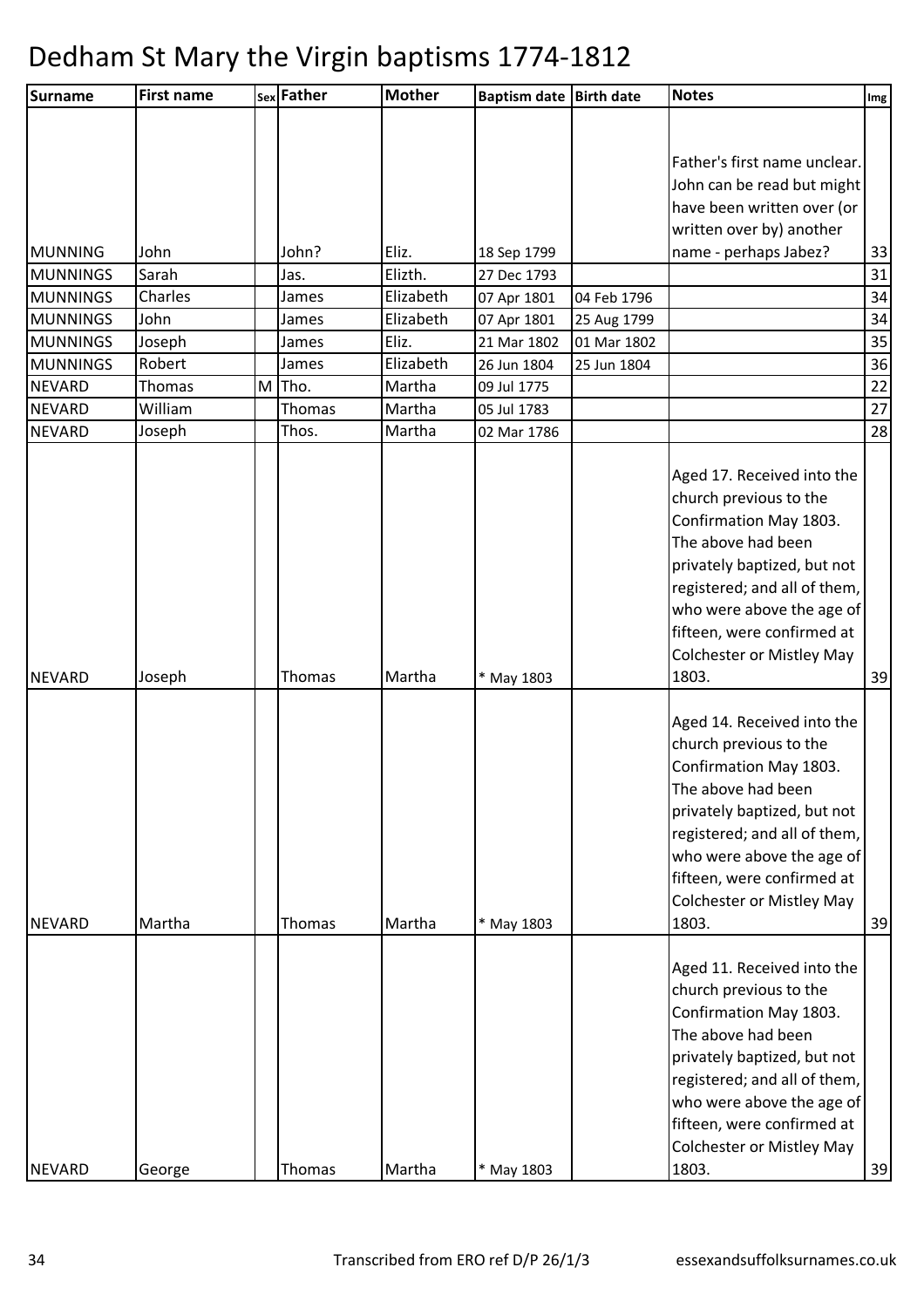| <b>Surname</b>                 | <b>First name</b>   |   | sex Father         | <b>Mother</b>          | Baptism date Birth date |          | <b>Notes</b>                                                                                                                                                                                                                                                                | Im <sub>g</sub> |
|--------------------------------|---------------------|---|--------------------|------------------------|-------------------------|----------|-----------------------------------------------------------------------------------------------------------------------------------------------------------------------------------------------------------------------------------------------------------------------------|-----------------|
| <b>NEVARD</b>                  | John                |   | Thomas             | Martha                 | * May 1803              |          | Aged 10. Received into the<br>church previous to the<br>Confirmation May 1803.<br>The above had been<br>privately baptized, but not<br>registered; and all of them,<br>who were above the age of<br>fifteen, were confirmed at<br><b>Colchester or Mistley May</b><br>1803. | 39              |
|                                |                     |   |                    |                        |                         |          | Aged 5. Received into the<br>church previous to the<br>Confirmation May 1803.<br>The above had been<br>privately baptized, but not<br>registered; and all of them,<br>who were above the age of<br>fifteen, were confirmed at<br><b>Colchester or Mistley May</b>           |                 |
| <b>NEVARD</b>                  | Samuel              |   | Thomas             | Martha                 | * May 1803              |          | 1803.                                                                                                                                                                                                                                                                       | 39              |
| <b>NEVERD</b>                  | Mary                | F | Thos.              | Martha                 | 26 Jan 1777             |          |                                                                                                                                                                                                                                                                             | 23              |
| <b>NEVERD</b>                  | Sarah               | F | Tho.               |                        | 21 May 1778             |          |                                                                                                                                                                                                                                                                             | 24              |
| <b>NEVERD</b>                  | Elizabeth           |   | John               | Sarah                  | 25 Jun 1780             |          |                                                                                                                                                                                                                                                                             | 25              |
|                                |                     |   |                    |                        |                         |          | Father's occ: vicar &                                                                                                                                                                                                                                                       |                 |
| <b>NEWMAN</b>                  | Maria Sophia        | F | Samuel             | Elisabeth              | 04 Mar 1777             |          | lecturer                                                                                                                                                                                                                                                                    | 23              |
|                                |                     |   |                    |                        |                         |          | Father's occ: vicar &<br>lecturer. Day of month not                                                                                                                                                                                                                         |                 |
| <b>NEWMAN</b><br><b>NEWMAN</b> | John<br>John Samuel |   | M Samuel<br>Samuel | Elizabeth<br>Elizabeth | * Jul 1778              |          | in register.                                                                                                                                                                                                                                                                | 24              |
| <b>NICKERSON</b>               | Martha Mary         |   | Jn.                | Martha                 | 21 Nov 1779             |          |                                                                                                                                                                                                                                                                             | 25<br>31        |
|                                |                     |   |                    |                        | 02 Dec 1793             |          | Year of birth not stated but                                                                                                                                                                                                                                                |                 |
| <b>NICKERSON</b>               | Charlotte           |   | John               | Elizabeth              | 25 Jan 1807             | 29 Nov * | presumably 1806.                                                                                                                                                                                                                                                            | 40              |
| <b>ORMAN</b>                   | Robert              | M | Jno.               | Ann                    | 12 Jul 1774             |          |                                                                                                                                                                                                                                                                             | 22              |
| <b>ORMAN</b>                   | James<br>Keningale  |   | James              | Sarah                  | 10 Feb 1780             |          | Entered out of sequence<br>after March baptisms.                                                                                                                                                                                                                            | 25              |
| <b>ORMAN</b>                   | Willm.              | M | James              | Sarah                  | 26 Jun 1787             |          |                                                                                                                                                                                                                                                                             | 29              |
|                                |                     |   |                    |                        |                         |          | A note has been squashed<br>in saying "Born July 1780" -<br>not clear if it is for this<br>entry or the one below it in                                                                                                                                                     |                 |
| ORMOND                         | Sarah               | F | James              | Sarah                  | 17 Apr 1781             |          | the register.                                                                                                                                                                                                                                                               | 26              |
| <b>OSBARN</b>                  | Mary                |   | Samuel             | Mary                   | 12 Sep 1774             |          |                                                                                                                                                                                                                                                                             | 22              |
| <b>OSBORN</b>                  | John                | M | John               | Ann                    | 08 May 1774             |          |                                                                                                                                                                                                                                                                             | 22              |
| <b>OSBORN</b>                  | Mary                | F | John               | Ann                    | 22 Jul 1777             |          |                                                                                                                                                                                                                                                                             | 24              |
| <b>OSBORN</b>                  | Robt.               |   | M John             | Mary                   | 07 Apr 1782             |          |                                                                                                                                                                                                                                                                             | 26              |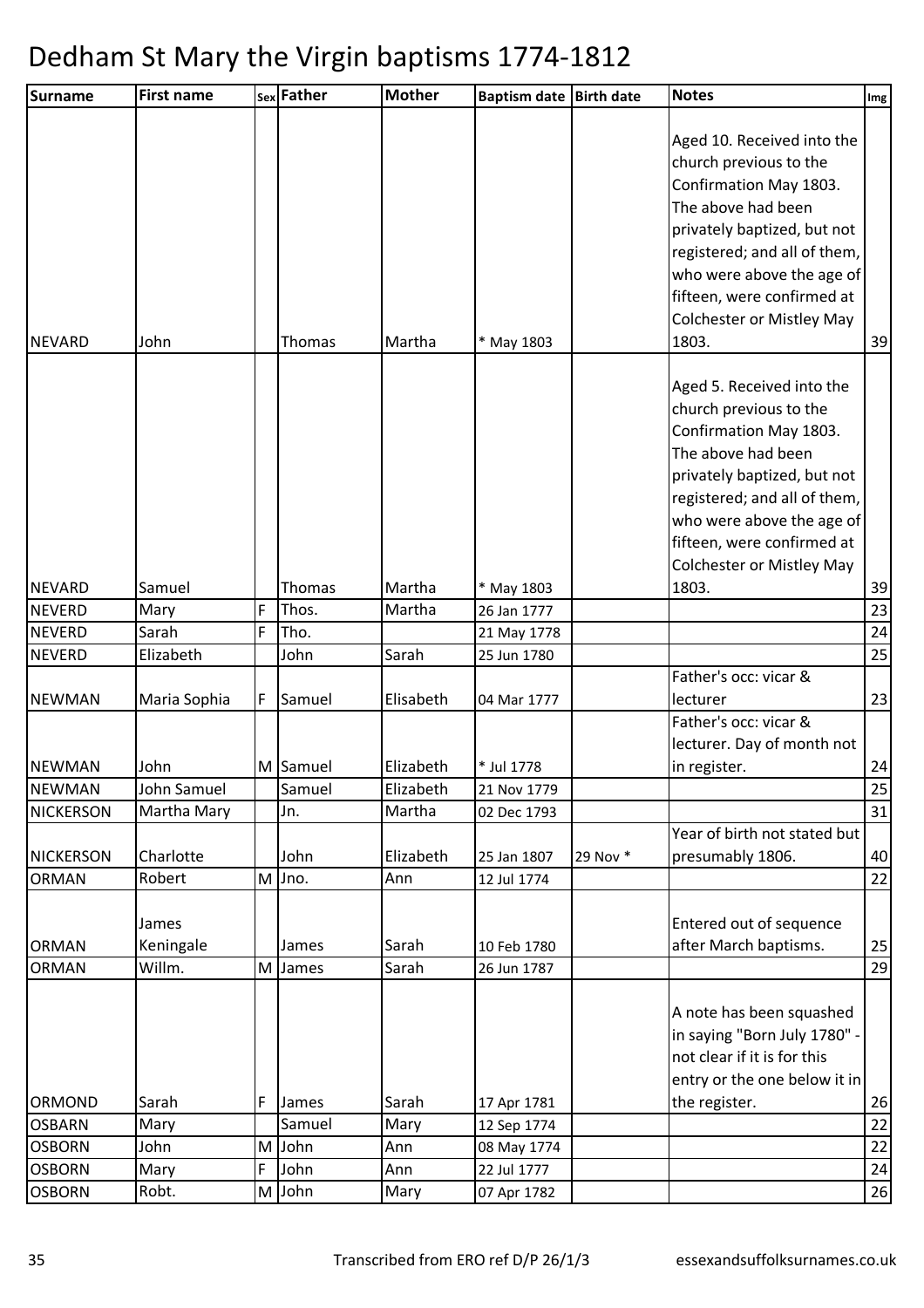| <b>Surname</b> | <b>First name</b> |             | sex Father           | <b>Mother</b> | Baptism date Birth date |             | <b>Notes</b>                                                                                                                                                                                                                                                                                                             | Img |
|----------------|-------------------|-------------|----------------------|---------------|-------------------------|-------------|--------------------------------------------------------------------------------------------------------------------------------------------------------------------------------------------------------------------------------------------------------------------------------------------------------------------------|-----|
| <b>OSBORN</b>  | Thos.             | M           | Samuel               | Sarah         | 12 Jun 1782             |             |                                                                                                                                                                                                                                                                                                                          | 26  |
| <b>OSBORN</b>  | Ann Mayor         | $\mathsf F$ | Robt.                | Ann           | 20 Jul 1788             |             |                                                                                                                                                                                                                                                                                                                          | 29  |
| <b>OSBORN</b>  | Mary Ann          |             | Josph.               | Mary          | 02 Apr 1793             |             |                                                                                                                                                                                                                                                                                                                          | 31  |
| <b>OSBORN</b>  | John              |             | Robt.                | Ann           | 19 Apr 1795             |             | Agd. 2 yrs                                                                                                                                                                                                                                                                                                               | 31  |
| <b>OSBORN</b>  | Saml.             |             | Robt.                | Ann           | 19 Apr 1795             |             |                                                                                                                                                                                                                                                                                                                          | 31  |
| <b>OSBORNE</b> | James             | M           | Tho.                 | Alice         | 21 Apr 1775             |             |                                                                                                                                                                                                                                                                                                                          | 22  |
|                |                   |             |                      |               |                         |             | Child's first name and                                                                                                                                                                                                                                                                                                   |     |
| <b>OSBORNE</b> | ?                 |             | Sam.                 |               | 03 Oct 1775             |             | gender not in register.                                                                                                                                                                                                                                                                                                  | 23  |
|                |                   |             |                      |               |                         |             | Below this is another entry<br>without the child's name,<br>just "Saml. Osborne" again<br>as the father. Was there a<br>second child baptised that<br>day, or was this an error as                                                                                                                                       |     |
|                |                   |             |                      |               |                         |             | the entry was copied up                                                                                                                                                                                                                                                                                                  |     |
| <b>OSBORNE</b> | Rachel            | F           | Saml.                | Rachel        | 26 Feb 1776             |             | into the register book?                                                                                                                                                                                                                                                                                                  | 23  |
| <b>OSBORNE</b> | Mary              |             | Saml.                |               | 31 Jan 1779             |             |                                                                                                                                                                                                                                                                                                                          | 24  |
| <b>OSBORNE</b> | William           |             | John                 | Mary          | 27 Sep 1779             |             |                                                                                                                                                                                                                                                                                                                          | 25  |
| <b>OSBORNE</b> | <b>Thomas</b>     |             | Samuel               | Mary          | 27 Jul 1780             |             |                                                                                                                                                                                                                                                                                                                          | 25  |
| <b>OSBORNE</b> | Clemence          |             | Samuel               | Mary          | 08 Sep 1782             |             |                                                                                                                                                                                                                                                                                                                          | 26  |
| <b>OSBORNE</b> | John              |             | Sam.                 | Mary          | 20 Jun 1784             |             |                                                                                                                                                                                                                                                                                                                          | 27  |
| <b>OSBORNE</b> | Robert            |             | Robert               | Ann           | 10 Oct 1784             |             |                                                                                                                                                                                                                                                                                                                          | 27  |
| <b>OSBORNE</b> | Susan             |             | Robt.                | Ann           | 25 Oct 1791             |             |                                                                                                                                                                                                                                                                                                                          | 30  |
| <b>OSBORNE</b> | Harriett West     |             | Jasp.                | Mary          | 25 Dec 1795             |             |                                                                                                                                                                                                                                                                                                                          | 32  |
| <b>OSBORNE</b> | Willm.            |             | Robt.                | Ann           | 12 Mar 1797             |             |                                                                                                                                                                                                                                                                                                                          | 32  |
| <b>OSBORNE</b> | Saml.             |             | Robt.                | Ann           | 12 Mar 1797             |             |                                                                                                                                                                                                                                                                                                                          | 32  |
| <b>OSBORNE</b> | Mary Ann          |             | Robt.                | Ann           | 02 Feb 1800             |             |                                                                                                                                                                                                                                                                                                                          | 33  |
| <b>OSBORNE</b> | Abraham           |             | Robert               | Ann           | 28 Feb 1802             | 28 Jan 1802 |                                                                                                                                                                                                                                                                                                                          | 35  |
| <b>OSBORNE</b> | Ann               |             | James Collins   Mary |               | 20 Mar 1803             | 20 Nov *    | Ann of James Collins and<br>Mary Osborne. Not clear if<br>child is illegitimate and the<br>father's surname is Collins<br>and the mother's Osborne,<br>or if the father's middle<br>name is Collins and the<br>family's surname is<br>Osborne. Year of birth not<br>stated but presumably<br>1802.<br>William of William | 36  |
|                |                   |             |                      |               |                         |             | <b>Heckford and Sarah</b>                                                                                                                                                                                                                                                                                                |     |
| <b>OSBORNE</b> | William           |             | William              | Sarah         | 14 Oct 1804             | 20 Aug 1804 | Osborne. B. B.                                                                                                                                                                                                                                                                                                           | 37  |
| <b>OSBORNE</b> | Orina Clement     |             | Robert               | Ann           | 24 Jun 1805             | * Jan 1804  | Day of birth not in register.   37                                                                                                                                                                                                                                                                                       |     |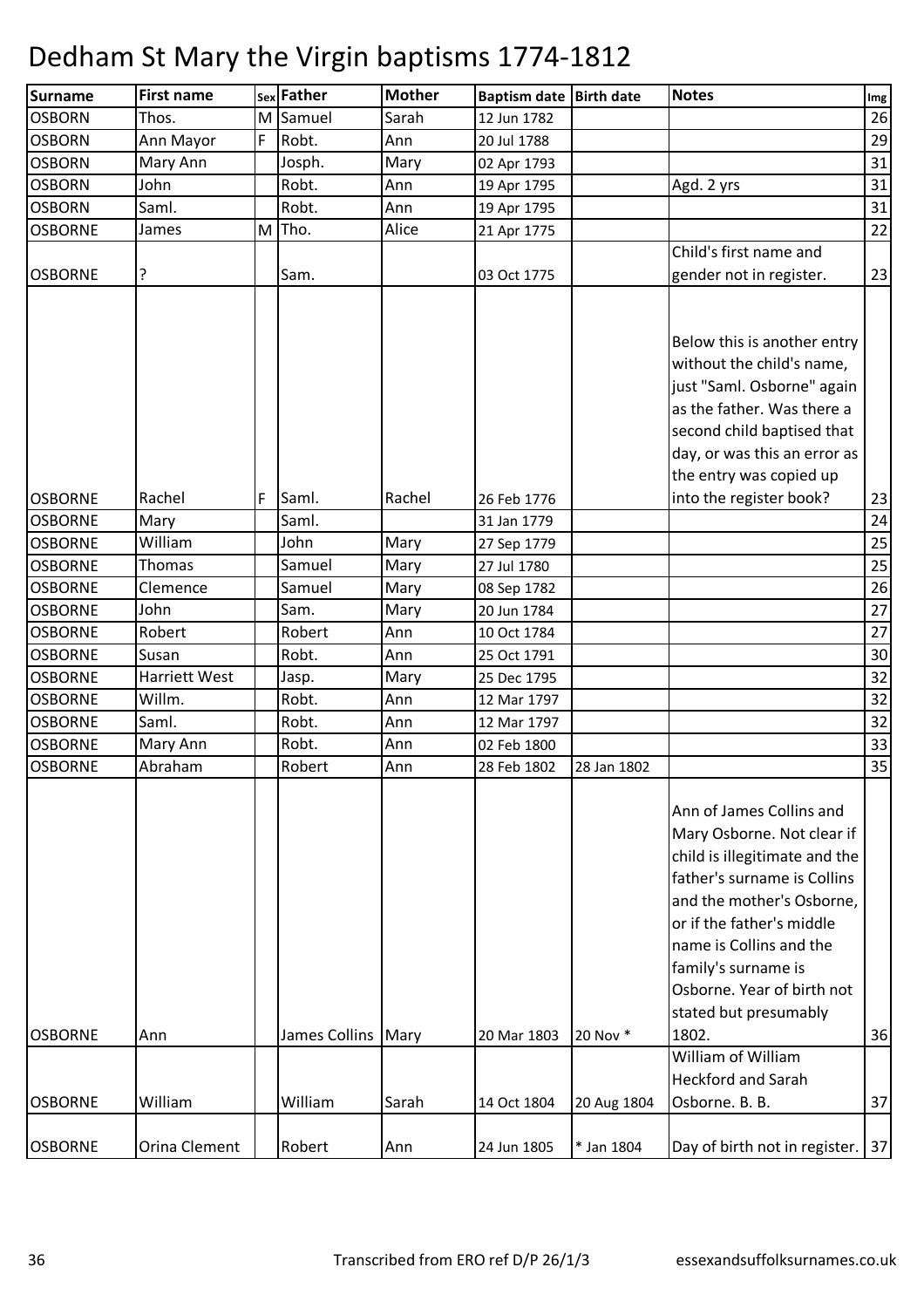| <b>Surname</b> | <b>First name</b>   |   | sex Father | <b>Mother</b> | Baptism date Birth date |             | <b>Notes</b>                                                                                                                                                                                                                                                                | $\lfloor$ lmg $\rfloor$ |
|----------------|---------------------|---|------------|---------------|-------------------------|-------------|-----------------------------------------------------------------------------------------------------------------------------------------------------------------------------------------------------------------------------------------------------------------------------|-------------------------|
| <b>OSBORNE</b> | Mary                |   | John       | Ann           | * May 1803              |             | Aged 24. Received into the<br>church previous to the<br>Confirmation May 1803.<br>The above had been<br>privately baptized, but not<br>registered; and all of them,<br>who were above the age of<br>fifteen, were confirmed at<br><b>Colchester or Mistley May</b><br>1803. | 38                      |
|                |                     |   |            |               |                         |             | Aged 5. Received into the<br>church previous to the<br>Confirmation May 1803.<br>The above had been<br>privately baptized, but not<br>registered; and all of them,<br>who were above the age of<br>fifteen, were confirmed at<br><b>Colchester or Mistley May</b>           |                         |
| <b>OSBORNE</b> | Thomas              |   | Thomas     | Sarah         | * May 1803              |             | 1803.                                                                                                                                                                                                                                                                       | 39                      |
| <b>OSBORNE</b> | Samuel              |   | Samuel     | Harriet       | 08 Nov 1807             | 01 Oct 1807 | Samuel of Samuel<br>Saunders & Harriet<br>Osborne. B. B.                                                                                                                                                                                                                    | 41                      |
|                |                     |   |            |               |                         |             | Mary of Robert Folkard &                                                                                                                                                                                                                                                    |                         |
| <b>OSBORNE</b> | Mary                |   | Robert     | Sarah         | 15 Nov 1807             | 15 Nov 1800 | Sarah Osborne. B. B.                                                                                                                                                                                                                                                        | 41                      |
| <b>OSBURN</b>  | Sarah               | F | Jno.       | Elisabeth     | 23 Jul 1775             |             |                                                                                                                                                                                                                                                                             | 22                      |
| <b>OSBURN</b>  | Sarah               | F | Samuel     | Frances       | 17 Feb 1778             |             |                                                                                                                                                                                                                                                                             | 24                      |
| <b>PAGE</b>    | William             |   | M Jno.     | Peggy         | 30 Nov 1774             |             |                                                                                                                                                                                                                                                                             | 22                      |
| <b>PAGE</b>    | <b>Gregory Bugg</b> |   | M Jno.     | Peggy         | 28 Jul 1776             |             |                                                                                                                                                                                                                                                                             | 23                      |
| <b>PAGE</b>    | Mary                |   | John       | Peggy         | 14 Dec 1780             |             | Aged 3 years                                                                                                                                                                                                                                                                | 25                      |
| <b>PAGE</b>    | Charlotte           |   | John       | Peggy         | 14 Dec 1780             |             | Aged 1 year 1/3                                                                                                                                                                                                                                                             | 25                      |
| PAGE           | Mary                | F | Jn.        | Margt.        | 27 Sep 1795             |             | Agd. 2 yr 3/4                                                                                                                                                                                                                                                               | 32                      |
| <b>PAGE</b>    | Peggy               | F | Jn.        | Margt.        | 27 Sep 1795             |             |                                                                                                                                                                                                                                                                             | 32                      |
| <b>PAGE</b>    | Charlotte           |   | John       | Margaret      | 19 May 1803             | * Oct 1797  | Birth date given as month<br>and year.                                                                                                                                                                                                                                      | 36                      |
|                |                     |   |            |               |                         |             | Birth date given as month                                                                                                                                                                                                                                                   |                         |
| <b>PAGE</b>    | Maria               |   | John       | Margaret      | 19 May 1803             | * Jan 1803  | and year.                                                                                                                                                                                                                                                                   | 36                      |
| <b>PAGE</b>    | Charles             |   | William    | Elizabeth     | 24 Feb 1811             | 30 Jan 1811 |                                                                                                                                                                                                                                                                             | 43                      |
| <b>PAIN</b>    | Sarah               |   | Wm.        | Elizth.       | 03 May 1795             |             |                                                                                                                                                                                                                                                                             | 31                      |
| <b>PAINE</b>   | Thomas James        |   | Thomas     | Sarah         | 22 May 1808             | 10 Mar 1808 |                                                                                                                                                                                                                                                                             | 41                      |
|                | Francis             |   |            |               |                         |             |                                                                                                                                                                                                                                                                             |                         |
| <b>PAINE</b>   | Elizabeth           |   | Thomas     | Sarah         | 22 Mar 1812             | 28 Jan 1812 |                                                                                                                                                                                                                                                                             | 43                      |
| <b>PARKER</b>  | John                | M | John       | Mary          | 29 Sep 1781             |             |                                                                                                                                                                                                                                                                             | 26                      |
| <b>PARKER</b>  | Martha              |   | John       | Mary          | 02 Apr 1786             |             |                                                                                                                                                                                                                                                                             | 28                      |
| <b>PARKER</b>  | Elizth.             | F | John       | Mary          | 09 Dec 1787             |             |                                                                                                                                                                                                                                                                             | 29                      |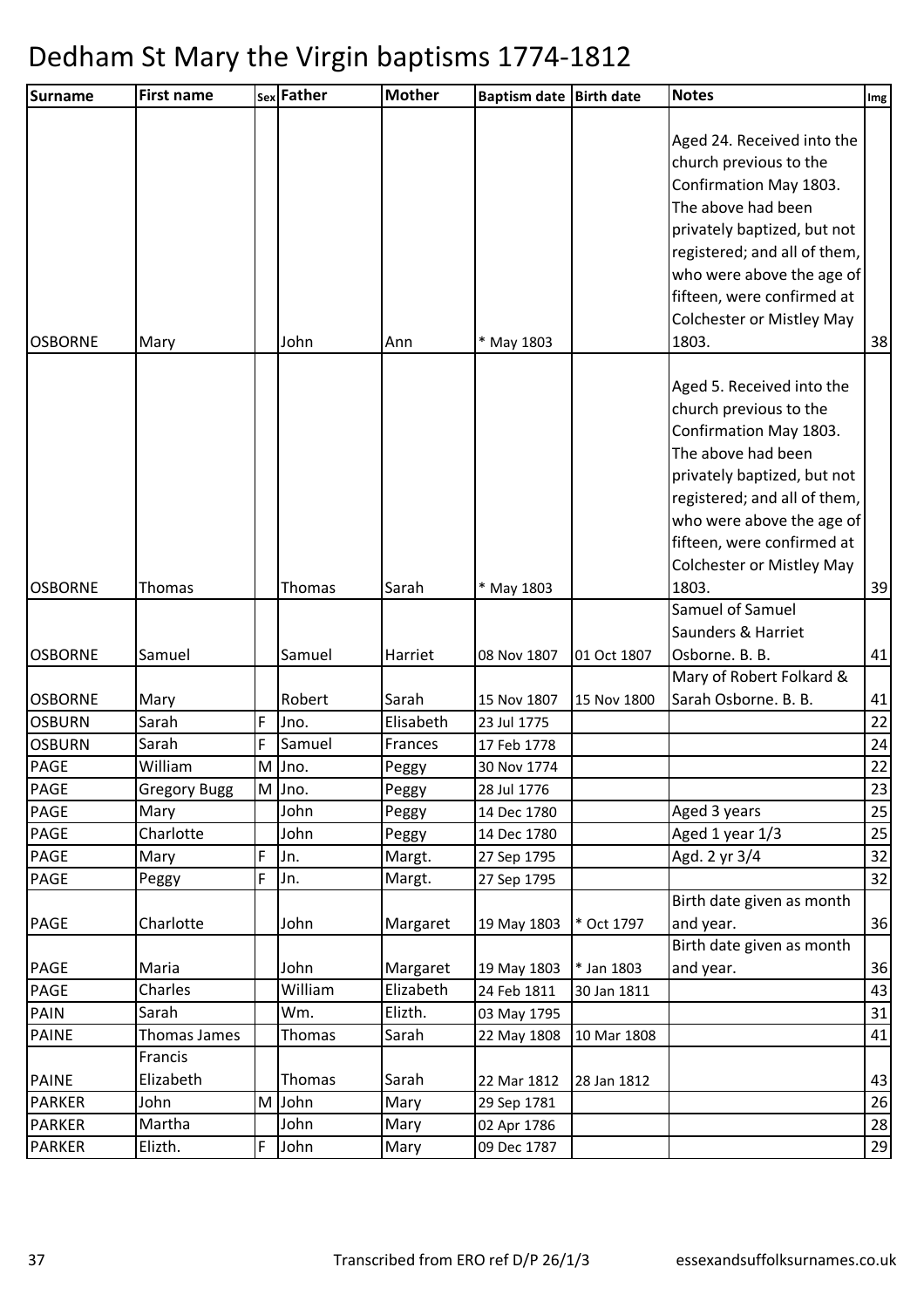| <b>Surname</b> | <b>First name</b> | sex Father | <b>Mother</b> | Baptism date Birth date | <b>Notes</b>                                                                                                                                                                                                                                                                      | Img |
|----------------|-------------------|------------|---------------|-------------------------|-----------------------------------------------------------------------------------------------------------------------------------------------------------------------------------------------------------------------------------------------------------------------------------|-----|
| <b>PARKER</b>  | William           | John       | Mary          | * May 1803              | Aged 13. Received into the<br>church previous to the<br>Confirmation May 1803.<br>The above had been<br>privately baptized, but not<br>registered; and all of them,<br>who were above the age of<br>fifteen, were confirmed at<br>Colchester or Mistley May<br>1803.              | 39  |
| <b>PARKER</b>  | Priscilla         | John       | Mary          | * May 1803              | Aged 9 and a half.<br>Received into the church<br>previous to the<br>Confirmation May 1803.<br>The above had been<br>privately baptized, but not<br>registered; and all of them,<br>who were above the age of<br>fifteen, were confirmed at<br>Colchester or Mistley May<br>1803. | 39  |
| <b>PARKER</b>  | Benjamin          | John       | Mary          | * May 1803              | Aged 7. Received into the<br>church previous to the<br>Confirmation May 1803.<br>The above had been<br>privately baptized, but not<br>registered; and all of them,<br>who were above the age of<br>fifteen, were confirmed at<br><b>Colchester or Mistley May</b><br>1803.        | 39  |
| <b>PARKER</b>  | Elizabeth         | John       | Mary          | * May 1803              | Aged 5. Received into the<br>church previous to the<br>Confirmation May 1803.<br>The above had been<br>privately baptized, but not<br>registered; and all of them,<br>who were above the age of<br>fifteen, were confirmed at<br><b>Colchester or Mistley May</b><br>1803.        | 39  |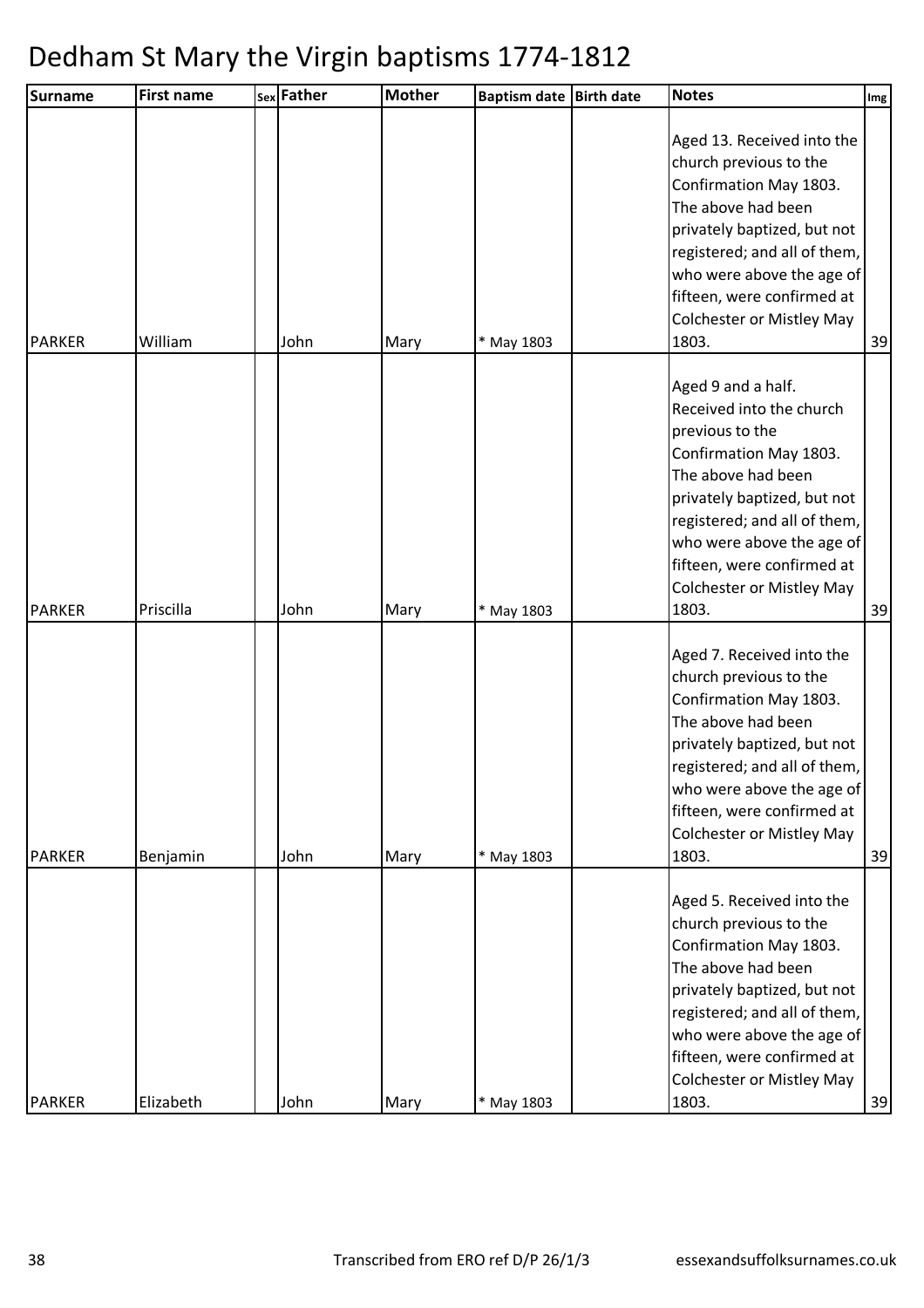| <b>Surname</b>  | <b>First name</b> | sex Father | <b>Mother</b> | <b>Baptism date</b><br><b>Birth date</b> | <b>Notes</b>                                                                                                                                                                                                                                                                | Img |
|-----------------|-------------------|------------|---------------|------------------------------------------|-----------------------------------------------------------------------------------------------------------------------------------------------------------------------------------------------------------------------------------------------------------------------------|-----|
| <b>PARKER</b>   | Lucy              | John       | Mary          | * May 1803                               | Aged 3. Received into the<br>church previous to the<br>Confirmation May 1803.<br>The above had been<br>privately baptized, but not<br>registered; and all of them,<br>who were above the age of<br>fifteen, were confirmed at<br><b>Colchester or Mistley May</b><br>1803.  | 39  |
| PATERSON        | Elizabeth         | William    | Eliz.         | * May 1803                               | Aged 28. Received into the<br>church previous to the<br>Confirmation May 1803.<br>The above had been<br>privately baptized, but not<br>registered; and all of them,<br>who were above the age of<br>fifteen, were confirmed at<br><b>Colchester or Mistley May</b><br>1803. | 38  |
| <b>PATERSON</b> | Rebecca           | William    | Eliz.         | * May 1803                               | Aged 19. Received into the<br>church previous to the<br>Confirmation May 1803.<br>The above had been<br>privately baptized, but not<br>registered; and all of them,<br>who were above the age of<br>fifteen, were confirmed at<br><b>Colchester or Mistley May</b><br>1803. | 38  |
| <b>PATERSON</b> | Sarah             | William    | Eliz.         | * May 1803                               | Aged 27. Received into the<br>church previous to the<br>Confirmation May 1803.<br>The above had been<br>privately baptized, but not<br>registered; and all of them,<br>who were above the age of<br>fifteen, were confirmed at<br>Colchester or Mistley May<br>1803.        | 38  |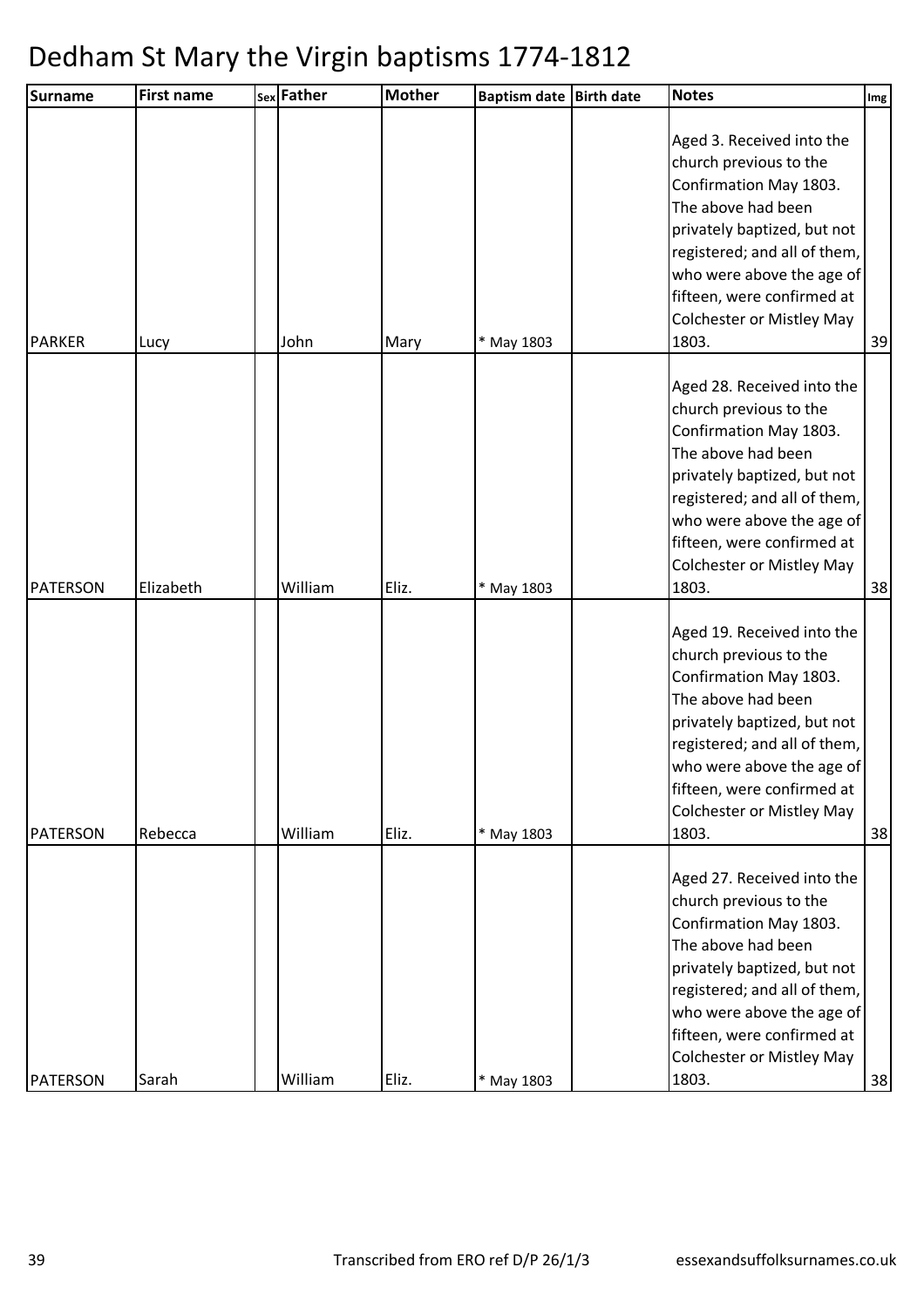| <b>Surname</b>   | <b>First name</b> |   | sex Father | <b>Mother</b> | <b>Baptism date</b> | <b>Birth date</b> | <b>Notes</b>                                                                                                                                                                                                                                                                                                                        | $\lfloor \text{Im} g \rfloor$ |
|------------------|-------------------|---|------------|---------------|---------------------|-------------------|-------------------------------------------------------------------------------------------------------------------------------------------------------------------------------------------------------------------------------------------------------------------------------------------------------------------------------------|-------------------------------|
| PATERSON         | John              |   | William    | Eliz.         | * May 1803          |                   | Aged 11. Received into the<br>church previous to the<br>Confirmation May 1803.<br>The above had been<br>privately baptized, but not<br>registered; and all of them,<br>who were above the age of<br>fifteen, were confirmed at<br><b>Colchester or Mistley May</b><br>1803.                                                         | 38                            |
|                  |                   |   |            |               |                     |                   | Aged 7. Samuel of Samuel<br><b>Bruce and Elizabeth</b><br>Paterson. B. B. Received<br>into the church previous to<br>the Confirmation May<br>1803. The above had been<br>privately baptized, but not<br>registered; and all of them,<br>who were above the age of<br>fifteen, were confirmed at<br><b>Colchester or Mistley May</b> |                               |
| <b>PATERSON</b>  | Samuel            |   | Samuel     | Elizabeth     | * May 1803          |                   | 1803.                                                                                                                                                                                                                                                                                                                               | 39                            |
| PATTERSEN        | Susan             |   | Will.      | Eliz.         | 27 Dec 1780         |                   |                                                                                                                                                                                                                                                                                                                                     | 25                            |
| <b>PATTERSON</b> | Sarah             | F | Willm.     | Eliz.         | 31 Jan 1776         |                   |                                                                                                                                                                                                                                                                                                                                     | 23                            |
| <b>PATTERSON</b> | William           |   | Wm.        | Eliz.         | 21 May 1778         |                   |                                                                                                                                                                                                                                                                                                                                     | 24                            |
| <b>PATTERSON</b> | William           |   | William    | Eliz.         | 10 Aug 1782         |                   |                                                                                                                                                                                                                                                                                                                                     | 26                            |
| <b>PATTERSON</b> | Ephraim           |   | Wilm.      | Eliz.         | 17 Jan 1790         |                   |                                                                                                                                                                                                                                                                                                                                     | 30                            |
| <b>PAYNE</b>     | Richard           |   | Thomas     | Sarah         | 08 Jul 1810         | 28 May 1810       |                                                                                                                                                                                                                                                                                                                                     | 42                            |
| <b>PAYNE</b>     | Elizabeth         |   | William    | Elizabeth     | 16 Sep 1810         | 17 Jul 1810       |                                                                                                                                                                                                                                                                                                                                     | 42                            |
| <b>PEARSON</b>   | Mary              | F | Willm.     | Elizabeth     | 08 Feb 1778         |                   |                                                                                                                                                                                                                                                                                                                                     | 24                            |
| <b>PEARSON</b>   | William Lot       | M | William    | Eliz.         | 30 Jul 1782         |                   |                                                                                                                                                                                                                                                                                                                                     | 26                            |
| <b>PEARSON</b>   | Lucy              |   | William    | Elizabeth     | 12 Apr 1785         |                   |                                                                                                                                                                                                                                                                                                                                     | 28                            |
| <b>PEARSON</b>   | Eliza             | F | Willm.     | Elizth.       | 11 Jun 1787         |                   |                                                                                                                                                                                                                                                                                                                                     | 29                            |
| <b>PEARSON</b>   | John              |   | Wm.        | Elizth.       | 28 Jun 1791         |                   |                                                                                                                                                                                                                                                                                                                                     | 30                            |
|                  |                   |   |            |               |                     |                   | Daughter of Dr. Perkins &                                                                                                                                                                                                                                                                                                           |                               |
| <b>PERKINS</b>   | Mary              | F | ?          | Dorothy       | 22 Jan 1779         |                   | Dorothy his wife                                                                                                                                                                                                                                                                                                                    | 24                            |
|                  |                   |   |            | Ann           |                     |                   |                                                                                                                                                                                                                                                                                                                                     |                               |
| <b>PICKESS</b>   | Henry George      |   | Henry      | Alderton      | 21 Mar 1801         | 27 Dec 1797       |                                                                                                                                                                                                                                                                                                                                     | 34                            |
|                  |                   |   |            | Ann           |                     |                   |                                                                                                                                                                                                                                                                                                                                     |                               |
| <b>PICKESS</b>   | George Buck       |   | Henry      | Alderton      | 21 Mar 1801         | 06 Mar 1800       |                                                                                                                                                                                                                                                                                                                                     | 34                            |
| <b>PICKESS</b>   | Maria             |   | Henry      | Ann           | 30 Mar 1802         | 02 Jan 1802       |                                                                                                                                                                                                                                                                                                                                     | 35                            |
| <b>PICKISS</b>   | Elizth. Ann       |   | Henry      | Ann           | 06 Apr 1790         |                   |                                                                                                                                                                                                                                                                                                                                     | 30                            |
| <b>PICKISS</b>   | Lucy Thompson     |   | Heny.      | Ann           | 19 Mar 1792         |                   |                                                                                                                                                                                                                                                                                                                                     | 30                            |
| <b>PICKISS</b>   | <b>Emily Buck</b> |   | Henry      | Ann           | 30 Dec 1794         |                   |                                                                                                                                                                                                                                                                                                                                     | 31                            |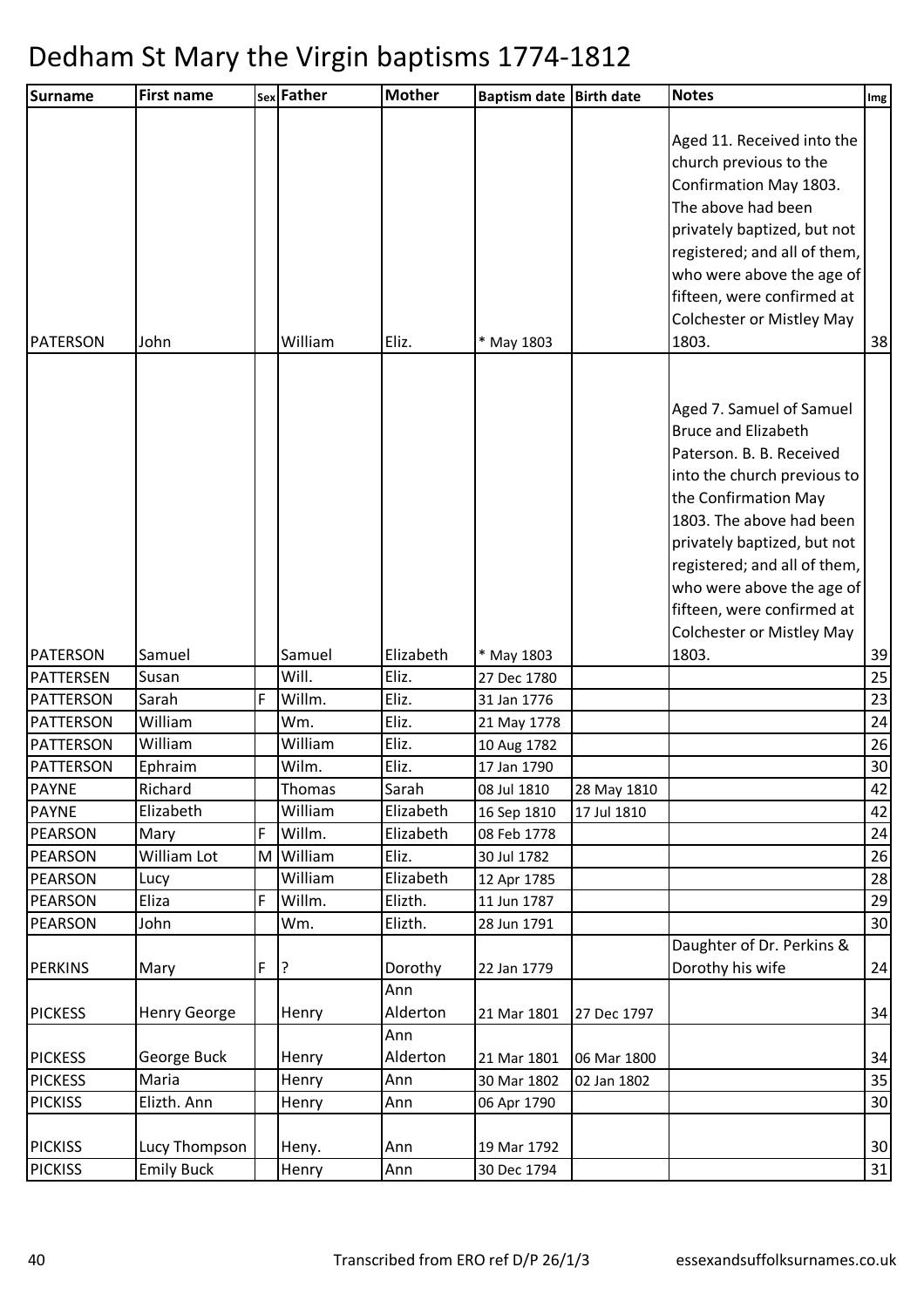| <b>Surname</b> | <b>First name</b> |   | sex Father | <b>Mother</b> | Baptism date Birth date |             | <b>Notes</b>                                                                                                                                                                                                                                                                                                                  | Img |
|----------------|-------------------|---|------------|---------------|-------------------------|-------------|-------------------------------------------------------------------------------------------------------------------------------------------------------------------------------------------------------------------------------------------------------------------------------------------------------------------------------|-----|
|                | Harrt.            |   |            |               |                         |             |                                                                                                                                                                                                                                                                                                                               |     |
| <b>PICKISS</b> | Hammond           |   | Heny.      | Ann           | 26 Jul 1796             |             |                                                                                                                                                                                                                                                                                                                               | 32  |
| PILKINGTON     | Sarah             | F | Jeremiah   | Sarah         | 12 Nov 1775             |             |                                                                                                                                                                                                                                                                                                                               | 23  |
| PILKINGTON     | Elisabeth         | F | Jeremiah   | Sarah         | 28 Sep 1777             |             |                                                                                                                                                                                                                                                                                                                               | 24  |
| PIZZEY         | John Gordon       |   | John       | Hannah        | 08 Jul 1804             | 10 Nov 1800 |                                                                                                                                                                                                                                                                                                                               | 37  |
| <b>POPPS</b>   | Susanna           |   | Daniel     | Mary          | 09 Jan 1780             |             |                                                                                                                                                                                                                                                                                                                               | 25  |
|                |                   |   |            |               |                         |             | Phoebe of Thos. Barker                                                                                                                                                                                                                                                                                                        |     |
|                |                   |   |            |               |                         |             | and Alice Popps. Base                                                                                                                                                                                                                                                                                                         |     |
| <b>POPPS</b>   | Phoebe            |   | Thos.      | Alice         | 28 Jul 1800             |             | Born.                                                                                                                                                                                                                                                                                                                         | 33  |
| <b>POPPS</b>   | Daniel            |   | Daniel     | Judith        | 28 Nov 1802             | 16 Oct 1802 |                                                                                                                                                                                                                                                                                                                               | 35  |
| <b>POPPS</b>   | Mary              |   | Daniel     | Judith        | * May 1803              |             | Aged 7. Received into the<br>church previous to the<br>Confirmation May 1803.<br>The above had been<br>privately baptized, but not<br>registered; and all of them,<br>who were above the age of<br>fifteen, were confirmed at<br><b>Colchester or Mistley May</b><br>1803.                                                    | 38  |
| <b>POPPS</b>   | Sarah             |   | Daniel     | Judith        | * May 1803              |             | Aged 3. Received into the<br>church previous to the<br>Confirmation May 1803.<br>The above had been<br>privately baptized, but not<br>registered; and all of them,<br>who were above the age of<br>fifteen, were confirmed at<br><b>Colchester or Mistley May</b><br>1803.                                                    | 38  |
| <b>POPPS</b>   | Mary              |   | Henry      | Alice         | * May 1803              |             | Aged 8. Mary of Henry<br>Blomfield & Alice Popps. B.<br>B. Received into the church<br>previous to the<br>Confirmation May 1803.<br>The above had been<br>privately baptized, but not<br>registered; and all of them,<br>who were above the age of<br>fifteen, were confirmed at<br><b>Colchester or Mistley May</b><br>1803. | 38  |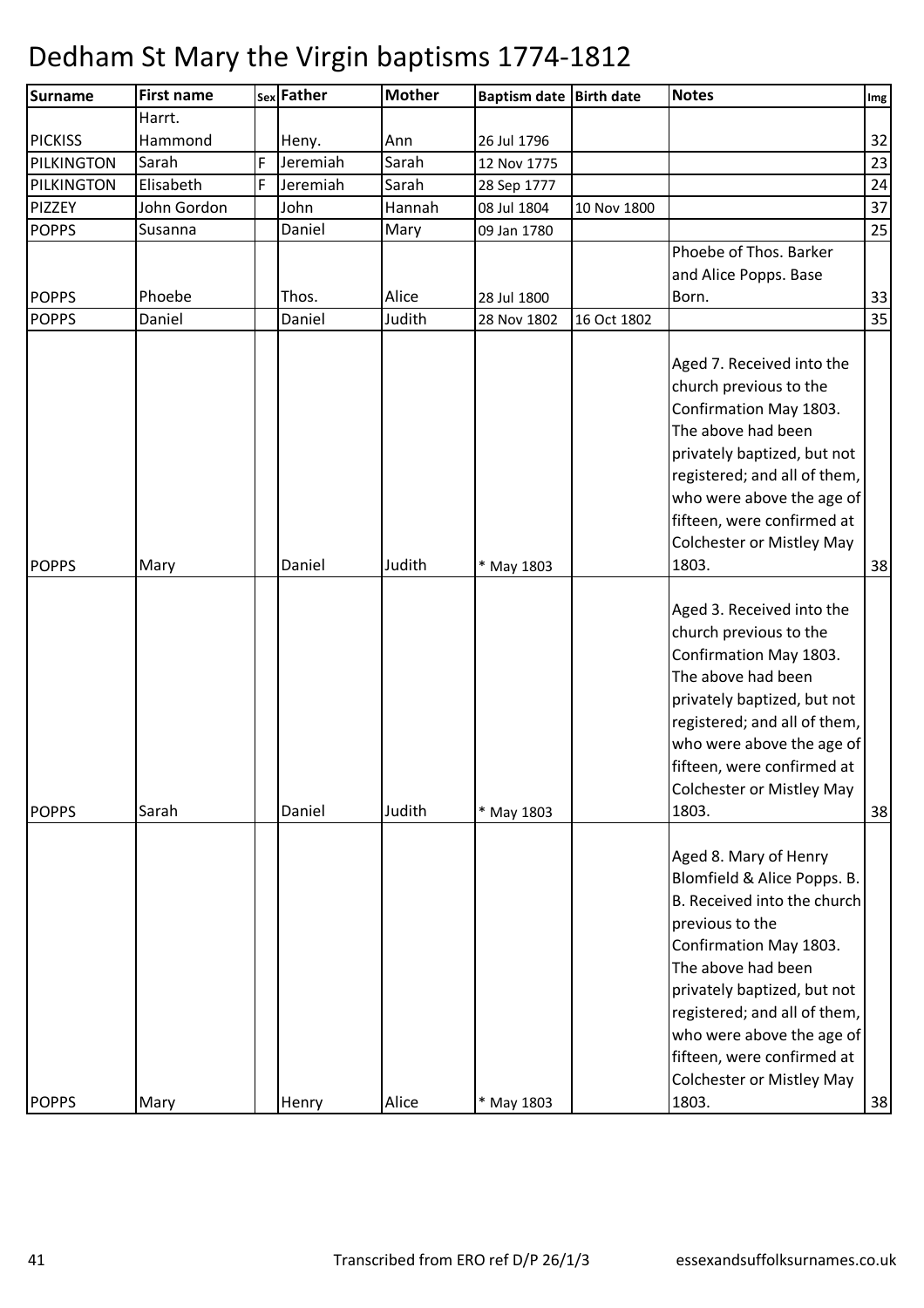| <b>Surname</b>               | <b>First name</b>  |        | sex Father       | <b>Mother</b> | Baptism date Birth date    |             | <b>Notes</b>                                                                                                                                                                                                                                                                                                                | Img      |
|------------------------------|--------------------|--------|------------------|---------------|----------------------------|-------------|-----------------------------------------------------------------------------------------------------------------------------------------------------------------------------------------------------------------------------------------------------------------------------------------------------------------------------|----------|
| <b>POPPS</b>                 | Phoebe             |        | Thomas           | Alice         | * May 1803                 |             | Aged 3. Mary of Thomas<br>Barker & Alice Popps. B. B.<br>Received into the church<br>previous to the<br>Confirmation May 1803.<br>The above had been<br>privately baptized, but not<br>registered; and all of them,<br>who were above the age of<br>fifteen, were confirmed at<br><b>Colchester or Mistley May</b><br>1803. | 38       |
|                              |                    |        |                  |               |                            |             | Aged 20. Received into the<br>church previous to the<br>Confirmation May 1803.                                                                                                                                                                                                                                              |          |
|                              |                    |        |                  |               |                            |             | The above had been<br>privately baptized, but not<br>registered; and all of them,<br>who were above the age of<br>fifteen, were confirmed at                                                                                                                                                                                |          |
|                              |                    |        |                  |               |                            |             | <b>Colchester or Mistley May</b>                                                                                                                                                                                                                                                                                            |          |
| <b>POPPS</b>                 | Ann                |        | Daniel           | Mary          | * May 1803                 |             | 1803.                                                                                                                                                                                                                                                                                                                       | 39       |
| <b>POPS</b>                  | Alice<br>Sarah     | F<br>F | Daniel<br>Daniel | Mary          | 16 Jan 1774                |             |                                                                                                                                                                                                                                                                                                                             | 22       |
| <b>POPS</b><br><b>PORTER</b> | Sarah              | F      |                  | Mary<br>Sarah | 25 Apr 1777<br>15 Jan 1774 |             | Base born                                                                                                                                                                                                                                                                                                                   | 23<br>22 |
| <b>POWELL</b>                | John               | M      | Willm.           | Margaret      | 28 Dec 1774                |             |                                                                                                                                                                                                                                                                                                                             | 22       |
|                              |                    |        |                  |               |                            |             |                                                                                                                                                                                                                                                                                                                             |          |
| <b>POWELL</b>                | John Blackwell     |        | John             | Susan         | 20 Oct 1801                | 24 Sep 1801 |                                                                                                                                                                                                                                                                                                                             | 35       |
| <b>POWELL</b>                | Mary               |        | John             | Susanna       | 08 Feb 1803                | 12 Jan 1803 |                                                                                                                                                                                                                                                                                                                             | 36       |
| <b>POWELL</b>                | William            |        | John             | Susanna       | 17 Apr 1804                | 13 Mar 1804 |                                                                                                                                                                                                                                                                                                                             | 36       |
| <b>POWELL</b>                | Henry Mason        |        | John             | Susan         | 30 Jun 1806                | 12 Jan 1806 |                                                                                                                                                                                                                                                                                                                             | 40       |
| <b>POWELL</b>                | Susan              |        | John             | Susanna       | 08 Apr 1808                | * Apr 1807  | Day of birth not stated.                                                                                                                                                                                                                                                                                                    | 41       |
| <b>POWELL</b>                | <b>Edward Bunn</b> |        | John             | Susanna       | 13 Feb 1810                | 11 Jan 1810 |                                                                                                                                                                                                                                                                                                                             | 42       |
| <b>PRAT</b>                  | Robert             |        | Robert           | Susan         | 28 Dec 1783                |             |                                                                                                                                                                                                                                                                                                                             | 27       |
| <b>PRAT</b>                  | Mary               |        | Robert           | Priscilla     | 17 Apr 1785                |             |                                                                                                                                                                                                                                                                                                                             | 28       |
| <b>PRATT</b>                 | Elizabeth          | F      | Robt.            | Priscilla     | 03 Dec 1776                |             |                                                                                                                                                                                                                                                                                                                             | 23       |
| <b>PRATT</b>                 | Hannah             | F      | Saml.            | Mary          | 05 Jun 1777                |             |                                                                                                                                                                                                                                                                                                                             | 23       |
| <b>PRATT</b>                 | Sarah<br>Susanna   | F      | Robt.<br>John    | Priscilla     | 15 Mar 1778                |             |                                                                                                                                                                                                                                                                                                                             | 24       |
| <b>PRATT</b><br><b>PRATT</b> | Lucy               |        | William          | Mary<br>Sarah | 25 May 1779<br>02 Jul 1780 |             |                                                                                                                                                                                                                                                                                                                             | 25<br>25 |
| <b>PRATT</b>                 | Alice              |        | Robert           | Priscilla     | 28 Apr 1782                |             |                                                                                                                                                                                                                                                                                                                             | 26       |
| <b>PRATT</b>                 | Danl.              |        | Danl.            | Phoebe        | 03 Jun 1798                |             |                                                                                                                                                                                                                                                                                                                             | 32       |
| <b>PRATT</b>                 | Lucy Allen         |        | Danl.            | Phoebe        | 10 Nov 1799                |             |                                                                                                                                                                                                                                                                                                                             | 33       |
| <b>PRATT</b>                 | Daniel             |        | Daniel           | Phoebe        | 19 Sep 1802                | 15 Jun 1802 |                                                                                                                                                                                                                                                                                                                             | 35       |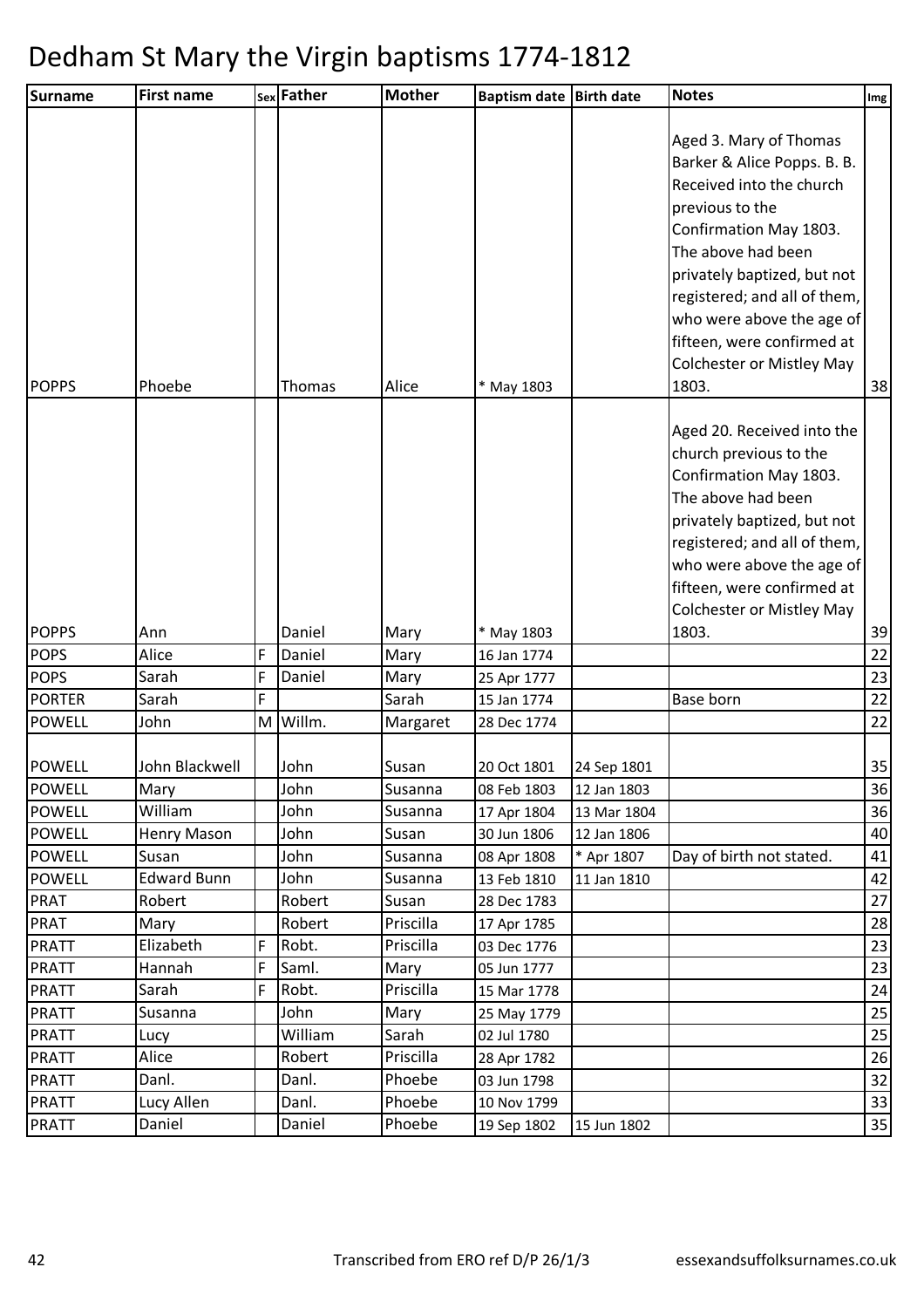| <b>Surname</b>               | <b>First name</b>     |   | sex Father     | <b>Mother</b> | Baptism date Birth date   |             | <b>Notes</b>                     | Img      |
|------------------------------|-----------------------|---|----------------|---------------|---------------------------|-------------|----------------------------------|----------|
|                              |                       |   |                |               |                           |             |                                  |          |
|                              |                       |   |                |               |                           |             | No date - entered between        |          |
|                              |                       |   |                |               |                           |             | baptisms for Jan and Feb.        |          |
|                              |                       |   |                |               |                           |             | Parents' first names not in      |          |
|                              |                       |   |                |               |                           |             | register - unclear if            |          |
|                              |                       |   |                |               |                           |             | surname is that of mother        |          |
| <b>PRETTY</b>                | Charlotte             | F | 3              | ?             | * * 1776                  |             | or father.                       | 23       |
| <b>PRETTY</b>                | <b>Charles Tenant</b> |   |                | Charlott      | 16 Feb 1794               |             | Basd.                            | 31       |
|                              |                       |   |                |               |                           |             | A note has been squashed         |          |
|                              |                       |   |                |               |                           |             | in saying "Born July 1780" -     |          |
|                              |                       |   |                |               |                           |             | not clear if it is for this      |          |
|                              |                       |   |                |               |                           |             | entry or the one above it in     |          |
| <b>PRIOR</b>                 | Mary                  |   | John           | Mary          | 22 Apr 1781               |             | the register.                    | 26       |
| <b>PRIOR</b>                 | Lucy                  |   | Thomas         | Mary          | 24 Oct 1802               | 24 Sep 1802 |                                  | 35       |
|                              |                       |   |                |               |                           |             | Year of birth not stated but     |          |
| <b>PRIOR</b>                 | Robert                |   | Thomas         | Mary          | 13 Jan 1805               | 07 Dec *    | presumably 1804.                 | 37       |
|                              |                       |   |                |               |                           |             | Aged 6. Henry of John Prior      |          |
|                              |                       |   |                |               |                           |             | & Eliz. Sherman. B. B.           |          |
|                              |                       |   |                |               |                           |             | Received into the church         |          |
|                              |                       |   |                |               |                           |             | previous to the                  |          |
|                              |                       |   |                |               |                           |             | Confirmation May 1803.           |          |
|                              |                       |   |                |               |                           |             | The above had been               |          |
|                              |                       |   |                |               |                           |             | privately baptized, but not      |          |
|                              |                       |   |                |               |                           |             | registered; and all of them,     |          |
|                              |                       |   |                |               |                           |             | who were above the age of        |          |
|                              |                       |   |                |               |                           |             | fifteen, were confirmed at       |          |
|                              |                       |   |                |               |                           |             | Colchester or Mistley May        |          |
| <b>PRIOR</b>                 | Henry                 |   | John           | Eliz.         | * May 1803                |             | 1803.                            | 39       |
|                              |                       |   |                |               |                           |             |                                  |          |
|                              |                       |   |                |               |                           |             | Aged 6. Philip Of John Prior     |          |
|                              |                       |   |                |               |                           |             | & Eliz. Sherman. B. B.           |          |
|                              |                       |   |                |               |                           |             | Received into the church         |          |
|                              |                       |   |                |               |                           |             | previous to the                  |          |
|                              |                       |   |                |               |                           |             | Confirmation May 1803.           |          |
|                              |                       |   |                |               |                           |             | The above had been               |          |
|                              |                       |   |                |               |                           |             | privately baptized, but not      |          |
|                              |                       |   |                |               |                           |             | registered; and all of them,     |          |
|                              |                       |   |                |               |                           |             | who were above the age of        |          |
|                              |                       |   |                |               |                           |             | fifteen, were confirmed at       |          |
|                              |                       |   |                |               |                           |             | <b>Colchester or Mistley May</b> |          |
| <b>PRIOR</b><br><b>PRIOR</b> | Philip<br>Elizabeth   |   | John<br>Thomas | Eliz.<br>Mary | * May 1803<br>27 Sep 1807 | 16 Aug 1807 | 1803.                            | 39<br>40 |
| <b>PRYOR</b>                 | Thos.                 |   | Thos.          | Mary          | 13 Mar 1796               |             |                                  | 32       |
| <b>PRYOR</b>                 | Mary                  |   | Thos.          | Mary          | 04 Feb 1798               |             |                                  | 32       |
| PUDDEPHATT                   | Eliza                 |   | John           | Hester        | 01 Mar 1801               | 18 Jan 1801 |                                  | 34       |
| <b>PURKIS</b>                | Sarah                 |   | John           | Sarah         | 17 May 1801               | 23 Apr 1801 |                                  | 34       |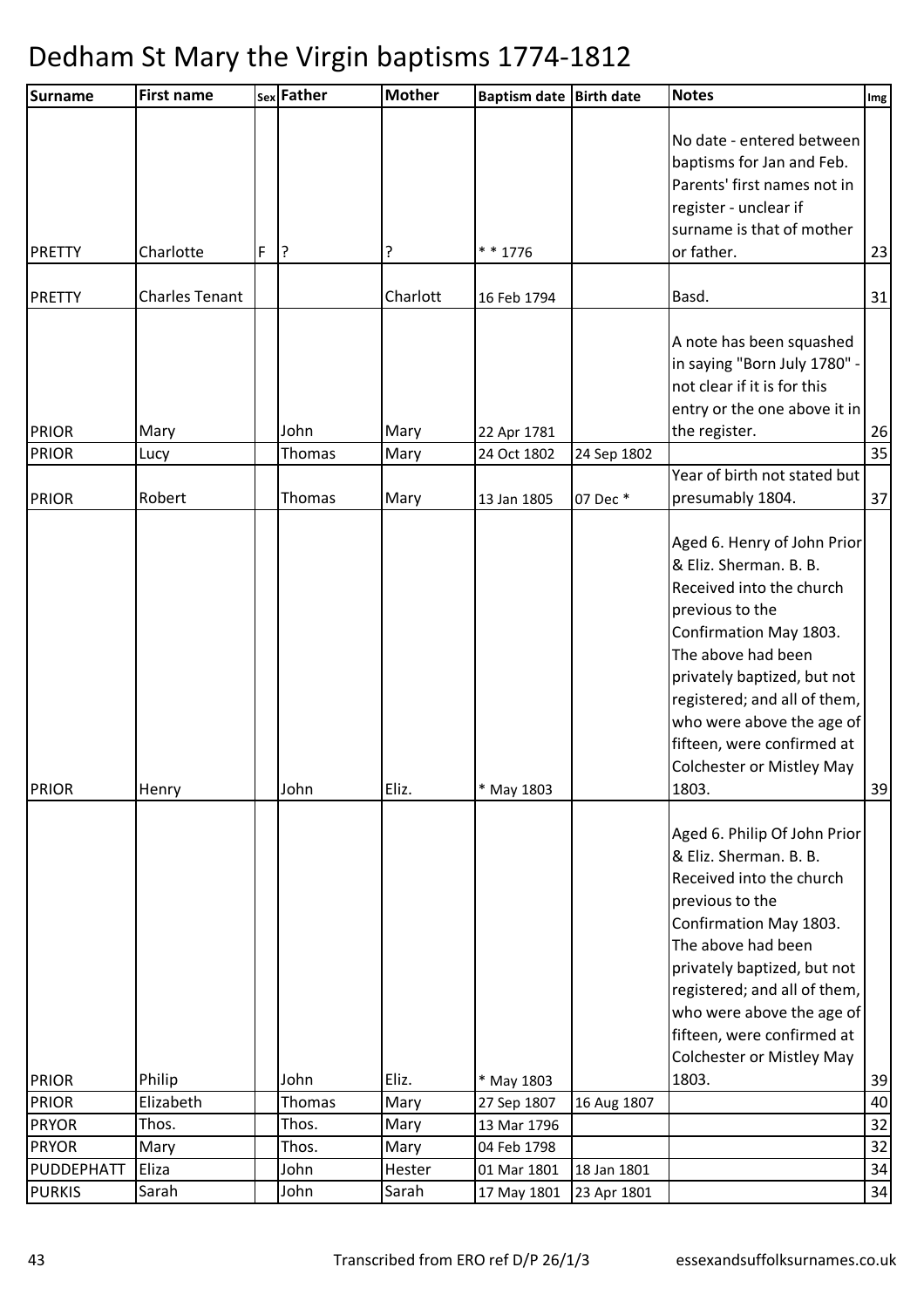| <b>Surname</b>   | <b>First name</b> |   | sex Father   | <b>Mother</b> | <b>Baptism date</b> | <b>Birth date</b> | <b>Notes</b>                                                                                                                                                                                                                                                                                                                                                                                                                                          | Img |
|------------------|-------------------|---|--------------|---------------|---------------------|-------------------|-------------------------------------------------------------------------------------------------------------------------------------------------------------------------------------------------------------------------------------------------------------------------------------------------------------------------------------------------------------------------------------------------------------------------------------------------------|-----|
| <b>PURKISS</b>   | Mary              |   | John         | Mary          | 13 Jun 1790         |                   |                                                                                                                                                                                                                                                                                                                                                                                                                                                       | 30  |
| <b>PURKISS</b>   | Ann               |   | Jn.          | Mary          | 05 Apr 1792         |                   |                                                                                                                                                                                                                                                                                                                                                                                                                                                       | 30  |
| <b>RAISIN</b>    | Mary Ann          |   | William      | Hannah        | 11 Aug 1811         | 07 Apr 1811       |                                                                                                                                                                                                                                                                                                                                                                                                                                                       | 43  |
| <b>RAMPLIN</b>   | Rachel            |   | Willm.       | Rachl.        | 23 Jun 1799         |                   |                                                                                                                                                                                                                                                                                                                                                                                                                                                       | 33  |
| <b>RAMPLIN</b>   | Elizabeth         |   | William      | Rachael       | 31 Oct 1802         | 03 Oct 1802       |                                                                                                                                                                                                                                                                                                                                                                                                                                                       | 35  |
| <b>RAMPLIN</b>   | William           |   | William      | Rachel        | 09 Oct 1808         | 07 Sep 1808       |                                                                                                                                                                                                                                                                                                                                                                                                                                                       | 41  |
| <b>RAMPLIN</b>   | Joseph            |   | William      | Rachel        | 22 Nov 1812         | 18 Oct 1812       |                                                                                                                                                                                                                                                                                                                                                                                                                                                       | 43  |
| <b>RANDAL</b>    | Thomas            |   | Thomas       | Sarah         | 05 Aug 1811         | 01 Jul 1811       |                                                                                                                                                                                                                                                                                                                                                                                                                                                       | 43  |
| RANDAL           | Rebecca           |   | Thomas       | Sarah         | 30 Aug 1812         | 01 Jun 1812       |                                                                                                                                                                                                                                                                                                                                                                                                                                                       | 43  |
| <b>RANSON</b>    | William           |   | Will.        | Elizabeth     | 16 Apr 1779         |                   |                                                                                                                                                                                                                                                                                                                                                                                                                                                       | 25  |
| <b>REAVES</b>    | Mary              |   |              | Ann           | 14 Jul 1778         |                   | Base born                                                                                                                                                                                                                                                                                                                                                                                                                                             | 24  |
| <b>REEVE</b>     | Ann               |   |              | Ann           | 25 Jul 1775         |                   | Base born                                                                                                                                                                                                                                                                                                                                                                                                                                             | 22  |
| <b>REEVE</b>     | Susan             |   | James        | Mary          | 21 Mar 1801         | 21 Feb 1801       | Susan of James Wright and<br>Mary Reeve. Unclear if<br>Wright is the father's<br>surname and Reeve the<br>mother's surname, and<br>thus the child illegitimate.<br>Or if Wright is the father's<br>middle name and Reeve is<br>the family surname.<br>Susan of James Wright and<br>Mary Reeve. Unclear if<br>Wright is the father's<br>surname and Reeve the<br>mother's surname, and<br>thus the child illegitimate.<br>Or if Wright is the father's | 34  |
|                  |                   |   |              |               |                     |                   | middle name and Reeve is                                                                                                                                                                                                                                                                                                                                                                                                                              |     |
| <b>REEVE</b>     | Susan             |   | James Wright | Mary          | 21 Mar 1801         | 21 Feb 1801       | the family surname.                                                                                                                                                                                                                                                                                                                                                                                                                                   | 34  |
| <b>ROBERSON</b>  | Elizabeth         |   | Richard      | Sarah         | 04 May 1806         | 12 Mar 1806       |                                                                                                                                                                                                                                                                                                                                                                                                                                                       | 40  |
| <b>ROBERSON</b>  | Mary              |   | Richard      | Sarah         | 13 Aug 1809         | 22 Jun 1809       |                                                                                                                                                                                                                                                                                                                                                                                                                                                       | 42  |
| <b>ROBERTS</b>   | Sarah             |   | Richard      | Sarah         | 17 May 1801         | 10 Apr 1801       |                                                                                                                                                                                                                                                                                                                                                                                                                                                       | 34  |
| <b>ROBERTS</b>   | John              |   | Richard      | Sarah         | 15 Apr 1804         | 25 Dec *          | Year of birth not stated but<br>presumably 1803.                                                                                                                                                                                                                                                                                                                                                                                                      | 36  |
| <b>ROBERTSON</b> | Ann               | F | Tho.         | Eliz.         | 16 May 1775         |                   |                                                                                                                                                                                                                                                                                                                                                                                                                                                       | 22  |
| <b>ROBERTSON</b> | Isaac             |   | Richd.       | Sarh.         | 29 Oct 1797         |                   |                                                                                                                                                                                                                                                                                                                                                                                                                                                       | 32  |
| <b>ROGERS</b>    | Jeremiah          | M | Jeremiah     | Mary          | 19 Mar 1775         |                   |                                                                                                                                                                                                                                                                                                                                                                                                                                                       | 22  |
| <b>ROGERS</b>    | William           | M | Jeremiah     | Mary          | 15 Jun 1777         |                   |                                                                                                                                                                                                                                                                                                                                                                                                                                                       | 24  |
| <b>ROGERS</b>    | John              |   | Jeremiah     |               | 27 Sep 1779         |                   |                                                                                                                                                                                                                                                                                                                                                                                                                                                       | 25  |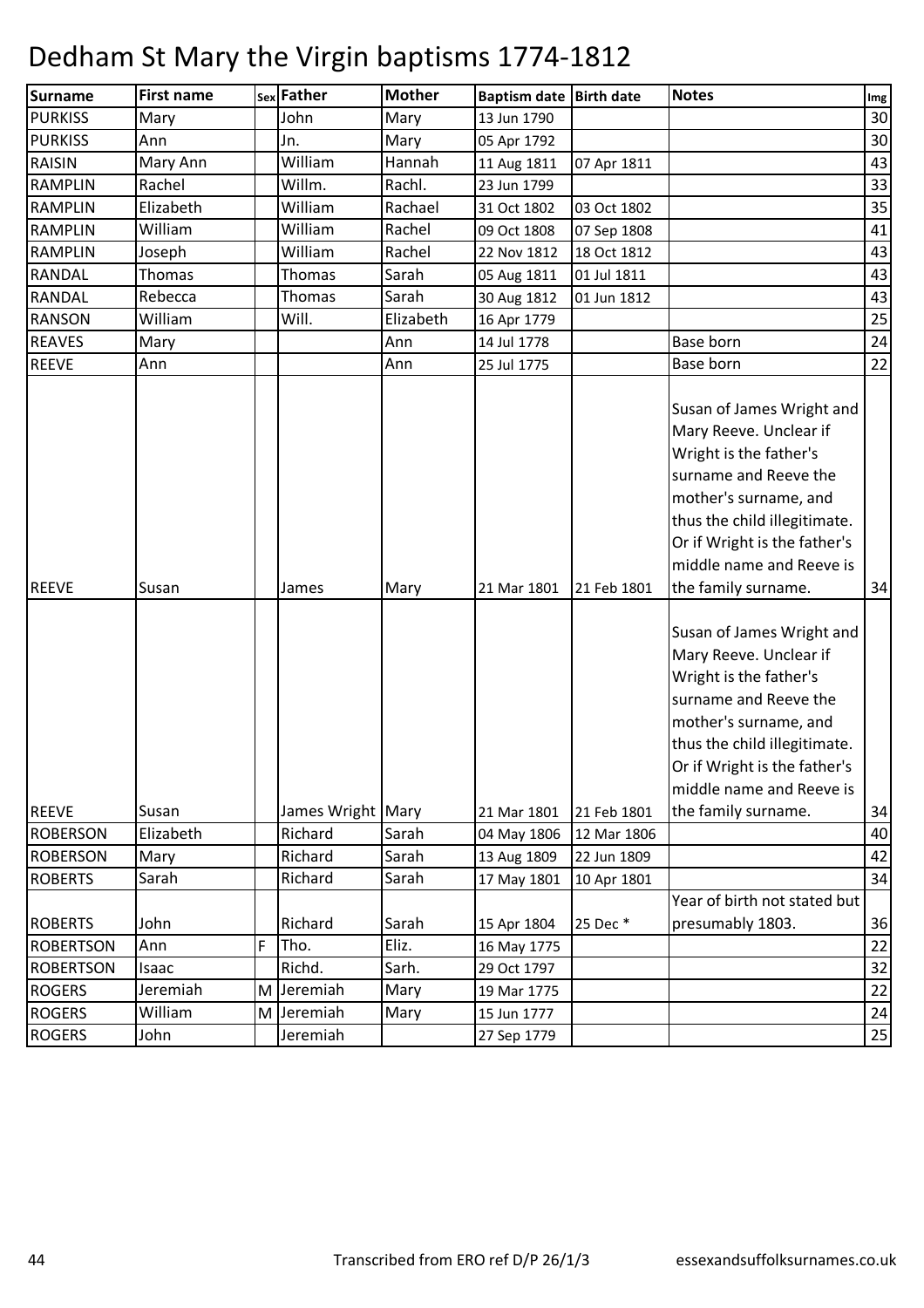| <b>Surname</b>  | <b>First name</b>     |   | sex Father | <b>Mother</b> | Baptism date Birth date |             | <b>Notes</b>                                         | Img |
|-----------------|-----------------------|---|------------|---------------|-------------------------|-------------|------------------------------------------------------|-----|
|                 |                       |   |            |               |                         |             |                                                      |     |
|                 |                       |   |            |               |                         |             | Aged 15. Received into the<br>church previous to the |     |
|                 |                       |   |            |               |                         |             | Confirmation May 1803.                               |     |
|                 |                       |   |            |               |                         |             | The above had been                                   |     |
|                 |                       |   |            |               |                         |             | privately baptized, but not                          |     |
|                 |                       |   |            |               |                         |             | registered; and all of them,                         |     |
|                 |                       |   |            |               |                         |             | who were above the age of                            |     |
|                 |                       |   |            |               |                         |             | fifteen, were confirmed at                           |     |
|                 |                       |   |            |               |                         |             | <b>Colchester or Mistley May</b>                     |     |
| <b>ROLFE</b>    | Mary                  |   | Daniel     | Rachel        | * May 1803              |             | 1803.                                                | 39  |
| <b>ROLFE</b>    | Charlotte             |   | Daniel     | Rachel        | 29 Jul 1806             | 01 Jan 1806 |                                                      | 40  |
|                 |                       |   |            |               |                         |             |                                                      |     |
|                 |                       |   |            |               |                         |             | Year of birth not stated but                         |     |
|                 |                       |   |            |               |                         |             | presumably 1809. Father's                            |     |
|                 |                       |   |            |               |                         |             | name not in register. Not                            |     |
|                 |                       |   |            |               |                         |             | clear if the child is                                |     |
|                 |                       |   |            |               |                         |             | illegitimte or if the parents                        |     |
|                 |                       |   |            |               |                         |             | were married but the                                 |     |
|                 |                       |   |            | Elizabeth     |                         |             | father's name was omitted                            |     |
| <b>ROOTSEY</b>  | Elizabeth             |   |            | George        | 31 Jul 1810             | 22 Aug *    | by accident.                                         | 42  |
| <b>RUDGE</b>    | 5.                    | F | James      | Ann           | 05 Apr 1774             |             | First name not in register.                          | 22  |
| <b>RUDGE</b>    | Joshua                | M | James      | Ann           | 23 Jun 1776             |             |                                                      | 23  |
| <b>RUDGE</b>    | James                 | M | James      | Ann           | 22 Aug 1777             |             |                                                      | 24  |
| <b>RUDGE</b>    | Mary                  |   | John       | Ann           | 12 Mar 1780             |             |                                                      | 25  |
| <b>RUDGE</b>    | James                 |   | James      | Ann           | 25 Dec 1782             |             |                                                      | 27  |
| <b>RUDGE</b>    | James                 |   | James      | Ann           | 15 May 1785             |             |                                                      | 28  |
|                 |                       |   |            |               |                         |             | Year of birth not stated but                         |     |
| <b>RUDLIN</b>   | John Thomas           |   | John       | Miriam        | 06 Mar 1812             | 21 Dec *    | presumably 1811.                                     | 43  |
| <b>RUNACRES</b> | <b>Robert Girling</b> |   | Robert     | Lydia         | 12 Sep 1802             | 30 Aug 1801 | Year of birth not stated but                         | 35  |
| <b>RUNACRES</b> | Charlotte             |   | John       | Lydia         | 30 Jan 1803             | 21 Dec *    | presumably 1802.                                     | 36  |
| <b>RUSSELS</b>  | Sarah                 |   | William    | Martha        | 05 Apr 1785             |             |                                                      | 28  |
| <b>SANDERS</b>  | William               | M | Nathaniel  | Eliz.         | 29 Jan 1774             |             |                                                      | 22  |
| <b>SAUNDERS</b> | John                  | M | Philip     | Ann           | 07 Dec 1775             |             |                                                      | 23  |
| <b>SAUNDERS</b> | James                 | M | James      |               | 20 Oct 1776             |             |                                                      | 23  |
| <b>SAUNDERS</b> | Hannah                | F | Philip     | Ann           | 10 Jan 1777             |             |                                                      | 23  |
|                 |                       |   |            |               |                         |             | Agd 2 years (year of birth                           |     |
|                 |                       |   |            |               |                         |             | estimated from age at                                |     |
| <b>SAUNDERS</b> | Samuel                |   | Danl.      | Susan         | 04 Jul 1790             |             | baptism)                                             | 30  |
|                 |                       |   |            |               |                         |             | Aged 6 months (first name                            |     |
| <b>SAUNDERS</b> | ?                     |   | Danl.      | Susan         | 04 Jul 1790             |             | not in register)                                     | 30  |
| <b>SAUNDERS</b> | Lucy Emmeline         |   | Nathl.     | Lucy          | 29 Apr 1798             |             |                                                      | 32  |
| <b>SAUNDERS</b> | John                  |   | John       | Lucy          | 31 Oct 1802             | 14 Oct 1802 |                                                      | 35  |
| <b>SAUNDERS</b> | Mary                  |   | James      | Mary          | 28 Nov 1802             | 28 Oct 1802 |                                                      | 35  |
| <b>SAUNDERS</b> | Thomas                |   | Ebenezer   | Thomasine     | 21 Oct 1804             | 01 Sep 1804 |                                                      | 37  |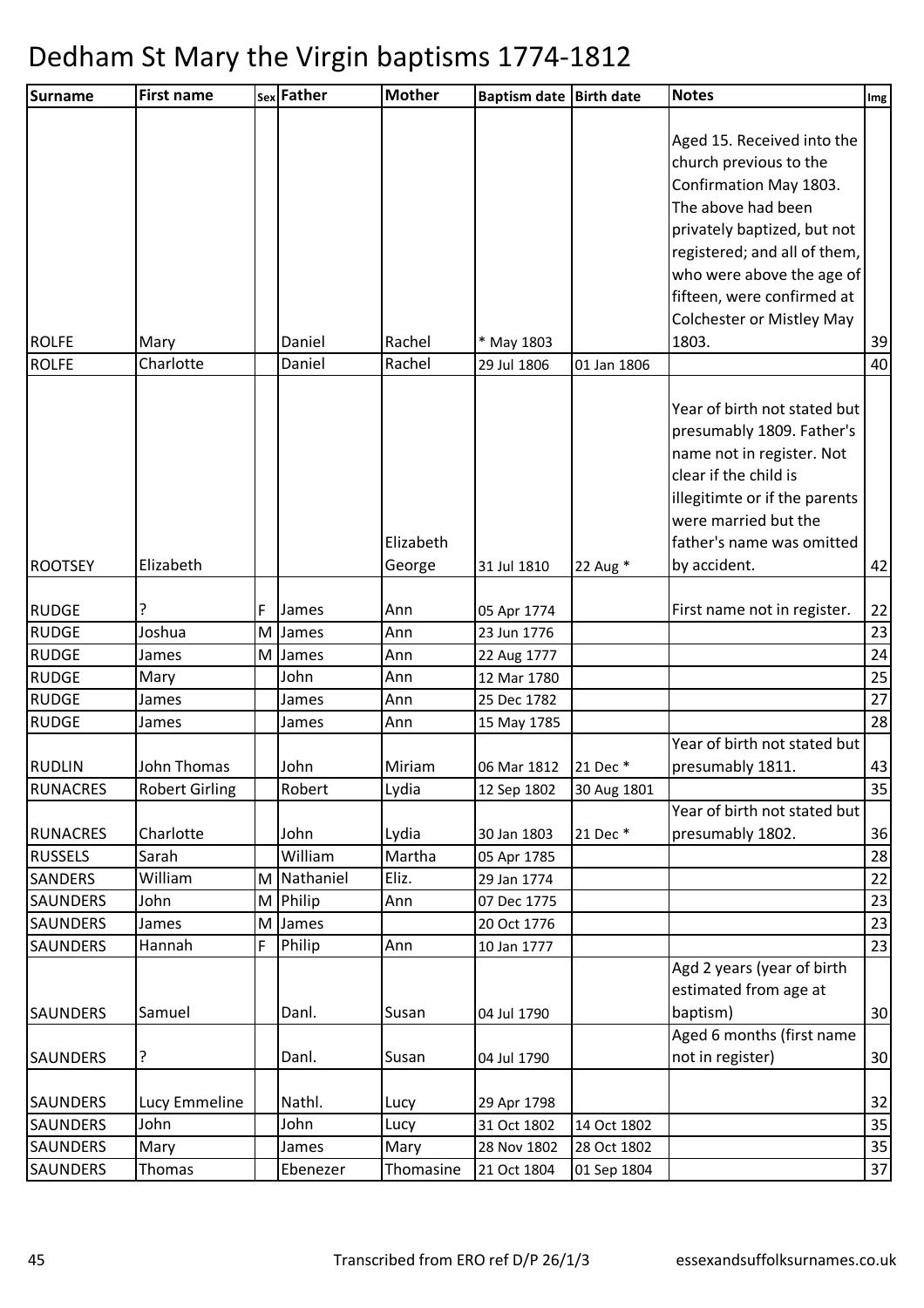| Surname         | <b>First name</b> |   | sex Father | Mother    | Baptism date Birth date |             | <b>Notes</b>                     | Img |
|-----------------|-------------------|---|------------|-----------|-------------------------|-------------|----------------------------------|-----|
|                 |                   |   |            |           |                         |             | Year of birth not stated but     |     |
| <b>SAUNDERS</b> | Lucy              |   | John       | Lucy      | 10 Mar 1805             | 22 Dec *    | presumably 1804.                 | 37  |
| <b>SAUNDERS</b> | James             |   | James      | Mary      | 27 Oct 1805             | 06 Jul 1805 |                                  | 38  |
|                 |                   |   |            |           |                         |             | Samuel of Samuel                 |     |
|                 |                   |   |            |           |                         |             | Saunders & Harriet               |     |
| <b>SAUNDERS</b> | Samuel            |   | Samuel     | Harriet   | 08 Nov 1807             | 01 Oct 1807 | Osborne. B. B.                   | 41  |
| <b>SAUNDERS</b> | Elizabeth         |   | John       | Lucy      | 22 Nov 1807             | 11 Aug 1807 |                                  | 41  |
|                 |                   |   |            |           |                         |             |                                  |     |
| <b>SAUNDERS</b> | Mary              |   | Daniel     | Elizabeth | 24 Apr 1808             | * * 1798    | Year of birth stated only.       | 41  |
|                 |                   |   |            |           |                         |             |                                  |     |
| <b>SAUNDERS</b> | Abraham           |   | Daniel     | Elizabeth | 24 Apr 1808             | * * 1800    | Year of birth stated only.       | 41  |
|                 |                   |   |            |           |                         |             |                                  |     |
| <b>SAUNDERS</b> | James             |   | Daniel     | Elizabeth | 24 Apr 1808             | $* * 1802$  | Year of birth stated only.       | 41  |
| SAUNDERS        | Nathaniel         |   | Ebenezer   | Thomasine | 15 May 1808             | 29 Feb 1808 |                                  | 41  |
| SAUNDERS        | Mary              |   | John       | Lucy      | 19 Nov 1809             | 10 Mar 1809 |                                  | 42  |
| <b>SAUNDERS</b> | Anna              |   | Ebenezer   | Thomasine | 04 Nov 1810             | 04 Oct 1810 |                                  | 43  |
| SAUNDERS        | Anna Maria        |   | John       | Lucy      | 04 Jul 1812             | 04 Jul 1812 | Privately baptized               | 43  |
| SAUNDERS        | Joseph            |   | John       | Lucy      | 04 Jul 1812             | 04 Jul 1812 | Privately baptized               | 43  |
| <b>SCOTT</b>    | Robert            | M | Robert     | Sarah     | 04 Dec 1776             |             |                                  | 23  |
| <b>SEABER</b>   | William           | M | Wm.        | Hannah    | 28 Mar 1777             |             |                                  | 23  |
| <b>SEABOR</b>   | Sarah             | F | Willm.     | Hannah    | 08 Jul 1775             |             |                                  | 22  |
|                 |                   |   |            |           |                         |             |                                  |     |
|                 |                   |   |            |           |                         |             | Base born of (parents'           |     |
|                 |                   |   |            |           |                         |             | first names not in register -    |     |
|                 |                   |   |            |           |                         |             | unclear if surname is that       |     |
|                 |                   |   |            |           |                         |             | of mother or father, but         |     |
|                 |                   |   |            |           |                         |             | perhaps mother's as the          |     |
| <b>SEABORN</b>  | Thomas            |   |            |           | 29 Mar 1775             |             | child is illegitimate)           | 22  |
| <b>SEABORN</b>  | William           | M | Jno.       | Eliz.     | 23 Nov 1777             |             |                                  | 24  |
| <b>SEADON</b>   | Sarah             |   | John       | Sarah     | 29 May 1785             |             |                                  | 28  |
|                 |                   |   |            |           |                         |             |                                  |     |
|                 |                   |   |            |           |                         |             | Harriet of Henry Montagu         |     |
| <b>SEADON</b>   | Harriet           |   | Henry      | Mary      | 26 Jun 1808             | 21 Apr 1806 | and Mary Seadon. B. B.           | 41  |
| <b>SEBORN</b>   | Sarah             | F | John       | Mary      | 10 Aug 1788             |             |                                  | 29  |
| <b>SEEDONS</b>  | Mary              | F | John       | Mary      | 21 Oct 1787             |             |                                  | 29  |
| <b>SEGAR</b>    | John              | M | John       | Mary      | 25 Mar 1781             |             |                                  | 26  |
| <b>SEGAR</b>    | Mary              |   | John       | Mary      | 05 Jun 1783             |             |                                  | 27  |
|                 |                   |   |            |           |                         |             |                                  |     |
|                 |                   |   |            |           |                         |             | Aged 13. Received into the       |     |
|                 |                   |   |            |           |                         |             | church previous to the           |     |
|                 |                   |   |            |           |                         |             | Confirmation May 1803.           |     |
|                 |                   |   |            |           |                         |             | The above had been               |     |
|                 |                   |   |            |           |                         |             | privately baptized, but not      |     |
|                 |                   |   |            |           |                         |             | registered; and all of them,     |     |
|                 |                   |   |            |           |                         |             | who were above the age of        |     |
|                 |                   |   |            |           |                         |             | fifteen, were confirmed at       |     |
|                 |                   |   |            |           |                         |             | <b>Colchester or Mistley May</b> |     |
| <b>SEGER</b>    | Susanna           |   | John       | Mary      | * May 1803              |             | 1803.                            | 39  |
| <b>SEMONDS</b>  | Mary              | F | Willm.     | Maria     | 06 Jul 1788             |             |                                  | 29  |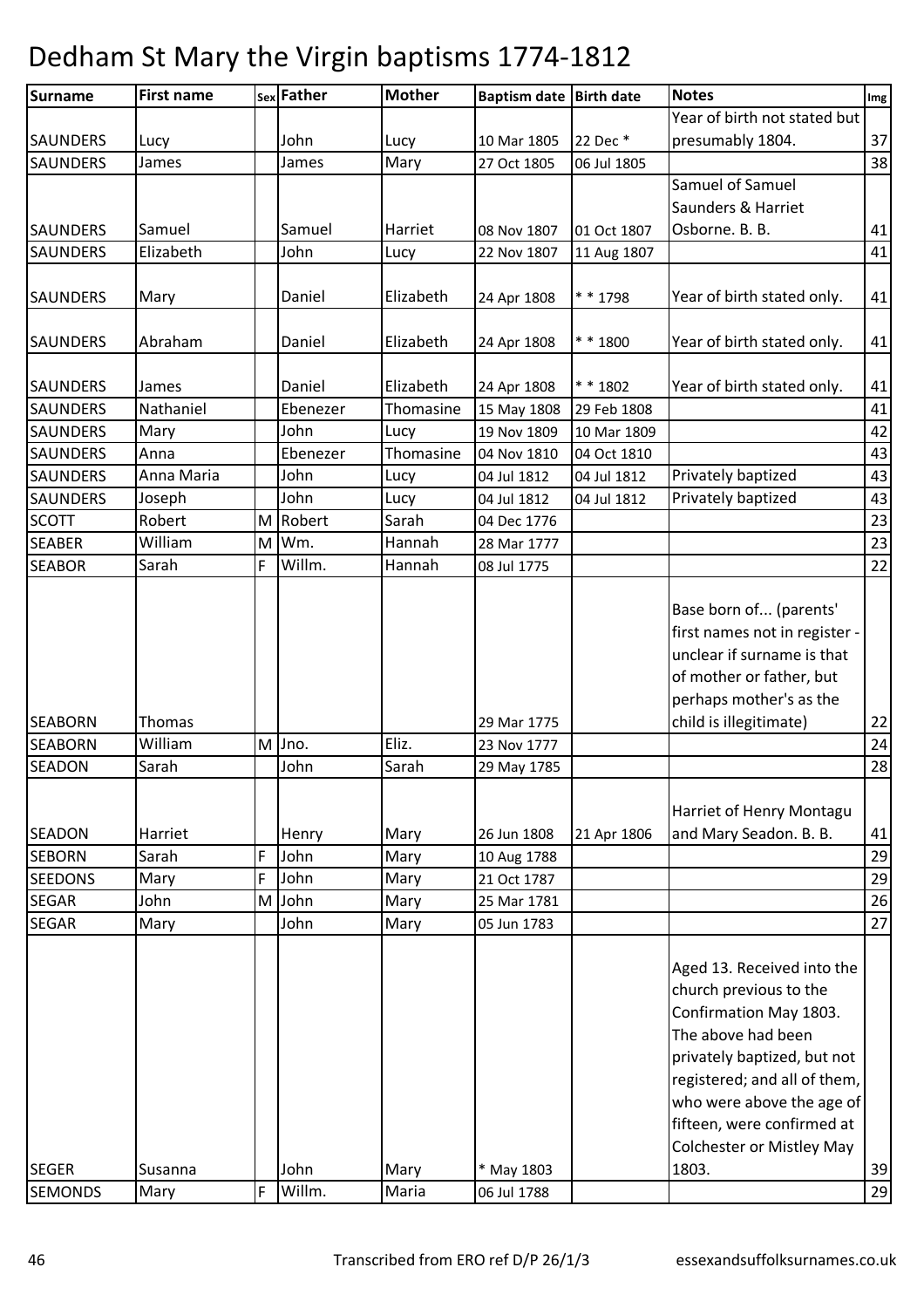| <b>Surname</b> | <b>First name</b> |   | sex Father | <b>Mother</b> | <b>Baptism date Birth date</b> |             | <b>Notes</b>                                                                                                                                                                                                                                                                | Img |
|----------------|-------------------|---|------------|---------------|--------------------------------|-------------|-----------------------------------------------------------------------------------------------------------------------------------------------------------------------------------------------------------------------------------------------------------------------------|-----|
| <b>SHARP</b>   | John              | M | John       | Sarah         | 11 Jan 1775                    |             |                                                                                                                                                                                                                                                                             | 22  |
| <b>SHARP</b>   | Elisabeth         | F | Willm.     |               | 18 Feb 1776                    |             |                                                                                                                                                                                                                                                                             | 23  |
| <b>SHARP</b>   | Sarah             | F | John       | Sarah         | 08 Dec 1777                    |             |                                                                                                                                                                                                                                                                             | 24  |
| <b>SHARP</b>   | Elizabeth         |   | Nathaniel  | Mary          | 01 Nov 1778                    |             |                                                                                                                                                                                                                                                                             | 24  |
| <b>SHARP</b>   | Jas.              | M | Nathanl.   | Mary          | 13 Jan 1788                    |             |                                                                                                                                                                                                                                                                             | 29  |
| <b>SHARP</b>   | John              |   | John       | Lucy          | 22 Jul 1804                    | 06 Jul 1804 |                                                                                                                                                                                                                                                                             | 37  |
| <b>SHARPE</b>  | Mary              |   | Nathaniel  | Mary          | 09 Apr 1784                    |             |                                                                                                                                                                                                                                                                             | 27  |
| <b>SHARPE</b>  | Alice             |   | John       | Sarah         | 08 Oct 1785                    |             |                                                                                                                                                                                                                                                                             | 28  |
| <b>SHARPE</b>  | Elizabeth         |   | Nath.      | Mary          | 10 Jan 1786                    |             |                                                                                                                                                                                                                                                                             | 28  |
| <b>SHARPE</b>  | John              |   | John       | Lucy          | 06 Mar 1803                    | 24 Jan 1803 |                                                                                                                                                                                                                                                                             | 36  |
| <b>SHARPE</b>  | Thomas            |   | Thomas     | Ann           | * May 1803                     |             | Aged 19. Received into the<br>church previous to the<br>Confirmation May 1803.<br>The above had been<br>privately baptized, but not<br>registered; and all of them,<br>who were above the age of<br>fifteen, were confirmed at<br><b>Colchester or Mistley May</b><br>1803. | 39  |
| <b>SHARPE</b>  | Samuel            |   | Thomas     | Ann           | * May 1803                     |             | Aged 18. Received into the<br>church previous to the<br>Confirmation May 1803.<br>The above had been<br>privately baptized, but not<br>registered; and all of them,<br>who were above the age of<br>fifteen, were confirmed at<br><b>Colchester or Mistley May</b><br>1803. | 39  |
| <b>SHARPE</b>  | Ann               |   | Thomas     | Ann           | * May 1803                     |             | Aged 12. Received into the<br>church previous to the<br>Confirmation May 1803.<br>The above had been<br>privately baptized, but not<br>registered; and all of them,<br>who were above the age of<br>fifteen, were confirmed at<br><b>Colchester or Mistley May</b><br>1803. | 39  |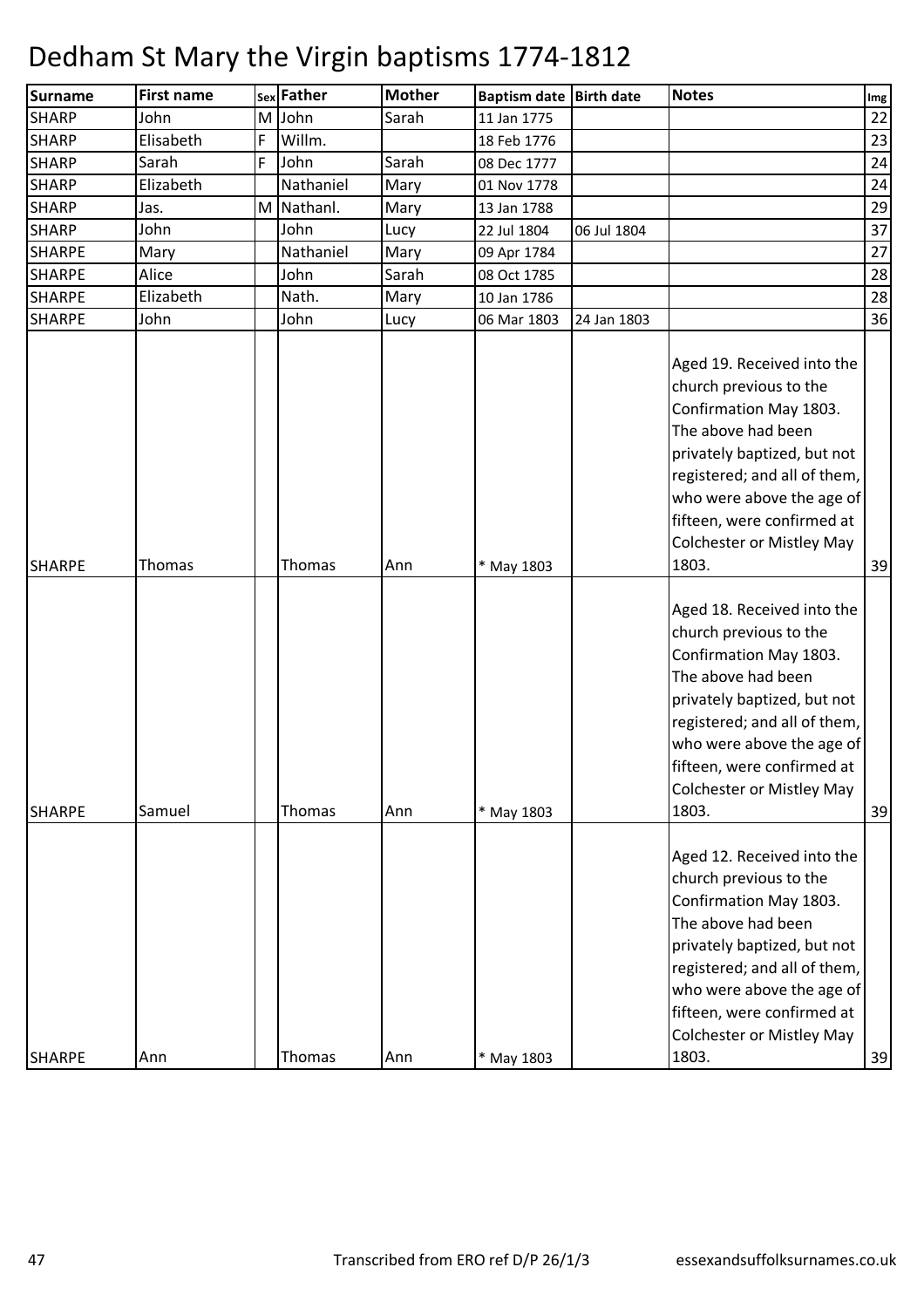| <b>Surname</b> | <b>First name</b> |   | sex Father | <b>Mother</b> | Baptism date   Birth date |             | <b>Notes</b>                     | Img            |
|----------------|-------------------|---|------------|---------------|---------------------------|-------------|----------------------------------|----------------|
|                |                   |   |            |               |                           |             |                                  |                |
|                |                   |   |            |               |                           |             | Aged 24. Received into the       |                |
|                |                   |   |            |               |                           |             | church previous to the           |                |
|                |                   |   |            |               |                           |             | Confirmation May 1803.           |                |
|                |                   |   |            |               |                           |             | The above had been               |                |
|                |                   |   |            |               |                           |             | privately baptized, but not      |                |
|                |                   |   |            |               |                           |             | registered; and all of them,     |                |
|                |                   |   |            |               |                           |             | who were above the age of        |                |
|                |                   |   |            |               |                           |             | fifteen, were confirmed at       |                |
|                |                   |   |            |               |                           |             | <b>Colchester or Mistley May</b> |                |
| <b>SHARPE</b>  | Sarah             |   | John       | Sarah         | * May 1803                |             | 1803.                            | 39             |
|                |                   |   |            |               |                           |             | Year of birth not stated but     |                |
| <b>SHARPE</b>  | David             |   | John       | Lucy          | 15 Feb 1807               | 23 Oct *    | presumably 1806.                 | 40             |
| <b>SHARPE</b>  | Lucy              |   | John       | Lucy          | 05 Jun 1808               | 22 Feb 1808 |                                  | 41             |
|                |                   |   |            |               |                           |             | Year of birth not stated but     |                |
| <b>SHARPE</b>  | Eliza             |   | John       | Lucy          | 25 Feb 1810               | 24 Nov *    | presumably 1809.                 | 42             |
| SHERFIELD      | James             |   | John       | Mary          | 24 Jul 1808               | 23 Mar 1808 |                                  | 41             |
| <b>SHERMAN</b> | Elizabeth         | F | Jno.       | Hannah        | 11 Jan 1775               |             |                                  | 22             |
| <b>SHERMAN</b> | Eliza             | F | Edwd.      | Sarah         | 22 Aug 1775               |             |                                  | 22             |
| <b>SHERMAN</b> | Phebe             | F | Henry      | Phebe         | 23 Apr 1776               |             |                                  | 23             |
| <b>SHERMAN</b> | Elizabeth         | F | Henry      | Phebe         | 10 Feb 1778               |             |                                  | 24             |
|                |                   |   |            |               |                           |             | Child's first name and           |                |
| <b>SHERMAN</b> |                   |   | John       |               | 15 Mar 1778               |             | gender not in register.          | 24             |
| <b>SHERMAN</b> | Henry             |   | Henry      | Phoebe        | 29 Sep 1780               |             |                                  | 25             |
| <b>SHERMAN</b> | Susan             |   | John       | Sarah         | 19 Nov 1782               |             |                                  | 26             |
| <b>SHERMAN</b> | Thomas            |   | Henry      | Phoebe        | 18 Feb 1783               |             |                                  | 27             |
| <b>SHERMAN</b> | Mary              |   | Henry      | Phoebe        | 08 Feb 1785               |             |                                  | 27             |
| <b>SHERMAN</b> | Samuel            | M | Edwd.      | Sush.         | 18 Dec 1787               |             |                                  | 29             |
|                |                   |   |            |               |                           |             |                                  |                |
|                |                   |   |            |               |                           |             | Aged 15. Received into the       |                |
|                |                   |   |            |               |                           |             | church previous to the           |                |
|                |                   |   |            |               |                           |             | Confirmation May 1803.           |                |
|                |                   |   |            |               |                           |             | The above had been               |                |
|                |                   |   |            |               |                           |             | privately baptized, but not      |                |
|                |                   |   |            |               |                           |             | registered; and all of them,     |                |
|                |                   |   |            |               |                           |             | who were above the age of        |                |
|                |                   |   |            |               |                           |             | fifteen, were confirmed at       |                |
|                |                   |   |            |               |                           |             | <b>Colchester or Mistley May</b> |                |
| <b>SHERMAN</b> | Samuel            |   | Edward     | Susan         | * May 1803                |             | 1803.                            | $\frac{38}{1}$ |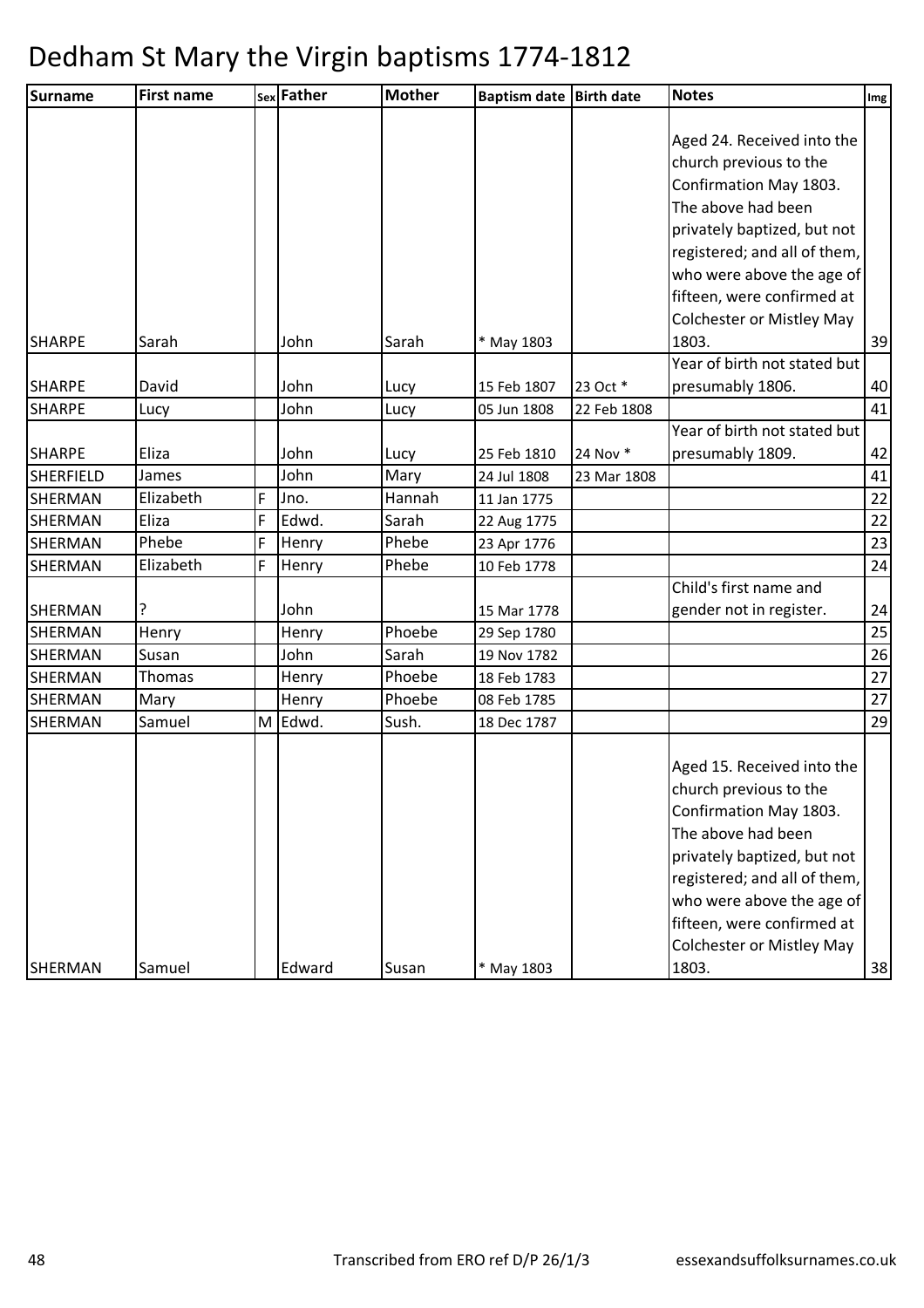| Aged 6. Henry of John Prior<br>& Eliz. Sherman. B. B.<br>Received into the church<br>previous to the<br>Confirmation May 1803.<br>The above had been<br>privately baptized, but not<br>registered; and all of them,<br>who were above the age of<br>fifteen, were confirmed at<br><b>Colchester or Mistley May</b><br>Eliz.<br>1803.<br>39<br>John<br>* May 1803<br>Henry<br>Aged 6. Philip Of John Prior<br>& Eliz. Sherman. B. B.<br>Received into the church<br>previous to the<br>Confirmation May 1803.<br>The above had been<br>privately baptized, but not<br>registered; and all of them,<br>who were above the age of<br>fifteen, were confirmed at<br><b>Colchester or Mistley May</b><br>39<br>Philip<br>John<br>Eliz.<br>1803.<br><b>SHERMAN</b><br>* May 1803<br>41<br><b>SHERMAN</b><br>Sarah<br>Edward<br>Margaret<br>11 Sep 1808<br>08 Apr 1808<br>Year of birth not stated but<br>John<br>John<br>Eliz.<br>presumably 1807.<br>41<br>12 Jan 1808<br>15 Dec 1807<br>Thomas<br>Hoffgard<br>John<br>Elizabeth<br>04 Apr 1809<br>05 Mar 1809<br>Elizabeth<br>Eliza Barnard<br>John<br>31 Jul 1810<br>30 Mar 1810<br>John<br>Elizabeth<br>Anna Maria<br>14 Jul 1812<br>12 Apr 1812<br>25<br>Elizabeth<br>John<br>Eliz.<br>14 May 1780<br>Edmund<br>John<br>Alice<br>27<br>02 Feb 1783<br>Thos.<br>Elizth.<br>29<br>George<br>M<br>10 Apr 1787<br>25<br>Tho.<br>Elizabeth<br>Daniel<br>11 Jul 1779<br>William<br>John<br>Martha<br>25<br>05 Jun 1780<br>26<br>William<br>Tho.<br>Elizabeth<br>16 Apr 1782<br>John<br>Tho.<br>Elizabeth<br>27<br>13 Jun 1784<br>Elizth.<br>Thos.<br>Mary<br>27 May 1792<br>Elizth.<br>F<br>Thos.<br>Eliz.<br>08 Nov 1794<br>31<br>Eliz.<br>Tho.<br>Thomas<br>M<br>22 Sep 1776<br>F<br>John<br>Phebe<br>26 Apr 1776<br>Ann<br>John Hudson<br>John<br>Phoebe<br>24 Jun 1783<br>William<br><b>SMITH</b><br>Nightengale<br>Rebekah<br>BB<br>19 Mar 1775 | Surname           | <b>First name</b> | sex Father | <b>Mother</b> | Baptism date Birth date | <b>Notes</b> | Img |
|-----------------------------------------------------------------------------------------------------------------------------------------------------------------------------------------------------------------------------------------------------------------------------------------------------------------------------------------------------------------------------------------------------------------------------------------------------------------------------------------------------------------------------------------------------------------------------------------------------------------------------------------------------------------------------------------------------------------------------------------------------------------------------------------------------------------------------------------------------------------------------------------------------------------------------------------------------------------------------------------------------------------------------------------------------------------------------------------------------------------------------------------------------------------------------------------------------------------------------------------------------------------------------------------------------------------------------------------------------------------------------------------------------------------------------------------------------------------------------------------------------------------------------------------------------------------------------------------------------------------------------------------------------------------------------------------------------------------------------------------------------------------------------------------------------------------------------------------------------------------------------------------------|-------------------|-------------------|------------|---------------|-------------------------|--------------|-----|
|                                                                                                                                                                                                                                                                                                                                                                                                                                                                                                                                                                                                                                                                                                                                                                                                                                                                                                                                                                                                                                                                                                                                                                                                                                                                                                                                                                                                                                                                                                                                                                                                                                                                                                                                                                                                                                                                                               | <b>SHERMAN</b>    |                   |            |               |                         |              |     |
| 43<br>23<br>23<br>27                                                                                                                                                                                                                                                                                                                                                                                                                                                                                                                                                                                                                                                                                                                                                                                                                                                                                                                                                                                                                                                                                                                                                                                                                                                                                                                                                                                                                                                                                                                                                                                                                                                                                                                                                                                                                                                                          |                   |                   |            |               |                         |              |     |
| 41<br>42<br>30<br>22<br>$27$                                                                                                                                                                                                                                                                                                                                                                                                                                                                                                                                                                                                                                                                                                                                                                                                                                                                                                                                                                                                                                                                                                                                                                                                                                                                                                                                                                                                                                                                                                                                                                                                                                                                                                                                                                                                                                                                  |                   |                   |            |               |                         |              |     |
|                                                                                                                                                                                                                                                                                                                                                                                                                                                                                                                                                                                                                                                                                                                                                                                                                                                                                                                                                                                                                                                                                                                                                                                                                                                                                                                                                                                                                                                                                                                                                                                                                                                                                                                                                                                                                                                                                               |                   |                   |            |               |                         |              |     |
|                                                                                                                                                                                                                                                                                                                                                                                                                                                                                                                                                                                                                                                                                                                                                                                                                                                                                                                                                                                                                                                                                                                                                                                                                                                                                                                                                                                                                                                                                                                                                                                                                                                                                                                                                                                                                                                                                               | <b>SHOEBRIDGE</b> |                   |            |               |                         |              |     |
|                                                                                                                                                                                                                                                                                                                                                                                                                                                                                                                                                                                                                                                                                                                                                                                                                                                                                                                                                                                                                                                                                                                                                                                                                                                                                                                                                                                                                                                                                                                                                                                                                                                                                                                                                                                                                                                                                               | <b>SHOEBRIDGE</b> |                   |            |               |                         |              |     |
|                                                                                                                                                                                                                                                                                                                                                                                                                                                                                                                                                                                                                                                                                                                                                                                                                                                                                                                                                                                                                                                                                                                                                                                                                                                                                                                                                                                                                                                                                                                                                                                                                                                                                                                                                                                                                                                                                               | <b>SHOEBRIDGE</b> |                   |            |               |                         |              |     |
|                                                                                                                                                                                                                                                                                                                                                                                                                                                                                                                                                                                                                                                                                                                                                                                                                                                                                                                                                                                                                                                                                                                                                                                                                                                                                                                                                                                                                                                                                                                                                                                                                                                                                                                                                                                                                                                                                               | <b>SHOEBRIDGE</b> |                   |            |               |                         |              |     |
|                                                                                                                                                                                                                                                                                                                                                                                                                                                                                                                                                                                                                                                                                                                                                                                                                                                                                                                                                                                                                                                                                                                                                                                                                                                                                                                                                                                                                                                                                                                                                                                                                                                                                                                                                                                                                                                                                               | <b>SIBBON</b>     |                   |            |               |                         |              |     |
|                                                                                                                                                                                                                                                                                                                                                                                                                                                                                                                                                                                                                                                                                                                                                                                                                                                                                                                                                                                                                                                                                                                                                                                                                                                                                                                                                                                                                                                                                                                                                                                                                                                                                                                                                                                                                                                                                               | <b>SIBBORN</b>    |                   |            |               |                         |              |     |
|                                                                                                                                                                                                                                                                                                                                                                                                                                                                                                                                                                                                                                                                                                                                                                                                                                                                                                                                                                                                                                                                                                                                                                                                                                                                                                                                                                                                                                                                                                                                                                                                                                                                                                                                                                                                                                                                                               | <b>SIMMONDS</b>   |                   |            |               |                         |              |     |
|                                                                                                                                                                                                                                                                                                                                                                                                                                                                                                                                                                                                                                                                                                                                                                                                                                                                                                                                                                                                                                                                                                                                                                                                                                                                                                                                                                                                                                                                                                                                                                                                                                                                                                                                                                                                                                                                                               | <b>SIMMONS</b>    |                   |            |               |                         |              |     |
|                                                                                                                                                                                                                                                                                                                                                                                                                                                                                                                                                                                                                                                                                                                                                                                                                                                                                                                                                                                                                                                                                                                                                                                                                                                                                                                                                                                                                                                                                                                                                                                                                                                                                                                                                                                                                                                                                               | <b>SIMMONS</b>    |                   |            |               |                         |              |     |
|                                                                                                                                                                                                                                                                                                                                                                                                                                                                                                                                                                                                                                                                                                                                                                                                                                                                                                                                                                                                                                                                                                                                                                                                                                                                                                                                                                                                                                                                                                                                                                                                                                                                                                                                                                                                                                                                                               | <b>SIMMONS</b>    |                   |            |               |                         |              |     |
|                                                                                                                                                                                                                                                                                                                                                                                                                                                                                                                                                                                                                                                                                                                                                                                                                                                                                                                                                                                                                                                                                                                                                                                                                                                                                                                                                                                                                                                                                                                                                                                                                                                                                                                                                                                                                                                                                               | <b>SIMMONS</b>    |                   |            |               |                         |              |     |
|                                                                                                                                                                                                                                                                                                                                                                                                                                                                                                                                                                                                                                                                                                                                                                                                                                                                                                                                                                                                                                                                                                                                                                                                                                                                                                                                                                                                                                                                                                                                                                                                                                                                                                                                                                                                                                                                                               | <b>SIMMONS</b>    |                   |            |               |                         |              |     |
|                                                                                                                                                                                                                                                                                                                                                                                                                                                                                                                                                                                                                                                                                                                                                                                                                                                                                                                                                                                                                                                                                                                                                                                                                                                                                                                                                                                                                                                                                                                                                                                                                                                                                                                                                                                                                                                                                               | <b>SIMMONS</b>    |                   |            |               |                         |              |     |
|                                                                                                                                                                                                                                                                                                                                                                                                                                                                                                                                                                                                                                                                                                                                                                                                                                                                                                                                                                                                                                                                                                                                                                                                                                                                                                                                                                                                                                                                                                                                                                                                                                                                                                                                                                                                                                                                                               | <b>SIMONDS</b>    |                   |            |               |                         |              |     |
|                                                                                                                                                                                                                                                                                                                                                                                                                                                                                                                                                                                                                                                                                                                                                                                                                                                                                                                                                                                                                                                                                                                                                                                                                                                                                                                                                                                                                                                                                                                                                                                                                                                                                                                                                                                                                                                                                               | <b>SIMSON</b>     |                   |            |               |                         |              |     |
|                                                                                                                                                                                                                                                                                                                                                                                                                                                                                                                                                                                                                                                                                                                                                                                                                                                                                                                                                                                                                                                                                                                                                                                                                                                                                                                                                                                                                                                                                                                                                                                                                                                                                                                                                                                                                                                                                               | <b>SIMSON</b>     |                   |            |               |                         |              |     |
|                                                                                                                                                                                                                                                                                                                                                                                                                                                                                                                                                                                                                                                                                                                                                                                                                                                                                                                                                                                                                                                                                                                                                                                                                                                                                                                                                                                                                                                                                                                                                                                                                                                                                                                                                                                                                                                                                               |                   |                   |            |               |                         |              |     |
|                                                                                                                                                                                                                                                                                                                                                                                                                                                                                                                                                                                                                                                                                                                                                                                                                                                                                                                                                                                                                                                                                                                                                                                                                                                                                                                                                                                                                                                                                                                                                                                                                                                                                                                                                                                                                                                                                               | <b>SMITH</b>      | Jonathan          | Richard    | Hannah        | 03 Feb 1785             |              |     |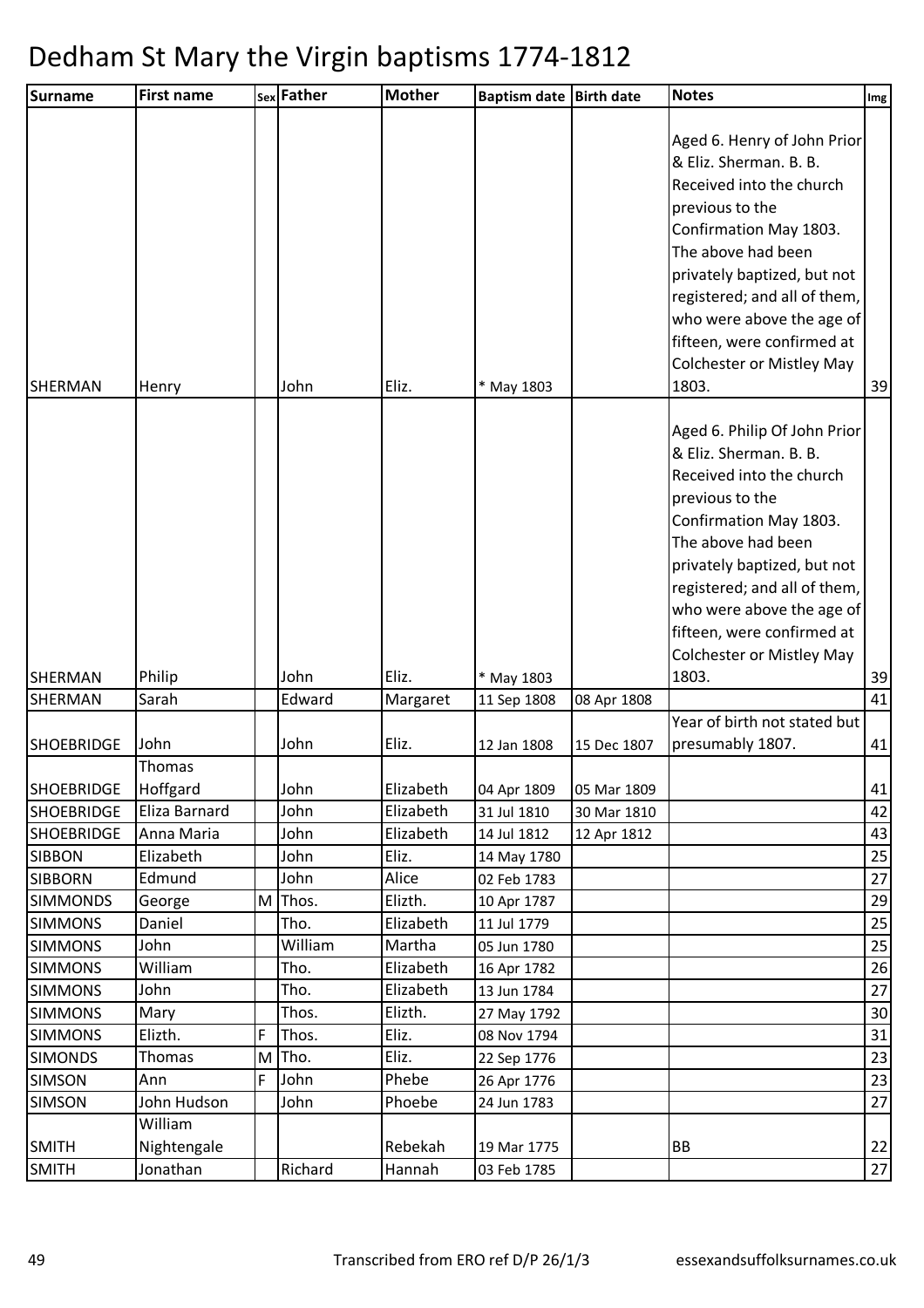| <b>Surname</b>               | <b>First name</b> |   | sex Father   | <b>Mother</b>          | Baptism date Birth date    |                            | <b>Notes</b>               | Img      |
|------------------------------|-------------------|---|--------------|------------------------|----------------------------|----------------------------|----------------------------|----------|
|                              |                   |   |              |                        |                            |                            |                            |          |
|                              |                   |   |              |                        |                            |                            | Aged 20 (Parents' first    |          |
|                              |                   |   |              |                        |                            |                            | names not in register.     |          |
|                              |                   |   |              |                        |                            |                            | Unclear if surname is that |          |
| <b>SMITH</b>                 | Ann               |   |              |                        | 17 Aug 1790                |                            | of mother or father).      | 30       |
|                              | Mary Ann          |   |              |                        |                            |                            |                            |          |
| <b>SMITH</b>                 | Church            |   | Nathan       | Mary                   | 17 Apr 1799                |                            |                            | 33       |
|                              |                   |   |              |                        |                            |                            | Birth date given as month  |          |
| <b>SMITH</b>                 | Nathaniel         |   | Natl.        | Mary                   | 13 Mar 1803                | * Oct 1796                 | and year.                  | 36       |
|                              |                   |   |              |                        |                            |                            | Birth date given as month  |          |
| <b>SMITH</b>                 | Mary Ann          |   | Nathaniel    | Mary                   | 13 Mar 1803                | * Mar 1799                 | and year.                  | 36       |
|                              |                   |   |              |                        |                            |                            | Birth date given as month  |          |
| <b>SMITH</b>                 | Eliza             |   | Nathaniel    | Mary<br>Elizabeth      | 13 Mar 1803                | * Oct 1802                 | and year.                  | 36       |
| <b>SMITH</b><br><b>SMITH</b> | Thomas<br>Judith  |   | John<br>John |                        | 29 Apr 1804                | 18 Mar 1804                |                            | 36       |
|                              | Elizabeth         |   | John         | Elizabeth<br>Elizabeth | 18 Feb 1806                | 30 Jan 1806                |                            | 40       |
| <b>SMITH</b><br><b>SMITH</b> | <b>Betsey</b>     |   | Joseph       | Martha                 | 07 Oct 1810<br>14 Jul 1811 | 12 Sep 1810<br>13 Jun 1811 |                            | 42<br>43 |
| SOUTHGATE                    | Eliza             |   | Benjamin     | Elizabeth              | 22 Jun 1802                | 12 Jun 1802                | Privately baptized.        | 35       |
| <b>SPARLING</b>              | Judith            |   | William      | Judith                 | 12 Jun 1803                | 14 May 1803                |                            | 36       |
| <b>SPARROW</b>               | John              | M | Wm.          | Eliz.                  | 09 Oct 1774                |                            |                            | 22       |
| <b>SPARROW</b>               | John              | M | William      | Eliz.                  | 09 Oct 1776                |                            |                            | 23       |
| <b>SPARROW</b>               | Elizabeth         |   | Will.        | Eliz.                  | 14 Mar 1780                |                            |                            | 25       |
| <b>SPERLING</b>              | Martha            |   | Will.        | Martha                 | 24 Oct 1779                |                            |                            | 25       |
| <b>SPURLING</b>              | James             |   | M James      | Martha                 | 11 Feb 1774                |                            |                            | 22       |
|                              |                   |   |              |                        |                            |                            | Day of month not in        |          |
| <b>SPURLING</b>              | Stephen           | M | William      | Mary                   | * Mar 1777                 |                            | register.                  | 23       |
| <b>SPURLING</b>              | Sophia            |   | Wm.          | Judith                 | 17 May 1795                |                            |                            | 31       |
| <b>SPURLING</b>              | Willm.            |   | Wm.          | Judith                 | 23 Jul 1797                |                            |                            | 32       |
|                              |                   |   |              |                        |                            |                            | Mother's name possibly     |          |
| <b>SPURLING</b>              | Mary              |   | John         | Mara.                  | 07 May 1799                |                            | abbreviation of Maria      | 33       |
| <b>SPURLING</b>              | Mary Ann          |   | Wm.          | Judth.                 | 05 Apr 1799                |                            |                            | 33       |
| <b>SPURLING</b>              | Elizabeth         |   | William      | Judith                 | 08 Sep 1801                | 13 Aug 1801                |                            | 35       |
| <b>SPURLING</b>              | Charlotte         |   | John         | Martha                 | 30 Mar 1802                | 26 Feb 1802                |                            | 35       |
| <b>SPURLING</b>              | Sarah             |   | John         | Martha                 | 30 Mar 1802                | 26 Feb 1802                |                            | 35       |
| <b>SPURLING</b>              | George            |   | John         | Martha                 | 25 Mar 1804                | 12 Feb 1804                |                            | 36       |
| <b>SPURLING</b>              | Susanna           |   | William      | Judith                 | 11 Aug 1805                | 06 Jul 1805                |                            | 37       |
| <b>SPURLING</b>              | Maria             |   | William      | Judith                 | 26 Jul 1807                | 24 Jun 1807                |                            | 40       |
| <b>SPURLING</b>              | John              |   | William      | Judith                 | 26 Nov 1809                | 13 Oct 1809                |                            | 42       |
| <b>STARLING</b>              | Benjamin          |   | Stephen      | Mary                   | 03 Oct 1782                |                            | Aged 2 years               | 26       |
| <b>STARLING</b>              | William           |   | Stephen      | Mary                   | 30 Nov 1783                |                            |                            | 27       |
| <b>STEBBING</b>              | Mary Powel        |   | Robt.        | Elizth.                | 02 Aug 1800                |                            |                            | 33       |
| <b>STEBBING</b>              | Robert            |   | Robert       | Elizabeth              | 28 Aug 1801                | 05 Aug 1801                |                            | 35       |
| <b>STEBBING</b>              | Mary              |   | Robt.        | Elizabeth              | 10 Jul 1804                | 30 May 1804                |                            | 37       |
| <b>STEBBING</b>              | John              |   | Robert       | Elizabeth              | 22 Jul 1806                | 04 Apr 1806                |                            | 40       |
|                              |                   |   |              |                        |                            |                            |                            |          |
| <b>STEBBING</b>              | Margaret Povell   |   | Robert       | Elizabeth              | 03 Jul 1809                | 15 Jan 1809                |                            | 42       |
| <b>STERNS</b>                | Samuel            | M | John         | Sarah                  | 30 May 1774                |                            |                            | 22       |
| <b>STERNS</b>                | Henry             |   | Jno.         | Sarah                  | 21 Apr 1778                |                            |                            | 24       |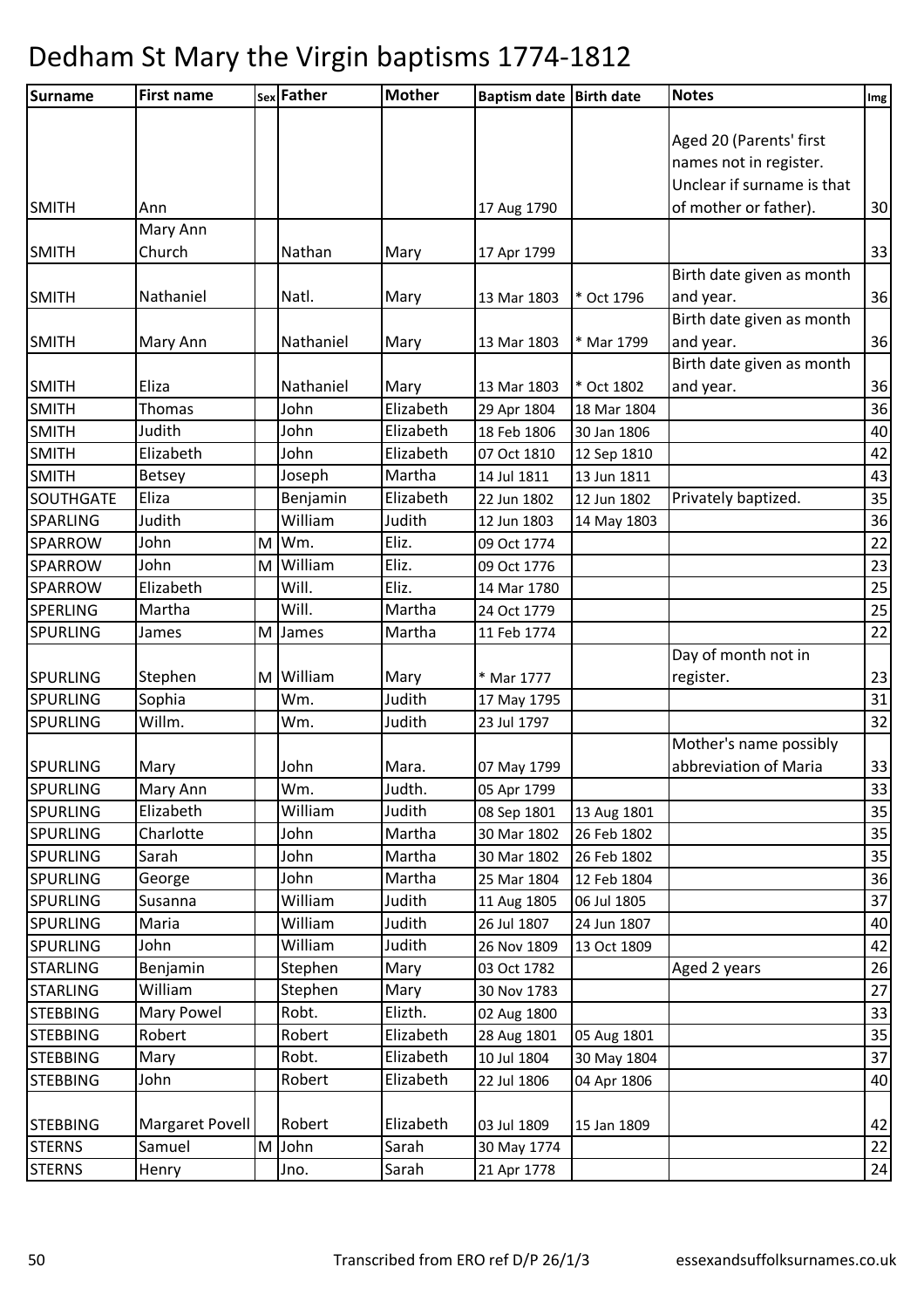| <b>Surname</b>          | <b>First name</b> |   | sex Father | <b>Mother</b> | Baptism date Birth date |             | <b>Notes</b>                 | Img |
|-------------------------|-------------------|---|------------|---------------|-------------------------|-------------|------------------------------|-----|
|                         | William May       |   |            |               |                         |             | Year of birth not stated but |     |
| <b>STRINGFELLOW</b>     | Carter            |   | William    | Thomasine     | 14 Feb 1804             | 29 Dec *    | presumably 1803.             | 36  |
| STRINGFELLOW Theophilus |                   |   | William    | Thomasine     | 14 May 1805             | 12 Apr 1805 |                              | 37  |
| <b>STRINGFELLOW</b>     | Betsey            |   | William    | Thomasine     | 29 Nov 1807             | 09 Jan 1807 |                              | 41  |
| <b>STRUTT</b>           | John              | M | John       | Elizth.       | 06 Jan 1789             |             |                              | 29  |
| <b>STRUTT</b>           | Elizth. Smith     |   | Jn.        | Eliz.         | 29 Jun 1797             |             |                              | 32  |
| <b>STRUTT</b>           | John              |   | John       | Dinah         | 16 Aug 1807             | 22 Jul 1807 |                              | 40  |
|                         |                   |   |            |               |                         |             | Year of birth not stated but |     |
| <b>STRUTT</b>           | Charles           |   | John       | Dinah         | 01 Jan 1810             | 05 Dec *    | presumably 1809.             | 42  |
|                         | George            |   |            |               |                         |             |                              |     |
| <b>STRUTT</b>           | Alexander         |   | John       | Dinah         | 14 Jul 1812             | 17 May 1812 |                              | 43  |
| <b>STUDD</b>            | Mary              |   | Thomas     | Ann           | 28 Aug 1801             | 05 Aug 1801 |                              | 35  |
| <b>SWINBORNE</b>        | John              |   | John       | Francis       | 19 May 1801             | 05 Apr 1801 |                              | 34  |
| <b>SWINBORNE</b>        | Fanny             |   | John       | Frances       | 18 Jul 1805             | 18 Jun 1805 |                              | 37  |
| <b>SWINBORNE</b>        | Martha            |   | John       | Fanny         | 13 Sep 1807             | 13 Sep 1807 |                              | 40  |
| <b>SWINBORNE</b>        | Mary              |   | John       | Francis       | 27 Oct 1812             | 12 May 1812 |                              | 43  |
| <b>SYER</b>             | Mary Marven       | F | Edwd.      | Mary          | 17 Jul 1788             |             |                              | 29  |
| <b>TALMARSH</b>         | Martha            |   | Abm.       | Ann           | 14 Mar 1790             |             |                              | 30  |
| <b>TALMASH</b>          | Mary              |   | Abraham    | Ann           | 08 Jul 1780             |             |                              | 25  |
| <b>TALMASH</b>          | Ann               |   | Abraham    | Ann           | 06 Oct 1782             |             |                              | 26  |
| <b>TALMASH</b>          | Abraham           |   | Abraham    | Mary          | 14 Jan 1784             |             |                              | 27  |
| <b>TAYLOR</b>           | John              |   | Jn.        | Sarah         | 28 Jun 1795             |             |                              | 31  |
| <b>TAYLOR</b>           | Saml.             |   | Thos.      | Mary          | 19 May 1800             |             |                              | 33  |
| <b>TAYLOR</b>           | Samuel            |   | Thomas     | Mary          | 07 Apr 1801             | 29 Mar 1801 |                              | 34  |
|                         |                   |   |            |               |                         |             | Year of birth not stated but |     |
| <b>TAYLOR</b>           | Mary              |   | Thomas     | Mary          | 15 Feb 1803             | 31 Dec *    | presumably 1802.             | 36  |
|                         |                   |   |            |               |                         |             |                              |     |
| <b>TAYLOR</b>           | Hannah Durrant    |   | Thomas     | Mary          | 15 Feb 1804             | 31 Jan 1804 |                              | 36  |
|                         |                   |   |            |               |                         |             | Lechmere Grimwood of         |     |
|                         | Lechmere          |   | Thomas     |               |                         |             | the Revd Thomas              |     |
| <b>TAYLOR</b>           | Grimwood          |   | Grimwood   | Ann           | 13 Sep 1804             | 16 Aug 1804 | Grimwood Taylor              | 37  |
| <b>TAYLOR</b>           | Joseph            |   | Thomas     | Mary          | 28 Jul 1805             | 28 Feb 1805 |                              | 37  |
|                         |                   |   | Thomas     |               |                         |             | George of Revd. Thomas       |     |
| <b>TAYLOR</b>           | George            |   | Grimwood   | Ann           | 26 May 1806             | 22 Apr 1806 | Grimwood Taylor              | 40  |
| <b>TAYLOR</b>           | Charlotte         |   | James      | Lucy          | 26 Aug 1806             | 29 Jul 1806 |                              | 40  |
| <b>TAYLOR</b>           | Jane              |   | Thomas     | Mary          | 29 Nov 1807             | 12 Oct 1807 |                              | 41  |
|                         |                   |   | Ths.       |               |                         |             | John of Revd. Ths.           |     |
| <b>TAYLOR</b>           | John              |   | Grimwood   | Ann           | 15 Mar 1808             | 21 Jan 1808 | Grimwood Taylor              | 41  |
|                         |                   |   |            |               |                         |             | Year of birth not stated but |     |
| <b>TAYLOR</b>           | Rachel            |   | Thomas     | Mary          | 04 Jul 1809             | 18 Dec *    | presumably 1808.             | 42  |
|                         |                   |   | Thomas     |               |                         |             |                              |     |
| <b>TAYLOR</b>           | Henry             |   | Grimwood   | Ann           | 01 Oct 1809             | 22 Apr 1809 |                              | 42  |
| <b>TAYLOR</b>           | Jubilee           |   | Thomas     | Mary          | 30 Dec 1810             | 23 Oct 1810 |                              | 43  |
|                         |                   |   |            |               |                         |             |                              |     |
| <b>TAYLOR</b>           | Charles           |   | Ths.       | Ann           | 08 Sep 1812             | 10 Aug 1812 | Charles of Rev. Ths. Taylor  | 43  |
| THREADGALL              | Sarah             | F | Michael    | Mary          | 18 Mar 1777             |             |                              | 23  |
| THURGALL                | Mary              | F | Michael    | Mary          | 05 Feb 1775             |             |                              | 22  |
| <b>TOLMASH</b>          | Ann               |   | Abraham    | Ann           | 04 Jul 1802             | 22 Jan 1796 |                              | 35  |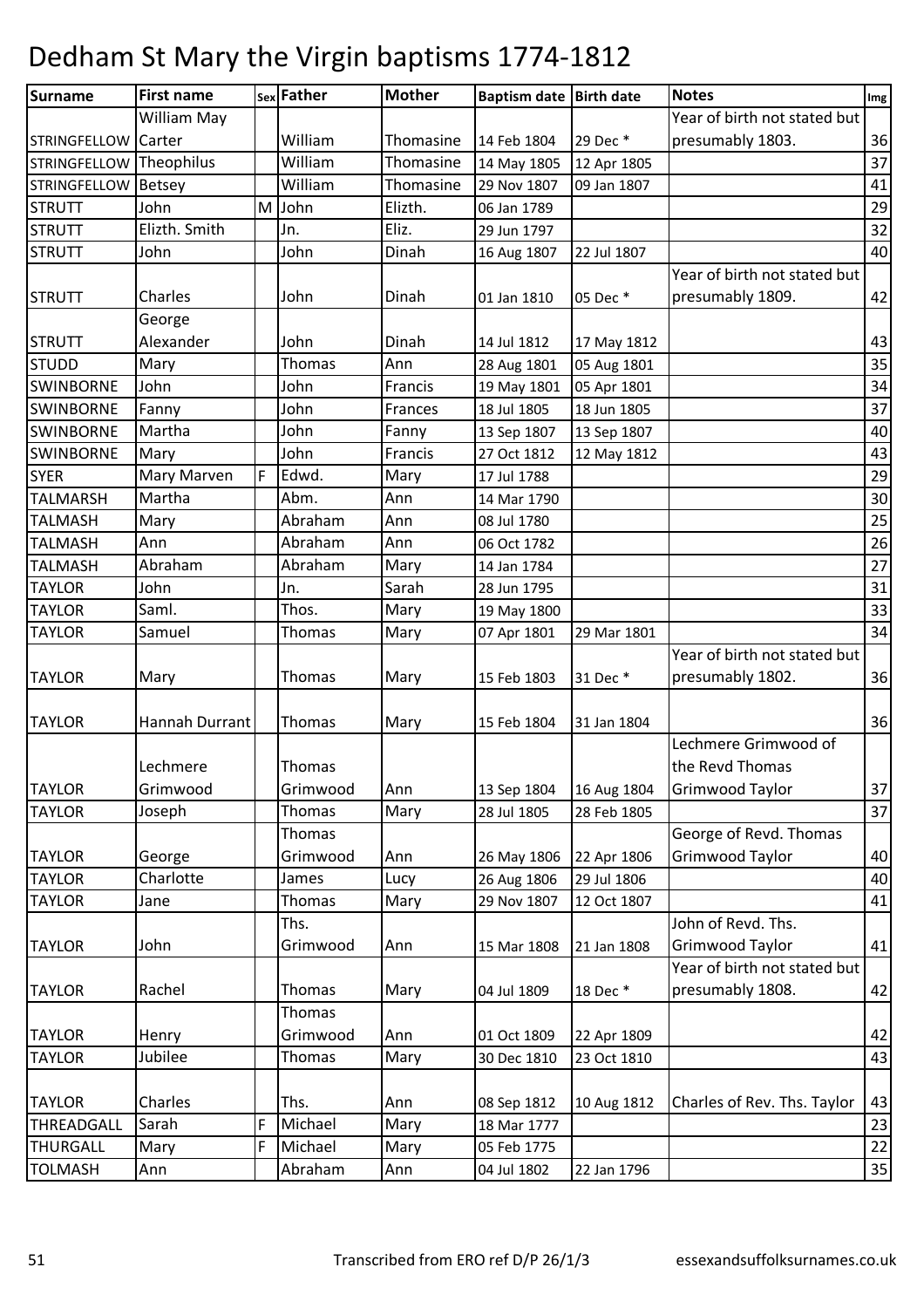| <b>Surname</b>   | <b>First name</b> |       | sex Father      | <b>Mother</b> | Baptism date Birth date |             | <b>Notes</b>                     | Img |
|------------------|-------------------|-------|-----------------|---------------|-------------------------|-------------|----------------------------------|-----|
|                  |                   |       |                 |               |                         |             | Page creased so day of           |     |
|                  |                   |       |                 |               |                         |             | birth unclear - 2nd, 22nd,       |     |
| <b>TOMLINSON</b> | Nicholas Ralph    |       | <b>Nicholas</b> | Elizabeth     | 17 Aug 1803             | * Jul 1803  | or 24th?                         | 36  |
|                  |                   |       |                 |               |                         |             | Year of birth not stated but     |     |
| <b>TOOKE</b>     | Lucy              |       | William         | Mary          | 08 Jan 1809             | 16 Nov *    | presumably 1808.                 | 41  |
| <b>TOOKE</b>     | Sarah             |       | William         | Mary          | 16 Dec 1810             | 07 Oct 1810 |                                  | 43  |
|                  |                   |       |                 |               |                         |             | <b>Charlotte of Savile Trent</b> |     |
| <b>TRENT</b>     | Charlotte         |       | Savile          | Mary          | 17 May 1803             | 18 Mar 1803 | and Mary Bruce. B. B.            | 36  |
| <b>TUKE</b>      | Hannah            |       | William         | Mary          | 29 Jul 1806             | 25 Apr 1806 |                                  | 40  |
| <b>TURNER</b>    | Sarah Ascough     |       |                 | Sarah         | 21 Jun 1774             |             | B born.                          | 22  |
| <b>TURNER</b>    | Edward            |       | Stepn.          | Mary          | 17 Jul 1785             |             |                                  | 28  |
| <b>TURNER</b>    | Saml.             |       | Wm.             | Mary          | 11 Nov 1799             |             |                                  | 33  |
| <b>TURNER</b>    | Lucy              |       | John            | Mary          | 01 Dec 1799             |             |                                  | 33  |
| <b>TURNER</b>    | Maria             |       | Thomas          | Mary          | 14 Feb 1804             | 18 Jan 1804 |                                  | 36  |
|                  |                   |       |                 |               |                         |             | Year of birth not stated but     |     |
| <b>TURNER</b>    | Thomas            |       | Thomas          | Mary          | 21 Jan 1806             | 23 Dec *    | presumably 1805.                 | 40  |
| <b>TURNER</b>    | Henry             |       | Thomas          | Mary          | 11 Apr 1809             |             |                                  | 41  |
| <b>TURNER</b>    | Joseph            |       | Thomas          | Mary          | 16 Jul 1811             | 17 Jun 1811 |                                  | 43  |
| <b>TWAITES</b>   | Sophia            |       | Samuel          | Sophia        | 08 Apr 1804             | 19 Jan 1804 |                                  | 36  |
| <b>VINCE</b>     | Tryphena          | F     | John            | Susan         | 07 Jun 1774             |             |                                  | 22  |
|                  | Anthony           |       |                 |               |                         |             |                                  |     |
| <b>VINCE</b>     | Allistone         |       | M Anthy.        |               | 13 Apr 1776             |             |                                  | 23  |
|                  |                   |       |                 |               |                         |             |                                  |     |
|                  |                   |       |                 |               |                         |             | Parents' names not in the        |     |
|                  |                   |       |                 |               |                         |             | register. Unclear if the         |     |
|                  |                   |       |                 |               |                         |             | surname is that of the           |     |
| <b>VINCE</b>     | Henry             | $M$ ? |                 | ?             | 17 Feb 1778             |             | father or the mother.            | 24  |
| <b>VINCE</b>     | Francis           |       | James           |               | 02 Dec 1779             |             |                                  | 25  |
|                  |                   |       |                 |               |                         |             | John Vince of John Vince         |     |
|                  |                   |       |                 |               |                         |             | and Elizabeth Burmin             |     |
|                  |                   |       |                 |               |                         |             | (unclear if child is             |     |
|                  |                   |       |                 |               |                         |             | illegitimate and the             |     |
|                  |                   |       |                 |               |                         |             | father's surname is Vince        |     |
|                  |                   |       |                 |               |                         |             | and the mother's is              |     |
|                  |                   |       |                 |               |                         |             | Burmin, or if the father's       |     |
|                  |                   |       |                 |               |                         |             | middle name is Vince and         |     |
|                  |                   |       |                 |               |                         |             | the family's surname is          |     |
| <b>VINCE</b>     | John Vince        |       | John            | Elizabeth     | 27 Dec 1801             | 27 Dec 1801 | Burmin)                          | 35  |
|                  |                   |       |                 |               |                         |             | Year of birth not stated but     |     |
| <b>VINCE</b>     | Tryphaena Jane    |       | Gage            | Jane          | 09 Mar 1802             | 28 Nov *    | presumably 1801.                 | 35  |
| <b>VINCE</b>     | William           |       | William         | Elizabeth     | 26 Mar 1807             | 10 Feb 1807 |                                  | 40  |
|                  | Elizabeth Mary    |       |                 |               |                         |             |                                  |     |
| <b>VINCE</b>     | Jones             |       | William         | Elizabeth     | 08 Jun 1809             | 13 Feb 1809 |                                  | 42  |
| <b>VINCE</b>     | Charlotte         |       | William         | Elizabeth     | 29 May 1811             | 13 Apr 1811 |                                  | 43  |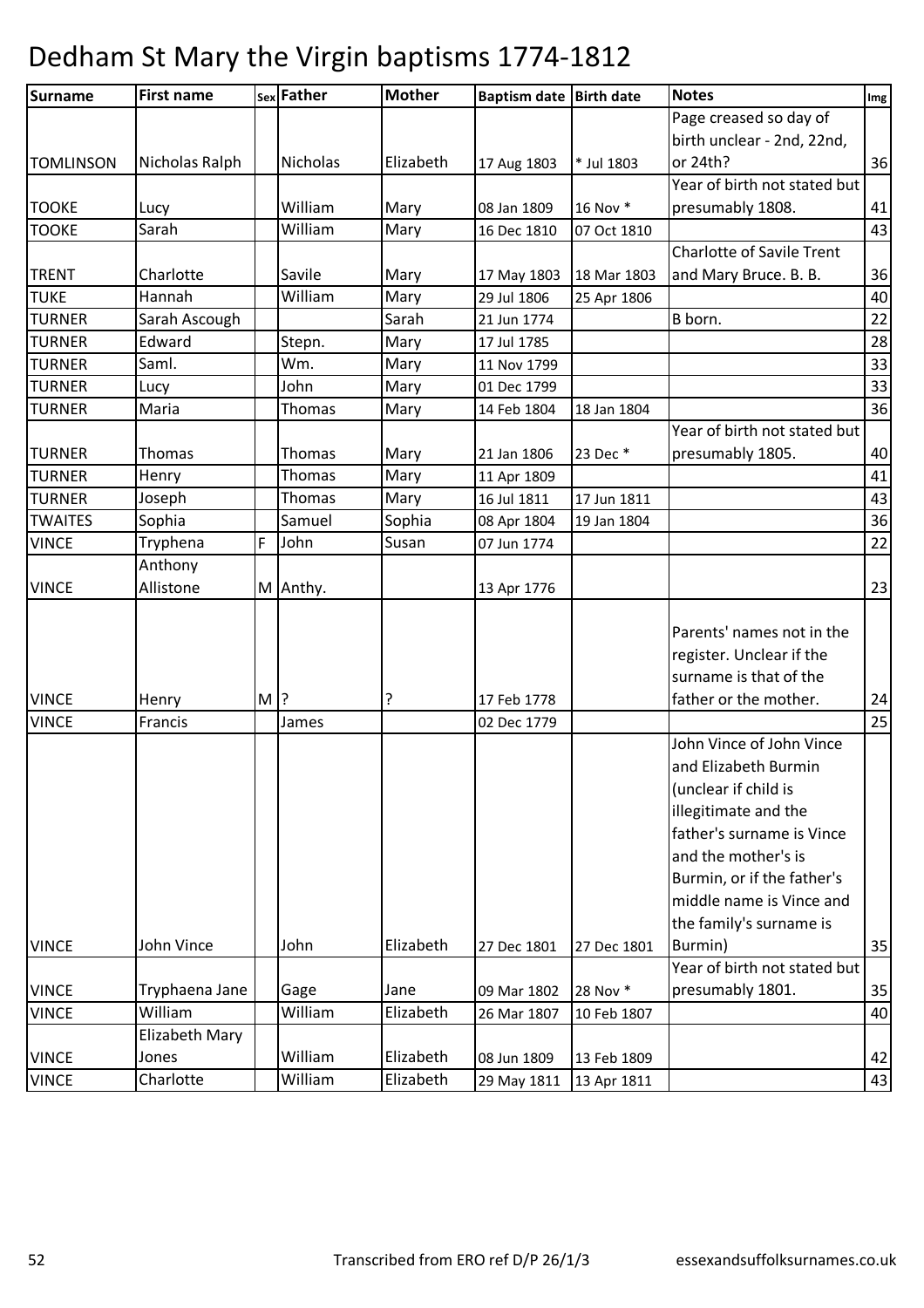| <b>Surname</b>   | <b>First name</b>   |   | sex Father         | <b>Mother</b> | Baptism date Birth date |             | <b>Notes</b>                  | Img |
|------------------|---------------------|---|--------------------|---------------|-------------------------|-------------|-------------------------------|-----|
|                  |                     |   |                    |               |                         |             | Susannah of Martin Gage &     |     |
|                  |                     |   |                    |               |                         |             | Harne? Vincent. Mother's      |     |
|                  |                     |   |                    |               |                         |             | first name hard to read.      |     |
|                  |                     |   |                    |               |                         |             | Unclear if the father's       |     |
|                  |                     |   |                    |               |                         |             | surname is Gage and the       |     |
|                  |                     |   |                    |               |                         |             | mother's is Vincent and the   |     |
|                  |                     |   |                    |               |                         |             | child illegitimate, or if the |     |
|                  |                     |   |                    |               |                         |             | father's middle name is       |     |
|                  |                     |   |                    |               |                         |             | Gage and the family           |     |
| <b>VINCENT</b>   | Susannah            |   | <b>Martin Gage</b> | Harne?        | 27 Aug 1799             |             | surname is Vincent.           | 33  |
| <b>WADE</b>      | Thos.               | M | Willm.             | Hannah        | 13 Feb 1782             |             |                               | 26  |
| <b>WALKER</b>    | Sarah               | F | Jno.               | Elizth.       | 26 Jul 1789             |             |                               | 29  |
| <b>WALLACE</b>   | Thos.               |   | Thos.              | Phoebe        | 06 Dec 1792             |             |                               | 31  |
|                  |                     |   |                    |               |                         |             |                               |     |
| <b>WALLIS</b>    | Phoebe Cooper       |   | Thomas             | Phoebe        | 25 May 1806             | * Sep 1798  | Day of birth not given.       | 40  |
|                  |                     |   |                    |               |                         |             | Year of birth not stated but  |     |
| WARD             | Elizabeth           |   | Samuel             | Eliz.         | 14 Jun 1807             | 28 Nov *    | presumably 1806.              | 40  |
| <b>WARD</b>      | Mary Ann            |   | James              | Elizabeth     | 18 Nov 1810             | 24 Jul 1810 |                               | 43  |
| <b>WARNER</b>    | Elizabeth Mary      |   | John               | Elizabeth     | 08 Jun 1810             |             |                               | 42  |
|                  |                     |   |                    |               |                         | 12 May 1810 |                               |     |
|                  |                     |   |                    |               |                         |             | Mary Roberts and              |     |
|                  |                     |   |                    |               |                         |             | Elizabeth, twin daughters     |     |
|                  |                     |   |                    |               |                         |             | of Mr. Thos. Watkinson        |     |
| <b>WATKINSON</b> | <b>Mary Roberts</b> |   | Thos.              | Mary          | 15 Mar 1783             |             | and Mary his wife             | 27  |
|                  |                     |   |                    |               |                         |             |                               |     |
|                  |                     |   |                    |               |                         |             | Mary Roberts and              |     |
|                  |                     |   |                    |               |                         |             | Elizabeth, twin daughters     |     |
|                  |                     |   |                    |               |                         |             | of Mr. Thos. Watkinson        |     |
| <b>WATKINSON</b> | Elizabeth           |   | Thos.              | Mary          | 15 Mar 1783             |             | and Mary his wife             | 27  |
| <b>WATSON</b>    | Mary                |   | Abraham            | Mary          | 28 Sep 1778             |             |                               | 24  |
| <b>WATSON</b>    | Sarah               | F | Abraham            | Mary          | 07 Jan 1781             |             |                               | 26  |
| <b>WATSON</b>    | Jenny               |   | Abraham            | Mary          | 20 Apr 1784             |             |                               | 27  |
| <b>WATSON</b>    | Fanny               |   | Abraham            | Susan         | 03 Nov 1786             |             |                               | 28  |
| <b>WATSON</b>    | Abraham             | M | Abm.               | Mary          | 01 Mar 1789             |             |                               | 29  |
|                  |                     |   |                    |               |                         |             | Mary and Jane, daughters      |     |
| <b>WATSON</b>    | Mary                | F | Abm.               | Mary          | 01 Mar 1789             |             | of                            | 29  |
|                  |                     |   |                    |               |                         |             | Mary and Jane, daughters      |     |
| <b>WATSON</b>    | Jane                | F | Abm.               | Mary          | 01 Mar 1789             |             | of                            | 29  |
| <b>WATSON</b>    | Willm.              |   | Abram.             | Mary          | 31 Jan 1792             |             |                               | 30  |
| <b>WATSON</b>    | Maria               |   | Abrm.              | Mary          | 17 Aug 1794             |             |                               | 31  |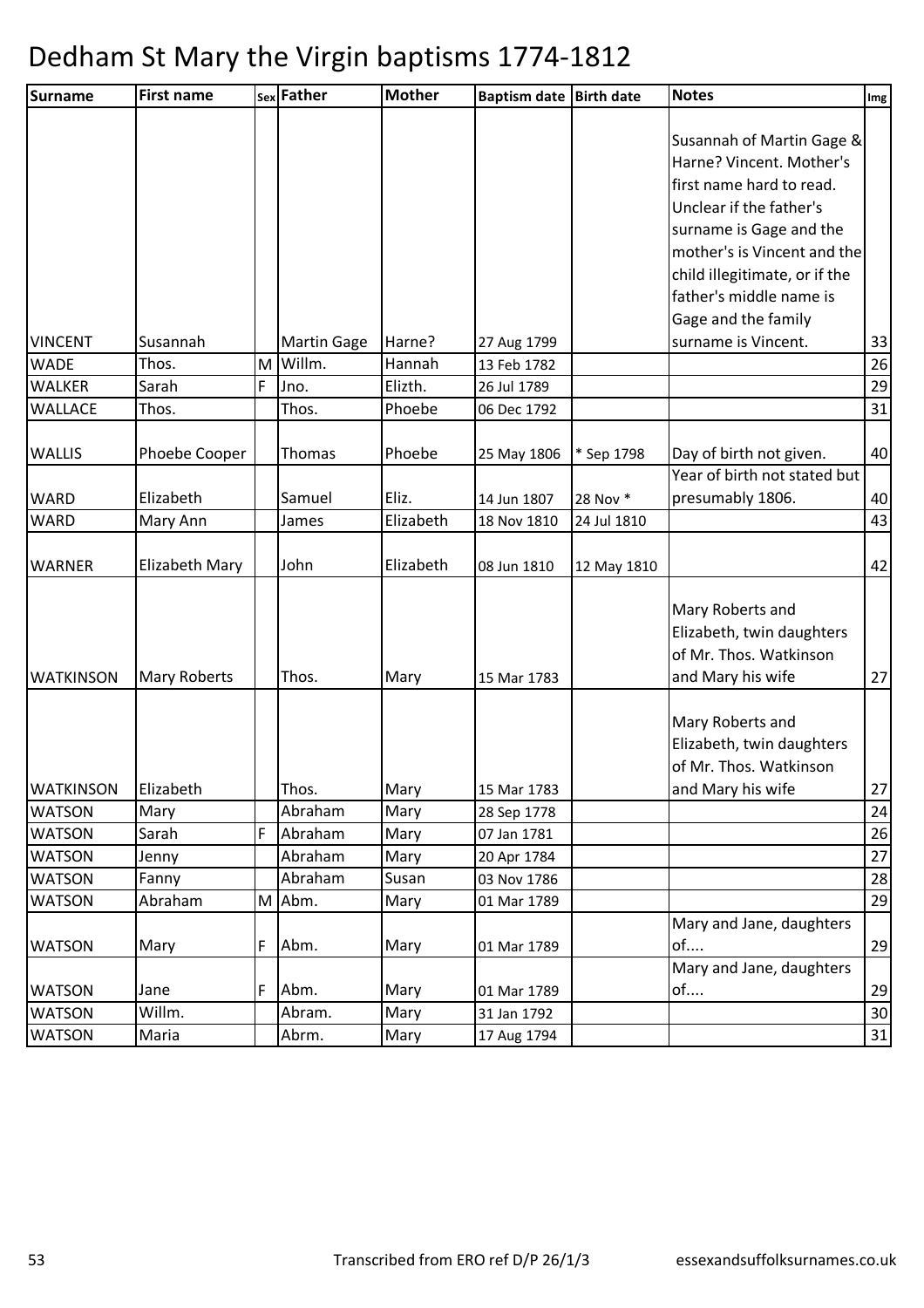| Surname          | <b>First name</b> |   | sex Father | <b>Mother</b> | <b>Baptism date</b> | <b>Birth date</b> | <b>Notes</b>                     | Img |
|------------------|-------------------|---|------------|---------------|---------------------|-------------------|----------------------------------|-----|
|                  |                   |   |            |               |                     |                   |                                  |     |
|                  |                   |   |            |               |                     |                   | Aged 3. Received into the        |     |
|                  |                   |   |            |               |                     |                   | church previous to the           |     |
|                  |                   |   |            |               |                     |                   | Confirmation May 1803.           |     |
|                  |                   |   |            |               |                     |                   | The above had been               |     |
|                  |                   |   |            |               |                     |                   | privately baptized, but not      |     |
|                  |                   |   |            |               |                     |                   | registered; and all of them,     |     |
|                  |                   |   |            |               |                     |                   | who were above the age of        |     |
|                  |                   |   |            |               |                     |                   | fifteen, were confirmed at       |     |
|                  |                   |   |            |               |                     |                   | <b>Colchester or Mistley May</b> |     |
| <b>WATSON</b>    | James             |   | Abraham    | Mary          | * May 1803          |                   | 1803.                            | 38  |
| <b>WATSON</b>    | Abraham           |   | Abraham    | Elizabeth     | 04 Nov 1810         | 29 Sep 1810       |                                  | 42  |
| <b>WATSON</b>    | Elizabeth         |   | Abraham    | Eliz.         | 03 May 1812         | 01 Apr 1812       |                                  | 43  |
| <b>WATTS</b>     | Sarah             |   | Willm.     | Elizh.        | 03 Sep 1786         |                   |                                  | 28  |
| <b>WATTY</b>     | Mary              | F | Benjn.     | Sarah         | 15 Jan 1775         |                   |                                  | 22  |
| <b>WATTY</b>     | John              | M | Benjamin   | Sarah         | 08 Sep 1776         |                   |                                  | 23  |
| <b>WATTY</b>     | Elizth.           |   | Josph.     | Eliz.         | 14 Jun 1795         |                   | Agd. 43/4                        | 31  |
| <b>WATTY</b>     | Josph.            |   | Josph.     | Eliz.         | 14 Jun 1795         |                   |                                  | 31  |
| <b>WATTY</b>     | Jas.              |   | Josph.     | Elizth.       | 27 Nov 1796         |                   |                                  | 32  |
| <b>WATTY</b>     | Mary              |   | Josph.     | Elizth.       | 28 Sep 1800         |                   |                                  | 33  |
|                  |                   |   |            |               |                     |                   |                                  |     |
|                  |                   |   |            |               |                     |                   | Month unclear as page is         |     |
| <b>WATTY</b>     | Susanna           |   | Joseph     | Elizabeth     | 29 May 1803         | 25 * 1803         | creased - March or May?          | 36  |
| <b>WATTY</b>     | Susanna           |   | John       | Mary          | 17 Feb 1805         | 16 Jan 1805       |                                  | 37  |
| <b>WATTY</b>     | Hannah            |   | Joseph     | Elizabeth     | 28 Apr 1805         | 25 Mar 1805       |                                  | 37  |
| <b>WATTY</b>     | William           |   | Joseph     | Elizabeth     | 16 Apr 1809         | 03 Mar 1809       |                                  | 41  |
| <b>WATTY</b>     | Emma              |   | Joseph     | Elizabeth     | 14 Oct 1810         | 18 Aug 1810       |                                  | 42  |
| <b>WEATHERLY</b> | Elizth.           | F | Wm.        | Jane          | 08 Jan 1788         |                   |                                  | 29  |
| <b>WEBB</b>      | William           |   |            | Mary          | 03 Mar 1780         |                   |                                  | 25  |
| <b>WELHAM</b>    | Samuel            |   | M Henry    | Alice         | 03 Apr 1774         |                   |                                  | 22  |
| WELHAM           | Martha            | F | Richard    | Martha        | 05 Feb 1775         |                   |                                  | 22  |
| WELHAM           | George            | M | Henry      | Alice         | 24 Sep 1775         |                   |                                  | 22  |
| <b>WELHAM</b>    | Mary              | F | Henry      | Alice         | 21 Mar 1777         |                   |                                  | 23  |
| <b>WELHAM</b>    | George            |   | Henry      | Alice         | 24 Apr 1778         |                   |                                  | 24  |
| <b>WELHAM</b>    | Willm.            |   | Richd.     |               | 25 Nov 1778         |                   |                                  | 24  |
| <b>WENLOCK</b>   | Edward            | M | Tho.       | Rachel        | 19 Apr 1775         |                   |                                  | 22  |
| <b>WENT</b>      | Jas.              |   | Jas.       | Elizth.       | 22 Oct 1797         |                   |                                  | 32  |
| <b>WEST</b>      | James             | M | Tho.       | Mary          | 13 Nov 1774         |                   |                                  | 22  |
| <b>WEST</b>      | James             | M | James      | Martha        | 21 May 1775         |                   |                                  | 22  |
| <b>WEST</b>      | Tomasin           | F | Tho.       | Mary          | 24 Jun 1776         |                   |                                  | 23  |
| <b>WEST</b>      | Thomas            | M | James      | Martha        | 18 Mar 1778         |                   |                                  | 24  |
| <b>WEST</b>      | John              | M | James      | Mary          | 12 Mar 1781         |                   |                                  | 26  |
| <b>WEST</b>      | Elizabeth         |   | James      | Martha        | 07 Dec 1783         |                   |                                  | 27  |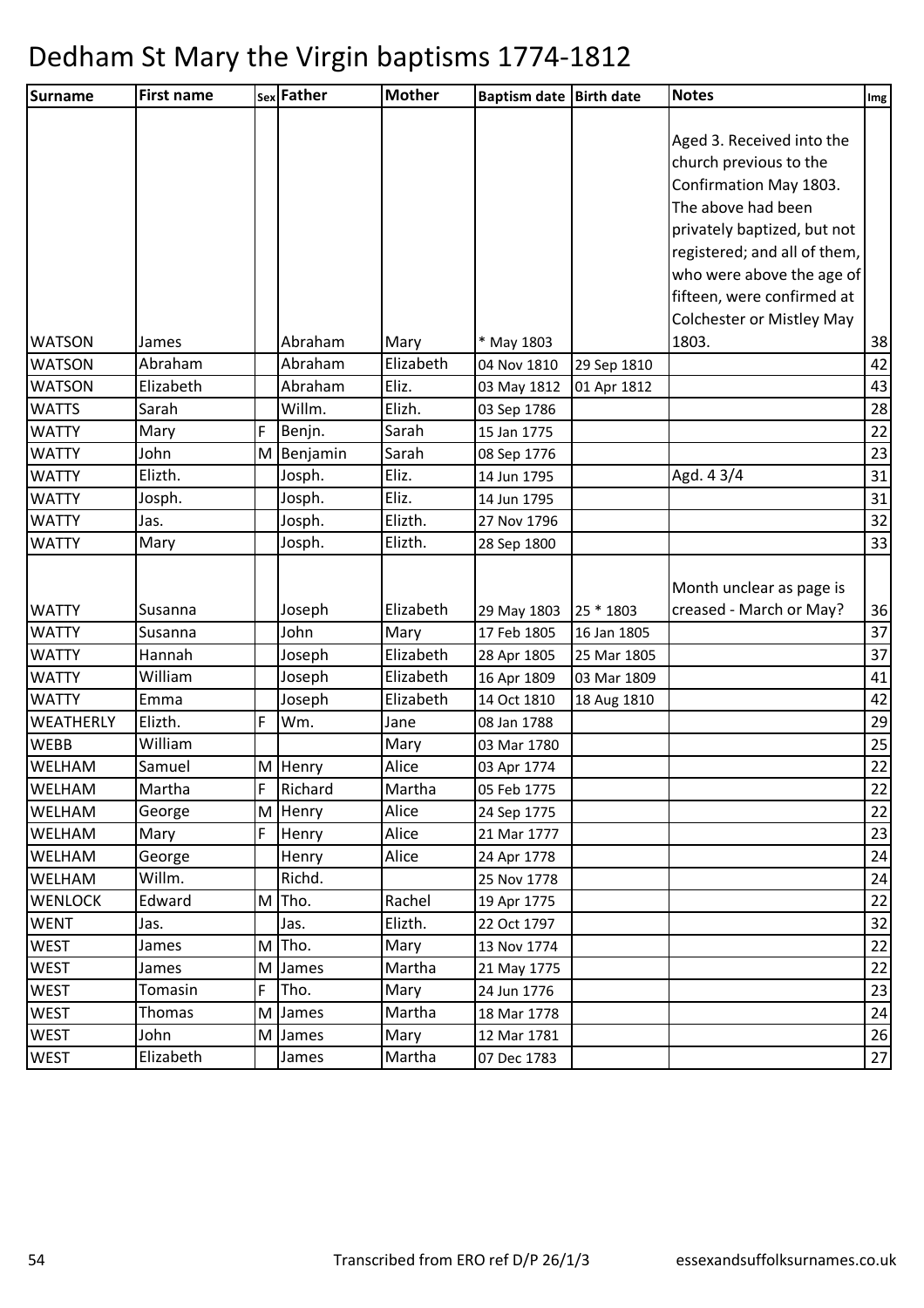| <b>First name</b> |                                                                                                                                                                                                                                               |                       | <b>Mother</b>                                                                                                                                                                                                                                                               |                                                                                                                                                                                                                         | <b>Birth date</b>                                                                                                                                                                                                                                                                                                                                                                   | <b>Notes</b>                                                                                                                                                                                                                                             | Im <sub>g</sub>                                                                                                                                                                                                                                                                                                                                          |
|-------------------|-----------------------------------------------------------------------------------------------------------------------------------------------------------------------------------------------------------------------------------------------|-----------------------|-----------------------------------------------------------------------------------------------------------------------------------------------------------------------------------------------------------------------------------------------------------------------------|-------------------------------------------------------------------------------------------------------------------------------------------------------------------------------------------------------------------------|-------------------------------------------------------------------------------------------------------------------------------------------------------------------------------------------------------------------------------------------------------------------------------------------------------------------------------------------------------------------------------------|----------------------------------------------------------------------------------------------------------------------------------------------------------------------------------------------------------------------------------------------------------|----------------------------------------------------------------------------------------------------------------------------------------------------------------------------------------------------------------------------------------------------------------------------------------------------------------------------------------------------------|
|                   |                                                                                                                                                                                                                                               |                       |                                                                                                                                                                                                                                                                             |                                                                                                                                                                                                                         |                                                                                                                                                                                                                                                                                                                                                                                     |                                                                                                                                                                                                                                                          |                                                                                                                                                                                                                                                                                                                                                          |
|                   |                                                                                                                                                                                                                                               |                       |                                                                                                                                                                                                                                                                             |                                                                                                                                                                                                                         |                                                                                                                                                                                                                                                                                                                                                                                     | Aged 13. Received into the                                                                                                                                                                                                                               |                                                                                                                                                                                                                                                                                                                                                          |
|                   |                                                                                                                                                                                                                                               |                       |                                                                                                                                                                                                                                                                             |                                                                                                                                                                                                                         |                                                                                                                                                                                                                                                                                                                                                                                     | church previous to the                                                                                                                                                                                                                                   |                                                                                                                                                                                                                                                                                                                                                          |
|                   |                                                                                                                                                                                                                                               |                       |                                                                                                                                                                                                                                                                             |                                                                                                                                                                                                                         |                                                                                                                                                                                                                                                                                                                                                                                     | Confirmation May 1803.                                                                                                                                                                                                                                   |                                                                                                                                                                                                                                                                                                                                                          |
|                   |                                                                                                                                                                                                                                               |                       |                                                                                                                                                                                                                                                                             |                                                                                                                                                                                                                         |                                                                                                                                                                                                                                                                                                                                                                                     | The above had been                                                                                                                                                                                                                                       |                                                                                                                                                                                                                                                                                                                                                          |
|                   |                                                                                                                                                                                                                                               |                       |                                                                                                                                                                                                                                                                             |                                                                                                                                                                                                                         |                                                                                                                                                                                                                                                                                                                                                                                     | privately baptized, but not                                                                                                                                                                                                                              |                                                                                                                                                                                                                                                                                                                                                          |
|                   |                                                                                                                                                                                                                                               |                       |                                                                                                                                                                                                                                                                             |                                                                                                                                                                                                                         |                                                                                                                                                                                                                                                                                                                                                                                     | registered; and all of them,                                                                                                                                                                                                                             |                                                                                                                                                                                                                                                                                                                                                          |
|                   |                                                                                                                                                                                                                                               |                       |                                                                                                                                                                                                                                                                             |                                                                                                                                                                                                                         |                                                                                                                                                                                                                                                                                                                                                                                     |                                                                                                                                                                                                                                                          |                                                                                                                                                                                                                                                                                                                                                          |
|                   |                                                                                                                                                                                                                                               |                       |                                                                                                                                                                                                                                                                             |                                                                                                                                                                                                                         |                                                                                                                                                                                                                                                                                                                                                                                     | fifteen, were confirmed at                                                                                                                                                                                                                               |                                                                                                                                                                                                                                                                                                                                                          |
|                   |                                                                                                                                                                                                                                               |                       |                                                                                                                                                                                                                                                                             |                                                                                                                                                                                                                         |                                                                                                                                                                                                                                                                                                                                                                                     | <b>Colchester or Mistley May</b>                                                                                                                                                                                                                         |                                                                                                                                                                                                                                                                                                                                                          |
| Mary              |                                                                                                                                                                                                                                               | John                  | Sarah                                                                                                                                                                                                                                                                       | * May 1803                                                                                                                                                                                                              |                                                                                                                                                                                                                                                                                                                                                                                     | 1803.                                                                                                                                                                                                                                                    | 38                                                                                                                                                                                                                                                                                                                                                       |
|                   |                                                                                                                                                                                                                                               |                       |                                                                                                                                                                                                                                                                             |                                                                                                                                                                                                                         |                                                                                                                                                                                                                                                                                                                                                                                     |                                                                                                                                                                                                                                                          |                                                                                                                                                                                                                                                                                                                                                          |
|                   |                                                                                                                                                                                                                                               |                       |                                                                                                                                                                                                                                                                             |                                                                                                                                                                                                                         |                                                                                                                                                                                                                                                                                                                                                                                     |                                                                                                                                                                                                                                                          | 36                                                                                                                                                                                                                                                                                                                                                       |
|                   |                                                                                                                                                                                                                                               |                       |                                                                                                                                                                                                                                                                             |                                                                                                                                                                                                                         |                                                                                                                                                                                                                                                                                                                                                                                     |                                                                                                                                                                                                                                                          | 37                                                                                                                                                                                                                                                                                                                                                       |
|                   |                                                                                                                                                                                                                                               |                       |                                                                                                                                                                                                                                                                             |                                                                                                                                                                                                                         |                                                                                                                                                                                                                                                                                                                                                                                     |                                                                                                                                                                                                                                                          | 40                                                                                                                                                                                                                                                                                                                                                       |
|                   |                                                                                                                                                                                                                                               |                       |                                                                                                                                                                                                                                                                             |                                                                                                                                                                                                                         |                                                                                                                                                                                                                                                                                                                                                                                     |                                                                                                                                                                                                                                                          | 40                                                                                                                                                                                                                                                                                                                                                       |
|                   |                                                                                                                                                                                                                                               |                       |                                                                                                                                                                                                                                                                             |                                                                                                                                                                                                                         |                                                                                                                                                                                                                                                                                                                                                                                     |                                                                                                                                                                                                                                                          | 41                                                                                                                                                                                                                                                                                                                                                       |
|                   |                                                                                                                                                                                                                                               |                       |                                                                                                                                                                                                                                                                             |                                                                                                                                                                                                                         |                                                                                                                                                                                                                                                                                                                                                                                     |                                                                                                                                                                                                                                                          | 42                                                                                                                                                                                                                                                                                                                                                       |
|                   |                                                                                                                                                                                                                                               |                       |                                                                                                                                                                                                                                                                             |                                                                                                                                                                                                                         |                                                                                                                                                                                                                                                                                                                                                                                     |                                                                                                                                                                                                                                                          | 43                                                                                                                                                                                                                                                                                                                                                       |
|                   |                                                                                                                                                                                                                                               |                       |                                                                                                                                                                                                                                                                             |                                                                                                                                                                                                                         |                                                                                                                                                                                                                                                                                                                                                                                     |                                                                                                                                                                                                                                                          | 22                                                                                                                                                                                                                                                                                                                                                       |
|                   |                                                                                                                                                                                                                                               |                       |                                                                                                                                                                                                                                                                             |                                                                                                                                                                                                                         |                                                                                                                                                                                                                                                                                                                                                                                     |                                                                                                                                                                                                                                                          | 22                                                                                                                                                                                                                                                                                                                                                       |
|                   |                                                                                                                                                                                                                                               |                       |                                                                                                                                                                                                                                                                             |                                                                                                                                                                                                                         |                                                                                                                                                                                                                                                                                                                                                                                     |                                                                                                                                                                                                                                                          | 23                                                                                                                                                                                                                                                                                                                                                       |
|                   |                                                                                                                                                                                                                                               |                       |                                                                                                                                                                                                                                                                             |                                                                                                                                                                                                                         |                                                                                                                                                                                                                                                                                                                                                                                     |                                                                                                                                                                                                                                                          | 24                                                                                                                                                                                                                                                                                                                                                       |
|                   |                                                                                                                                                                                                                                               |                       |                                                                                                                                                                                                                                                                             |                                                                                                                                                                                                                         |                                                                                                                                                                                                                                                                                                                                                                                     |                                                                                                                                                                                                                                                          | 25                                                                                                                                                                                                                                                                                                                                                       |
|                   |                                                                                                                                                                                                                                               |                       |                                                                                                                                                                                                                                                                             |                                                                                                                                                                                                                         |                                                                                                                                                                                                                                                                                                                                                                                     |                                                                                                                                                                                                                                                          | 26                                                                                                                                                                                                                                                                                                                                                       |
|                   |                                                                                                                                                                                                                                               |                       |                                                                                                                                                                                                                                                                             |                                                                                                                                                                                                                         |                                                                                                                                                                                                                                                                                                                                                                                     |                                                                                                                                                                                                                                                          | 27                                                                                                                                                                                                                                                                                                                                                       |
|                   |                                                                                                                                                                                                                                               |                       |                                                                                                                                                                                                                                                                             |                                                                                                                                                                                                                         |                                                                                                                                                                                                                                                                                                                                                                                     |                                                                                                                                                                                                                                                          | 28                                                                                                                                                                                                                                                                                                                                                       |
|                   |                                                                                                                                                                                                                                               |                       |                                                                                                                                                                                                                                                                             |                                                                                                                                                                                                                         |                                                                                                                                                                                                                                                                                                                                                                                     |                                                                                                                                                                                                                                                          | 30                                                                                                                                                                                                                                                                                                                                                       |
|                   |                                                                                                                                                                                                                                               |                       |                                                                                                                                                                                                                                                                             |                                                                                                                                                                                                                         |                                                                                                                                                                                                                                                                                                                                                                                     |                                                                                                                                                                                                                                                          | 35                                                                                                                                                                                                                                                                                                                                                       |
|                   |                                                                                                                                                                                                                                               |                       |                                                                                                                                                                                                                                                                             |                                                                                                                                                                                                                         |                                                                                                                                                                                                                                                                                                                                                                                     |                                                                                                                                                                                                                                                          |                                                                                                                                                                                                                                                                                                                                                          |
|                   |                                                                                                                                                                                                                                               |                       |                                                                                                                                                                                                                                                                             |                                                                                                                                                                                                                         |                                                                                                                                                                                                                                                                                                                                                                                     |                                                                                                                                                                                                                                                          | 35                                                                                                                                                                                                                                                                                                                                                       |
|                   |                                                                                                                                                                                                                                               |                       |                                                                                                                                                                                                                                                                             |                                                                                                                                                                                                                         |                                                                                                                                                                                                                                                                                                                                                                                     |                                                                                                                                                                                                                                                          |                                                                                                                                                                                                                                                                                                                                                          |
|                   |                                                                                                                                                                                                                                               |                       |                                                                                                                                                                                                                                                                             |                                                                                                                                                                                                                         |                                                                                                                                                                                                                                                                                                                                                                                     |                                                                                                                                                                                                                                                          | 36                                                                                                                                                                                                                                                                                                                                                       |
|                   |                                                                                                                                                                                                                                               |                       |                                                                                                                                                                                                                                                                             |                                                                                                                                                                                                                         |                                                                                                                                                                                                                                                                                                                                                                                     |                                                                                                                                                                                                                                                          |                                                                                                                                                                                                                                                                                                                                                          |
|                   |                                                                                                                                                                                                                                               |                       |                                                                                                                                                                                                                                                                             |                                                                                                                                                                                                                         |                                                                                                                                                                                                                                                                                                                                                                                     |                                                                                                                                                                                                                                                          | 36                                                                                                                                                                                                                                                                                                                                                       |
|                   |                                                                                                                                                                                                                                               |                       |                                                                                                                                                                                                                                                                             |                                                                                                                                                                                                                         |                                                                                                                                                                                                                                                                                                                                                                                     |                                                                                                                                                                                                                                                          | 36                                                                                                                                                                                                                                                                                                                                                       |
|                   |                                                                                                                                                                                                                                               |                       |                                                                                                                                                                                                                                                                             |                                                                                                                                                                                                                         |                                                                                                                                                                                                                                                                                                                                                                                     |                                                                                                                                                                                                                                                          |                                                                                                                                                                                                                                                                                                                                                          |
|                   |                                                                                                                                                                                                                                               |                       |                                                                                                                                                                                                                                                                             |                                                                                                                                                                                                                         |                                                                                                                                                                                                                                                                                                                                                                                     |                                                                                                                                                                                                                                                          | 36                                                                                                                                                                                                                                                                                                                                                       |
|                   |                                                                                                                                                                                                                                               |                       |                                                                                                                                                                                                                                                                             |                                                                                                                                                                                                                         |                                                                                                                                                                                                                                                                                                                                                                                     |                                                                                                                                                                                                                                                          |                                                                                                                                                                                                                                                                                                                                                          |
|                   |                                                                                                                                                                                                                                               |                       |                                                                                                                                                                                                                                                                             |                                                                                                                                                                                                                         |                                                                                                                                                                                                                                                                                                                                                                                     |                                                                                                                                                                                                                                                          | 36                                                                                                                                                                                                                                                                                                                                                       |
|                   |                                                                                                                                                                                                                                               |                       |                                                                                                                                                                                                                                                                             |                                                                                                                                                                                                                         |                                                                                                                                                                                                                                                                                                                                                                                     |                                                                                                                                                                                                                                                          | 37                                                                                                                                                                                                                                                                                                                                                       |
|                   |                                                                                                                                                                                                                                               |                       |                                                                                                                                                                                                                                                                             |                                                                                                                                                                                                                         |                                                                                                                                                                                                                                                                                                                                                                                     |                                                                                                                                                                                                                                                          | 38                                                                                                                                                                                                                                                                                                                                                       |
|                   | Joseph<br>Mary<br>Maria<br>Ann<br>William<br>Rebecca<br>Joseph<br>Alice<br>John<br>Mary<br>Martha<br>Susannah<br>David<br>Martha<br>Elizabeth<br>James<br>Susan<br>Sarah<br>Alexander<br>Thomas<br>Mary<br>Susanna<br>John<br>James<br>Robert | F<br>M<br>F<br>F<br>M | sex Father<br>Joseph<br>Joseph<br>Joseph<br>Joseph<br>Joseph<br>Joseph<br>Joseph<br>Benjamin<br>Tho.<br>John<br>Tho.<br>Thomas<br>Thos.<br>John<br>John<br>Jn.<br>William<br>William<br>Alexander<br>Alexander<br>Alexander<br>Alexander<br>Alexander<br>William<br>William | Mary<br>Mary<br>Mary<br>Mary<br>Mary<br>Mary<br>Mary<br>Alice<br>Martha<br>Mary<br>Martha<br>Martha<br>Martha<br>Martha<br>Martha<br>Martha<br>Sarah<br>Sarah<br>Mary<br>Mary<br>Mary<br>Mary<br>Mary<br>Sarah<br>Sarah | 22 Jan 1804<br>17 Feb 1805<br>27 May 1806<br>18 Oct 1807<br>02 Oct 1808<br>01 Jul 1810<br>17 Nov 1811<br>09 Jun 1774<br>27 Mar 1775<br>30 Nov 1776<br>21 Sep 1777<br>15 Sep 1780<br>02 Oct 1781<br>22 Mar 1785<br>27 Aug 1786<br>27 Jul 1790<br>04 Oct 1801<br>12 Sep 1802<br>12 Apr 1803<br>12 Apr 1803<br>12 Apr 1803<br>12 Apr 1803<br>26 Jun 1804<br>26 Jun 1804<br>15 Dec 1805 | <b>Baptism date</b><br>14 Dec *<br>21 Jan 1805<br>24 Mar 1806<br>28 Jul 1807<br>05 Sep 1808<br>17 May 1810<br>21 Sep 1811<br>17 Apr 1801<br>* Aug 1802<br>* Oct 1794<br>* Feb 1797<br>* Nov 1798<br>* Dec 1801<br>28 Jul *<br>10 Apr 1804<br>18 Nov 1805 | who were above the age of<br>Year of birth not stated but<br>presumably 1803.<br>Birth date only given as<br>month and year.<br>Birth date given as month<br>and year.<br>Birth date given as month<br>and year.<br>Birth date given as month<br>and year.<br>Birth date given as month<br>and year.<br>Year of birth not stated but<br>presumably 1803. |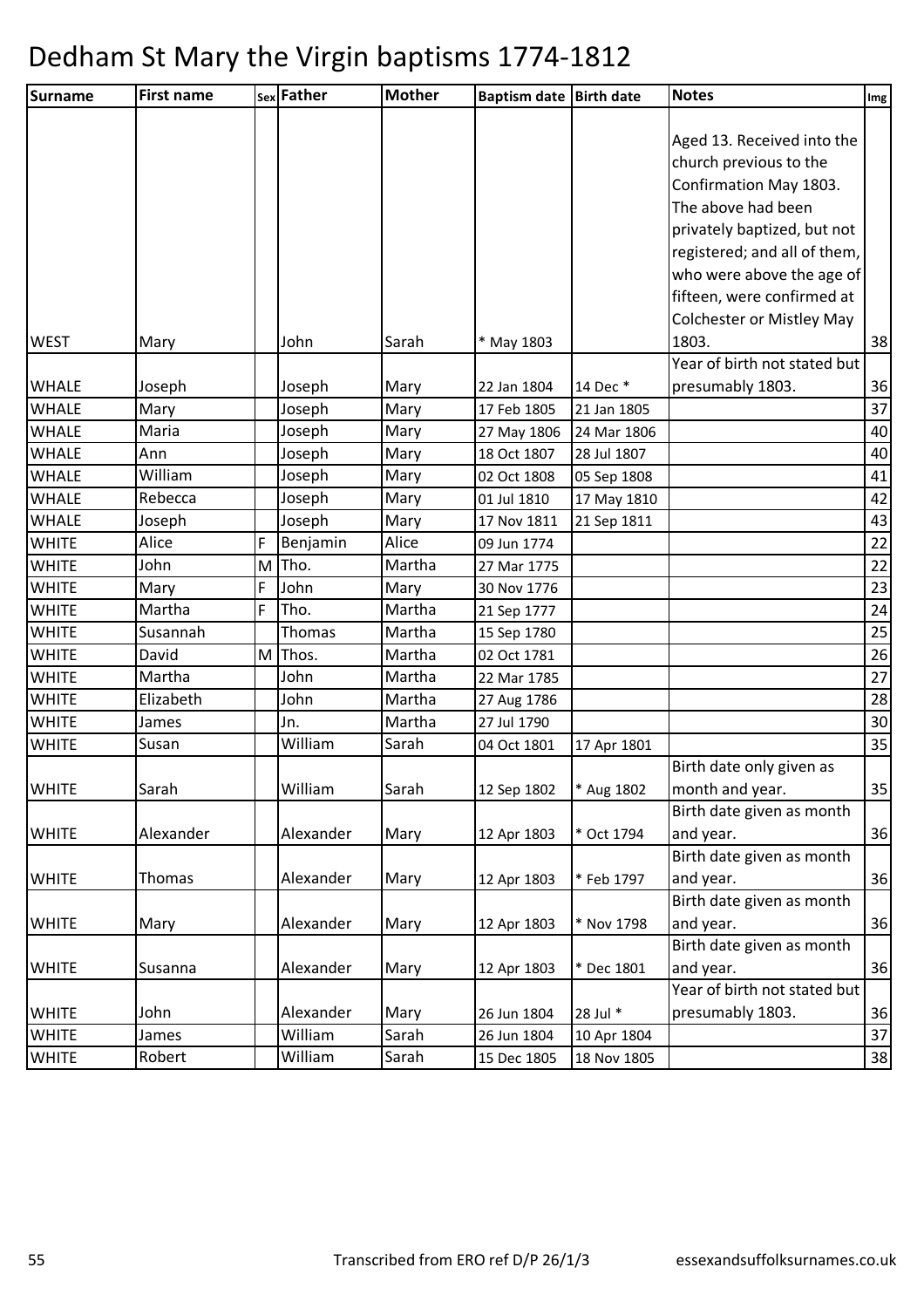| Surname        | <b>First name</b> | sex Father | <b>Mother</b> | <b>Baptism date</b> | <b>Birth date</b> | <b>Notes</b>                                                                                                                                                                                                                                                                | Img |
|----------------|-------------------|------------|---------------|---------------------|-------------------|-----------------------------------------------------------------------------------------------------------------------------------------------------------------------------------------------------------------------------------------------------------------------------|-----|
| <b>WHITE</b>   | John              | William    | Jemima        | * May 1803          |                   | Aged 18. Received into the<br>church previous to the<br>Confirmation May 1803.<br>The above had been<br>privately baptized, but not<br>registered; and all of them,<br>who were above the age of<br>fifteen, were confirmed at<br><b>Colchester or Mistley May</b><br>1803. | 38  |
| <b>WHITE</b>   | Samuel            | William    | Sarah         | * May 1803          |                   | Aged 9. Received into the<br>church previous to the<br>Confirmation May 1803.<br>The above had been<br>privately baptized, but not<br>registered; and all of them,<br>who were above the age of<br>fifteen, were confirmed at<br><b>Colchester or Mistley May</b><br>1803.  | 39  |
| <b>WHITE</b>   | Charles           | William    | Sarah         | * May 1803          |                   | Aged 7. Received into the<br>church previous to the<br>Confirmation May 1803.<br>The above had been<br>privately baptized, but not<br>registered; and all of them,<br>who were above the age of<br>fifteen, were confirmed at<br><b>Colchester or Mistley May</b><br>1803.  | 39  |
|                |                   |            |               |                     |                   | Aged 6. Received into the<br>church previous to the<br>Confirmation May 1803.<br>The above had been<br>privately baptized, but not<br>registered; and all of them,<br>who were above the age of<br>fifteen, were confirmed at<br><b>Colchester or Mistley May</b>           |     |
| <b>WHITE</b>   | John              | William    | Sarah         | * May 1803          |                   | 1803.                                                                                                                                                                                                                                                                       | 39  |
| <b>WHITE</b>   | William           | Alexander  | Mary          | 31 Mar 1807         | * Jan 1807        | Day of birth not stated.                                                                                                                                                                                                                                                    | 40  |
| <b>WHITE</b>   | Mary              | William    | Sarah         | 27 Dec 1807         | 11 Oct 1807       |                                                                                                                                                                                                                                                                             | 41  |
| <b>WHITE</b>   | Benjamin          | William    | Sarah         | 25 Jun 1809         | 08 Mar 1809       |                                                                                                                                                                                                                                                                             | 42  |
| <b>WHITE</b>   | Ephraim           | William    | Sarah         | 22 Sep 1811         | 21 May 1811       |                                                                                                                                                                                                                                                                             | 43  |
| <b>WIGMORE</b> | Sarah             | Thos.      | Ann           | 14 May 1780         |                   |                                                                                                                                                                                                                                                                             | 25  |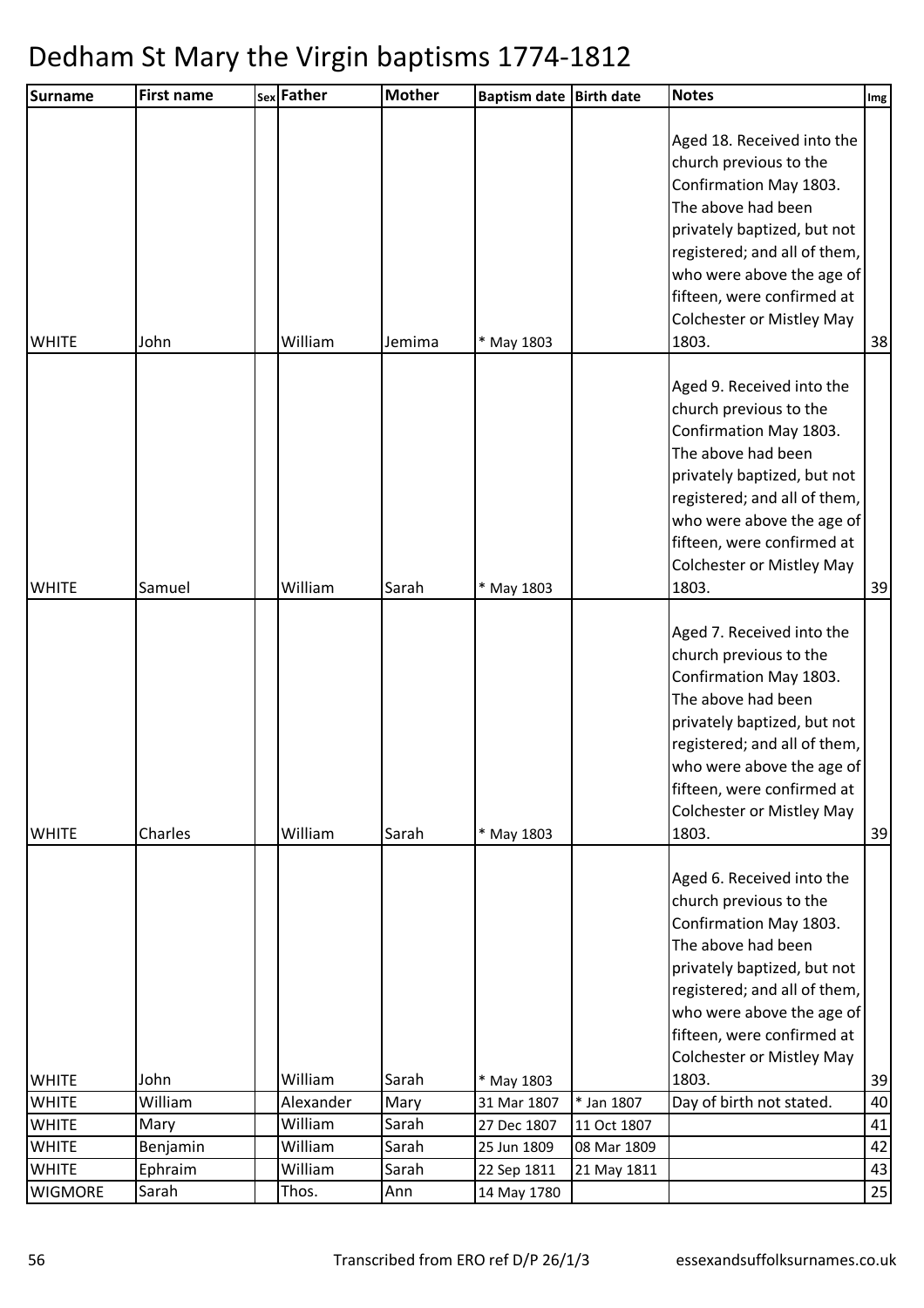| <b>Surname</b>  | <b>First name</b> |   | sex Father | <b>Mother</b> | Baptism date Birth date |             | <b>Notes</b>                 | Img |
|-----------------|-------------------|---|------------|---------------|-------------------------|-------------|------------------------------|-----|
| <b>WILD</b>     | Adriana Maria     |   | Robert     | Eliz.         | 21 Feb 1780             |             |                              | 25  |
|                 |                   |   |            |               |                         |             | Parents' names not in        |     |
|                 |                   |   |            |               |                         |             | register. Unclear if         |     |
|                 |                   |   |            |               |                         |             | surname is that of mother    |     |
|                 | Charles           |   |            |               |                         |             | or father. Day of birth not  |     |
| <b>WILLIAMS</b> | Frederick         |   | ?          | ?             | 16 Jun 1807             | * Jun 1800  | stated.                      | 40  |
|                 |                   |   |            |               |                         |             | Parents' names not in        |     |
|                 |                   |   |            |               |                         |             | register. Unclear if         |     |
|                 |                   |   |            |               |                         |             | surname is that of mother    |     |
|                 |                   |   |            |               |                         |             | or father. Day of birth not  |     |
| <b>WILLIAMS</b> | Harriet Augusta   |   | ?          | ?             | 16 Jun 1807             | * Sep 1801  | stated.                      | 40  |
|                 |                   |   |            |               |                         |             | Parents' names not in        |     |
|                 |                   |   |            |               |                         |             | register. Unclear if         |     |
|                 |                   |   |            |               |                         |             | surname is that of mother    |     |
|                 | Henry             |   |            |               |                         |             | or father. Day of birth not  |     |
| <b>WILLIAMS</b> | Cinnamon          |   | ?          | ?             | 16 Jun 1807             | * Dec 1802  | stated.                      | 40  |
|                 |                   |   |            |               |                         |             | Day of birth not stated.     |     |
|                 | William           |   |            |               |                         |             | Year of birth unclear - 1803 |     |
| <b>WILSON</b>   | Colchester        |   | James      | Harriet       | 28 Oct 1806             | $*$ Oct $*$ | or 1805?                     | 40  |
| <b>WILSON</b>   | Sarah Caroline    |   | James      | Harriet       | 30 Jul 1807             | 27 Jul 1807 | Privately.                   | 40  |
| <b>WINDEL</b>   | John              |   | John       | Elizabeth     | 08 Mar 1785             |             |                              | 27  |
| <b>WINDEL</b>   | Elizth.           | F | John       | Elizth.       | 31 May 1789             |             |                              | 29  |
| <b>WINDLE</b>   | John              |   | John       | Elizh.        | 03 Sep 1786             |             |                              | 28  |
| <b>WISLER</b>   | Robert            | M | Robert     | Sarah         | 23 Apr 1774             |             |                              | 22  |
| <b>WISLER</b>   | Ann               | F | Robt.      | Sarah         | 21 Apr 1776             |             |                              | 23  |
| <b>WISLER</b>   | Mary              | F | Robt.      | Sarah         | 27 May 1777             |             |                              | 23  |
| <b>WITHEAT</b>  | Phoebe            |   | George     | Phoebe        | 07 Jan 1794             |             |                              | 31  |
|                 |                   |   |            |               |                         |             | Year of birth not stated but |     |
| <b>WITHEAT</b>  | Mary Mully        |   | Geo.       | Sarah         | 02 Feb 1801             | 22 Oct *    | presumably 1800.             | 34  |
| <b>WITHEAT</b>  | Sarah             |   | George     | Sarah         | 24 Feb 1803             | 02 Jan 1803 |                              | 36  |
|                 |                   |   |            |               |                         |             |                              |     |
| <b>WOOD</b>     | Harriet Osborne   |   | Thomas     | Harriet       | 05 Aug 1811             | 18 Mar 1811 |                              | 43  |
| <b>WOODMORE</b> | Elizabeth         | F | James      | Hannah        | 20 Jan 1782             |             |                              | 26  |
|                 |                   |   |            |               |                         |             |                              |     |
|                 |                   |   |            |               |                         |             | Susan of James Wright and    |     |
|                 |                   |   |            |               |                         |             | Mary Reeve. Unclear if       |     |
|                 |                   |   |            |               |                         |             | Wright is the father's       |     |
|                 |                   |   |            |               |                         |             | surname and Reeve the        |     |
|                 |                   |   |            |               |                         |             | mother's surname, and        |     |
|                 |                   |   |            |               |                         |             | thus the child illegitimate. |     |
|                 |                   |   |            |               |                         |             | Or if Wright is the father's |     |
|                 |                   |   |            |               |                         |             | middle name and Reeve is     |     |
| <b>WRIGHT</b>   | Susan             |   | James      | Mary          | 21 Mar 1801             | 21 Feb 1801 | the family surname.          | 34  |
| <b>WRINCH</b>   | John              | M | Jno.       | Eliz.         | 01 Oct 1775             |             |                              | 23  |
| <b>WRINCH</b>   | Thomas            |   | M Cally    | Ann           | 27 May 1781             |             |                              | 26  |
| <b>WRINCH</b>   | John              |   | Culley     | Abigail       | 11 Aug 1782             |             |                              | 26  |
| <b>WRINCH</b>   | Susan             |   | Cally      | Abigail       | 17 Apr 1785             |             |                              | 28  |
| <b>WRINCH</b>   | Hannah            |   | Culmer     | Hannah        | 04 Apr 1800             |             | Hannah and Eliz. Of          | 33  |
| <b>WRINCH</b>   | Eliz.             |   | Culmer     | Hannah        | 04 Apr 1800             |             | Hannah and Eliz. Of          | 33  |